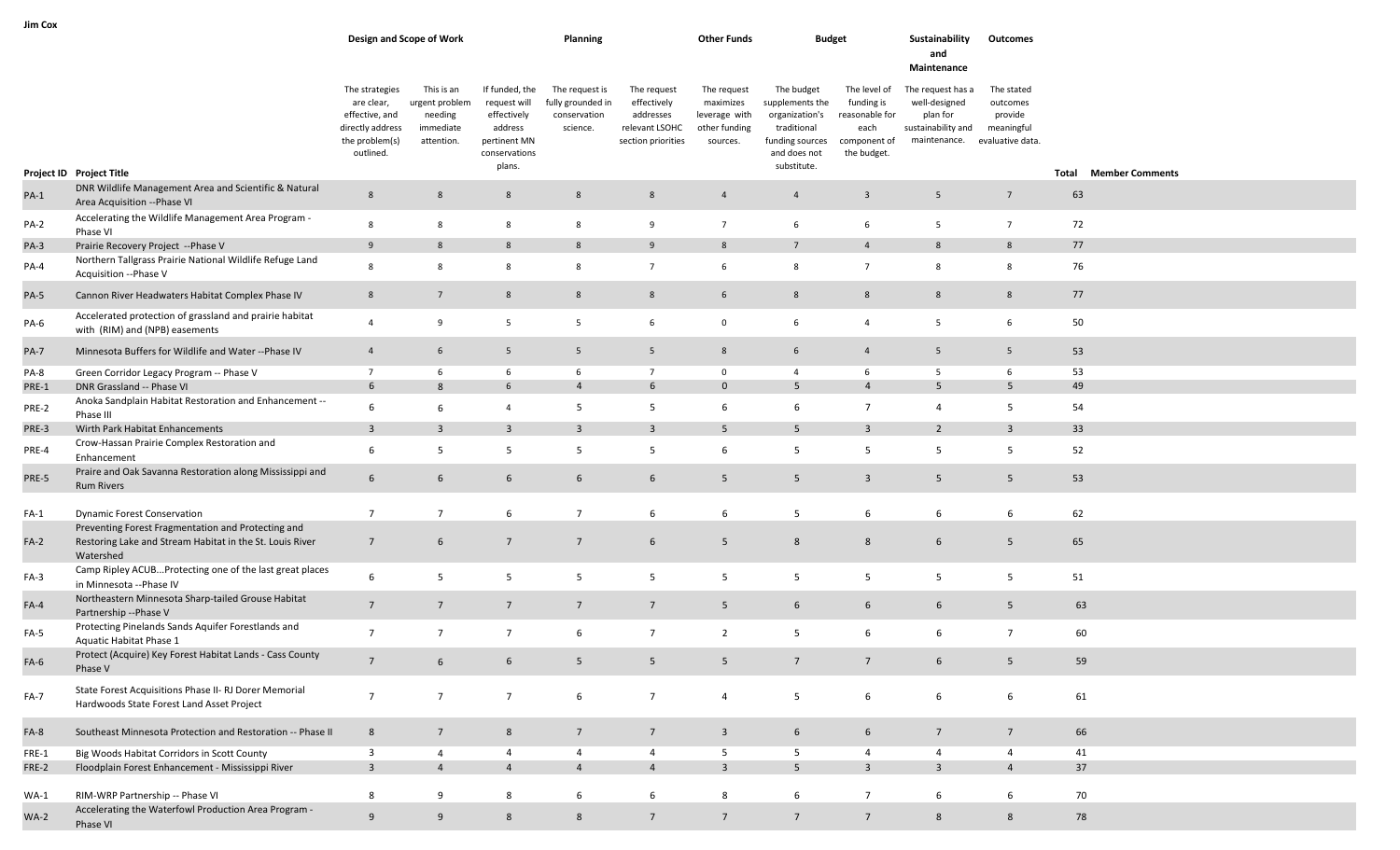|               |                                                                                           | Design and Scope of Work                                                                          |                                                                    |                                                                                                     | <b>Planning</b>                                                 |                                                                                 | <b>Other Funds</b>                                                     | <b>Budget</b>                                                                                                    |                                                                                    | Sustainability<br>and<br>Maintenance                                                                  | Outcomes                                        |             |                        |
|---------------|-------------------------------------------------------------------------------------------|---------------------------------------------------------------------------------------------------|--------------------------------------------------------------------|-----------------------------------------------------------------------------------------------------|-----------------------------------------------------------------|---------------------------------------------------------------------------------|------------------------------------------------------------------------|------------------------------------------------------------------------------------------------------------------|------------------------------------------------------------------------------------|-------------------------------------------------------------------------------------------------------|-------------------------------------------------|-------------|------------------------|
|               |                                                                                           | The strategies<br>are clear,<br>effective, and<br>directly address<br>the problem(s)<br>outlined. | This is an<br>urgent problem<br>needing<br>immediate<br>attention. | If funded, the<br>request will<br>effectively<br>address<br>pertinent MN<br>conservations<br>plans. | The request is<br>fully grounded in<br>conservation<br>science. | The request<br>effectively<br>addresses<br>relevant LSOHC<br>section priorities | The request<br>maximizes<br>leverage with<br>other funding<br>sources. | The budget<br>supplements the<br>organization's<br>traditional<br>funding sources<br>and does not<br>substitute. | The level of<br>funding is<br>reasonable for<br>each<br>component of<br>the budget | The request has a<br>well-designed<br>plan for<br>sustainability and<br>maintenance. evaluative data. | The stated<br>outcomes<br>provide<br>meaningful |             |                        |
| $WA-3$        | Project ID Project Title<br>Wild Rice Shoreland Protection Phase III                      | 7                                                                                                 | 6                                                                  | 6                                                                                                   | 6                                                               | 6                                                                               | 6                                                                      | $\overline{7}$                                                                                                   | 6                                                                                  | 6                                                                                                     | 6                                               | Total<br>62 | <b>Member Comments</b> |
| WRE-1         | Accelerated Shallow Lakes and Wetland Enhancement --<br>Phase VI                          | $\overline{5}$                                                                                    | $\overline{7}$                                                     | 8                                                                                                   | 6                                                               | $6\phantom{.}6$                                                                 | $\overline{4}$                                                         | $\overline{4}$                                                                                                   | $\overline{4}$                                                                     | $\overline{4}$                                                                                        | 6                                               | 54          |                        |
| WRE-2         | Living Shallow Lakes & Wetlands Initiative -- Phase IV                                    | 8                                                                                                 | 8                                                                  | $\overline{7}$                                                                                      | $\overline{7}$                                                  | $\overline{7}$                                                                  | $\overline{7}$                                                         | 6                                                                                                                | 6                                                                                  | 6                                                                                                     | 6                                               | 68          |                        |
| $HA-1$        | MN DNR Aquatic Habitat Program - Phase VI                                                 | $7\overline{ }$                                                                                   | $\overline{7}$                                                     | $\overline{7}$                                                                                      | 6                                                               | $7\overline{ }$                                                                 | $7\overline{ }$                                                        | $\overline{4}$                                                                                                   | 5                                                                                  | $6\overline{6}$                                                                                       | $6\overline{6}$                                 | 62          |                        |
| HA-2          | Metro Big Rivers -- Phase V                                                               | COI                                                                                               | $\mathbf 0$                                                        | $\mathbf 0$                                                                                         | $\mathbf 0$                                                     | $\mathbf 0$                                                                     | $\mathbf 0$                                                            | $\mathbf 0$                                                                                                      | $\mathbf 0$                                                                        | $\mathbf 0$                                                                                           | $\mathbf 0$                                     | COI         |                        |
| $HA-3$        | Vermillion River WMA Acquisition                                                          | 8                                                                                                 | 8                                                                  | 8                                                                                                   | 8                                                               | $\overline{7}$                                                                  | $\overline{3}$                                                         | $\overline{4}$                                                                                                   | $\overline{3}$                                                                     | $\overline{5}$                                                                                        | 5                                               | 59          |                        |
| $HA-4$        | Fisheries Habitat Protection on Strategic North Central<br>Minnesota Lakes                | $\overline{7}$                                                                                    | 6                                                                  | $\overline{7}$                                                                                      | 6                                                               | $\overline{7}$                                                                  | 6                                                                      | 5                                                                                                                | $\overline{3}$                                                                     | 5                                                                                                     | 5                                               | 57          |                        |
| $HA-5$        | 3,500-foot Shoreland Acquisition on the St. Croix River                                   | $\overline{2}$                                                                                    | $6\overline{6}$                                                    | $\overline{2}$                                                                                      | $\overline{\mathbf{3}}$                                         | $\overline{\mathbf{3}}$                                                         | $7\overline{ }$                                                        | $6\overline{6}$                                                                                                  | $\overline{4}$                                                                     | $\overline{4}$                                                                                        | $\overline{4}$                                  | 41          |                        |
| HA-6          | Habitat Protection/Restoration in Dakota County -- Phase V                                | 6                                                                                                 | 5                                                                  | 6                                                                                                   | 6                                                               | 6                                                                               | $\overline{7}$                                                         | 6                                                                                                                | 6                                                                                  | 6                                                                                                     | 6                                               | 60          |                        |
| <b>HA-7</b>   | Mustinka River Fish and Wildlife Habitat Corridor<br>Rehabilitation                       | $\overline{3}$                                                                                    | 5 <sup>5</sup>                                                     | $\overline{3}$                                                                                      | $\overline{3}$                                                  | $\overline{\mathbf{3}}$                                                         | $\overline{3}$                                                         | $6\overline{6}$                                                                                                  | $\overline{2}$                                                                     | $\overline{4}$                                                                                        | $\overline{4}$                                  | 36          |                        |
| $HRE-1$       | Minnesota Trout Unlimited Coldwater Fish Habitat<br>Enhancement & Restoration -- Phase VI | 8                                                                                                 | 8                                                                  | 8                                                                                                   | 8                                                               | 8                                                                               | $\overline{7}$                                                         | $\overline{7}$                                                                                                   | 8                                                                                  | 8                                                                                                     | 8                                               | 78          |                        |
| HRE-2         | St. Louis River Restoration Initiative -- Phase II                                        | 8                                                                                                 | 6                                                                  | 6                                                                                                   | 6                                                               | 6                                                                               | 6                                                                      | 5                                                                                                                | 6                                                                                  | $\overline{4}$                                                                                        | 5                                               | 58          |                        |
| HRE-3         | Duluth 2012 Flood: Stream Habitat Restoration Program                                     | 5                                                                                                 | 6                                                                  | 6                                                                                                   | 5                                                               | 6                                                                               | 6                                                                      | 6                                                                                                                | 5                                                                                  | 5                                                                                                     | 5                                               | 55          |                        |
| HRE-4         | Knife River Habitat Rehabilitation -- Phase II                                            | 6                                                                                                 | 5                                                                  | 6                                                                                                   | 5                                                               | 6                                                                               | 2                                                                      | 6                                                                                                                | 6                                                                                  | 5                                                                                                     | 5                                               | 52          |                        |
| HRE-5         | Wildlife and Fishery Habitat Restoration and Enhancement -                                | $\overline{4}$                                                                                    | $\overline{\mathbf{3}}$                                            | 3                                                                                                   | $\overline{\mathbf{3}}$                                         | 3                                                                               | -5                                                                     | 5                                                                                                                | $\overline{2}$                                                                     | $\overline{4}$                                                                                        | $\overline{4}$                                  | 36          |                        |
| HRE-6         | Washington County's Last Best Places                                                      | $\overline{3}$                                                                                    | $\overline{3}$                                                     | $\overline{3}$                                                                                      | $\overline{3}$                                                  | $\overline{3}$                                                                  | 5                                                                      | 5                                                                                                                | $\overline{3}$                                                                     | 3                                                                                                     | $\overline{3}$                                  | 34          |                        |
| HRE-7         | Grey Cloud Slough Habitat Restoration                                                     | 5                                                                                                 | 5                                                                  | 5                                                                                                   | 5                                                               | $\overline{4}$                                                                  | $\overline{7}$                                                         | 6                                                                                                                | $\overline{7}$                                                                     | 6                                                                                                     | 6                                               | 56          |                        |
| HRE-8         | Lake Nokomis Habitat Enhancements                                                         | $\overline{4}$                                                                                    | $\overline{4}$                                                     | $\overline{3}$                                                                                      | $\overline{2}$                                                  | $\overline{4}$                                                                  | 5                                                                      | 5                                                                                                                | 5                                                                                  | $\overline{3}$                                                                                        | $\overline{3}$                                  | 38          |                        |
| HRE-9         | Lake Independence Fish Habitat Improvement Project                                        | $\overline{3}$                                                                                    | $\overline{\mathbf{3}}$                                            | $\overline{3}$                                                                                      | $\overline{2}$                                                  | $\overline{2}$                                                                  | 1                                                                      | 5                                                                                                                | 6                                                                                  | $\overline{2}$                                                                                        | $\overline{2}$                                  | 29          |                        |
| <b>HRE-10</b> | Northwest Bluffs                                                                          | 5                                                                                                 | 5                                                                  | 6                                                                                                   | 6                                                               | $6\overline{6}$                                                                 | $\mathbf{1}$                                                           | 5                                                                                                                | $\overline{2}$                                                                     | $\overline{3}$                                                                                        | $\overline{4}$                                  | 43          |                        |
| <b>HRE-11</b> | Habitat Enhancement in the Sauk Lake watershed                                            | $\overline{4}$                                                                                    | $\overline{4}$                                                     | 4                                                                                                   | $\overline{4}$                                                  | $\overline{3}$                                                                  | 6                                                                      | 6                                                                                                                | $\overline{2}$                                                                     | 5                                                                                                     | $\overline{4}$                                  | 42          |                        |
| HAIS-1        | A Permanent Program to Sustainably Control AIS While Rest                                 | $\overline{2}$                                                                                    | 5                                                                  | $\overline{2}$                                                                                      | $\overline{2}$                                                  | $\overline{3}$                                                                  | $\overline{2}$                                                         | $\overline{2}$                                                                                                   | 5                                                                                  | 7                                                                                                     | $\overline{7}$                                  | 37          |                        |
| HAIS-2        | Protect Aquatic Habitat from Asian Carp                                                   | 1                                                                                                 | 5                                                                  | 1                                                                                                   | 1                                                               | 1                                                                               | 5                                                                      | $\overline{3}$                                                                                                   | 1                                                                                  | 1                                                                                                     | 1                                               | 20          |                        |
| HAIS-3        | Minnehaha Creek Watershed District (MCWD) Aquatic Invas                                   | $\overline{3}$                                                                                    | $\overline{4}$                                                     | $\overline{3}$                                                                                      | $\overline{3}$                                                  | $\mathbf{1}$                                                                    | $\overline{2}$                                                         | 5                                                                                                                | 5                                                                                  | $\overline{2}$                                                                                        | $\overline{2}$                                  | 30          |                        |
| HAIS-4        | Statewide AIS Facilities and Equipment                                                    | $\overline{4}$                                                                                    | 5                                                                  | $\overline{2}$                                                                                      | $\overline{2}$                                                  | $\overline{2}$                                                                  | 1                                                                      | 5                                                                                                                | $\overline{4}$                                                                     | $\overline{4}$                                                                                        | $\overline{2}$                                  | 31          |                        |
| HAIS-5        | Invasive Species Net Duplication                                                          | $\mathbf{1}$                                                                                      | $\mathbf{1}$                                                       | $\mathbf{1}$                                                                                        | $\mathbf{1}$                                                    | $\overline{1}$                                                                  | 5                                                                      | 5                                                                                                                | 5 <sup>5</sup>                                                                     | $\overline{2}$                                                                                        | $2^{\circ}$                                     | 24          |                        |

## Recommend for Hearing (Y or N)

CPL-1 Conservation Partners Legacy Grant Program ML2014

CPL-2 Conservation Partners Legacy Metro Grant Program ML2014 Y

X-1 Contract Management

X-2 Restoration Evaluations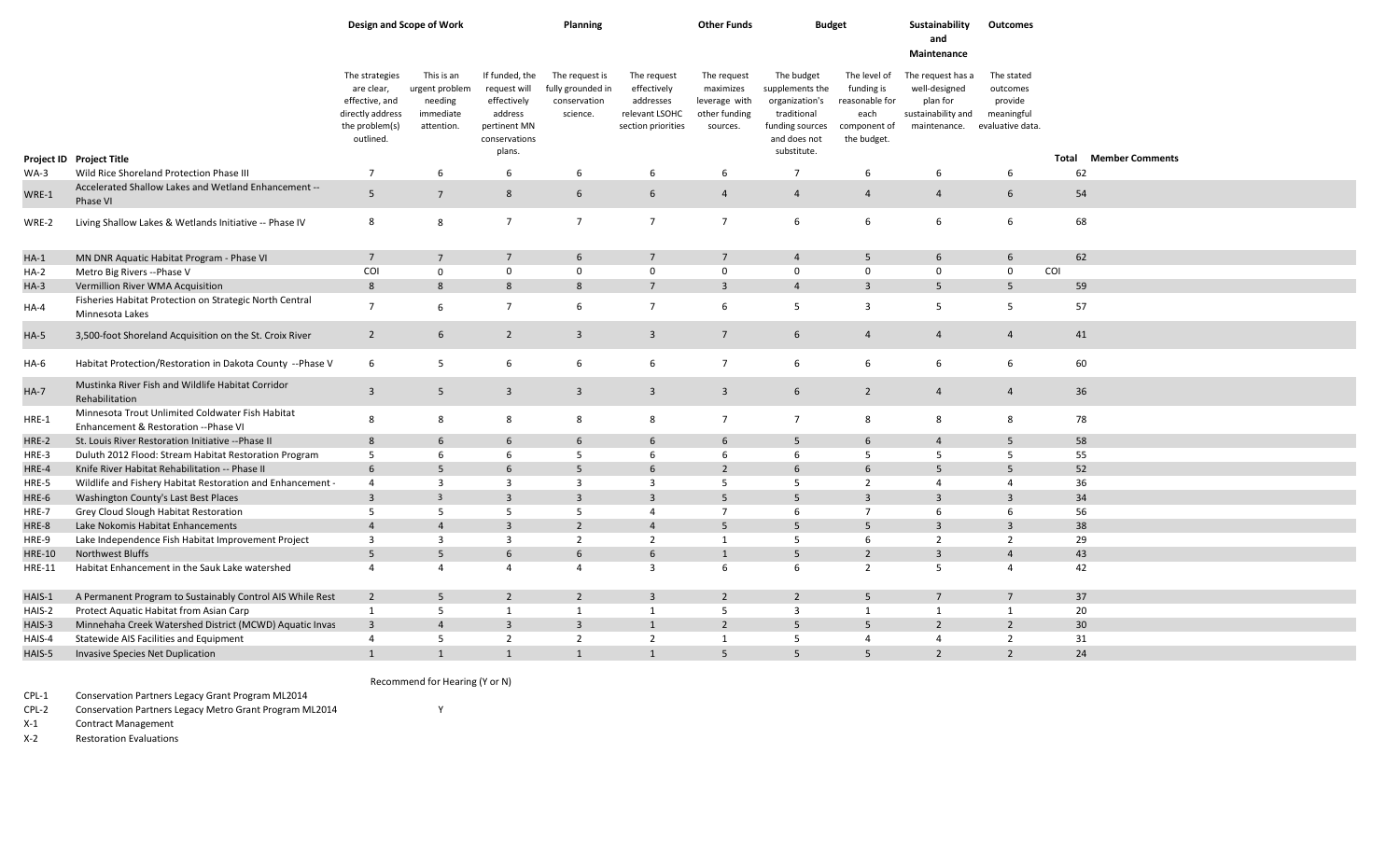| <b>Scott Rall</b> |                                                                                                                          |                                                                                      |                                                                 |                                                                                        |                                                                 |                                                                                 |                                                                        |                                                                                   |                                                                      |                                                                  |                                                               |       |                                                              |
|-------------------|--------------------------------------------------------------------------------------------------------------------------|--------------------------------------------------------------------------------------|-----------------------------------------------------------------|----------------------------------------------------------------------------------------|-----------------------------------------------------------------|---------------------------------------------------------------------------------|------------------------------------------------------------------------|-----------------------------------------------------------------------------------|----------------------------------------------------------------------|------------------------------------------------------------------|---------------------------------------------------------------|-------|--------------------------------------------------------------|
|                   |                                                                                                                          |                                                                                      | Design and Scope of Work                                        |                                                                                        | Planning                                                        |                                                                                 | <b>Other Funds</b>                                                     | <b>Budget</b>                                                                     |                                                                      | Sustaina<br>bility and                                           | <b>Outcomes</b>                                               |       |                                                              |
|                   |                                                                                                                          | The strategies<br>are clear,<br>effective, and<br>directly address<br>the problem(s) | This is an urgent<br>problem needing<br>immediate<br>attention. | If funded, the<br>request will<br>effectively<br>address pertinent<br>MN conservations | The request is<br>fully grounded<br>in conservation<br>science. | The request<br>effectively<br>addresses<br>relevant LSOHC<br>section priorities | The request<br>maximizes<br>leverage with<br>other funding<br>sources. | The budget<br>supplements the<br>organization's<br>traditional<br>funding sources | The level of<br>funding is<br>reasonable for<br>each<br>component of | Mainton<br>The<br>request<br>has a well-<br>designed<br>plan for | The stated<br>outcomes<br>provide<br>meaningful<br>evaluative |       |                                                              |
| Project ID        | <b>Project Title</b>                                                                                                     | outlined.                                                                            |                                                                 | plans.                                                                                 |                                                                 |                                                                                 |                                                                        | and does not<br>substitute.                                                       | the budget.                                                          | sustainabil<br>ity and                                           | data.                                                         | Total | <b>Member Comments</b>                                       |
| $PA-1$            | DNR Wildlife Management Area and Scientific & Natural Area<br>Acquisition -- Phase VI                                    | 8                                                                                    | 10                                                              | 8                                                                                      | 8                                                               | 8                                                                               | 1                                                                      | $\overline{3}$                                                                    | 5                                                                    | maintana<br>-8                                                   | 8                                                             | 67    |                                                              |
| <b>PA-2</b>       | Accelerating the Wildlife Management Area Program - Phase VI                                                             | 8                                                                                    | 10                                                              | 8                                                                                      | 8                                                               | 8                                                                               | 10                                                                     | 9                                                                                 | 8                                                                    | - 8                                                              | 8                                                             | 85    |                                                              |
| $PA-3$            | Prairie Recovery Project --Phase V                                                                                       | 8                                                                                    | 10                                                              | 8                                                                                      | $\overline{7}$                                                  | 8                                                                               | 10                                                                     | 8                                                                                 | 6                                                                    | 9                                                                | 8                                                             | 82    |                                                              |
| PA-4              | Northern Tallgrass Prairie National Wildlife Refuge Land<br>Acquisition --Phase V                                        | 8                                                                                    | 10                                                              | 8                                                                                      | 8                                                               | 8                                                                               | $\overline{2}$                                                         | 8                                                                                 | 6                                                                    | 8                                                                | 8                                                             | 74    |                                                              |
| <b>PA-5</b>       | Cannon River Headwaters Habitat Complex Phase IV                                                                         | 8                                                                                    | $7\overline{ }$                                                 | 8                                                                                      | 8                                                               | $8\phantom{.}$                                                                  | $\overline{3}$                                                         | $8\phantom{.}$                                                                    | $8\phantom{.}$                                                       | 8                                                                | $7\overline{ }$                                               | 73    |                                                              |
| PA-6              | Accelerated protection of grassland and prairie habitat with<br>(RIM) and (NPB) easements                                | $7\overline{ }$                                                                      | 10                                                              | 8                                                                                      | $\overline{7}$                                                  | 8                                                                               | 1                                                                      | 5                                                                                 | $\overline{4}$                                                       | $\overline{7}$                                                   | $7\overline{ }$                                               | 64    |                                                              |
| <b>PA-7</b>       | Minnesota Buffers for Wildlife and Water -- Phase IV                                                                     | $7\overline{ }$                                                                      | $7\overline{ }$                                                 | $7\overline{ }$                                                                        | 5                                                               | 6                                                                               | 10                                                                     | 5 <sub>5</sub>                                                                    | 8                                                                    | $\overline{7}$                                                   | 5                                                             | 67    |                                                              |
| PA-8              | Green Corridor Legacy Program -- Phase V                                                                                 | 8                                                                                    | 6                                                               | 8                                                                                      | 8                                                               | 8                                                                               | 1                                                                      | 8                                                                                 | 8                                                                    | - 8                                                              | 8                                                             | 71    |                                                              |
| PRE-1             | DNR Grassland -- Phase VI                                                                                                | $\overline{4}$                                                                       | 5                                                               | $\overline{4}$                                                                         | 6                                                               | 7                                                                               | 1                                                                      | 5                                                                                 | 5                                                                    | $\overline{3}$                                                   | 5                                                             | 45    |                                                              |
| PRE-2             | Anoka Sandplain Habitat Restoration and Enhancement -- Phase<br>III                                                      | $7\overline{ }$                                                                      | 3                                                               | 6                                                                                      | 6                                                               | 6                                                                               | 10                                                                     | 5                                                                                 | 7                                                                    | $\overline{4}$                                                   | 5                                                             |       | 59 time line is too long                                     |
| PRE-3             | Wirth Park Habitat Enhancements                                                                                          | $\overline{\mathbf{3}}$                                                              | $\overline{3}$                                                  | 6                                                                                      | $\overline{4}$                                                  | $\overline{4}$                                                                  | 10                                                                     | 5                                                                                 | $\overline{4}$                                                       | 5                                                                | 5                                                             |       | 49 time line is to long                                      |
| PRE-4             | Crow-Hassan Prairie Complex Restoration and Enhancement                                                                  | $\overline{7}$                                                                       | 4                                                               | $\overline{7}$                                                                         | $\overline{7}$                                                  | $\overline{7}$                                                                  | 10                                                                     | $\overline{7}$                                                                    | 5                                                                    | 6                                                                | $\overline{7}$                                                | 67    |                                                              |
| PRE-5             | Praire and Oak Savanna Restoration along Mississippi and Rum<br>Rivers                                                   | $\overline{7}$                                                                       | $\overline{4}$                                                  | 7                                                                                      | $\overline{7}$                                                  | 6                                                                               | 10                                                                     | 5                                                                                 | $7\overline{ }$                                                      | 10                                                               | 6                                                             | 69    |                                                              |
| $FA-1$            | <b>Dynamic Forest Conservation</b>                                                                                       | 5                                                                                    | 6                                                               | 6                                                                                      | 5 <sup>5</sup>                                                  | 5                                                                               | 10                                                                     | $7\overline{ }$                                                                   | 6                                                                    | 8                                                                | 6                                                             |       | 64 no money for training                                     |
| FA-2              | Preventing Forest Fragmentation and Protecting and Restoring<br>Lake and Stream Habitat in the St. Louis River Watershed | $7\overline{ }$                                                                      | 3                                                               | $\overline{7}$                                                                         | $\overline{7}$                                                  | $\overline{7}$                                                                  | 10                                                                     | 5                                                                                 | $\overline{7}$                                                       | 6                                                                | $\overline{7}$                                                |       | 66 how will residents of the statte find this project can it |
| $FA-3$            | Camp Ripley ACUBProtecting one of the last great places in<br>Minnesota -- Phase IV                                      | $7^{\circ}$                                                                          | $\overline{4}$                                                  | 6                                                                                      | 6                                                               | $7\overline{ }$                                                                 | 10                                                                     | $\overline{4}$                                                                    | $7\overline{ }$                                                      | $\overline{7}$                                                   | $7^{\circ}$                                                   | 65    |                                                              |
| FA-4              | Northeastern Minnesota Sharp-tailed Grouse Habitat Partnership -<br>-Phase V                                             | 8                                                                                    | $7\overline{ }$                                                 | 8                                                                                      | 8                                                               | 8                                                                               | $\overline{3}$                                                         | 8                                                                                 | 9                                                                    | 8                                                                | 8                                                             | 75    |                                                              |
| $FA-5$            | Protecting Pinelands Sands Aquifer Forestlands and Aquatic<br>Habitat Phase 1                                            | 7                                                                                    | $\overline{3}$                                                  | 5                                                                                      | 6                                                               | 6                                                                               | $\overline{2}$                                                         | $\overline{3}$                                                                    | 7                                                                    | 8                                                                | 6                                                             | 53    |                                                              |
| FA-6              | Protect (Acquire) Key Forest Habitat Lands - Cass County Phase V                                                         | 5                                                                                    | $\overline{\mathbf{3}}$                                         | $7\overline{ }$                                                                        | 7                                                               | 7                                                                               | $\overline{3}$                                                         | 7                                                                                 | 7                                                                    | 8                                                                | $\overline{7}$                                                | 61    |                                                              |
| $FA-7$            | State Forest Acquisitions Phase II- RJ Dorer Memorial Hardwoods<br>State Forest Land Asset Project                       | $\overline{7}$                                                                       | $\overline{3}$                                                  | $7\overline{ }$                                                                        | $7\overline{ }$                                                 | $7\overline{ }$                                                                 | $\overline{2}$                                                         | $\overline{3}$                                                                    | $\overline{4}$                                                       | 8                                                                | 8                                                             | 56    |                                                              |
| FA-8              | Southeast Minnesota Protection and Restoration -- Phase II                                                               | $7\overline{ }$                                                                      | $\overline{3}$                                                  | 8                                                                                      | $7\overline{ }$                                                 | $\overline{7}$                                                                  | 1                                                                      | 5                                                                                 | $\overline{2}$                                                       | 5                                                                | 6                                                             | 51    |                                                              |
| FRE-1             | Big Woods Habitat Corridors in Scott County                                                                              | $7\overline{ }$                                                                      | $\overline{3}$                                                  | $\overline{\mathbf{3}}$                                                                | $7\overline{ }$                                                 | $6\overline{6}$                                                                 | $8\phantom{.}$                                                         | $\overline{4}$                                                                    | 5                                                                    | 5 <sup>5</sup>                                                   | 5 <sup>5</sup>                                                | 53    |                                                              |
| FRE-2             | Floodplain Forest Enhancement - Mississippi River                                                                        | $\overline{4}$                                                                       | $\overline{3}$                                                  | $\overline{4}$                                                                         | $\overline{4}$                                                  | $\overline{4}$                                                                  | 10                                                                     | $\overline{2}$                                                                    | $\overline{3}$                                                       | 8                                                                | 3                                                             | 45    |                                                              |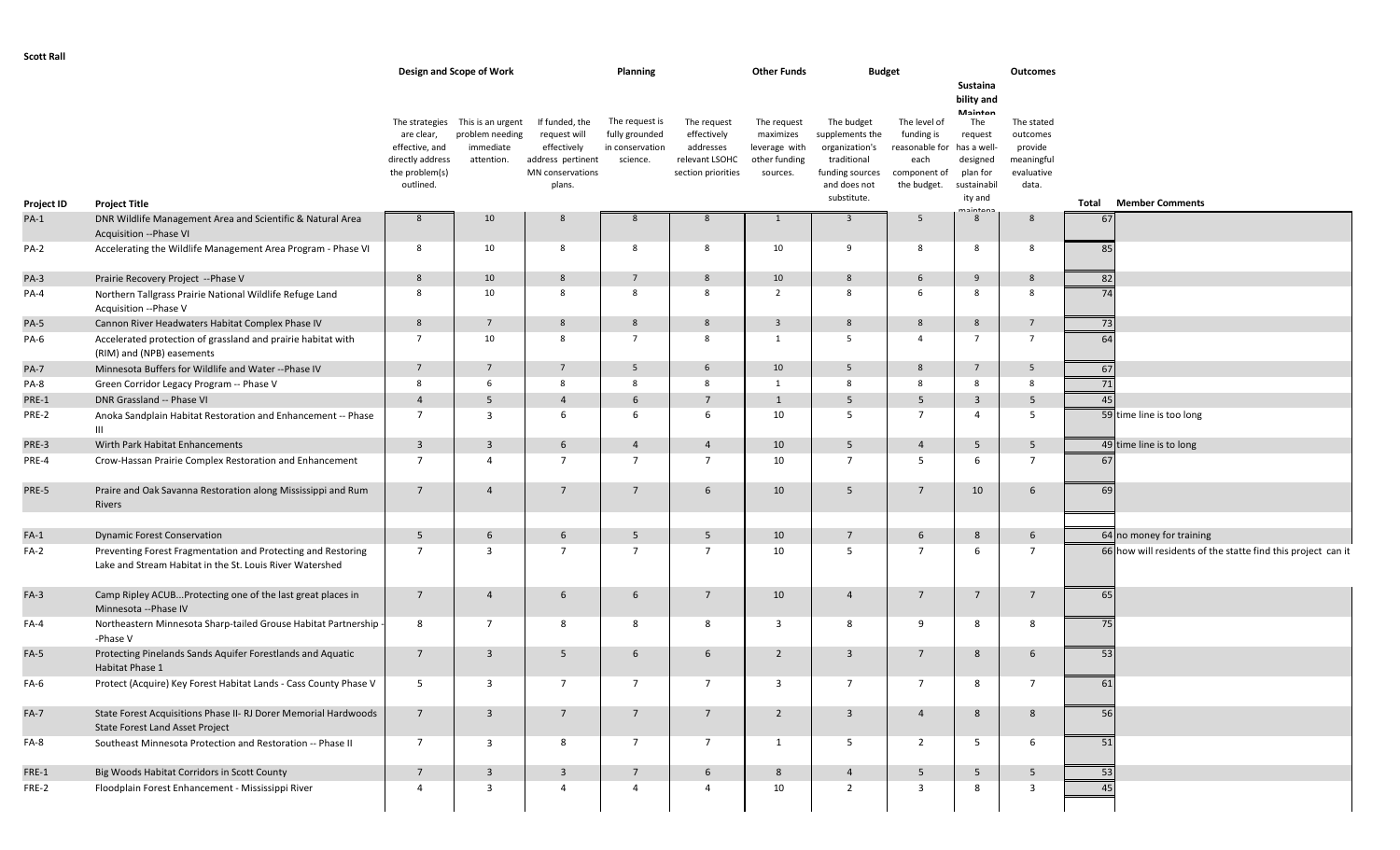|                   |                                                                                          |                                                                                                   | Design and Scope of Work                                        |                                                                                                  | Planning                                                        |                                                                                 | <b>Other Funds</b>                                                     | <b>Budget</b>                                                                                                    |                                                                                                 |                                                                                                                   | Outcomes                                                               |       |                                                                                                                                                                                                                |
|-------------------|------------------------------------------------------------------------------------------|---------------------------------------------------------------------------------------------------|-----------------------------------------------------------------|--------------------------------------------------------------------------------------------------|-----------------------------------------------------------------|---------------------------------------------------------------------------------|------------------------------------------------------------------------|------------------------------------------------------------------------------------------------------------------|-------------------------------------------------------------------------------------------------|-------------------------------------------------------------------------------------------------------------------|------------------------------------------------------------------------|-------|----------------------------------------------------------------------------------------------------------------------------------------------------------------------------------------------------------------|
| <b>Project ID</b> | <b>Project Title</b>                                                                     | The strategies<br>are clear,<br>effective, and<br>directly address<br>the problem(s)<br>outlined. | This is an urgent<br>problem needing<br>immediate<br>attention. | If funded, the<br>request will<br>effectively<br>address pertinent<br>MN conservations<br>plans. | The request is<br>fully grounded<br>in conservation<br>science. | The request<br>effectively<br>addresses<br>relevant LSOHC<br>section priorities | The request<br>maximizes<br>leverage with<br>other funding<br>sources. | The budget<br>supplements the<br>organization's<br>traditional<br>funding sources<br>and does not<br>substitute. | The level of<br>funding is<br>reasonable for has a well-<br>each<br>component of<br>the budget. | Sustaina<br>bility and<br>Mainton<br>The<br>request<br>designed<br>plan for<br>sustainabil<br>ity and<br>maintans | The stated<br>outcomes<br>provide<br>meaningful<br>evaluative<br>data. | Total | <b>Member Comments</b>                                                                                                                                                                                         |
| $WA-1$            | RIM-WRP Partnership -- Phase VI                                                          | 9                                                                                                 | 10                                                              | 9                                                                                                | 9                                                               | 9                                                                               | 10                                                                     | 9                                                                                                                | -8                                                                                              | 8                                                                                                                 | 10                                                                     | 91    |                                                                                                                                                                                                                |
| $WA-2$            | Accelerating the Waterfowl Production Area Program - Phase VI                            | 9                                                                                                 | 10                                                              | 8                                                                                                | 8                                                               | 8                                                                               | 10                                                                     | 8                                                                                                                | 8                                                                                               | 9                                                                                                                 | 9                                                                      | 87    |                                                                                                                                                                                                                |
| WA-3              | Wild Rice Shoreland Protection Phase III                                                 | $\overline{7}$                                                                                    | 8                                                               | $\overline{7}$                                                                                   | -6                                                              | 9                                                                               | 1                                                                      | 8                                                                                                                | $\overline{7}$                                                                                  | 8                                                                                                                 | $\overline{7}$                                                         | 68    |                                                                                                                                                                                                                |
| WRE-1             | Accelerated Shallow Lakes and Wetland Enhancement -- Phase VI                            | $7\overline{ }$                                                                                   | 9                                                               | 8                                                                                                | 8                                                               | 8                                                                               | $\overline{1}$                                                         | 5                                                                                                                | .5                                                                                              | $7\overline{ }$                                                                                                   | $\overline{7}$                                                         | 65    |                                                                                                                                                                                                                |
| WRE-2             | Living Shallow Lakes & Wetlands Initiative -- Phase IV                                   | $\overline{7}$                                                                                    | 9                                                               | 8                                                                                                | 8                                                               | 8                                                                               | 10                                                                     | 5                                                                                                                | $\overline{7}$                                                                                  | $\overline{7}$                                                                                                    | $\overline{7}$                                                         | 76    |                                                                                                                                                                                                                |
| HA-1              | MN DNR Aquatic Habitat Program - Phase VI                                                | 5                                                                                                 | 1                                                               | $\overline{7}$                                                                                   | 6                                                               | 6                                                                               | 10                                                                     | 5                                                                                                                | $\overline{2}$                                                                                  | 5                                                                                                                 | 6                                                                      | 53    |                                                                                                                                                                                                                |
| $HA-2$            | Metro Big Rivers -- Phase V                                                              | 6                                                                                                 | $\overline{4}$                                                  | 6                                                                                                | 8                                                               | 7                                                                               | 5                                                                      | 6                                                                                                                | $\overline{7}$                                                                                  | $7\overline{ }$                                                                                                   | $7^{\circ}$                                                            | 63    |                                                                                                                                                                                                                |
| HA-3              | Vermillion River WMA Acquisition                                                         | 8                                                                                                 | 6                                                               | 8                                                                                                | 8                                                               | 8                                                                               | 1                                                                      | 6                                                                                                                | 6                                                                                               | 8                                                                                                                 | 8                                                                      | 67    |                                                                                                                                                                                                                |
| $HA-4$            | Fisheries Habitat Protection on Strategic North Central Minnesota<br>Lakes               | $7\overline{ }$                                                                                   | $\overline{3}$                                                  | 6                                                                                                | 6                                                               | 6                                                                               | 10                                                                     | $7\overline{ }$                                                                                                  | $\overline{3}$                                                                                  | $7\overline{ }$                                                                                                   | 6                                                                      | 61    |                                                                                                                                                                                                                |
| $HA-5$            | 3,500-foot Shoreland Acquisition on the St. Croix River                                  | $\overline{\mathbf{3}}$                                                                           | 1                                                               | $\overline{2}$                                                                                   | $\overline{2}$                                                  | $\overline{2}$                                                                  | 10                                                                     | 3                                                                                                                | - 5                                                                                             | 5                                                                                                                 | $\overline{3}$                                                         | 36    |                                                                                                                                                                                                                |
| HA-6              | Habitat Protection/Restoration in Dakota County -- Phase V                               | 8                                                                                                 | 5                                                               | $7\overline{ }$                                                                                  | $\overline{7}$                                                  | $\overline{7}$                                                                  | 10                                                                     | $7\overline{ }$                                                                                                  | $\overline{7}$                                                                                  | 5                                                                                                                 | 6                                                                      | 69    |                                                                                                                                                                                                                |
| HA-7              | Mustinka River Fish and Wildlife Habitat Corridor Rehabilitation                         | 5                                                                                                 | $\overline{2}$                                                  | 3                                                                                                | - 5                                                             | $\overline{4}$                                                                  | 1                                                                      | 6                                                                                                                | 3                                                                                               | 6                                                                                                                 | $\overline{4}$                                                         | 39    |                                                                                                                                                                                                                |
| HRE-1             | Minnesota Trout Unlimited Coldwater Fish Habitat Enhancement<br>& Restoration --Phase VI | 8                                                                                                 | 5                                                               | 8                                                                                                | -8                                                              | 8                                                                               | 6                                                                      | $\overline{7}$                                                                                                   | $\overline{7}$                                                                                  | 8                                                                                                                 | 9                                                                      | 74    |                                                                                                                                                                                                                |
| HRE-2             | St. Louis River Restoration Initiative -- Phase II                                       | 5                                                                                                 | $\overline{4}$                                                  | 5                                                                                                | $\overline{4}$                                                  | $\overline{4}$                                                                  | 10                                                                     | 5                                                                                                                | 5                                                                                               | $7^{\circ}$                                                                                                       | 5                                                                      | 54    |                                                                                                                                                                                                                |
| HRE-3             | Duluth 2012 Flood: Stream Habitat Restoration Program                                    | 6                                                                                                 | $\overline{3}$                                                  | 8                                                                                                | 8                                                               | 8                                                                               | $\mathbf{1}$                                                           | 8                                                                                                                | $\overline{3}$                                                                                  | $\mathbf{1}$                                                                                                      | 6                                                                      |       | 52 leverage was received by the city but not dedicated<br>to this project funds went elsewhere can funds be<br>dedicated to streams with the best chance of<br>sustaining natural reproduction verses stocking |
| HRE-4             | Knife River Habitat Rehabilitation -- Phase II                                           | -6                                                                                                | 9                                                               | 8                                                                                                | -8                                                              | 8                                                                               | -1                                                                     | 8                                                                                                                | 8                                                                                               | 8                                                                                                                 | 6                                                                      | 70    |                                                                                                                                                                                                                |
| HRE-5             | Wildlife and Fishery Habitat Restoration and Enhancement - Metro<br>Region               | $\overline{a}$                                                                                    | $\overline{\mathbf{3}}$                                         | 4                                                                                                | $\overline{\mathbf{3}}$                                         | 5                                                                               | $\overline{2}$                                                         | $\overline{4}$                                                                                                   | $\overline{4}$                                                                                  | 5                                                                                                                 | $\overline{4}$                                                         | 38    |                                                                                                                                                                                                                |
| HRE-6             | Washington County's Last Best Places                                                     | $\overline{4}$                                                                                    | $\overline{3}$                                                  | 6                                                                                                | 6                                                               | $\overline{7}$                                                                  | $\overline{7}$                                                         | 4                                                                                                                | -5                                                                                              | 6                                                                                                                 | 6                                                                      | 54    |                                                                                                                                                                                                                |
| HRE-7             | Grey Cloud Slough Habitat Restoration                                                    | 4                                                                                                 | 3                                                               | 5                                                                                                | 4                                                               | -4                                                                              | 10                                                                     | 3                                                                                                                | -5                                                                                              | 1                                                                                                                 | $\overline{4}$                                                         | 43    |                                                                                                                                                                                                                |
| HRE-8             | Lake Nokomis Habitat Enhancements                                                        | $\overline{3}$                                                                                    | $\overline{a}$                                                  | 6                                                                                                | $\overline{4}$                                                  | $\overline{4}$                                                                  | 10                                                                     | 5                                                                                                                | $\overline{4}$                                                                                  | $\overline{3}$                                                                                                    | $\overline{4}$                                                         | 47    |                                                                                                                                                                                                                |
| HRE-9             | Lake Independence Fish Habitat Improvement Project                                       | $\overline{3}$                                                                                    | $\overline{3}$                                                  | $\overline{3}$                                                                                   | $\overline{2}$                                                  | $\overline{3}$                                                                  | $\overline{3}$                                                         | $\overline{4}$                                                                                                   | 5                                                                                               | $\overline{3}$                                                                                                    | $\overline{3}$                                                         |       | 32 feedlot issues need to be completely adressed first                                                                                                                                                         |
| <b>HRE-10</b>     | Northwest Bluffs                                                                         | 5                                                                                                 | $\overline{4}$                                                  | $\overline{4}$                                                                                   | 5                                                               | $5\overline{5}$                                                                 | 1                                                                      | 5                                                                                                                | $\overline{2}$                                                                                  | $\overline{3}$                                                                                                    | 6                                                                      | 40    |                                                                                                                                                                                                                |
| <b>HRE-11</b>     | Habitat Enhancement in the Sauk Lake watershed                                           | $\overline{3}$                                                                                    | $\overline{2}$                                                  | $\overline{3}$                                                                                   | $\overline{4}$                                                  | $\overline{4}$                                                                  | 10                                                                     | 5                                                                                                                | $\overline{0}$                                                                                  | $\overline{4}$                                                                                                    | $\overline{3}$                                                         | 38    |                                                                                                                                                                                                                |
| HAIS-1            | A Permanent Program to Sustainably Control AIS While Restoring<br>Ecosystems             | $\mathbf 0$                                                                                       | 9                                                               | $\overline{4}$                                                                                   | $\mathbf 0$                                                     | 5                                                                               | 10                                                                     | $\overline{3}$                                                                                                   | 5                                                                                               | $\overline{3}$                                                                                                    | $\overline{3}$                                                         |       | 42 relies on other grants not even applied for yet to<br>continue this work                                                                                                                                    |
| HAIS-2            | Protect Aquatic Habitat from Asian Carp                                                  | $\overline{0}$                                                                                    | 9                                                               | $5\overline{)}$                                                                                  | $\mathbf 0$                                                     | 5                                                                               | $7^{\circ}$                                                            | $\overline{3}$                                                                                                   | 5 <sup>5</sup>                                                                                  | $\overline{3}$                                                                                                    | $\overline{3}$                                                         | 40    |                                                                                                                                                                                                                |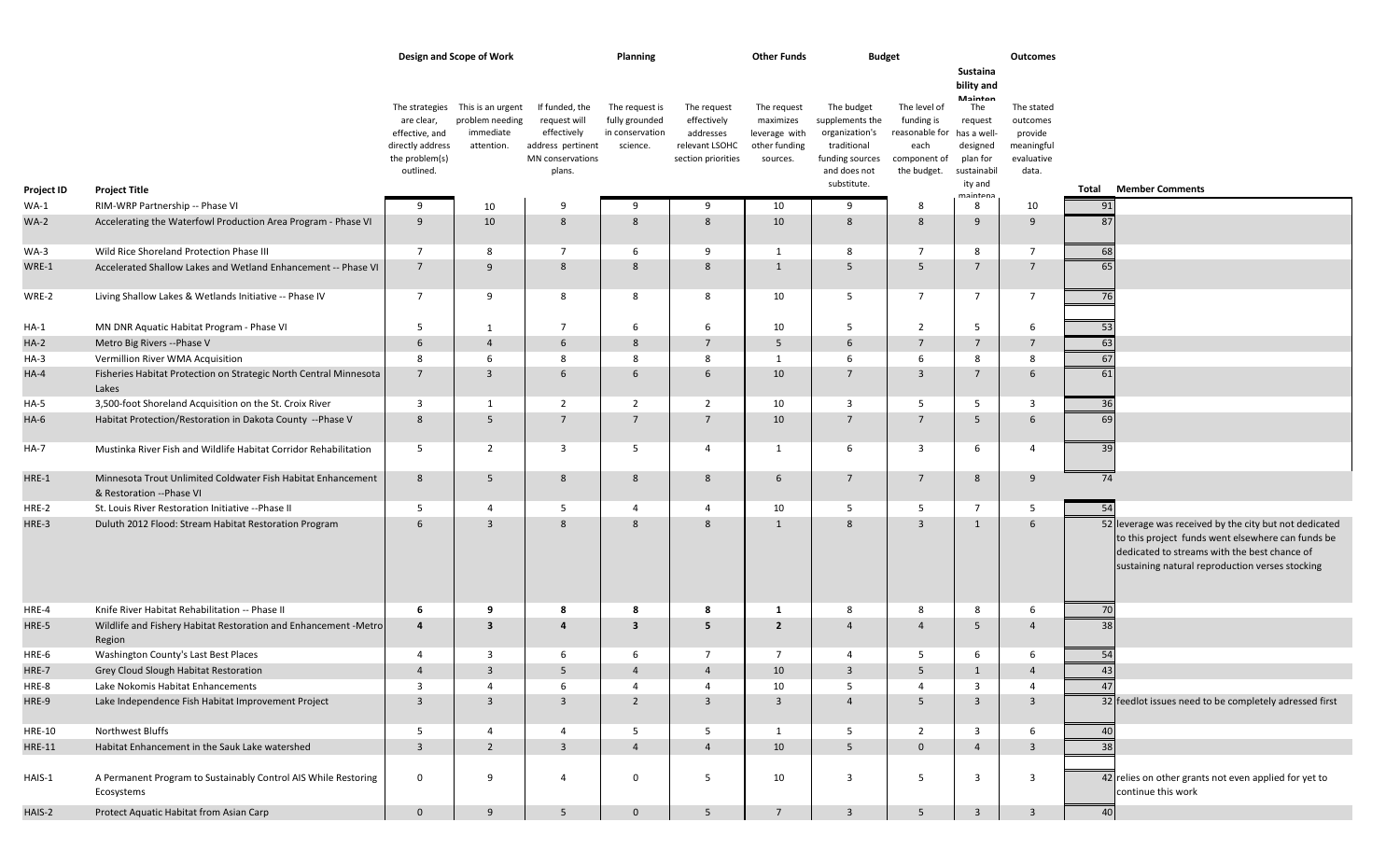|            |                                                                                                |                                                                                                   | Design and Scope of Work                                        |                                                                                                  | Planning                                                        |                                                                                 | <b>Other Funds</b>                                                     | <b>Budget</b>                                                                                                    |                                                                                     |                                                                                                                      | Outcomes                                                               |       |                        |
|------------|------------------------------------------------------------------------------------------------|---------------------------------------------------------------------------------------------------|-----------------------------------------------------------------|--------------------------------------------------------------------------------------------------|-----------------------------------------------------------------|---------------------------------------------------------------------------------|------------------------------------------------------------------------|------------------------------------------------------------------------------------------------------------------|-------------------------------------------------------------------------------------|----------------------------------------------------------------------------------------------------------------------|------------------------------------------------------------------------|-------|------------------------|
|            |                                                                                                | The strategies<br>are clear,<br>effective, and<br>directly address<br>the problem(s)<br>outlined. | This is an urgent<br>problem needing<br>immediate<br>attention. | If funded, the<br>request will<br>effectively<br>address pertinent<br>MN conservations<br>plans. | The request is<br>fully grounded<br>in conservation<br>science. | The request<br>effectively<br>addresses<br>relevant LSOHC<br>section priorities | The request<br>maximizes<br>leverage with<br>other funding<br>sources. | The budget<br>supplements the<br>organization's<br>traditional<br>funding sources<br>and does not<br>substitute. | The level of<br>funding is<br>reasonable for<br>each<br>component of<br>the budget. | Sustaina<br>bility and<br>Mainton<br>The<br>request<br>has a well-<br>designed<br>plan for<br>sustainabil<br>ity and | The stated<br>outcomes<br>provide<br>meaningful<br>evaluative<br>data. | Total | <b>Member Comments</b> |
| Project ID | <b>Project Title</b>                                                                           |                                                                                                   |                                                                 |                                                                                                  |                                                                 |                                                                                 |                                                                        |                                                                                                                  |                                                                                     | maintana                                                                                                             |                                                                        |       |                        |
| HAIS-3     | Minnehaha Creek Watershed District (MCWD) Aquatic Invasive<br>Species (AIS) Management Program | $\overline{2}$                                                                                    | 9                                                               |                                                                                                  | $\mathbf{3}$                                                    |                                                                                 |                                                                        |                                                                                                                  | -5                                                                                  |                                                                                                                      | $\overline{3}$                                                         | 39    |                        |
| HAIS-4     | Statewide AIS Facilities and Equipment                                                         | $\overline{2}$                                                                                    | 9                                                               | $\overline{4}$                                                                                   | $\overline{\mathbf{3}}$                                         | 5                                                                               | $\mathbf{1}$                                                           | 5                                                                                                                | 5                                                                                   |                                                                                                                      | $\overline{3}$                                                         | 39    |                        |
| HAIS-5     | Invasive Species Net Duplication                                                               | $\overline{2}$                                                                                    | ್ರ                                                              | $\overline{2}$                                                                                   | $\overline{3}$                                                  | 3                                                                               | 10                                                                     | $\overline{3}$                                                                                                   | 5                                                                                   |                                                                                                                      |                                                                        | 35    |                        |
|            |                                                                                                |                                                                                                   | Recommend for<br>Hearing (Y or N)                               |                                                                                                  |                                                                 |                                                                                 |                                                                        |                                                                                                                  |                                                                                     |                                                                                                                      |                                                                        |       |                        |
| $CPL-1$    | Conservation Partners Legacy Grant Program ML2014                                              |                                                                                                   |                                                                 |                                                                                                  |                                                                 |                                                                                 |                                                                        |                                                                                                                  |                                                                                     |                                                                                                                      |                                                                        |       |                        |
| $CPL-2$    | Conservation Partners Legacy Metro Grant Program ML2014                                        |                                                                                                   |                                                                 |                                                                                                  |                                                                 |                                                                                 |                                                                        |                                                                                                                  |                                                                                     |                                                                                                                      |                                                                        |       |                        |
| $X-1$      | <b>Contract Management</b>                                                                     |                                                                                                   |                                                                 |                                                                                                  |                                                                 |                                                                                 |                                                                        |                                                                                                                  |                                                                                     |                                                                                                                      |                                                                        |       |                        |
| X-2        | <b>Restoration Evaluations</b>                                                                 |                                                                                                   |                                                                 |                                                                                                  |                                                                 |                                                                                 |                                                                        |                                                                                                                  |                                                                                     |                                                                                                                      |                                                                        |       |                        |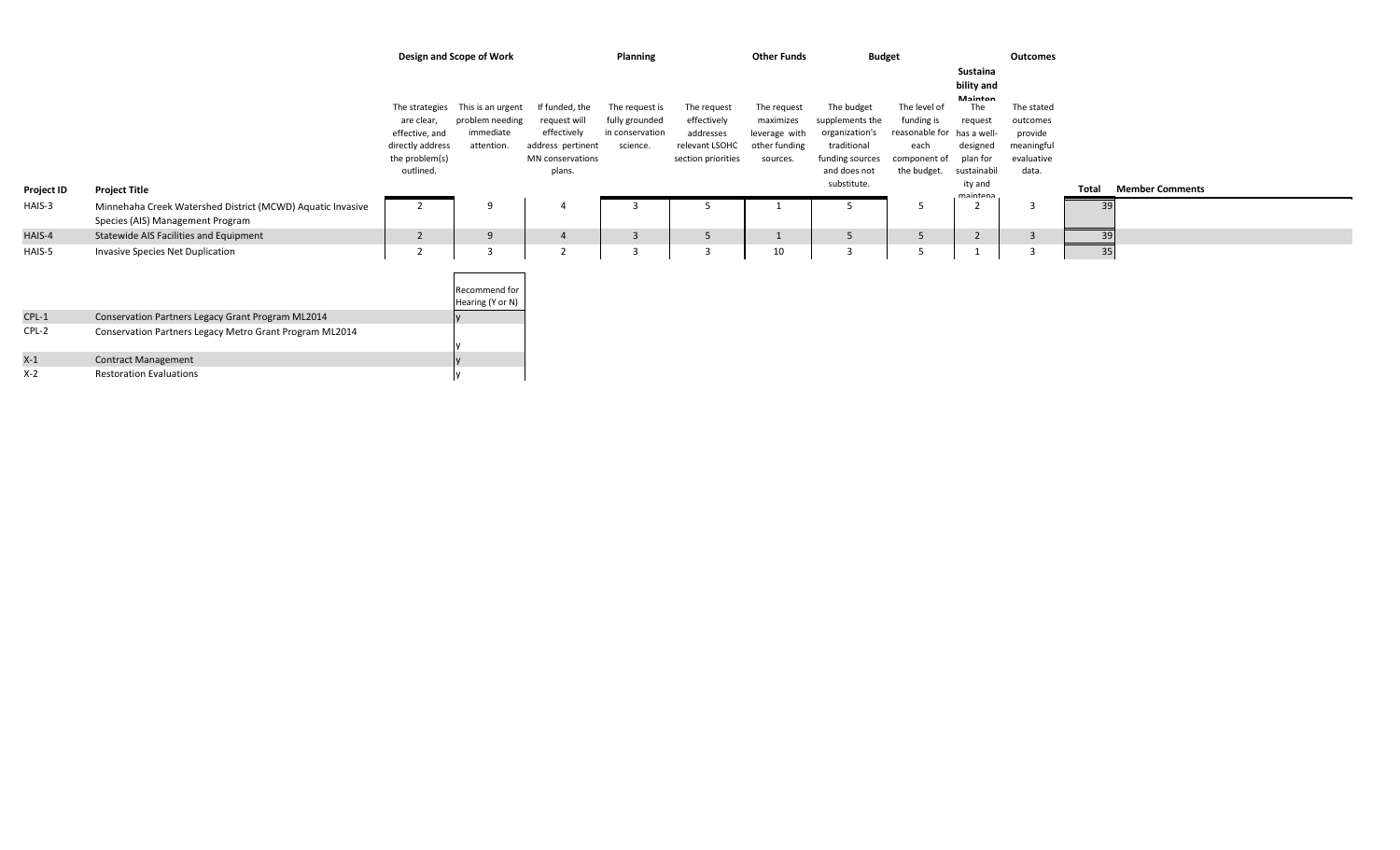|             |                                                                                                                             | Design and Scope of Work                                                                                            |                                            | <b>Planning</b>                                                                                           |                                                     |                                                                                          | <b>Other Funds</b>                                         | <b>Budget</b>                                                                                     |                                                                                  | <b>Sustainability</b><br>and<br>Maintenance                                                                      | <b>Outcomes</b>                |       |                        |
|-------------|-----------------------------------------------------------------------------------------------------------------------------|---------------------------------------------------------------------------------------------------------------------|--------------------------------------------|-----------------------------------------------------------------------------------------------------------|-----------------------------------------------------|------------------------------------------------------------------------------------------|------------------------------------------------------------|---------------------------------------------------------------------------------------------------|----------------------------------------------------------------------------------|------------------------------------------------------------------------------------------------------------------|--------------------------------|-------|------------------------|
|             |                                                                                                                             | The strategies are This is an urgent<br>clear, effective,<br>and directly<br>address the<br>problem(s)<br>outlined. | problem needing<br>immediate<br>attention. | If funded, the<br>request will<br>effectively<br>address pertinent science.<br>MN conservations<br>plans. | The request is<br>fully grounded in<br>conservation | The request<br>effectively<br>addresses<br>relevant LSOHC<br>section priorities sources. | The request<br>maximizes<br>leverage with<br>other funding | The budget<br>supplements the<br>organization's<br>traditional<br>funding sources<br>and does not | The level of<br>funding is<br>reasonable for<br>each component<br>of the budget. | The request has a The stated<br>well-designed<br>plan for<br>sustainability and evaluative data.<br>maintenance. | outcomes provide<br>meaningful |       |                        |
|             | Project ID Project Title                                                                                                    |                                                                                                                     |                                            |                                                                                                           |                                                     |                                                                                          |                                                            | substitute.                                                                                       |                                                                                  |                                                                                                                  |                                | Total | <b>Member Comments</b> |
| $PA-1$      | DNR Wildlife Management Area and Scientific &<br>Natural Area Acquisition -- Phase VI                                       | $\overline{7}$                                                                                                      | 8                                          | $\overline{7}$                                                                                            | 8                                                   | 8                                                                                        | 6                                                          | 6                                                                                                 | 8                                                                                | $\overline{7}$                                                                                                   | 5                              | 70    |                        |
| PA-2        | Accelerating the Wildlife Management Area Program -<br>Phase VI                                                             | $7^{\circ}$                                                                                                         | 6                                          | 6                                                                                                         | 8                                                   | $\overline{7}$                                                                           | $\overline{7}$                                             | 6                                                                                                 | $\overline{7}$                                                                   | $\overline{7}$                                                                                                   | 6                              | 67    |                        |
| PA-3        | Prairie Recovery Project -- Phase V                                                                                         | 9                                                                                                                   | 8                                          | 9                                                                                                         | 9                                                   | 8                                                                                        | $\overline{7}$                                             | 9                                                                                                 | 9                                                                                | 9                                                                                                                | 8                              | 85    |                        |
| $PA-4$      | Northern Tallgrass Prairie National Wildlife Refuge Land<br>Acquisition --Phase V                                           | 9                                                                                                                   | 9                                          | 9                                                                                                         | 8                                                   | 8                                                                                        | 6                                                          | 9                                                                                                 | 9                                                                                | 9                                                                                                                | $\overline{7}$                 | 83    |                        |
| $PA-5$      | Cannon River Headwaters Habitat Complex Phase IV                                                                            | 9                                                                                                                   | 9                                          | 9                                                                                                         | 9                                                   | 8                                                                                        | $7^{\circ}$                                                | 9                                                                                                 | 9                                                                                | $\overline{7}$                                                                                                   | 8                              | 84    |                        |
| PA-6        | Accelerated protection of grassland and prairie habitat<br>with (RIM) and (NPB) easements                                   | 8                                                                                                                   | 8                                          | 8                                                                                                         | 9                                                   | 8                                                                                        | 5                                                          | $5\overline{)}$                                                                                   | $5^{\circ}$                                                                      | 8                                                                                                                | 6                              | 70    |                        |
| <b>PA-7</b> | Minnesota Buffers for Wildlife and Water -- Phase IV                                                                        | 9                                                                                                                   | 8                                          | 8                                                                                                         | 9                                                   | 8                                                                                        | 8                                                          | 5                                                                                                 | 8                                                                                | 9                                                                                                                | 8                              | 80    |                        |
| PA-8        | Green Corridor Legacy Program -- Phase V                                                                                    | $\overline{7}$                                                                                                      | $\overline{7}$                             | 8                                                                                                         | $\overline{7}$                                      | $\overline{7}$                                                                           | $5\overline{)}$                                            | $\overline{7}$                                                                                    | 8                                                                                | $\overline{7}$                                                                                                   | 5                              | 68    |                        |
| PRE-1       | DNR Grassland -- Phase VI                                                                                                   | 8                                                                                                                   | 8                                          | 8                                                                                                         | 8                                                   | 8                                                                                        | 5 <sup>5</sup>                                             | $5^{\circ}$                                                                                       | 9                                                                                | $7^{\circ}$                                                                                                      | 8                              | 74    |                        |
| PRE-2       | Anoka Sandplain Habitat Restoration and Enhancement<br>- Phase III                                                          | 9                                                                                                                   | 8                                          | 9                                                                                                         | 8                                                   | 9                                                                                        | 9                                                          | 8                                                                                                 | 9                                                                                | 9                                                                                                                | 8                              | 86    |                        |
| PRE-3       | Wirth Park Habitat Enhancements                                                                                             | $8\phantom{1}$                                                                                                      | 9                                          | 9                                                                                                         | 8                                                   | 9                                                                                        | 8                                                          | 6                                                                                                 | $6\overline{6}$                                                                  | 9                                                                                                                | 8                              | 80    |                        |
| PRE-4       | Crow-Hassan Prairie Complex Restoration and                                                                                 | 9                                                                                                                   | $7\overline{ }$                            | 9                                                                                                         | 9                                                   | 9                                                                                        | 8                                                          | 8                                                                                                 | 9                                                                                | 9                                                                                                                | 9                              | 86    |                        |
|             | Enhancement                                                                                                                 |                                                                                                                     |                                            |                                                                                                           |                                                     |                                                                                          |                                                            |                                                                                                   |                                                                                  |                                                                                                                  |                                |       |                        |
| PRE-5       | Praire and Oak Savanna Restoration along Mississippi<br>and Rum Rivers                                                      | 9                                                                                                                   | 8                                          | 8                                                                                                         | 9                                                   | 8                                                                                        | 9                                                          | 8                                                                                                 | 8                                                                                | $\overline{9}$                                                                                                   | 8                              | 84    |                        |
| $FA-1$      | <b>Dynamic Forest Conservation</b>                                                                                          | $7^{\circ}$                                                                                                         | $8\phantom{1}$                             | 8                                                                                                         | $\overline{7}$                                      | $\overline{7}$                                                                           | $8\phantom{1}$                                             | 8                                                                                                 | 9                                                                                | $7^{\circ}$                                                                                                      | $8\phantom{1}$                 | 77    |                        |
| $FA-2$      | Preventing Forest Fragmentation and Protecting and<br>Restoring Lake and Stream Habitat in the St. Louis River<br>Watershed | 8                                                                                                                   | 8                                          | 8                                                                                                         | 8                                                   | 8                                                                                        | 9                                                          | 8                                                                                                 | 8                                                                                | 9                                                                                                                | 9                              | 83    |                        |
| $FA-3$      | Camp Ripley ACUBProtecting one of the last great plac                                                                       | 9                                                                                                                   | 8                                          | 9                                                                                                         | 8                                                   | 8                                                                                        | 10                                                         | 9                                                                                                 | 9                                                                                | 9                                                                                                                | $6\overline{6}$                | 85    |                        |
| $FA-4$      | Northeastern Minnesota Sharp-tailed Grouse Habitat<br>Partnership -- Phase V                                                | 9                                                                                                                   | 9                                          | 8                                                                                                         | 9                                                   | 8                                                                                        | 6                                                          | $\overline{7}$                                                                                    | 9                                                                                | 8                                                                                                                | 9                              | 82    |                        |
| $FA-5$      | Protecting Pinelands Sands Aquifer Forestlands and Aqu                                                                      | $\overline{7}$                                                                                                      | $\overline{7}$                             | $\overline{7}$                                                                                            | 8                                                   | 8                                                                                        | 5                                                          | $\overline{7}$                                                                                    | 8                                                                                | 8                                                                                                                | $\overline{7}$                 | 72    |                        |
| $FA-6$      | Protect (Acquire) Key Forest Habitat Lands - Cass<br>County Phase V                                                         | 6                                                                                                                   | 6                                          | $\overline{7}$                                                                                            | $\overline{7}$                                      | 6                                                                                        | 5                                                          | 8                                                                                                 | 8                                                                                | 8                                                                                                                | 6                              | 67    |                        |
| $FA-7$      | State Forest Acquisitions Phase II- RJ Dorer Memorial Ha                                                                    | $7^{\circ}$                                                                                                         | 6                                          | 6                                                                                                         | $\overline{7}$                                      | $\overline{7}$                                                                           | $5\overline{5}$                                            | 6                                                                                                 | 8                                                                                | $\overline{7}$                                                                                                   | 8                              | 67    |                        |
| FA-8        | Southeast Minnesota Protection and Restoration -- Phas                                                                      | 8                                                                                                                   | 8                                          | 8                                                                                                         | 8                                                   | 8                                                                                        | $\overline{3}$                                             | $\overline{7}$                                                                                    | 8                                                                                | $\overline{7}$                                                                                                   | 8                              | 73    |                        |
| $FRE-1$     | Big Woods Habitat Corridors in Scott County                                                                                 | 9                                                                                                                   | 9                                          | 10                                                                                                        | 9                                                   | 8                                                                                        | $8\phantom{1}$                                             | 8                                                                                                 | 8                                                                                | 9                                                                                                                | 9                              | 87    |                        |
| FRE-2       | Floodplain Forest Enhancement - Mississippi River                                                                           | 9                                                                                                                   | 8                                          | 9                                                                                                         | 9                                                   | 9                                                                                        | 8                                                          | 9                                                                                                 | 8                                                                                | 9                                                                                                                | 8                              | 86    |                        |
| $WA-1$      | RIM-WRP Partnership -- Phase VI                                                                                             | 9                                                                                                                   | 9                                          | 9                                                                                                         | 9                                                   | 9                                                                                        | 10                                                         | 7                                                                                                 | 9                                                                                | 9                                                                                                                | 6                              | 86    |                        |
| $WA-2$      | Accelerating the Waterfowl Production Area Program -<br>Phase VI                                                            | 8                                                                                                                   | $7^{\circ}$                                | $7^{\circ}$                                                                                               | 9                                                   | 8                                                                                        | 8                                                          | 8                                                                                                 | 8                                                                                | 9                                                                                                                | 8                              | 80    |                        |
| $WA-3$      | Wild Rice Shoreland Protection Phase III                                                                                    | 8                                                                                                                   | 8                                          | 8                                                                                                         | 9                                                   | 8                                                                                        | 5 <sub>1</sub>                                             | 8                                                                                                 | 8                                                                                | 9                                                                                                                | 5 <sub>1</sub>                 | 76    |                        |
| WRE-1       | Accelerated Shallow Lakes and Wetland Enhancement -<br>Phase VI                                                             | 8                                                                                                                   | $6\overline{6}$                            | 8                                                                                                         | 8                                                   | $7\overline{ }$                                                                          | 5 <sup>5</sup>                                             | $\overline{7}$                                                                                    | 8                                                                                | $7\overline{ }$                                                                                                  | $7^{\circ}$                    | 71    |                        |
| WRE-2       | Living Shallow Lakes & Wetlands Initiative -- Phase IV                                                                      | 9                                                                                                                   | 6                                          | 8                                                                                                         | 8                                                   | 8                                                                                        | $7^{\circ}$                                                | $7\overline{ }$                                                                                   | $7\overline{ }$                                                                  | 8                                                                                                                | $7^{\circ}$                    | 75    |                        |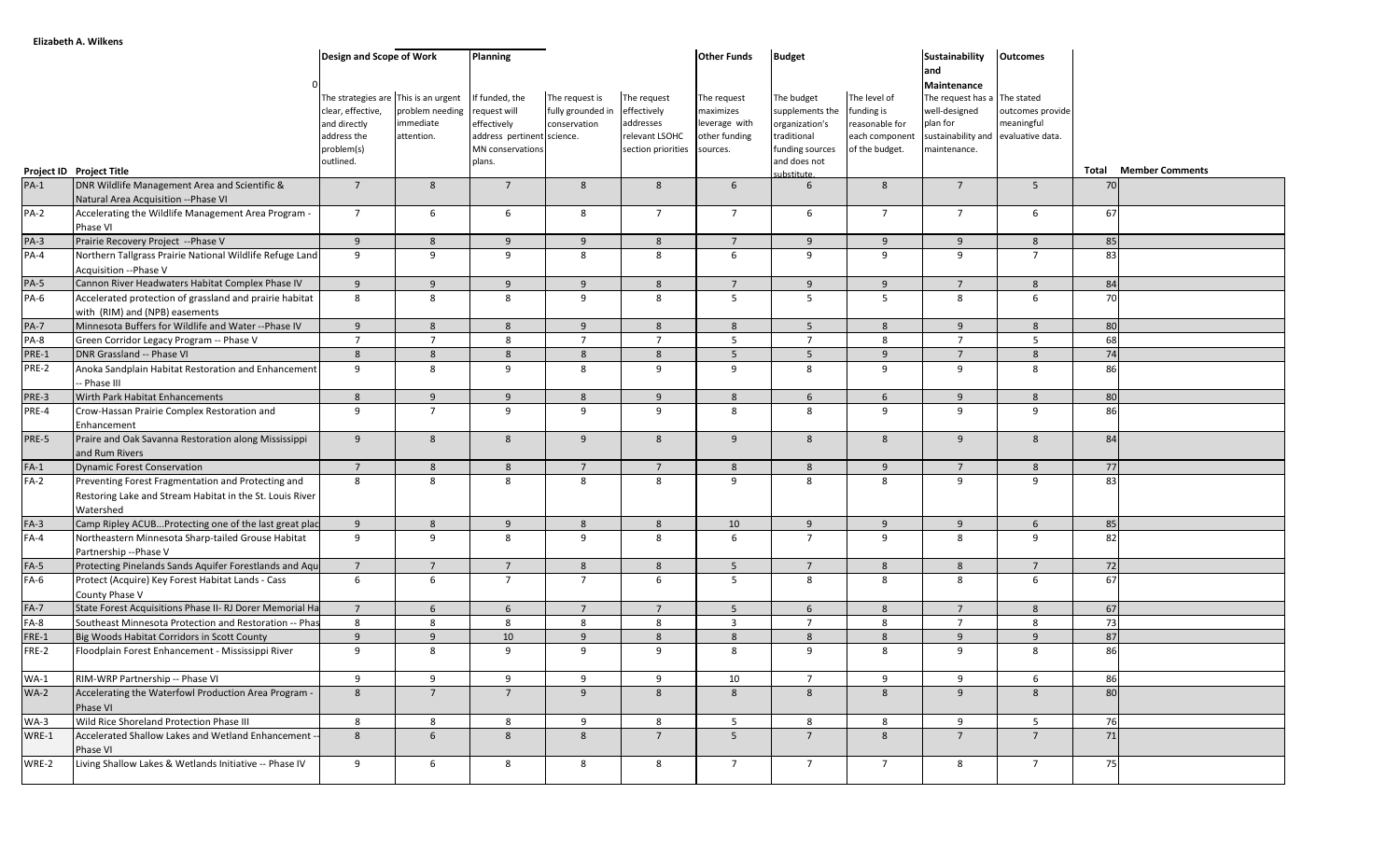| The strategies are This is an urgent<br>If funded, the<br>The request is<br>The level of<br>The request<br>The budget<br>The request has a The stated<br>The request<br>clear, effective,<br>problem needing<br>request will<br>fully grounded in<br>effectively<br>maximizes<br>supplements the<br>funding is<br>well-designed<br>outcomes provide<br>immediate<br>effectively<br>conservation<br>addresses<br>organization's<br>reasonable for<br>plan for<br>meaningful<br>and directly<br>leverage with<br>relevant LSOHC<br>sustainability and evaluative data.<br>address the<br>attention.<br>address pertinent science.<br>other funding<br>traditional<br>each component<br>MN conservations<br>problem(s)<br>section priorities<br>funding sources<br>of the budget.<br>maintenance.<br>sources.<br>plans.<br>and does not<br>outlined.<br>Total<br><b>Member Comments</b><br>Project ID Project Title<br>substitute.<br>MN DNR Aquatic Habitat Program - Phase VI<br>9<br>8<br>8<br>8<br>9<br>8<br>5<br>8<br>9<br>79<br>$\overline{7}$<br>$HA-1$<br>65<br>$HA-2$<br>5<br>$\overline{7}$<br>6<br>$\overline{7}$<br>$\overline{7}$<br>Metro Big Rivers -- Phase V<br>6<br>6<br>6<br>9<br>6<br>68<br>$HA-3$<br>8<br>$\overline{7}$<br>6<br>5<br>8<br>5<br>$\overline{7}$<br>Vermillion River WMA Acquisition<br>8<br>$\overline{7}$<br>$\overline{7}$<br>$\overline{7}$<br>$\overline{7}$<br>8<br>$\overline{8}$<br>9<br>$\overline{7}$<br>$\overline{7}$<br>78<br>9<br>8<br>8<br>$HA-4$<br>Fisheries Habitat Protection on Strategic North Central<br>Minnesota Lakes<br>3,500-foot Shoreland Acquisition on the St. Croix River<br>8<br>9<br>9<br>HA-5<br>9<br>8<br>8<br>10<br>9<br>8<br>$\overline{7}$<br>85<br>$\overline{9}$<br>$\overline{7}$<br>8<br>9<br>8<br>$\overline{9}$<br>8<br>8<br>9<br>84<br>HA-6<br>Habitat Protection/Restoration in Dakota County --<br>9<br>Phase V<br>Mustinka River Fish and Wildlife Habitat Corridor<br>5<br>$\overline{7}$<br>77<br>HA-7<br>9<br>8<br>8<br>8<br>8<br>$7^{\circ}$<br>8<br>9<br>Rehabilitation<br>9<br>8<br>9<br>$\overline{7}$<br>$\overline{7}$<br>9<br>82<br>HRE-1<br>Minnesota Trout Unlimited Coldwater Fish Habitat<br>9<br>9<br>$\overline{7}$<br>8<br>Enhancement & Restoration --Phase VI<br>8<br>9<br>9<br>8<br>8<br>10<br>9<br>8<br>$\overline{7}$<br>$7\overline{ }$<br>83<br>HRE-2<br>St. Louis River Restoration Initiative -- Phase II<br>79<br>HRE-3<br>Duluth 2012 Flood: Stream Habitat Restoration Program<br>8<br>8<br>8<br>8<br>$\overline{7}$<br>9<br>8<br>8<br>$7\overline{ }$<br>8<br>62<br>HRE-4<br>Knife River Habitat Rehabilitation -- Phase II<br>8<br>6<br>5<br>6<br>$\overline{7}$<br>5<br>8<br>5<br>6<br>6<br>Wildlife and Fishery Habitat Restoration and Enhanceme<br>9<br>8<br>9<br>8<br>8<br>8<br>$\overline{7}$<br>8<br>8<br>8<br>81<br>HRE-5<br>82<br>9<br>8<br>8<br>$\overline{7}$<br>9<br>9<br>HRE-6<br>Washington County's Last Best Places<br>8<br>-8<br>8<br>8<br>57<br>$\overline{7}$<br>$\overline{7}$<br>5<br>$5\overline{)}$<br>5 <sup>5</sup><br>HRE-7<br>8<br>6<br>$\mathbf{1}$<br>5 <sup>1</sup><br>8<br>Grey Cloud Slough Habitat Restoration<br>Lake Nokomis Habitat Enhancements<br>9<br>8<br>HRE-8<br>9<br>8<br>8<br>8<br>8<br>8<br>9<br>6<br>81<br>66<br>HRE-9<br>Lake Independence Fish Habitat Improvement Project<br>$\overline{7}$<br>$\overline{7}$<br>$\overline{7}$<br>6<br>$\overline{3}$<br>$\overline{7}$<br>$7\overline{ }$<br>8<br>6<br>8<br>76<br>9<br>8<br>8<br>8<br>$\overline{7}$<br>$\overline{7}$<br>$\overline{7}$<br>8<br>6<br>Northwest Bluffs<br>8<br><b>HRE-10</b><br>82<br>$\overline{9}$<br>Habitat Enhancement in the Sauk Lake watershed<br>8<br>8<br>9<br>8<br>8<br>8<br>8<br>9<br>$7^{\circ}$<br><b>HRE-11</b><br>23<br>$\overline{2}$<br>$\overline{2}$<br>$\overline{3}$<br>$\overline{2}$<br>HAIS-1<br>A Permanent Program to Sustainably Control AIS While I<br>$\overline{4}$<br>$\overline{4}$<br>1<br>1<br>1<br>$\overline{3}$<br>26<br>HAIS-2<br>Protect Aquatic Habitat from Asian Carp<br>$\overline{3}$<br>$\overline{3}$<br>$\overline{3}$<br>$\overline{4}$<br>$\overline{2}$<br>$\overline{2}$<br>$\overline{3}$<br>$\overline{4}$<br>1<br>$\overline{1}$<br>$\overline{7}$<br>72<br>HAIS-3<br>Minnehaha Creek Watershed District (MCWD) Aquatic In<br>$\overline{9}$<br>8<br>$\mathbf{8}$<br>6<br>$\overline{7}$<br>6<br>$6\overline{6}$<br>8<br>$\overline{7}$<br>HAIS-4<br>8<br>$\overline{7}$<br>$\overline{3}$<br>$\overline{7}$<br>$\overline{3}$<br>5<br>5<br>6<br>51<br><b>Statewide AIS Facilities and Equipment</b><br>6<br>$\mathbf{1}$<br>51<br>8<br>$5^{\circ}$<br>5<br>$\overline{7}$<br>5<br>9<br>5<br>5 <sup>1</sup><br>HAIS-5<br>$\mathbf{1}$<br>Invasive Species Net Duplication<br>$\overline{1}$<br>Recommend for<br>Hearing (Y or N)<br>Conservation Partners Legacy Grant Program ML2014<br>$CPL-1$<br>Y<br>Y<br>Conservation Partners Legacy Metro Grant Program ML2014<br>CPL-2<br>$\mathsf{N}$<br>$X-1$<br><b>Contract Management</b> |  | Design and Scope of Work | Planning |  | <b>Other Funds</b> | <b>Budget</b> | Sustainability<br>and<br>Maintenance | <b>Outcomes</b> |  |
|---------------------------------------------------------------------------------------------------------------------------------------------------------------------------------------------------------------------------------------------------------------------------------------------------------------------------------------------------------------------------------------------------------------------------------------------------------------------------------------------------------------------------------------------------------------------------------------------------------------------------------------------------------------------------------------------------------------------------------------------------------------------------------------------------------------------------------------------------------------------------------------------------------------------------------------------------------------------------------------------------------------------------------------------------------------------------------------------------------------------------------------------------------------------------------------------------------------------------------------------------------------------------------------------------------------------------------------------------------------------------------------------------------------------------------------------------------------------------------------------------------------------------------------------------------------------------------------------------------------------------------------------------------------------------------------------------------------------------------------------------------------------------------------------------------------------------------------------------------------------------------------------------------------------------------------------------------------------------------------------------------------------------------------------------------------------------------------------------------------------------------------------------------------------------------------------------------------------------------------------------------------------------------------------------------------------------------------------------------------------------------------------------------------------------------------------------------------------------------------------------------------------------------------------------------------------------------------------------------------------------------------------------------------------------------------------------------------------------------------------------------------------------------------------------------------------------------------------------------------------------------------------------------------------------------------------------------------------------------------------------------------------------------------------------------------------------------------------------------------------------------------------------------------------------------------------------------------------------------------------------------------------------------------------------------------------------------------------------------------------------------------------------------------------------------------------------------------------------------------------------------------------------------------------------------------------------------------------------------------------------------------------------------------------------------------------------------------------------------------------------------------------------------------------------------------------------------------------------------------------------------------------------------------------------------------------------------------------------------------------------------------------------------------------------------------------------------------------------------------------------------------------------------------------------------------------------------------------------------------------------------------------------------------------------------------------------------------------------------------------------------------------------------------------------------------------------------------------------------------------------------------------------------------------------------------------------------------------------------------------------------------------------------------------------------------------------------------------------------------------------------------------------------------------------------------------------------------------------------------------------------------------------------------------------------------------------------------------------------------------------------------------------------|--|--------------------------|----------|--|--------------------|---------------|--------------------------------------|-----------------|--|
|                                                                                                                                                                                                                                                                                                                                                                                                                                                                                                                                                                                                                                                                                                                                                                                                                                                                                                                                                                                                                                                                                                                                                                                                                                                                                                                                                                                                                                                                                                                                                                                                                                                                                                                                                                                                                                                                                                                                                                                                                                                                                                                                                                                                                                                                                                                                                                                                                                                                                                                                                                                                                                                                                                                                                                                                                                                                                                                                                                                                                                                                                                                                                                                                                                                                                                                                                                                                                                                                                                                                                                                                                                                                                                                                                                                                                                                                                                                                                                                                                                                                                                                                                                                                                                                                                                                                                                                                                                                                                                                                                                                                                                                                                                                                                                                                                                                                                                                                                                                                                                 |  |                          |          |  |                    |               |                                      |                 |  |
|                                                                                                                                                                                                                                                                                                                                                                                                                                                                                                                                                                                                                                                                                                                                                                                                                                                                                                                                                                                                                                                                                                                                                                                                                                                                                                                                                                                                                                                                                                                                                                                                                                                                                                                                                                                                                                                                                                                                                                                                                                                                                                                                                                                                                                                                                                                                                                                                                                                                                                                                                                                                                                                                                                                                                                                                                                                                                                                                                                                                                                                                                                                                                                                                                                                                                                                                                                                                                                                                                                                                                                                                                                                                                                                                                                                                                                                                                                                                                                                                                                                                                                                                                                                                                                                                                                                                                                                                                                                                                                                                                                                                                                                                                                                                                                                                                                                                                                                                                                                                                                 |  |                          |          |  |                    |               |                                      |                 |  |
|                                                                                                                                                                                                                                                                                                                                                                                                                                                                                                                                                                                                                                                                                                                                                                                                                                                                                                                                                                                                                                                                                                                                                                                                                                                                                                                                                                                                                                                                                                                                                                                                                                                                                                                                                                                                                                                                                                                                                                                                                                                                                                                                                                                                                                                                                                                                                                                                                                                                                                                                                                                                                                                                                                                                                                                                                                                                                                                                                                                                                                                                                                                                                                                                                                                                                                                                                                                                                                                                                                                                                                                                                                                                                                                                                                                                                                                                                                                                                                                                                                                                                                                                                                                                                                                                                                                                                                                                                                                                                                                                                                                                                                                                                                                                                                                                                                                                                                                                                                                                                                 |  |                          |          |  |                    |               |                                      |                 |  |
|                                                                                                                                                                                                                                                                                                                                                                                                                                                                                                                                                                                                                                                                                                                                                                                                                                                                                                                                                                                                                                                                                                                                                                                                                                                                                                                                                                                                                                                                                                                                                                                                                                                                                                                                                                                                                                                                                                                                                                                                                                                                                                                                                                                                                                                                                                                                                                                                                                                                                                                                                                                                                                                                                                                                                                                                                                                                                                                                                                                                                                                                                                                                                                                                                                                                                                                                                                                                                                                                                                                                                                                                                                                                                                                                                                                                                                                                                                                                                                                                                                                                                                                                                                                                                                                                                                                                                                                                                                                                                                                                                                                                                                                                                                                                                                                                                                                                                                                                                                                                                                 |  |                          |          |  |                    |               |                                      |                 |  |
|                                                                                                                                                                                                                                                                                                                                                                                                                                                                                                                                                                                                                                                                                                                                                                                                                                                                                                                                                                                                                                                                                                                                                                                                                                                                                                                                                                                                                                                                                                                                                                                                                                                                                                                                                                                                                                                                                                                                                                                                                                                                                                                                                                                                                                                                                                                                                                                                                                                                                                                                                                                                                                                                                                                                                                                                                                                                                                                                                                                                                                                                                                                                                                                                                                                                                                                                                                                                                                                                                                                                                                                                                                                                                                                                                                                                                                                                                                                                                                                                                                                                                                                                                                                                                                                                                                                                                                                                                                                                                                                                                                                                                                                                                                                                                                                                                                                                                                                                                                                                                                 |  |                          |          |  |                    |               |                                      |                 |  |
|                                                                                                                                                                                                                                                                                                                                                                                                                                                                                                                                                                                                                                                                                                                                                                                                                                                                                                                                                                                                                                                                                                                                                                                                                                                                                                                                                                                                                                                                                                                                                                                                                                                                                                                                                                                                                                                                                                                                                                                                                                                                                                                                                                                                                                                                                                                                                                                                                                                                                                                                                                                                                                                                                                                                                                                                                                                                                                                                                                                                                                                                                                                                                                                                                                                                                                                                                                                                                                                                                                                                                                                                                                                                                                                                                                                                                                                                                                                                                                                                                                                                                                                                                                                                                                                                                                                                                                                                                                                                                                                                                                                                                                                                                                                                                                                                                                                                                                                                                                                                                                 |  |                          |          |  |                    |               |                                      |                 |  |
|                                                                                                                                                                                                                                                                                                                                                                                                                                                                                                                                                                                                                                                                                                                                                                                                                                                                                                                                                                                                                                                                                                                                                                                                                                                                                                                                                                                                                                                                                                                                                                                                                                                                                                                                                                                                                                                                                                                                                                                                                                                                                                                                                                                                                                                                                                                                                                                                                                                                                                                                                                                                                                                                                                                                                                                                                                                                                                                                                                                                                                                                                                                                                                                                                                                                                                                                                                                                                                                                                                                                                                                                                                                                                                                                                                                                                                                                                                                                                                                                                                                                                                                                                                                                                                                                                                                                                                                                                                                                                                                                                                                                                                                                                                                                                                                                                                                                                                                                                                                                                                 |  |                          |          |  |                    |               |                                      |                 |  |
|                                                                                                                                                                                                                                                                                                                                                                                                                                                                                                                                                                                                                                                                                                                                                                                                                                                                                                                                                                                                                                                                                                                                                                                                                                                                                                                                                                                                                                                                                                                                                                                                                                                                                                                                                                                                                                                                                                                                                                                                                                                                                                                                                                                                                                                                                                                                                                                                                                                                                                                                                                                                                                                                                                                                                                                                                                                                                                                                                                                                                                                                                                                                                                                                                                                                                                                                                                                                                                                                                                                                                                                                                                                                                                                                                                                                                                                                                                                                                                                                                                                                                                                                                                                                                                                                                                                                                                                                                                                                                                                                                                                                                                                                                                                                                                                                                                                                                                                                                                                                                                 |  |                          |          |  |                    |               |                                      |                 |  |
|                                                                                                                                                                                                                                                                                                                                                                                                                                                                                                                                                                                                                                                                                                                                                                                                                                                                                                                                                                                                                                                                                                                                                                                                                                                                                                                                                                                                                                                                                                                                                                                                                                                                                                                                                                                                                                                                                                                                                                                                                                                                                                                                                                                                                                                                                                                                                                                                                                                                                                                                                                                                                                                                                                                                                                                                                                                                                                                                                                                                                                                                                                                                                                                                                                                                                                                                                                                                                                                                                                                                                                                                                                                                                                                                                                                                                                                                                                                                                                                                                                                                                                                                                                                                                                                                                                                                                                                                                                                                                                                                                                                                                                                                                                                                                                                                                                                                                                                                                                                                                                 |  |                          |          |  |                    |               |                                      |                 |  |
|                                                                                                                                                                                                                                                                                                                                                                                                                                                                                                                                                                                                                                                                                                                                                                                                                                                                                                                                                                                                                                                                                                                                                                                                                                                                                                                                                                                                                                                                                                                                                                                                                                                                                                                                                                                                                                                                                                                                                                                                                                                                                                                                                                                                                                                                                                                                                                                                                                                                                                                                                                                                                                                                                                                                                                                                                                                                                                                                                                                                                                                                                                                                                                                                                                                                                                                                                                                                                                                                                                                                                                                                                                                                                                                                                                                                                                                                                                                                                                                                                                                                                                                                                                                                                                                                                                                                                                                                                                                                                                                                                                                                                                                                                                                                                                                                                                                                                                                                                                                                                                 |  |                          |          |  |                    |               |                                      |                 |  |
|                                                                                                                                                                                                                                                                                                                                                                                                                                                                                                                                                                                                                                                                                                                                                                                                                                                                                                                                                                                                                                                                                                                                                                                                                                                                                                                                                                                                                                                                                                                                                                                                                                                                                                                                                                                                                                                                                                                                                                                                                                                                                                                                                                                                                                                                                                                                                                                                                                                                                                                                                                                                                                                                                                                                                                                                                                                                                                                                                                                                                                                                                                                                                                                                                                                                                                                                                                                                                                                                                                                                                                                                                                                                                                                                                                                                                                                                                                                                                                                                                                                                                                                                                                                                                                                                                                                                                                                                                                                                                                                                                                                                                                                                                                                                                                                                                                                                                                                                                                                                                                 |  |                          |          |  |                    |               |                                      |                 |  |
|                                                                                                                                                                                                                                                                                                                                                                                                                                                                                                                                                                                                                                                                                                                                                                                                                                                                                                                                                                                                                                                                                                                                                                                                                                                                                                                                                                                                                                                                                                                                                                                                                                                                                                                                                                                                                                                                                                                                                                                                                                                                                                                                                                                                                                                                                                                                                                                                                                                                                                                                                                                                                                                                                                                                                                                                                                                                                                                                                                                                                                                                                                                                                                                                                                                                                                                                                                                                                                                                                                                                                                                                                                                                                                                                                                                                                                                                                                                                                                                                                                                                                                                                                                                                                                                                                                                                                                                                                                                                                                                                                                                                                                                                                                                                                                                                                                                                                                                                                                                                                                 |  |                          |          |  |                    |               |                                      |                 |  |
|                                                                                                                                                                                                                                                                                                                                                                                                                                                                                                                                                                                                                                                                                                                                                                                                                                                                                                                                                                                                                                                                                                                                                                                                                                                                                                                                                                                                                                                                                                                                                                                                                                                                                                                                                                                                                                                                                                                                                                                                                                                                                                                                                                                                                                                                                                                                                                                                                                                                                                                                                                                                                                                                                                                                                                                                                                                                                                                                                                                                                                                                                                                                                                                                                                                                                                                                                                                                                                                                                                                                                                                                                                                                                                                                                                                                                                                                                                                                                                                                                                                                                                                                                                                                                                                                                                                                                                                                                                                                                                                                                                                                                                                                                                                                                                                                                                                                                                                                                                                                                                 |  |                          |          |  |                    |               |                                      |                 |  |
|                                                                                                                                                                                                                                                                                                                                                                                                                                                                                                                                                                                                                                                                                                                                                                                                                                                                                                                                                                                                                                                                                                                                                                                                                                                                                                                                                                                                                                                                                                                                                                                                                                                                                                                                                                                                                                                                                                                                                                                                                                                                                                                                                                                                                                                                                                                                                                                                                                                                                                                                                                                                                                                                                                                                                                                                                                                                                                                                                                                                                                                                                                                                                                                                                                                                                                                                                                                                                                                                                                                                                                                                                                                                                                                                                                                                                                                                                                                                                                                                                                                                                                                                                                                                                                                                                                                                                                                                                                                                                                                                                                                                                                                                                                                                                                                                                                                                                                                                                                                                                                 |  |                          |          |  |                    |               |                                      |                 |  |
|                                                                                                                                                                                                                                                                                                                                                                                                                                                                                                                                                                                                                                                                                                                                                                                                                                                                                                                                                                                                                                                                                                                                                                                                                                                                                                                                                                                                                                                                                                                                                                                                                                                                                                                                                                                                                                                                                                                                                                                                                                                                                                                                                                                                                                                                                                                                                                                                                                                                                                                                                                                                                                                                                                                                                                                                                                                                                                                                                                                                                                                                                                                                                                                                                                                                                                                                                                                                                                                                                                                                                                                                                                                                                                                                                                                                                                                                                                                                                                                                                                                                                                                                                                                                                                                                                                                                                                                                                                                                                                                                                                                                                                                                                                                                                                                                                                                                                                                                                                                                                                 |  |                          |          |  |                    |               |                                      |                 |  |
|                                                                                                                                                                                                                                                                                                                                                                                                                                                                                                                                                                                                                                                                                                                                                                                                                                                                                                                                                                                                                                                                                                                                                                                                                                                                                                                                                                                                                                                                                                                                                                                                                                                                                                                                                                                                                                                                                                                                                                                                                                                                                                                                                                                                                                                                                                                                                                                                                                                                                                                                                                                                                                                                                                                                                                                                                                                                                                                                                                                                                                                                                                                                                                                                                                                                                                                                                                                                                                                                                                                                                                                                                                                                                                                                                                                                                                                                                                                                                                                                                                                                                                                                                                                                                                                                                                                                                                                                                                                                                                                                                                                                                                                                                                                                                                                                                                                                                                                                                                                                                                 |  |                          |          |  |                    |               |                                      |                 |  |
|                                                                                                                                                                                                                                                                                                                                                                                                                                                                                                                                                                                                                                                                                                                                                                                                                                                                                                                                                                                                                                                                                                                                                                                                                                                                                                                                                                                                                                                                                                                                                                                                                                                                                                                                                                                                                                                                                                                                                                                                                                                                                                                                                                                                                                                                                                                                                                                                                                                                                                                                                                                                                                                                                                                                                                                                                                                                                                                                                                                                                                                                                                                                                                                                                                                                                                                                                                                                                                                                                                                                                                                                                                                                                                                                                                                                                                                                                                                                                                                                                                                                                                                                                                                                                                                                                                                                                                                                                                                                                                                                                                                                                                                                                                                                                                                                                                                                                                                                                                                                                                 |  |                          |          |  |                    |               |                                      |                 |  |
|                                                                                                                                                                                                                                                                                                                                                                                                                                                                                                                                                                                                                                                                                                                                                                                                                                                                                                                                                                                                                                                                                                                                                                                                                                                                                                                                                                                                                                                                                                                                                                                                                                                                                                                                                                                                                                                                                                                                                                                                                                                                                                                                                                                                                                                                                                                                                                                                                                                                                                                                                                                                                                                                                                                                                                                                                                                                                                                                                                                                                                                                                                                                                                                                                                                                                                                                                                                                                                                                                                                                                                                                                                                                                                                                                                                                                                                                                                                                                                                                                                                                                                                                                                                                                                                                                                                                                                                                                                                                                                                                                                                                                                                                                                                                                                                                                                                                                                                                                                                                                                 |  |                          |          |  |                    |               |                                      |                 |  |
|                                                                                                                                                                                                                                                                                                                                                                                                                                                                                                                                                                                                                                                                                                                                                                                                                                                                                                                                                                                                                                                                                                                                                                                                                                                                                                                                                                                                                                                                                                                                                                                                                                                                                                                                                                                                                                                                                                                                                                                                                                                                                                                                                                                                                                                                                                                                                                                                                                                                                                                                                                                                                                                                                                                                                                                                                                                                                                                                                                                                                                                                                                                                                                                                                                                                                                                                                                                                                                                                                                                                                                                                                                                                                                                                                                                                                                                                                                                                                                                                                                                                                                                                                                                                                                                                                                                                                                                                                                                                                                                                                                                                                                                                                                                                                                                                                                                                                                                                                                                                                                 |  |                          |          |  |                    |               |                                      |                 |  |
|                                                                                                                                                                                                                                                                                                                                                                                                                                                                                                                                                                                                                                                                                                                                                                                                                                                                                                                                                                                                                                                                                                                                                                                                                                                                                                                                                                                                                                                                                                                                                                                                                                                                                                                                                                                                                                                                                                                                                                                                                                                                                                                                                                                                                                                                                                                                                                                                                                                                                                                                                                                                                                                                                                                                                                                                                                                                                                                                                                                                                                                                                                                                                                                                                                                                                                                                                                                                                                                                                                                                                                                                                                                                                                                                                                                                                                                                                                                                                                                                                                                                                                                                                                                                                                                                                                                                                                                                                                                                                                                                                                                                                                                                                                                                                                                                                                                                                                                                                                                                                                 |  |                          |          |  |                    |               |                                      |                 |  |
|                                                                                                                                                                                                                                                                                                                                                                                                                                                                                                                                                                                                                                                                                                                                                                                                                                                                                                                                                                                                                                                                                                                                                                                                                                                                                                                                                                                                                                                                                                                                                                                                                                                                                                                                                                                                                                                                                                                                                                                                                                                                                                                                                                                                                                                                                                                                                                                                                                                                                                                                                                                                                                                                                                                                                                                                                                                                                                                                                                                                                                                                                                                                                                                                                                                                                                                                                                                                                                                                                                                                                                                                                                                                                                                                                                                                                                                                                                                                                                                                                                                                                                                                                                                                                                                                                                                                                                                                                                                                                                                                                                                                                                                                                                                                                                                                                                                                                                                                                                                                                                 |  |                          |          |  |                    |               |                                      |                 |  |
|                                                                                                                                                                                                                                                                                                                                                                                                                                                                                                                                                                                                                                                                                                                                                                                                                                                                                                                                                                                                                                                                                                                                                                                                                                                                                                                                                                                                                                                                                                                                                                                                                                                                                                                                                                                                                                                                                                                                                                                                                                                                                                                                                                                                                                                                                                                                                                                                                                                                                                                                                                                                                                                                                                                                                                                                                                                                                                                                                                                                                                                                                                                                                                                                                                                                                                                                                                                                                                                                                                                                                                                                                                                                                                                                                                                                                                                                                                                                                                                                                                                                                                                                                                                                                                                                                                                                                                                                                                                                                                                                                                                                                                                                                                                                                                                                                                                                                                                                                                                                                                 |  |                          |          |  |                    |               |                                      |                 |  |
|                                                                                                                                                                                                                                                                                                                                                                                                                                                                                                                                                                                                                                                                                                                                                                                                                                                                                                                                                                                                                                                                                                                                                                                                                                                                                                                                                                                                                                                                                                                                                                                                                                                                                                                                                                                                                                                                                                                                                                                                                                                                                                                                                                                                                                                                                                                                                                                                                                                                                                                                                                                                                                                                                                                                                                                                                                                                                                                                                                                                                                                                                                                                                                                                                                                                                                                                                                                                                                                                                                                                                                                                                                                                                                                                                                                                                                                                                                                                                                                                                                                                                                                                                                                                                                                                                                                                                                                                                                                                                                                                                                                                                                                                                                                                                                                                                                                                                                                                                                                                                                 |  |                          |          |  |                    |               |                                      |                 |  |
|                                                                                                                                                                                                                                                                                                                                                                                                                                                                                                                                                                                                                                                                                                                                                                                                                                                                                                                                                                                                                                                                                                                                                                                                                                                                                                                                                                                                                                                                                                                                                                                                                                                                                                                                                                                                                                                                                                                                                                                                                                                                                                                                                                                                                                                                                                                                                                                                                                                                                                                                                                                                                                                                                                                                                                                                                                                                                                                                                                                                                                                                                                                                                                                                                                                                                                                                                                                                                                                                                                                                                                                                                                                                                                                                                                                                                                                                                                                                                                                                                                                                                                                                                                                                                                                                                                                                                                                                                                                                                                                                                                                                                                                                                                                                                                                                                                                                                                                                                                                                                                 |  |                          |          |  |                    |               |                                      |                 |  |
|                                                                                                                                                                                                                                                                                                                                                                                                                                                                                                                                                                                                                                                                                                                                                                                                                                                                                                                                                                                                                                                                                                                                                                                                                                                                                                                                                                                                                                                                                                                                                                                                                                                                                                                                                                                                                                                                                                                                                                                                                                                                                                                                                                                                                                                                                                                                                                                                                                                                                                                                                                                                                                                                                                                                                                                                                                                                                                                                                                                                                                                                                                                                                                                                                                                                                                                                                                                                                                                                                                                                                                                                                                                                                                                                                                                                                                                                                                                                                                                                                                                                                                                                                                                                                                                                                                                                                                                                                                                                                                                                                                                                                                                                                                                                                                                                                                                                                                                                                                                                                                 |  |                          |          |  |                    |               |                                      |                 |  |
|                                                                                                                                                                                                                                                                                                                                                                                                                                                                                                                                                                                                                                                                                                                                                                                                                                                                                                                                                                                                                                                                                                                                                                                                                                                                                                                                                                                                                                                                                                                                                                                                                                                                                                                                                                                                                                                                                                                                                                                                                                                                                                                                                                                                                                                                                                                                                                                                                                                                                                                                                                                                                                                                                                                                                                                                                                                                                                                                                                                                                                                                                                                                                                                                                                                                                                                                                                                                                                                                                                                                                                                                                                                                                                                                                                                                                                                                                                                                                                                                                                                                                                                                                                                                                                                                                                                                                                                                                                                                                                                                                                                                                                                                                                                                                                                                                                                                                                                                                                                                                                 |  |                          |          |  |                    |               |                                      |                 |  |
|                                                                                                                                                                                                                                                                                                                                                                                                                                                                                                                                                                                                                                                                                                                                                                                                                                                                                                                                                                                                                                                                                                                                                                                                                                                                                                                                                                                                                                                                                                                                                                                                                                                                                                                                                                                                                                                                                                                                                                                                                                                                                                                                                                                                                                                                                                                                                                                                                                                                                                                                                                                                                                                                                                                                                                                                                                                                                                                                                                                                                                                                                                                                                                                                                                                                                                                                                                                                                                                                                                                                                                                                                                                                                                                                                                                                                                                                                                                                                                                                                                                                                                                                                                                                                                                                                                                                                                                                                                                                                                                                                                                                                                                                                                                                                                                                                                                                                                                                                                                                                                 |  |                          |          |  |                    |               |                                      |                 |  |
|                                                                                                                                                                                                                                                                                                                                                                                                                                                                                                                                                                                                                                                                                                                                                                                                                                                                                                                                                                                                                                                                                                                                                                                                                                                                                                                                                                                                                                                                                                                                                                                                                                                                                                                                                                                                                                                                                                                                                                                                                                                                                                                                                                                                                                                                                                                                                                                                                                                                                                                                                                                                                                                                                                                                                                                                                                                                                                                                                                                                                                                                                                                                                                                                                                                                                                                                                                                                                                                                                                                                                                                                                                                                                                                                                                                                                                                                                                                                                                                                                                                                                                                                                                                                                                                                                                                                                                                                                                                                                                                                                                                                                                                                                                                                                                                                                                                                                                                                                                                                                                 |  |                          |          |  |                    |               |                                      |                 |  |

X-2 Restoration Evaluations N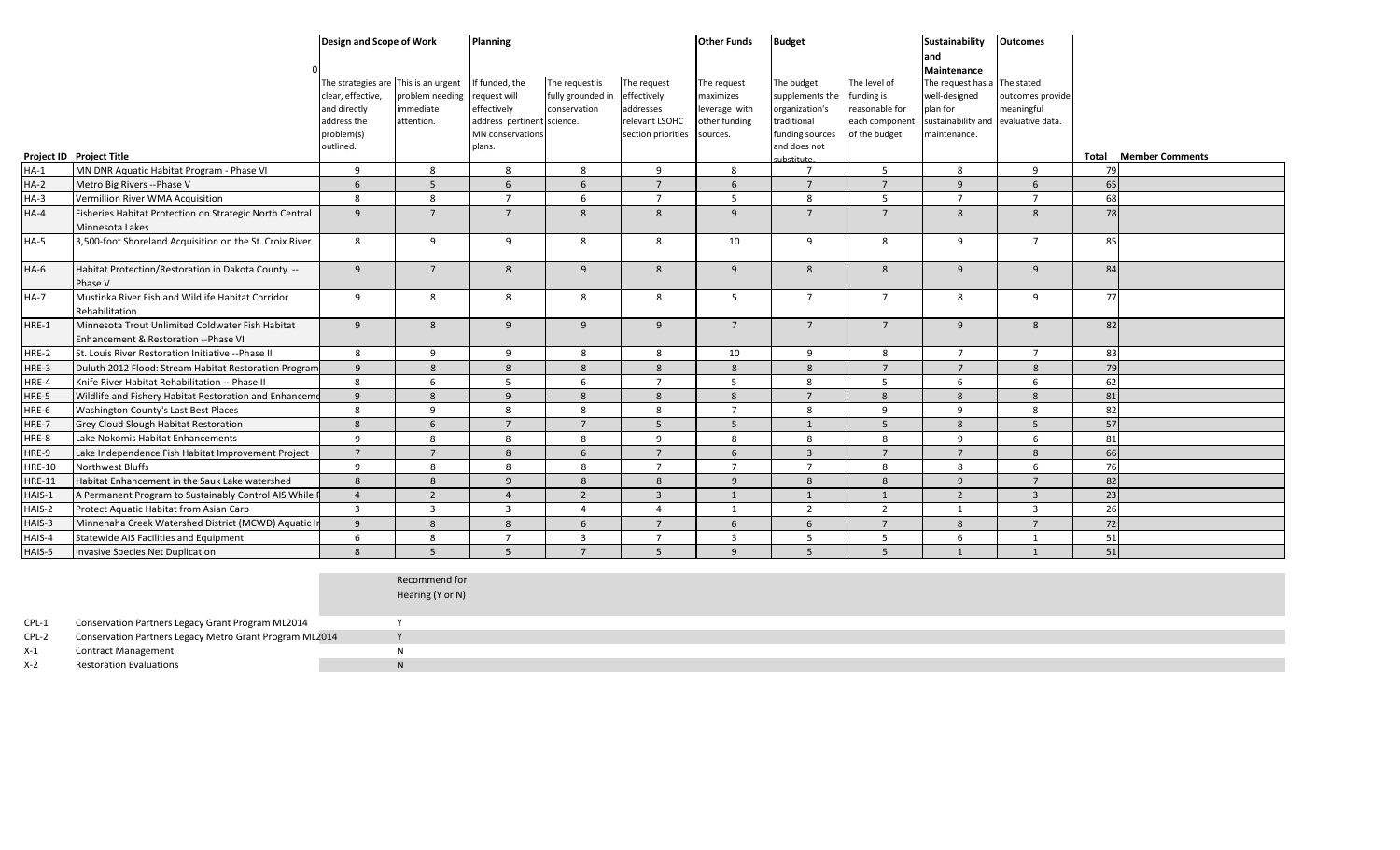|             |                                                                                           | Design and Scope of Work                                                    |                                                                                    | Planning                                                                                                  |                                                     |                                                                                 | <b>Other Funds</b>                                                     | <b>Budget</b>                                                                                     |                                                                                  | Sustainability<br>and                                                                                                           | <b>Outcomes</b>                |            |                                                                                                                                                                                                                                                                                                                                                                                                                                                                                                                                                                                  |
|-------------|-------------------------------------------------------------------------------------------|-----------------------------------------------------------------------------|------------------------------------------------------------------------------------|-----------------------------------------------------------------------------------------------------------|-----------------------------------------------------|---------------------------------------------------------------------------------|------------------------------------------------------------------------|---------------------------------------------------------------------------------------------------|----------------------------------------------------------------------------------|---------------------------------------------------------------------------------------------------------------------------------|--------------------------------|------------|----------------------------------------------------------------------------------------------------------------------------------------------------------------------------------------------------------------------------------------------------------------------------------------------------------------------------------------------------------------------------------------------------------------------------------------------------------------------------------------------------------------------------------------------------------------------------------|
|             |                                                                                           | clear, effective,<br>and directly<br>address the<br>problem(s)<br>outlined. | The strategies are This is an urgent<br>problem needing<br>immediate<br>attention. | If funded, the<br>request will<br>effectively<br>address pertinent science.<br>MN conservations<br>plans. | The request is<br>fully grounded in<br>conservation | The request<br>effectively<br>addresses<br>relevant LSOHC<br>section priorities | The request<br>maximizes<br>leverage with<br>other funding<br>sources. | The budget<br>supplements the<br>org's traditional<br>funding sources,<br>does not<br>substitute. | The level of<br>funding is<br>reasonable for<br>each component<br>of the budget. | Maintenance<br>The request has a The stated<br>well-designed<br>plan for<br>sustainability and evaluative data.<br>maintenance. | outcomes provide<br>meaningful |            |                                                                                                                                                                                                                                                                                                                                                                                                                                                                                                                                                                                  |
|             | Project ID Project Title                                                                  |                                                                             |                                                                                    |                                                                                                           |                                                     |                                                                                 |                                                                        |                                                                                                   |                                                                                  |                                                                                                                                 |                                | Total      | <b>Member Comments</b>                                                                                                                                                                                                                                                                                                                                                                                                                                                                                                                                                           |
| $PA-1$      | DNR Wildlife Management Area and Scientific &<br>Natural Area Acquisition -- Phase VI     | 10                                                                          | $\mathbf{R}$                                                                       | 10                                                                                                        | 10                                                  | 10 <sup>1</sup>                                                                 |                                                                        | 10                                                                                                | 6 <sup>1</sup>                                                                   | 10                                                                                                                              | 10                             |            | 85 The acquisition costs are quite high                                                                                                                                                                                                                                                                                                                                                                                                                                                                                                                                          |
| $PA-2$      | Accelerating the Wildlife Management Area Program -<br>Phase VI                           | <b>COI</b>                                                                  | COI                                                                                | COI                                                                                                       | COI                                                 | COI                                                                             | COI                                                                    | COI                                                                                               | COI                                                                              | <b>COI</b>                                                                                                                      | COI                            | <b>COI</b> | Conflict of Interest (recent Pheasants Forever affiliation)                                                                                                                                                                                                                                                                                                                                                                                                                                                                                                                      |
| $PA-3$      | Prairie Recovery Project -- Phase V                                                       | 10                                                                          | $\mathbf{R}$                                                                       | 10                                                                                                        | 10                                                  | 10 <sup>1</sup>                                                                 | 10                                                                     | 10                                                                                                | 10                                                                               | 10                                                                                                                              | 10                             |            | qg I think this is a great project and at a very reasonable cost.                                                                                                                                                                                                                                                                                                                                                                                                                                                                                                                |
| $PA-4$      | Northern Tallgrass Prairie National Wildlife Refuge Land<br>Acquisition --Phase V         | 10                                                                          |                                                                                    | 10                                                                                                        | 10                                                  | 10                                                                              |                                                                        | 10                                                                                                |                                                                                  | 10                                                                                                                              | 10                             |            | 86 Acquisition and easement costs are on the high side.                                                                                                                                                                                                                                                                                                                                                                                                                                                                                                                          |
| $PA-5$      | Cannon River Headwaters Habitat Complex Phase IV                                          | 10                                                                          | $\mathbf{R}$                                                                       | 10                                                                                                        | 10                                                  | 10 <sup>1</sup>                                                                 |                                                                        | 10                                                                                                | $\overline{a}$                                                                   | 10                                                                                                                              | 10                             |            | 84 Acquisition and restoration costs are on the high side.                                                                                                                                                                                                                                                                                                                                                                                                                                                                                                                       |
| $PA-6$      | Accelerated protection of grassland and prairie habitat<br>with (RIM) and (NPB) easements | 10                                                                          | $\mathsf{R}$                                                                       | 10                                                                                                        | 10                                                  | 10                                                                              |                                                                        |                                                                                                   |                                                                                  | 10                                                                                                                              | 10                             |            | 80 The easement costs are prohibitively high                                                                                                                                                                                                                                                                                                                                                                                                                                                                                                                                     |
| <b>PA-7</b> | Minnesota Buffers for Wildlife and Water -- Phase IV                                      | 10                                                                          | $\mathbf{R}$                                                                       | 10                                                                                                        | 10                                                  | 10 <sup>1</sup>                                                                 | 10                                                                     | 10                                                                                                | $\mathbf{R}$                                                                     | 10                                                                                                                              | 10                             |            | 96 The easement costs are on the high side.                                                                                                                                                                                                                                                                                                                                                                                                                                                                                                                                      |
| $PA-8$      | Green Corridor Legacy Program -- Phase V                                                  |                                                                             |                                                                                    | 10                                                                                                        | 10                                                  | 10                                                                              |                                                                        | 10                                                                                                |                                                                                  |                                                                                                                                 | 10                             |            | 76 This was poorly written. It is vague, ambiguous and unclear, and reads like<br>a history lesson and not a grant proposal. They did not explain what they<br>are planning to do with the requested funds. I am also concerned that the<br>maintenance will be a problem given the DNR's existing budget for<br>maintenance of DNR-owned lands                                                                                                                                                                                                                                  |
| PRE-1       | DNR Grassland -- Phase VI                                                                 | 10                                                                          | $\mathbf{Q}$                                                                       | 10                                                                                                        | 10                                                  | 10 <sup>1</sup>                                                                 |                                                                        | 10                                                                                                | 10                                                                               |                                                                                                                                 | 10                             |            | 87 Very cost-efficient project, however, I am concerned that the maintenance<br>will be a problem given the DNR's existing budget for maintenance of DNR-<br>owned lands                                                                                                                                                                                                                                                                                                                                                                                                         |
| PRE-2       | Anoka Sandplain Habitat Restoration and Enhancement<br>Phase III                          | 10 <sup>1</sup>                                                             |                                                                                    | 10                                                                                                        | 10                                                  |                                                                                 | 10 <sup>1</sup>                                                        | 10                                                                                                |                                                                                  |                                                                                                                                 | 10                             |            | 84 Many of the projects in this group proposal are very worthy, but the<br>overall score was pulled down by certain projects that weren't explained<br>well and are not (in my opinion) within the scope of the Constitutional<br>Amendment's funding mechanism and should have been submitted to the<br>Parks and Trails fund instead. I would recommend funding on the worthy<br>projects within the LSOHC's scope. The submitting entities should strongly<br>consider separate submissions on future projects. Also, I feel the<br>restoration costs are prohibitively high. |
| PRE-3       | Wirth Park Habitat Enhancements                                                           | 10                                                                          |                                                                                    | 10                                                                                                        | 10                                                  |                                                                                 | 10                                                                     | 10                                                                                                | 6                                                                                | 10                                                                                                                              | 10                             |            | 89 Although this is a worthy project, it is not (in my opinion) within the scope<br>of the Constitutional Amendment's funding mechanism and should be<br>submitted to the Parks and Trails fund instead. The proposal indicates that<br>they have received P&T funding for related work in the past. Also, I feel<br>the enhancement costs are prohibitively high. That being said, I would like<br>more information on the impact to migratory birds.                                                                                                                           |
| PRE-4       | Crow-Hassan Prairie Complex Restoration and<br>Enhancement                                | 10                                                                          |                                                                                    | 10                                                                                                        | 10                                                  |                                                                                 | 10 <sup>1</sup>                                                        | 10                                                                                                | 10                                                                               | 10                                                                                                                              | 10                             |            | 93 Although this is a worthy project, it is not (in my opinion) within the scope<br>of the Constitutional Amendment's funding mechanism and should be<br>submitted to the Parks and Trails fund instead. That being said, this is a<br>dedicated enhancement and restoration of prairie and other habitats, and<br>is very cost-efficient                                                                                                                                                                                                                                        |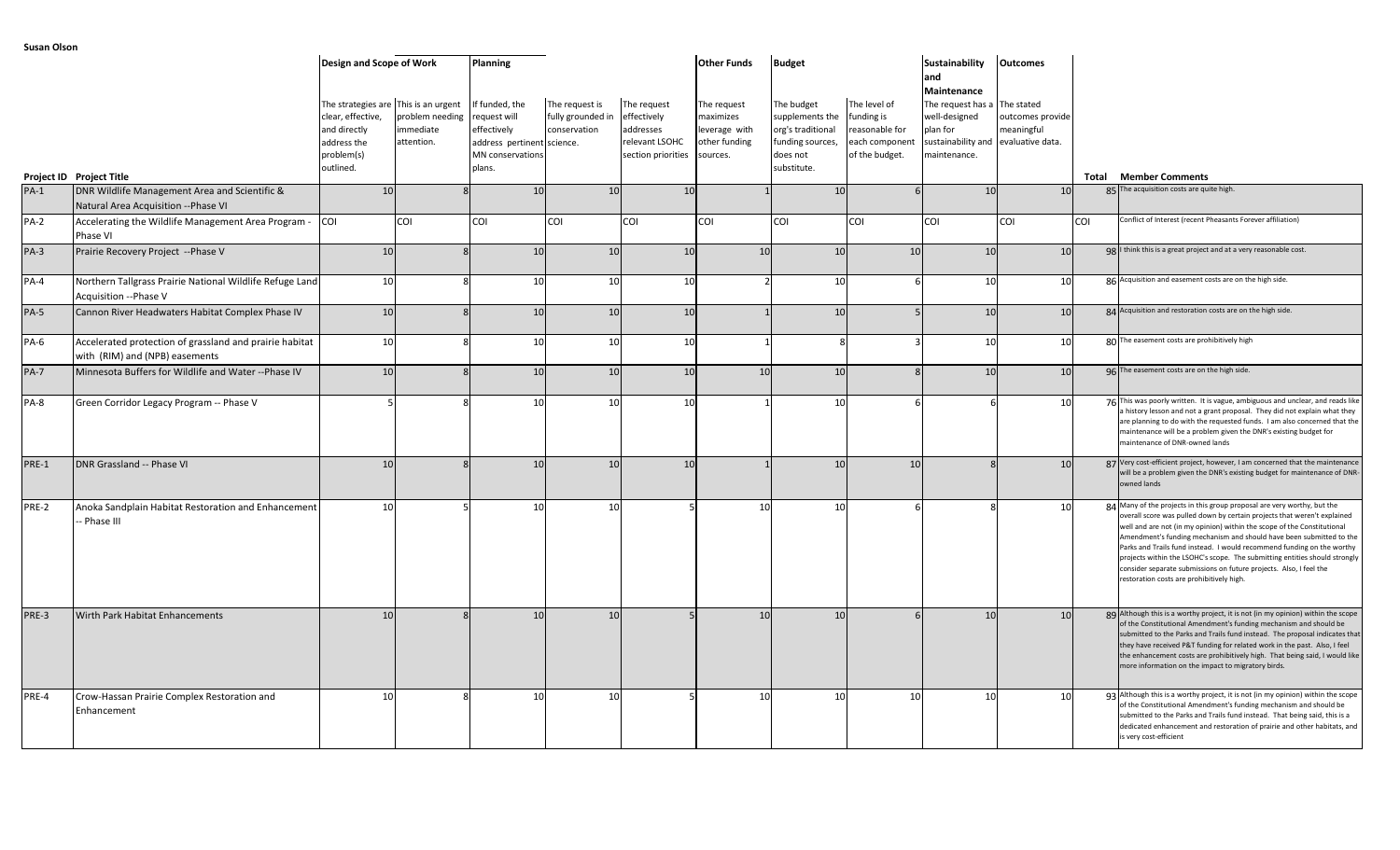|        |                                                                                                                | Design and Scope of Work                                                                                            |                                            | <b>Planning</b>                                                                                          |                                                     |                                                                                 | <b>Other Funds</b>                                                     | <b>Budget</b>                                                                                     |                                                                                  | <b>Sustainability</b>                                                                                                                   | <b>Outcomes</b>                |            |                                                                                                                                                                                                                                                                                                                                                                                                                                                                                                                                                                                                                                                    |
|--------|----------------------------------------------------------------------------------------------------------------|---------------------------------------------------------------------------------------------------------------------|--------------------------------------------|----------------------------------------------------------------------------------------------------------|-----------------------------------------------------|---------------------------------------------------------------------------------|------------------------------------------------------------------------|---------------------------------------------------------------------------------------------------|----------------------------------------------------------------------------------|-----------------------------------------------------------------------------------------------------------------------------------------|--------------------------------|------------|----------------------------------------------------------------------------------------------------------------------------------------------------------------------------------------------------------------------------------------------------------------------------------------------------------------------------------------------------------------------------------------------------------------------------------------------------------------------------------------------------------------------------------------------------------------------------------------------------------------------------------------------------|
|        | Project ID Project Title                                                                                       | The strategies are This is an urgent<br>clear, effective,<br>and directly<br>address the<br>problem(s)<br>outlined. | problem needing<br>immediate<br>attention. | f funded, the<br>request will<br>effectively<br>address pertinent science.<br>MN conservations<br>plans. | The request is<br>fully grounded in<br>conservation | The request<br>effectively<br>addresses<br>relevant LSOHC<br>section priorities | The request<br>maximizes<br>leverage with<br>other funding<br>sources. | The budget<br>supplements the<br>org's traditional<br>funding sources,<br>does not<br>substitute. | The level of<br>funding is<br>reasonable for<br>each component<br>of the budget. | land<br>Maintenance<br>The request has a The stated<br>well-designed<br>plan for<br>sustainability and evaluative data.<br>maintenance. | outcomes provide<br>meaningful |            | <b>Total Member Comments</b>                                                                                                                                                                                                                                                                                                                                                                                                                                                                                                                                                                                                                       |
| PRE-5  | Praire and Oak Savanna Restoration along Mississippi                                                           |                                                                                                                     |                                            | 10 <sup>1</sup>                                                                                          | 10                                                  |                                                                                 | 10                                                                     | 10                                                                                                | 10 <sup>1</sup>                                                                  | 10 <sup>1</sup>                                                                                                                         | 10                             |            | 85 This was poorly written and does not explain what work is planned for the<br>subject acres. It appears to be substitute funding for what the entity                                                                                                                                                                                                                                                                                                                                                                                                                                                                                             |
|        | and Rum Rivers                                                                                                 |                                                                                                                     |                                            |                                                                                                          |                                                     |                                                                                 |                                                                        |                                                                                                   |                                                                                  |                                                                                                                                         |                                |            | would be doing anyway. In addition, it is not (in my opinion) within the<br>scope of the Constitutional Amendment's funding mechanism and should<br>be submitted to the Parks and Trails fund instead.                                                                                                                                                                                                                                                                                                                                                                                                                                             |
| $FA-1$ | <b>Dynamic Forest Conservation</b>                                                                             | 10                                                                                                                  |                                            | 10                                                                                                       | 10                                                  | 10                                                                              | 10                                                                     | 10                                                                                                | 10                                                                               |                                                                                                                                         | 10                             |            | 92 The discussion of past accomplishments/future plans is helpful.<br>Reasonable costs for proposed work, but plan for sustainability is vague.                                                                                                                                                                                                                                                                                                                                                                                                                                                                                                    |
| $FA-2$ | Preventing Forest Fragmentation and Protecting and<br>Restoring Lake and Stream Habitat in the St. Louis River | 10                                                                                                                  |                                            | 10                                                                                                       | 10                                                  | 10                                                                              | 10 <sup>1</sup>                                                        | 10                                                                                                | 10                                                                               | 10                                                                                                                                      | 10                             |            | 97 Well-thought out proposal with excellent maintenance plan. Acquisition<br>costs seem reasonable.                                                                                                                                                                                                                                                                                                                                                                                                                                                                                                                                                |
| $FA-3$ | Camp Ripley ACUBProtecting one of the last great<br>places in Minnesota --Phase IV                             | 10                                                                                                                  |                                            | 10                                                                                                       | 10                                                  | 10                                                                              | 10                                                                     |                                                                                                   | 10                                                                               | 10                                                                                                                                      | 10                             |            | 96 I feel that the wetland/prairie easements are be more important than the<br>forest easements.                                                                                                                                                                                                                                                                                                                                                                                                                                                                                                                                                   |
| $FA-4$ | Northeastern Minnesota Sharp-tailed Grouse Habitat<br>Partnership -- Phase V                                   | <b>COI</b>                                                                                                          | COI                                        | COI                                                                                                      | COI                                                 | COI                                                                             | COI                                                                    | <b>COI</b>                                                                                        | COI                                                                              | <b>COI</b>                                                                                                                              | <b>COI</b>                     | <b>COI</b> | Conflict of Interest (recent Pheasants Forever affiliation)                                                                                                                                                                                                                                                                                                                                                                                                                                                                                                                                                                                        |
| $FA-5$ | Protecting Pinelands Sands Aquifer Forestlands and<br>Aquatic Habitat Phase 1                                  | 10                                                                                                                  |                                            | 10 <sup>1</sup>                                                                                          | 10                                                  | 10                                                                              |                                                                        | 10                                                                                                | 10                                                                               |                                                                                                                                         | 10                             |            | 86 I feel this is an important project and well-written, but I am concerned that<br>the maintenance will be a problem given the DNR's existing budget for<br>maintenance of DNR-owned lands                                                                                                                                                                                                                                                                                                                                                                                                                                                        |
| $FA-6$ | Protect (Acquire) Key Forest Habitat Lands - Cass<br>County Phase V                                            | 10                                                                                                                  | 10                                         | 10                                                                                                       | 10                                                  | 10                                                                              |                                                                        | 10                                                                                                | 10                                                                               | 10                                                                                                                                      | 10                             |            | 92 This is one of the few proposals where I see extreme urgency as a factor<br>due to the potential permanent lost opportunity.                                                                                                                                                                                                                                                                                                                                                                                                                                                                                                                    |
| $FA-7$ | State Forest Acquisitions Phase II- RJ Dorer Memorial<br>Hardwoods State Forest Land Asset Project             | 10                                                                                                                  |                                            | 10                                                                                                       | 10                                                  | 10                                                                              |                                                                        | 10                                                                                                |                                                                                  | 10                                                                                                                                      | 10                             |            | 86 I think this is a great project but am concerned that the acquisition costs<br>are on the high side, and there isn't much information about the current<br>use of the proposed 828 acres to indicate what's being done to it, if<br>anything. The two acres of easement are prohibitively high in cost.                                                                                                                                                                                                                                                                                                                                         |
| $FA-8$ | Southeast Minnesota Protection and Restoration --<br>Phase II                                                  | 10                                                                                                                  |                                            | 10                                                                                                       | 10                                                  | 10                                                                              |                                                                        | 10                                                                                                | 10                                                                               | 10                                                                                                                                      | 10                             |            | 89 The acquisition costs are on the high side. The rest of the project seems<br>cost-efficient. I feel the prairie work is more important than the forest<br>work.                                                                                                                                                                                                                                                                                                                                                                                                                                                                                 |
| FRE-1  | Big Woods Habitat Corridors in Scott County                                                                    |                                                                                                                     |                                            | 10                                                                                                       | 10                                                  |                                                                                 |                                                                        |                                                                                                   |                                                                                  |                                                                                                                                         |                                |            | 71   have several concerns with this project. The proposal is extremely vague<br>about exactly what restoration and enhancement are going to be<br>performed on the 635 acres. The restoration costs are prohibitively high.<br>The maintenance and sustainability does not seem realistic, given the prior<br>succesful projects were very few acres in comparison to the scope of this<br>project, and the fact that the County hadn't maintained it in the past.<br>Finally, it is not (in my opinion) within the scope of the Constitutional<br>Amendment's funding mechanism and should be submitted to the Parks<br>and Trails fund instead. |
| FRE-2  | Floodplain Forest Enhancement - Mississippi River                                                              |                                                                                                                     |                                            | 10                                                                                                       | 10                                                  |                                                                                 | 10                                                                     | 10                                                                                                |                                                                                  |                                                                                                                                         |                                |            | I his project has an extremely high cost for an enhancement project and it<br>doesn't appear to merit the dollars expended per acre. In addition, as<br>stated in the proposal, there will be little ultimate value to the project if it<br>can't be continued throughout the region.                                                                                                                                                                                                                                                                                                                                                              |
| $WA-1$ | RIM-WRP Partnership -- Phase VI                                                                                | 10                                                                                                                  | 10                                         | 10                                                                                                       | 10                                                  | 10                                                                              | 10                                                                     | 10                                                                                                | 10                                                                               | 10                                                                                                                                      | 10                             |            | 100 This is a great partnership and a fantastic opportunity to leverage MN<br>dollars with federal dollars.                                                                                                                                                                                                                                                                                                                                                                                                                                                                                                                                        |
| $WA-2$ | Accelerating the Waterfowl Production Area Program - COI<br>Phase VI                                           |                                                                                                                     | <b>COI</b>                                 | <b>COI</b>                                                                                               | <b>COI</b>                                          | <b>COI</b>                                                                      | <b>COI</b>                                                             | <b>COI</b>                                                                                        | <b>COI</b>                                                                       | <b>COI</b>                                                                                                                              | <b>COI</b>                     | <b>COI</b> | Conflict of Interest (recent Pheasants Forever affiliation)                                                                                                                                                                                                                                                                                                                                                                                                                                                                                                                                                                                        |
| $WA-3$ | Wild Rice Shoreland Protection Phase III                                                                       | 10                                                                                                                  |                                            | 10                                                                                                       | 10                                                  | 10                                                                              |                                                                        | 10                                                                                                | <b>10</b>                                                                        | 10                                                                                                                                      | 10                             |            | 88 Good project with proven track record for success.                                                                                                                                                                                                                                                                                                                                                                                                                                                                                                                                                                                              |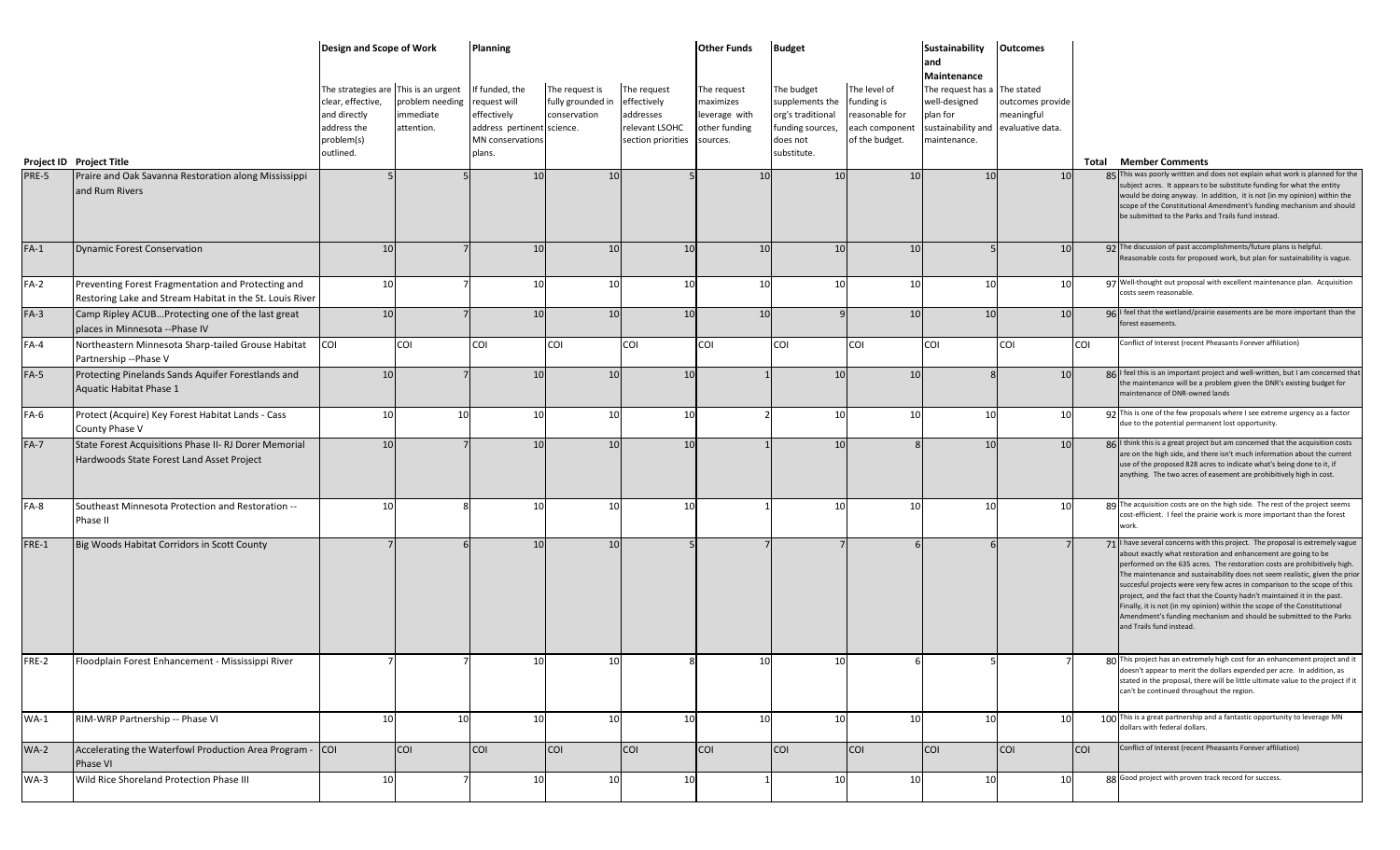|        |                                                                                           | Design and Scope of Work                                                                                            |                                            | Planning                                                                                                  |                                                     |                                                                                 | <b>Other Funds</b>                                                     | <b>Budget</b>                                                                                     |                                                                                  | Sustainability<br>and                                                                                                           | <b>Outcomes</b>                |                                                                                                                                                                                                                                                                                                                                                                                                                                                                                                                    |
|--------|-------------------------------------------------------------------------------------------|---------------------------------------------------------------------------------------------------------------------|--------------------------------------------|-----------------------------------------------------------------------------------------------------------|-----------------------------------------------------|---------------------------------------------------------------------------------|------------------------------------------------------------------------|---------------------------------------------------------------------------------------------------|----------------------------------------------------------------------------------|---------------------------------------------------------------------------------------------------------------------------------|--------------------------------|--------------------------------------------------------------------------------------------------------------------------------------------------------------------------------------------------------------------------------------------------------------------------------------------------------------------------------------------------------------------------------------------------------------------------------------------------------------------------------------------------------------------|
|        |                                                                                           | The strategies are This is an urgent<br>clear, effective,<br>and directly<br>address the<br>problem(s)<br>outlined. | problem needing<br>immediate<br>attention. | If funded, the<br>request will<br>effectively<br>address pertinent science.<br>MN conservations<br>plans. | The request is<br>fully grounded in<br>conservation | The request<br>effectively<br>addresses<br>relevant LSOHC<br>section priorities | The request<br>maximizes<br>leverage with<br>other funding<br>sources. | The budget<br>supplements the<br>org's traditional<br>funding sources,<br>does not<br>substitute. | The level of<br>funding is<br>reasonable for<br>each component<br>of the budget. | Maintenance<br>The request has a The stated<br>well-designed<br>plan for<br>sustainability and evaluative data.<br>maintenance. | outcomes provide<br>meaningful |                                                                                                                                                                                                                                                                                                                                                                                                                                                                                                                    |
|        | Project ID Project Title                                                                  |                                                                                                                     |                                            |                                                                                                           |                                                     |                                                                                 |                                                                        |                                                                                                   |                                                                                  |                                                                                                                                 |                                | <b>Total Member Comments</b>                                                                                                                                                                                                                                                                                                                                                                                                                                                                                       |
| WRE-1  | Accelerated Shallow Lakes and Wetland Enhancement<br>Phase VI                             | 10                                                                                                                  |                                            | 10 <sup>1</sup>                                                                                           | 10                                                  | 10                                                                              |                                                                        | 10                                                                                                | 10                                                                               |                                                                                                                                 | 10                             | 89 I feel this is an important project and well-written, but I am concerned that<br>the maintenance will be a problem given the DNR's existing budget for<br>maintenance of DNR-owned lands                                                                                                                                                                                                                                                                                                                        |
| WRE-2  | Living Shallow Lakes & Wetlands Initiative -- Phase IV                                    | 10                                                                                                                  |                                            | 10                                                                                                        | 10                                                  | 10                                                                              |                                                                        | 10                                                                                                |                                                                                  |                                                                                                                                 | 10                             | 92   feel this is an important project and well-written, but I am concerned that<br>the maintenance will be a problem given the DNR's existing budget for<br>maintenance of DNR-owned lands. Also concerned that restoration of the<br>100 acres is very high in cost, and would like more information about the<br>restoration process under consideration.                                                                                                                                                       |
| $HA-1$ | MN DNR Aquatic Habitat Program - Phase VI                                                 | 10                                                                                                                  |                                            | 10                                                                                                        | 10                                                  | 10                                                                              | 10                                                                     | 10                                                                                                |                                                                                  | 10                                                                                                                              | 10                             | 89 The restoration costs are very reasonable, but the acquisition, easement,<br>and enhancement figures are all prohibitively high. I would like to see<br>more information about what is involved.                                                                                                                                                                                                                                                                                                                |
| $HA-2$ | Metro Big Rivers -- Phase V                                                               | 10                                                                                                                  |                                            | 10                                                                                                        | 10                                                  |                                                                                 | 10                                                                     | 10                                                                                                |                                                                                  |                                                                                                                                 |                                | 77 Many of the projects in this group proposal are very worthy, but the<br>overall score was pulled down by certain projects that weren't explained<br>well and are not (in my opinion) within the scope of the Constitutional<br>Amendment's funding mechanism and should have been submitted to the<br>Parks and Trails fund instead. I would recommend funding on the worthy<br>projects within the LSOHC's scope. The submitting entities should strongly<br>consider separate submissions on future projects. |
| $HA-3$ | Vermillion River WMA Acquisition                                                          | 10                                                                                                                  |                                            | 10                                                                                                        | 10                                                  | 10                                                                              |                                                                        | 10                                                                                                |                                                                                  |                                                                                                                                 | 10                             | 78 The acquisition costs, although a rare opportunity, are prohibitively high<br>Also, I am concerned that the maintenance will be a problem given the<br>DNR's existing budget for maintenance of DNR-owned lands.                                                                                                                                                                                                                                                                                                |
| $HA-4$ | Fisheries Habitat Protection on Strategic North Central<br>Minnesota Lakes                | 10                                                                                                                  |                                            | 10 <sup>1</sup>                                                                                           | 10                                                  | 10                                                                              | 10                                                                     | 10                                                                                                | $\overline{z}$                                                                   |                                                                                                                                 | 10                             | 88 The acquisition costs are prohibitively high. Also, I am concerned that the<br>maintenance will be a problem given the DNR's existing budget for<br>maintenance of DNR-owned lands.                                                                                                                                                                                                                                                                                                                             |
| $HA-5$ | 3,500-foot Shoreland Acquisition on the St. Croix River                                   | 10                                                                                                                  |                                            | 10                                                                                                        | 10                                                  |                                                                                 | 10                                                                     | 10                                                                                                |                                                                                  |                                                                                                                                 | 10                             | 79 The acquisition cost, although a rare opportunity, is beyond prohibitively<br>high. In addition, the plan for maintenance reads like they will request<br>grants to fix it after there's a problem, but have no maintenance plan<br>otherwise. Finally, since this entire section of property is adjacent to a<br>state trail, it is not (in my opinion) within the scope of the Constitutional<br>Amendment's funding mechanism and should be submitted to the Parks<br>and Trails fund instead.               |
| $HA-6$ | Habitat Protection/Restoration in Dakota County --<br>Phase V                             | 10                                                                                                                  |                                            | 10 <sup>1</sup>                                                                                           | 10                                                  | 10                                                                              | 10                                                                     | 10                                                                                                | 10                                                                               | 10                                                                                                                              | 10                             | 98 Good project, well written.                                                                                                                                                                                                                                                                                                                                                                                                                                                                                     |
| $HA-7$ | Mustinka River Fish and Wildlife Habitat Corridor<br>Rehabilitation                       | 10                                                                                                                  |                                            | 10 <sup>1</sup>                                                                                           | 10                                                  | 10                                                                              | $\Omega$                                                               | 10                                                                                                |                                                                                  | 10                                                                                                                              | <b>10</b>                      | 79 The acquisition cost, although a rare opportunity, is prohibitively high.                                                                                                                                                                                                                                                                                                                                                                                                                                       |
| HRE-1  | Minnesota Trout Unlimited Coldwater Fish Habitat<br>Enhancement & Restoration -- Phase VI | 10                                                                                                                  |                                            | 10 <sup>1</sup>                                                                                           | 10                                                  | 10                                                                              |                                                                        | 10                                                                                                |                                                                                  | 10                                                                                                                              | 10                             | 87 The enhancement costs are prohibitively high, but I would like to see more<br>information about what is involved.                                                                                                                                                                                                                                                                                                                                                                                               |
| HRE-2  | St. Louis River Restoration Initiative -- Phase II                                        | 10                                                                                                                  |                                            | 10                                                                                                        | 10                                                  | 10                                                                              | 10                                                                     | 10                                                                                                |                                                                                  | 10                                                                                                                              | 10                             | 89 The restoration costs are prohibitively high, but I would like to see more<br>information about what is involved.                                                                                                                                                                                                                                                                                                                                                                                               |
| HRE-3  | Duluth 2012 Flood: Stream Habitat Restoration<br>Program                                  | 10                                                                                                                  | 10                                         | 10                                                                                                        | 10                                                  | 10                                                                              | 10                                                                     | 10                                                                                                |                                                                                  | 10                                                                                                                              | 10                             | 91 The restoration costs are prohibitively high, but I would like to see more<br>information about what is involved.                                                                                                                                                                                                                                                                                                                                                                                               |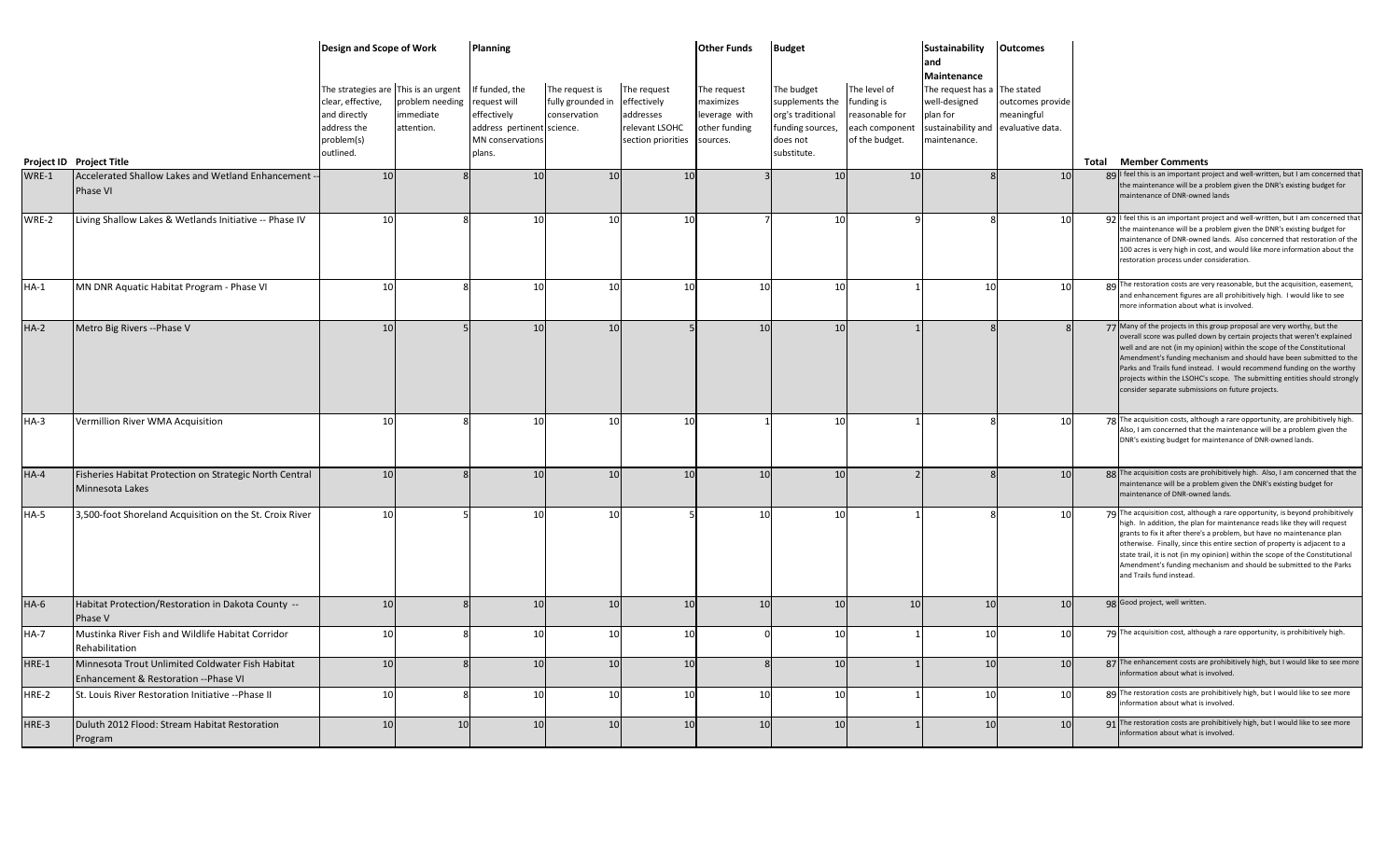|               |                                                                                                | Design and Scope of Work<br>The strategies are This is an urgent<br>clear, effective,<br>and directly<br>address the<br>problem(s)<br>outlined. | problem needing<br>immediate<br>attention. | <b>Planning</b><br>If funded, the<br>request will<br>effectively<br>address pertinent<br>MN conservations<br>plans. | The request is<br>fully grounded in<br>conservation<br>science. | The request<br>effectively<br>addresses<br>relevant LSOHC<br>section priorities sources. | <b>Other Funds</b><br>The request<br>maximizes<br>leverage with<br>other funding | <b>Budget</b><br>The budget<br>supplements the<br>org's traditional<br>funding sources,<br>does not<br>substitute. | The level of<br>funding is<br>reasonable for<br>each component<br>of the budget. | <b>Sustainability</b><br>and<br>Maintenance<br>The request has a<br>well-designed<br>plan for<br>sustainability and evaluative data.<br>maintenance. | <b>Outcomes</b><br>The stated<br>outcomes provide<br>meaningful | <b>Total Member Comments</b>                                                                                                                                                                                                                                                                                                                                                                                                                                                                            |
|---------------|------------------------------------------------------------------------------------------------|-------------------------------------------------------------------------------------------------------------------------------------------------|--------------------------------------------|---------------------------------------------------------------------------------------------------------------------|-----------------------------------------------------------------|------------------------------------------------------------------------------------------|----------------------------------------------------------------------------------|--------------------------------------------------------------------------------------------------------------------|----------------------------------------------------------------------------------|------------------------------------------------------------------------------------------------------------------------------------------------------|-----------------------------------------------------------------|---------------------------------------------------------------------------------------------------------------------------------------------------------------------------------------------------------------------------------------------------------------------------------------------------------------------------------------------------------------------------------------------------------------------------------------------------------------------------------------------------------|
| HRE-4         | Project ID Project Title<br>Knife River Habitat Rehabilitation -- Phase II                     | 10                                                                                                                                              |                                            | 10                                                                                                                  | 10                                                              | 10                                                                                       |                                                                                  |                                                                                                                    | 10                                                                               |                                                                                                                                                      | 10                                                              | 84 I gave a lower score on the supplement factor because the proposal                                                                                                                                                                                                                                                                                                                                                                                                                                   |
|               |                                                                                                |                                                                                                                                                 |                                            |                                                                                                                     |                                                                 |                                                                                          |                                                                                  |                                                                                                                    |                                                                                  |                                                                                                                                                      |                                                                 | indicates they have additional funds available for annual maintenance,<br>and if they have that, they should be contributing to the project. Also, I<br>am concerned that the maintenance will be a problem given the DNR's<br>existing budget for maintenance of DNR-owned lands.                                                                                                                                                                                                                      |
| HRE-5         | Wildlife and Fishery Habitat Restoration and<br>Enhancement - Metro Region                     | 10                                                                                                                                              |                                            | 10                                                                                                                  | 10                                                              |                                                                                          |                                                                                  | 10 <sup>1</sup>                                                                                                    | 10                                                                               | 10                                                                                                                                                   | 10                                                              | 88 Many of the projects in this group proposal are very worthy, but the<br>overall score was pulled down by certain projects that are not (in my<br>opinion) within the scope of the Constitutional Amendment's funding<br>mechanism and should have been submitted to the Parks and Trails or<br>Clean Water funds instead. I would recommend funding on the worthy<br>projects within the LSOHC's scope. The submitting entities should strongly<br>consider separate submissions on future projects. |
| HRE-6         | Washington County's Last Best Places                                                           |                                                                                                                                                 |                                            | 10                                                                                                                  | 10                                                              | 10                                                                                       | 10                                                                               | 10                                                                                                                 | $\mathsf{\mathsf{R}}$                                                            | 10                                                                                                                                                   | 10                                                              | 89   have several concerns with this project. The proposal is extremely vague<br>about the St Pau Baldwin Plains and Moraines subsection, the mosaic, and                                                                                                                                                                                                                                                                                                                                               |
| HRE-7         | <b>Grey Cloud Slough Habitat Restoration</b>                                                   | 10                                                                                                                                              |                                            | 10                                                                                                                  | 10                                                              | 10                                                                                       | 10                                                                               | 10                                                                                                                 |                                                                                  | 10                                                                                                                                                   | 10                                                              | the St Croix Rover portions. Also, the restoration costs are quite high for<br>95 The project has significant support, but I'm not sure that building a bridge<br>is necessarily the best use of LSOHC funds.                                                                                                                                                                                                                                                                                           |
| HRE-8         | Lake Nokomis Habitat Enhancements                                                              | 1 <sup>1</sup>                                                                                                                                  |                                            | 10                                                                                                                  | 10                                                              |                                                                                          |                                                                                  | 10                                                                                                                 | g                                                                                | 10                                                                                                                                                   | 10                                                              | 84 I feel that much of this project is more suited for the Clean Water fund due<br>to the water quality issues being discussed in the proposal.                                                                                                                                                                                                                                                                                                                                                         |
| HRE-9         | Lake Independence Fish Habitat Improvement Project                                             |                                                                                                                                                 |                                            | 10                                                                                                                  | 10                                                              |                                                                                          |                                                                                  | 10 <sup>1</sup>                                                                                                    | 10                                                                               | 10                                                                                                                                                   | 10                                                              | 86 I feel that much of this project is more suited for the Clean Water fund due<br>to the water quality issues being discussed in the proposal. Also, the<br>proposal needs more details on the design and scope of work.                                                                                                                                                                                                                                                                               |
| <b>HRE-10</b> | Northwest Bluffs                                                                               | 10                                                                                                                                              |                                            | 10                                                                                                                  | 10                                                              |                                                                                          |                                                                                  | 10 <sup>1</sup>                                                                                                    |                                                                                  | 10                                                                                                                                                   | 10 <sup>1</sup>                                                 | 74 The enhancement costs are prohibitively high. Also, it is not (in my<br>opinion) within the scope of the Constitutional Amendment's funding<br>mechanism and should be submitted to the Parks and Trails fund instead.<br>The proposal indicates that they have received P&T funding for related<br>work in the past.                                                                                                                                                                                |
| <b>HRE-11</b> | Habitat Enhancement in the Sauk Lake watershed                                                 | 10                                                                                                                                              |                                            | 10                                                                                                                  | 10                                                              |                                                                                          | 10                                                                               | 10                                                                                                                 |                                                                                  | 10                                                                                                                                                   | 10                                                              | 81 The enhancement costs are prohibitively high. Also, it is not (in my<br>opinion) within the scope of the Constitutional Amendment's funding<br>mechanism and should be submitted to the Parks and Trails or Clean<br>Water funds instead.                                                                                                                                                                                                                                                            |
| HAIS-1        | A Permanent Program to Sustainably Control AIS While<br><b>Restoring Ecosystems</b>            |                                                                                                                                                 |                                            |                                                                                                                     |                                                                 |                                                                                          | 10                                                                               | 10                                                                                                                 |                                                                                  | 10                                                                                                                                                   |                                                                 | 41 This project is not (in my opinion) within the scope of the Constitutional<br>Amendment's funding mechanism for any of the Legacy Amendment. The<br>funding of an endowment to hire a person does not directly relate to<br>success in any of the other scored areas, and there are no funds to actually<br>support any projects that might be recommended by such a person.<br>Further, although the strategy is clear, I do not think that it does directly<br>affect the problems outlined.       |
| HAIS-2        | Protect Aquatic Habitat from Asian Carp                                                        |                                                                                                                                                 |                                            | 10                                                                                                                  | 10                                                              |                                                                                          |                                                                                  | 10                                                                                                                 |                                                                                  |                                                                                                                                                      |                                                                 | 62 This proposal is requesting funds for some unknown future project that<br>may or may not result in a solution. We are being asked for \$6.5 million<br>with no information on how it will be spent, other than conjecture and<br>hyperbole. Also to the extent that the proposal affects water quality<br>issues, I recommend it be submitted for Clean Water Fund consideration.                                                                                                                    |
| HAIS-3        | Minnehaha Creek Watershed District (MCWD) Aquatic<br>Invasive Species (AIS) Management Program | 10                                                                                                                                              |                                            | 10                                                                                                                  | 10                                                              |                                                                                          |                                                                                  | 10                                                                                                                 | 10                                                                               |                                                                                                                                                      | 10                                                              | 83   feel that this project is more suited for the Clean Water fund due to the<br>water quality issues being discussed in the proposal.                                                                                                                                                                                                                                                                                                                                                                 |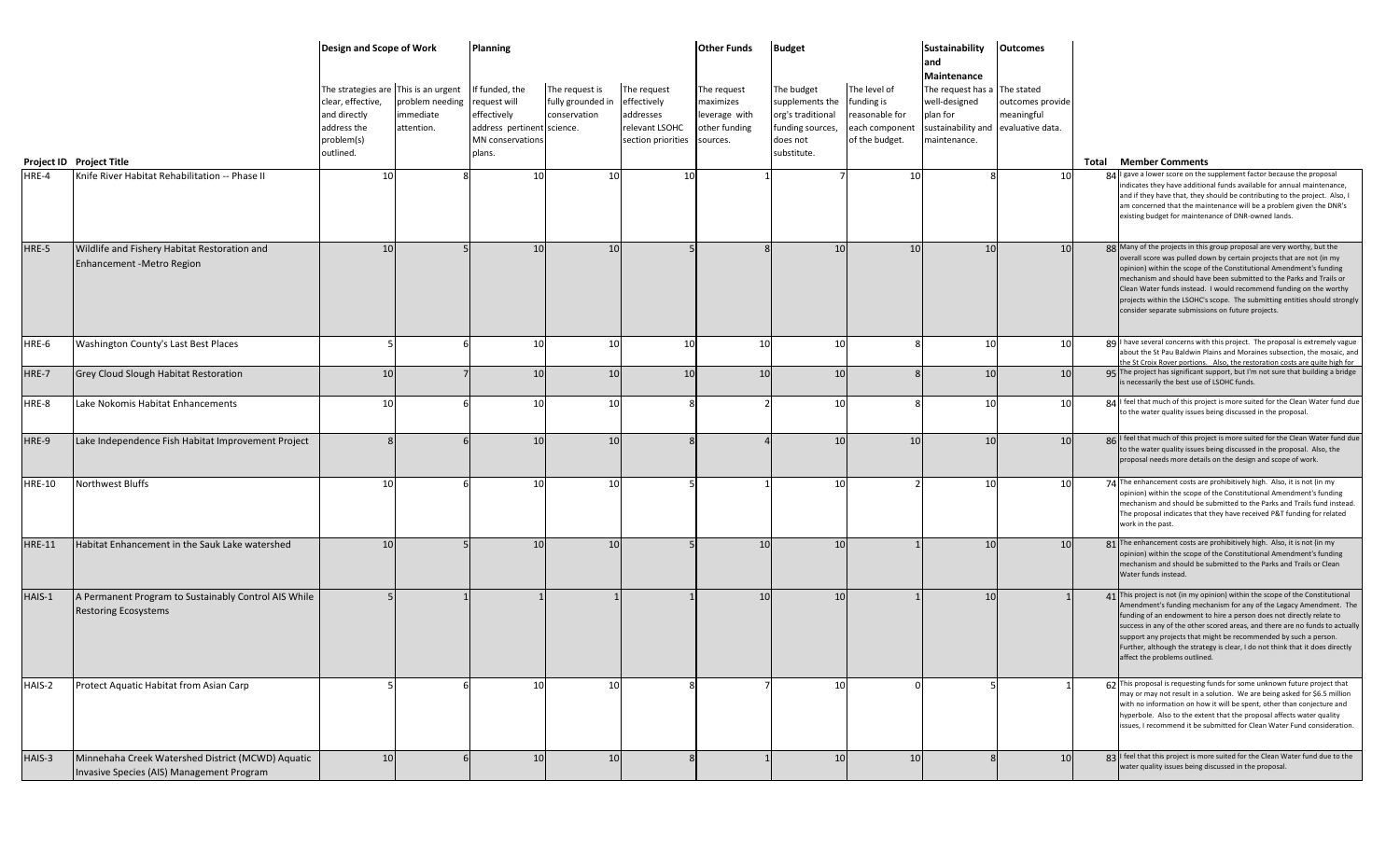|        |                                        | Design and Scope of Work    |                                                     | Planning                                  |                                     |                             | <b>Other Funds</b>             | <b>Budget</b>                         |                                  | Sustainability<br>and                           | <b>Outcomes</b>  |              |                                                                                                                                                                                                                                                          |
|--------|----------------------------------------|-----------------------------|-----------------------------------------------------|-------------------------------------------|-------------------------------------|-----------------------------|--------------------------------|---------------------------------------|----------------------------------|-------------------------------------------------|------------------|--------------|----------------------------------------------------------------------------------------------------------------------------------------------------------------------------------------------------------------------------------------------------------|
|        |                                        |                             | The strategies are This is an urgent If funded, the |                                           |                                     | The request                 |                                |                                       | The level of                     | Maintenance                                     |                  |              |                                                                                                                                                                                                                                                          |
|        |                                        | clear, effective,           | problem needing request will                        |                                           | The request is<br>fully grounded in | effectively                 | The request<br>maximizes       | The budget<br>supplements the         | funding is                       | The request has a The stated<br>well-designed   | outcomes provide |              |                                                                                                                                                                                                                                                          |
|        |                                        | and directly<br>address the | immediate<br>attention.                             | effectively<br>address pertinent science. | conservation                        | addresses<br>relevant LSOHC | leverage with<br>other funding | org's traditional<br>funding sources, | reasonable for<br>each component | plan for<br>sustainability and evaluative data. | meaningful       |              |                                                                                                                                                                                                                                                          |
|        |                                        | problem(s)                  |                                                     | MN conservations                          |                                     | section priorities sources. |                                | does not                              | of the budget.                   | maintenance.                                    |                  |              |                                                                                                                                                                                                                                                          |
|        | Project ID Project Title               | outlined.                   |                                                     | plans.                                    |                                     |                             |                                | substitute.                           |                                  |                                                 |                  | <b>Total</b> | <b>Member Comments</b>                                                                                                                                                                                                                                   |
| HAIS-4 | Statewide AIS Facilities and Equipment |                             |                                                     |                                           |                                     |                             |                                |                                       |                                  |                                                 |                  |              | The cost of this project is prohibitively high, and I feel it is more suited for<br>the Clean Water fund.                                                                                                                                                |
| HAIS-5 | Invasive Species Net Duplication       |                             |                                                     |                                           |                                     |                             |                                |                                       |                                  |                                                 |                  |              | 76 This is an interesting idea, but more information should be provided about<br>the number of eligible fishermen, the cost of the nets, the number of nets<br>likely to be needed per fishermen, and the number of lakes that utilize the<br>technique. |

## Recommend for Hearing (Y or N)

CPL-1 Conservation Partners Legacy Grant Program ML2014 N No need for hearing, I would agree that we should continue to fund this.

CPL-2 Conservation Partners Legacy Metro Grant Program ML2014 N No need for hearing, I would agree that we should fund this.

X-1 Contract Management No need for hearing, I would agree that we should continue to fund this.

X-2 Restoration Evaluations N No need for hearing, I would agree that we should continue to fund this.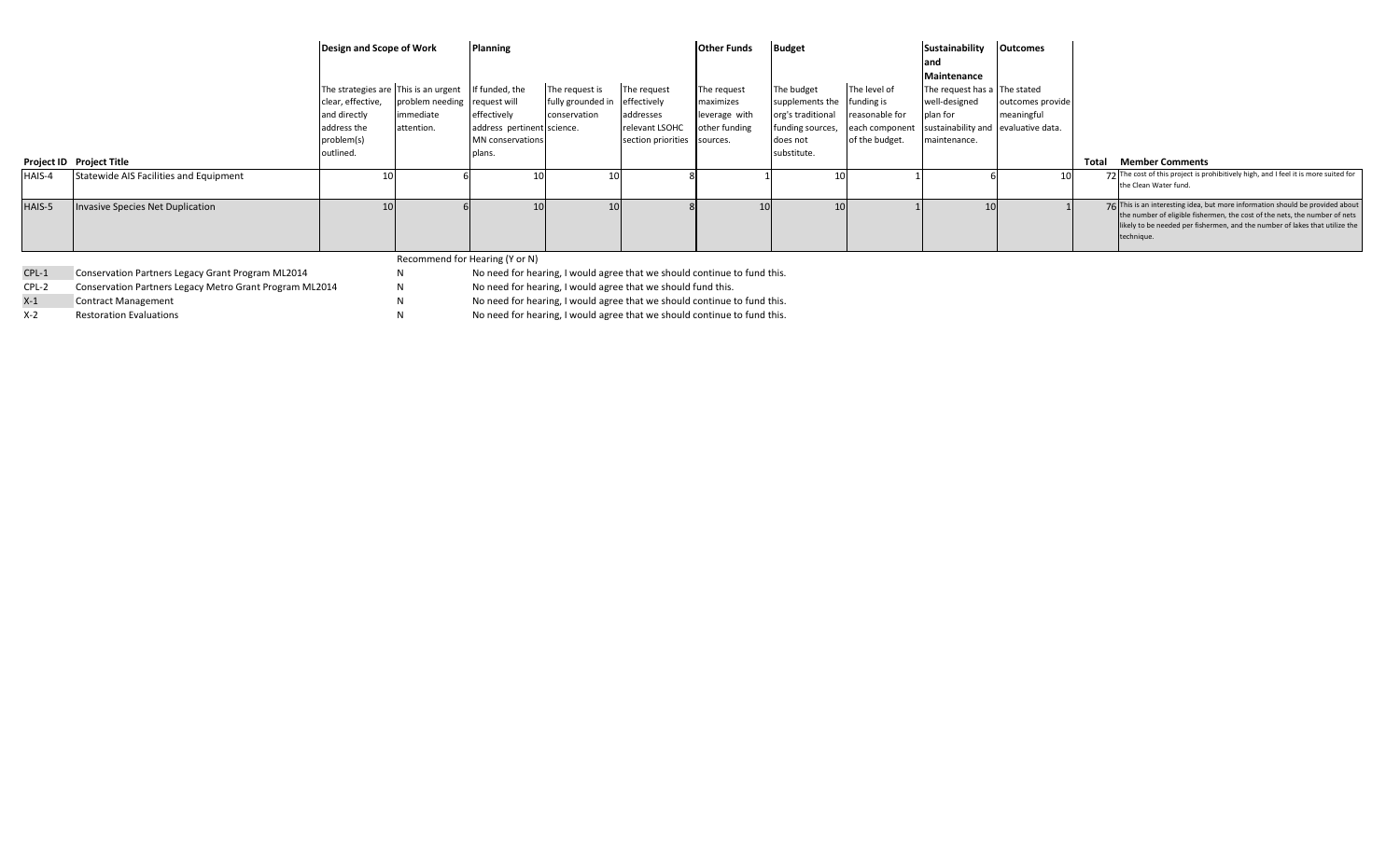| Hartwell    |                                                                                           |                                                                                                   | Design and Scope of Work                                           |                                                                                                     | Planning                                                        |                                                                                 | <b>Other Funds</b>                                                     | <b>Budget</b>                                                                                                    |                                                                                     | Sustainability<br>and                                                                                                | Outcomes                                        |    |                                                                                                                                                                                                                                                                                                                                                                                                                                                                                                        |
|-------------|-------------------------------------------------------------------------------------------|---------------------------------------------------------------------------------------------------|--------------------------------------------------------------------|-----------------------------------------------------------------------------------------------------|-----------------------------------------------------------------|---------------------------------------------------------------------------------|------------------------------------------------------------------------|------------------------------------------------------------------------------------------------------------------|-------------------------------------------------------------------------------------|----------------------------------------------------------------------------------------------------------------------|-------------------------------------------------|----|--------------------------------------------------------------------------------------------------------------------------------------------------------------------------------------------------------------------------------------------------------------------------------------------------------------------------------------------------------------------------------------------------------------------------------------------------------------------------------------------------------|
|             | Project ID Project Title                                                                  | The strategies<br>are clear,<br>effective, and<br>directly address<br>the problem(s)<br>outlined. | This is an<br>urgent problem<br>needing<br>immediate<br>attention. | If funded, the<br>request will<br>effectively<br>address<br>pertinent MN<br>conservations<br>plans. | The request is<br>fully grounded in<br>conservation<br>science. | The request<br>effectively<br>addresses<br>relevant LSOHC<br>section priorities | The request<br>maximizes<br>leverage with<br>other funding<br>sources. | The budget<br>supplements the<br>organization's<br>traditional<br>funding sources<br>and does not<br>substitute. | The level of<br>funding is<br>reasonable for<br>each<br>component of<br>the budget. | Maintenance<br>The request has a<br>well-designed<br>plan for<br>sustainability and<br>maintenance. evaluative data. | The stated<br>outcomes<br>provide<br>meaningful |    | <b>Total Member Comments</b>                                                                                                                                                                                                                                                                                                                                                                                                                                                                           |
| $PA-1$      | DNR Wildlife Management Area and Scientific & Natural Area<br>Acquisition -- Phase VI     | 8                                                                                                 | 9                                                                  | 10                                                                                                  | 8                                                               | 10                                                                              | $\overline{1}$                                                         | $\overline{7}$                                                                                                   | 5                                                                                   | 5 <sup>5</sup>                                                                                                       | -9                                              | 72 | Focus seems to be on hunting before habitat in narrative which is backward.<br>Prairie plan should focus on native prairie first and not lands requiring restoration.<br>Proposal indicates restoration but there is no requested funds or leverage indicated for<br>restoration.<br>Answer to open to hunting and fishing question is NO?<br>Seems like a wide area instead of focused effort.                                                                                                        |
| $PA-2$      | Accelerating the Wildlife Management Area Program - Phase VI                              | 8                                                                                                 | 9                                                                  | 10                                                                                                  | $\overline{7}$                                                  | 10                                                                              | $\overline{2}$                                                         | 6                                                                                                                | $7^{\circ}$                                                                         | 5                                                                                                                    | 9                                               | 73 | How is this different than PA-1?<br>Hunting and fishing on fee land is part of the deal but the motivation should be habitat<br>protection, not places to hunt and fish.<br>Additions should be the focus, not new areas.<br>With all the expiring CRP, why buy any cropland to retire?<br>New WMAs? Why with all the CRP land shrinkage would we not focus on existing<br>investment enhancement?<br>\$300K in supplies but no restoration. Seems unreasonable.<br>Why fund PF national grants staff? |
| <b>PA-3</b> | Prairie Recovery Project -- Phase V                                                       | 8                                                                                                 | 8                                                                  | 10                                                                                                  | 8                                                               | 10                                                                              | $\overline{4}$                                                         | 8                                                                                                                | $7^{\circ}$                                                                         | 6                                                                                                                    | 8                                               | 77 | Are acquisition costs for native prairie lands?<br>What is the long term costs for management and how will they be covered?<br>Cost per acres restored/enhanced seems high.                                                                                                                                                                                                                                                                                                                            |
| $PA-4$      | Northern Tallgrass Prairie National Wildlife Refuge Land<br>Acquisition -- Phase V        | 9                                                                                                 | 10                                                                 | 10                                                                                                  | 10                                                              | 10                                                                              | $\overline{2}$                                                         | 8                                                                                                                | $7^{\circ}$                                                                         | 8                                                                                                                    | -9                                              | 83 | What is in the contracts budget?                                                                                                                                                                                                                                                                                                                                                                                                                                                                       |
| <b>PA-5</b> | Cannon River Headwaters Habitat Complex Phase IV                                          | 8                                                                                                 | 8                                                                  | 10                                                                                                  | 8                                                               | 10                                                                              | $\overline{1}$                                                         | 8                                                                                                                | 9                                                                                   | 8                                                                                                                    | 8                                               | 78 | Lack of hunting and fishing opportunities is not a habitat focused reason for funding.                                                                                                                                                                                                                                                                                                                                                                                                                 |
| <b>PA-6</b> | Accelerated protection of grassland and prairie habitat with<br>(RIM) and (NPB) easements | 8                                                                                                 | 9                                                                  | 10                                                                                                  | 8                                                               | 10                                                                              | 1                                                                      | $\overline{7}$                                                                                                   | $\overline{7}$                                                                      | 8                                                                                                                    | 8                                               | 76 | Combined cost per acre of CRP and then RIM easement - and % of value of land<br>2 full time easement processors for 3 years?<br>A full time engineer for 3 years?                                                                                                                                                                                                                                                                                                                                      |
| <b>PA-7</b> | Minnesota Buffers for Wildlife and Water -- Phase IV                                      | 9                                                                                                 | 8                                                                  | 9                                                                                                   | $7^{\circ}$                                                     | 10                                                                              | 9                                                                      | 8                                                                                                                | 8                                                                                   | 5                                                                                                                    | $\mathbf{R}$                                    | 81 | Can we get schedule of how much land per year is rolling out of CRP? And % reenrolling<br>(and for how long the contracts are and what the % of FMV the contract represents)?<br>Why does no one worry about the effect of crop insurance on CRP programs?<br>What is the effect of 200' each side of a ditch/stream on insects, mammals, amphibians,<br>etc? - especially in areas with lots of agricultural inputs.<br>% of FMV?<br>What is 1 GIS person going to do for 3 years working on this?    |
| <b>PA-8</b> | Green Corridor Legacy Program -- Phase V                                                  | 6                                                                                                 | 6                                                                  | 10                                                                                                  | $7^{\circ}$                                                     | 10                                                                              | 1                                                                      | 5                                                                                                                | $7^{\circ}$                                                                         | $\overline{7}$                                                                                                       | -8                                              | 67 | Tourism and new business concepts are not a desired outcome of habitat funding.<br>Not sure if the priority is native prairie or grasslands.<br>Focus areas are different in narrative to county locations identified.<br>Proposal states funding will go to parking lots.<br>Not sure what contract cost includes.                                                                                                                                                                                    |
| PRE-1       | DNR Grassland -- Phase VI                                                                 | 6                                                                                                 | 6                                                                  | 8                                                                                                   | $7^{\circ}$                                                     | 10                                                                              | 1                                                                      | $7^{\circ}$                                                                                                      | $7^{\circ}$                                                                         | $\overline{\mathbf{3}}$                                                                                              | 5                                               | 60 | Grassland conversion?<br>Pheasant stamp allocation is not LSOHC business.<br>Prairie Cons. Plan - is this on permanently protected land? Farm bill assistance?<br>NO cost of easement although 4000 acres will be protected at a cost of \$272,400                                                                                                                                                                                                                                                     |

**David**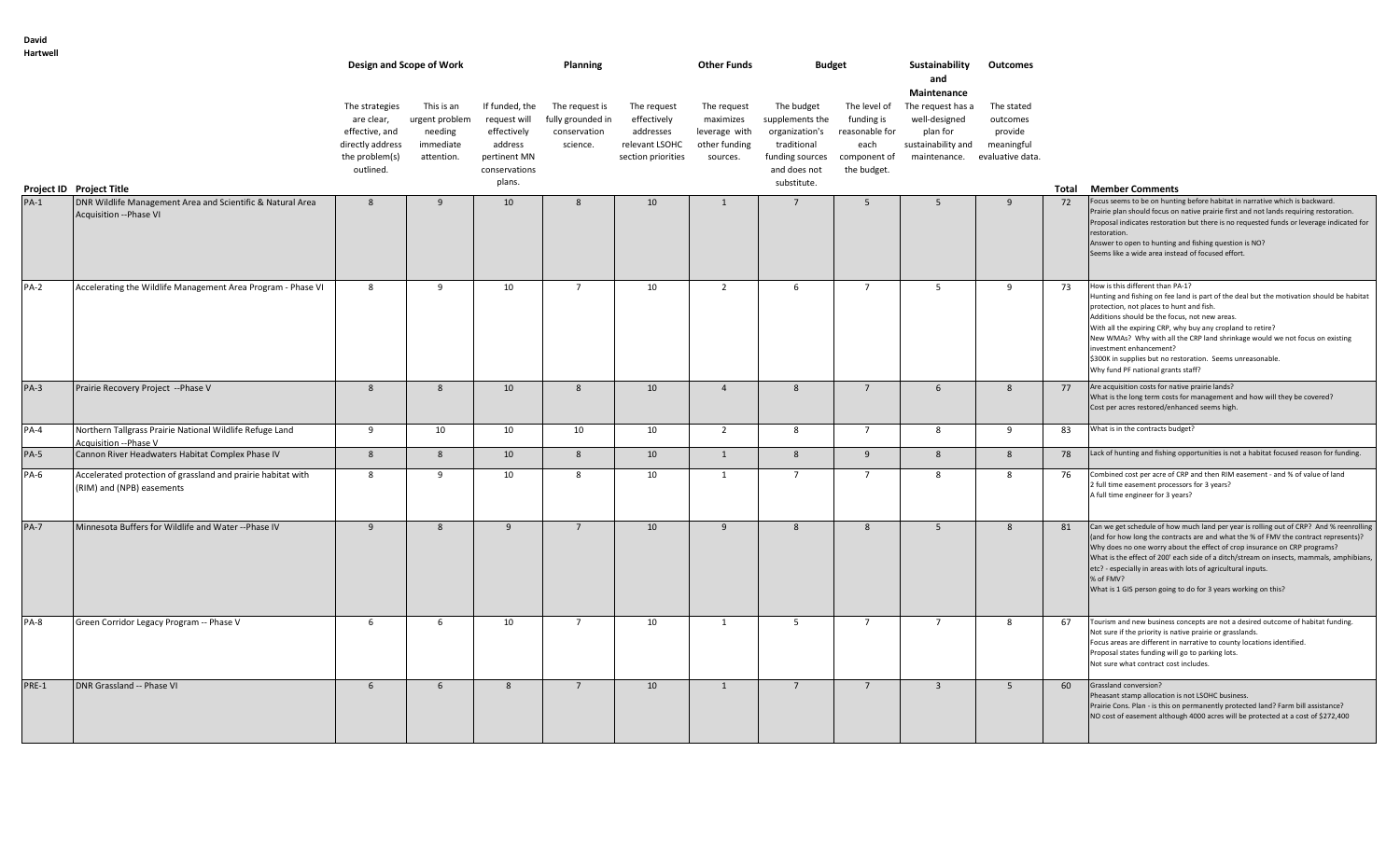|        |                                                                                                                          |                                                                                                   | Design and Scope of Work                                           |                                                                                                     | Planning                                                        |                                                                                 | <b>Other Funds</b>                                                     | Budget                                                                                                           |                                                                                     | Sustainability<br>and                                                                               | Outcomes                                                            |     |                                                                                                                                                                                                                                                                                                                                                                                                                                                                                                                                                                               |
|--------|--------------------------------------------------------------------------------------------------------------------------|---------------------------------------------------------------------------------------------------|--------------------------------------------------------------------|-----------------------------------------------------------------------------------------------------|-----------------------------------------------------------------|---------------------------------------------------------------------------------|------------------------------------------------------------------------|------------------------------------------------------------------------------------------------------------------|-------------------------------------------------------------------------------------|-----------------------------------------------------------------------------------------------------|---------------------------------------------------------------------|-----|-------------------------------------------------------------------------------------------------------------------------------------------------------------------------------------------------------------------------------------------------------------------------------------------------------------------------------------------------------------------------------------------------------------------------------------------------------------------------------------------------------------------------------------------------------------------------------|
|        | Project ID Project Title                                                                                                 | The strategies<br>are clear,<br>effective, and<br>directly address<br>the problem(s)<br>outlined. | This is an<br>urgent problem<br>needing<br>immediate<br>attention. | If funded, the<br>request will<br>effectively<br>address<br>pertinent MN<br>conservations<br>plans. | The request is<br>fully grounded in<br>conservation<br>science. | The request<br>effectively<br>addresses<br>relevant LSOHC<br>section priorities | The request<br>maximizes<br>leverage with<br>other funding<br>sources. | The budget<br>supplements the<br>organization's<br>traditional<br>funding sources<br>and does not<br>substitute. | The level of<br>funding is<br>reasonable for<br>each<br>component of<br>the budget. | Maintenance<br>The request has a<br>well-designed<br>plan for<br>sustainability and<br>maintenance. | The stated<br>outcomes<br>provide<br>meaningful<br>evaluative data. |     |                                                                                                                                                                                                                                                                                                                                                                                                                                                                                                                                                                               |
| PRE-2  | Anoka Sandplain Habitat Restoration and Enhancement -- Phase                                                             | $\overline{7}$                                                                                    | 6                                                                  |                                                                                                     | 8                                                               | 10                                                                              | $\overline{3}$                                                         | $\overline{7}$                                                                                                   | 6                                                                                   | 6                                                                                                   | -8                                                                  | 69  | <b>Total Member Comments</b><br>What is the development pressure on the sandplain today. Can it be quantified?                                                                                                                                                                                                                                                                                                                                                                                                                                                                |
|        |                                                                                                                          |                                                                                                   |                                                                    |                                                                                                     |                                                                 |                                                                                 |                                                                        |                                                                                                                  |                                                                                     |                                                                                                     |                                                                     |     | Is the use of volunteers to do restoration work cost effective to professional contractors?<br>Long term plan for restoration efforts?<br>Explain herbicide cattail control.<br>2 acres of "habitat" restored for \$218,000????                                                                                                                                                                                                                                                                                                                                               |
| PRE-3  | Wirth Park Habitat Enhancements                                                                                          | 8                                                                                                 | $7^{\circ}$                                                        | 10                                                                                                  | -8                                                              | 10                                                                              | $\overline{4}$                                                         | $7^{\circ}$                                                                                                      | 8                                                                                   | 5                                                                                                   | 6                                                                   | 73  | how to do cattail removal.<br>How to manage reed canary grass long term given the seed bank?<br>Not sure of the plan for permanence of enhancement.<br>Explain the difference between professional services and contracts.                                                                                                                                                                                                                                                                                                                                                    |
| PRE-4  | Crow-Hassan Prairie Complex Restoration and Enhancement                                                                  | $7^{\circ}$                                                                                       | 6                                                                  | 8                                                                                                   | $\overline{7}$                                                  | 10                                                                              | $\overline{3}$                                                         | 5                                                                                                                | $\overline{7}$                                                                      | 6                                                                                                   | $\overline{7}$                                                      | 66  | Explain cattail and phragmighty removal                                                                                                                                                                                                                                                                                                                                                                                                                                                                                                                                       |
| PRE-5  | Prairie and Oak Savanna Restoration along Mississippi and Rum<br>Rivers                                                  | $7^{\circ}$                                                                                       | 5 <sup>5</sup>                                                     | 8                                                                                                   | 8                                                               | 10                                                                              | $\overline{3}$                                                         | 6                                                                                                                | 6                                                                                   | $\overline{4}$                                                                                      | $7^{\circ}$                                                         | 64  |                                                                                                                                                                                                                                                                                                                                                                                                                                                                                                                                                                               |
| $FA-1$ | <b>Dynamic Forest Conservation</b>                                                                                       | 8                                                                                                 | 6                                                                  | 8                                                                                                   | -8                                                              | 10                                                                              | $\overline{4}$                                                         | $7^{\circ}$                                                                                                      | $\overline{7}$                                                                      | $\overline{\mathbf{3}}$                                                                             | $7^{\circ}$                                                         | 68  | what is included in contract costs?<br>4 year full time position to manage contracts seems high.                                                                                                                                                                                                                                                                                                                                                                                                                                                                              |
| $FA-2$ | Preventing Forest Fragmentation and Protecting and Restoring<br>Lake and Stream Habitat in the St. Louis River Watershed | 9                                                                                                 | 8                                                                  | 8                                                                                                   | 8                                                               | 10                                                                              | 5                                                                      | 8                                                                                                                | 8                                                                                   | 8                                                                                                   | 8                                                                   | 80  | Is restoration of acquired lands the match?                                                                                                                                                                                                                                                                                                                                                                                                                                                                                                                                   |
| $FA-3$ | Camp Ripley ACUBProtecting one of the last great places in<br>Minnesota -- Phase IV                                      | 5 <sup>5</sup>                                                                                    | 6                                                                  | $7^{\circ}$                                                                                         | $5\overline{5}$                                                 | 10                                                                              | 8                                                                      | $\overline{4}$                                                                                                   | 8                                                                                   | 5                                                                                                   | $7^{\circ}$                                                         | 65  | Why should we invest to protect the functioning of Camp Ripley - should that not be the<br>federal government/national guard's responsibility?<br>Habitat funds should be about habitat but this proposal seems to promote hunting as a<br>goal. But the project is an easement project with no public access.<br>Why should we support Camp Ripley and their economic impact?<br>How is value of easements determined? is the degradation of value due to noise<br>pollution a factor? With 250 landowners wanting to sign up, something must be amiss<br>in the valuations. |
| $FA-4$ | Northeastern Minnesota Sharp-tailed Grouse Habitat Partnership<br>-Phase V                                               | $7\overline{ }$                                                                                   | 6                                                                  | 8                                                                                                   | 9                                                               | 10                                                                              | $\overline{1}$                                                         | 8                                                                                                                | 8                                                                                   | 5                                                                                                   | 8                                                                   | 70  |                                                                                                                                                                                                                                                                                                                                                                                                                                                                                                                                                                               |
| $FA-5$ | Protecting Pinelands Sands Aquifer Forestlands and Aquatic<br>Habitat Phase 1                                            | 8                                                                                                 | 5                                                                  | 8                                                                                                   | $\overline{7}$                                                  | 10                                                                              | 1                                                                      | $7^{\circ}$                                                                                                      | 8                                                                                   | $7^{\circ}$                                                                                         | $7^{\circ}$                                                         | 68  | What impact is climate change projected to have on dry pine forest?<br>Are we being asked to recommend a project that would protect the aquifer for<br>agriculture? What are they willing to contribute?                                                                                                                                                                                                                                                                                                                                                                      |
| $FA-6$ | Protect (Acquire) Key Forest Habitat Lands - Cass County Phase V                                                         | 9                                                                                                 | 8                                                                  | $7^{\circ}$                                                                                         | $\overline{7}$                                                  | 10                                                                              | 1                                                                      | 8                                                                                                                | 9                                                                                   | 9                                                                                                   | $\overline{7}$                                                      | 75  |                                                                                                                                                                                                                                                                                                                                                                                                                                                                                                                                                                               |
| $FA-7$ | State Forest Acquisitions Phase II- RJ Dorer Memorial Hardwoods<br>State Forest Land Asset Project                       | 6                                                                                                 | 6                                                                  | $7^{\circ}$                                                                                         | 6                                                               | 10                                                                              | 1                                                                      | $7^{\circ}$                                                                                                      | 6                                                                                   | 9                                                                                                   | 6                                                                   | 64  | We are not focused on development of recreational opportunities.<br>Contract cost of \$400,000? For acquisition?                                                                                                                                                                                                                                                                                                                                                                                                                                                              |
| $FA-8$ | Southeast Minnesota Protection and Restoration -- Phase II                                                               | 8                                                                                                 | 9                                                                  | 9                                                                                                   | 8                                                               | 10                                                                              | 1                                                                      | $7^{\circ}$                                                                                                      | -8                                                                                  | 8                                                                                                   | $7^{\circ}$                                                         | 75  | Public access is not our goal.<br>No visible plan for funding future restoration needs.                                                                                                                                                                                                                                                                                                                                                                                                                                                                                       |
| FRE-1  | Big Woods Habitat Corridors in Scott County                                                                              | 6                                                                                                 | 5 <sup>5</sup>                                                     | 8                                                                                                   | 6                                                               | 10                                                                              | $\overline{2}$                                                         | $7\overline{ }$                                                                                                  | 6                                                                                   | $5\overline{5}$                                                                                     | 6                                                                   | 61  | Big woods habitat - but doing prairie restoration on cropland?<br>What species would this restoration help?<br>What has changed in the last 10 years to create "exponential degradation" of subject<br>lands?<br>Who do the contracts go to and what will they do specifically?                                                                                                                                                                                                                                                                                               |
| FRE-2  | Floodplain Forest Enhancement - Mississippi River                                                                        | $\overline{0}$                                                                                    | $\mathbf 0$                                                        | $\mathbf 0$                                                                                         | $\overline{0}$                                                  | $\mathbf 0$                                                                     | $\mathbf 0$                                                            | $\mathbf{0}$                                                                                                     | $\mathbf 0$                                                                         | $\mathbf 0$                                                                                         | $\mathbf 0$                                                         | COI |                                                                                                                                                                                                                                                                                                                                                                                                                                                                                                                                                                               |
|        |                                                                                                                          |                                                                                                   |                                                                    |                                                                                                     |                                                                 |                                                                                 |                                                                        |                                                                                                                  |                                                                                     |                                                                                                     |                                                                     |     |                                                                                                                                                                                                                                                                                                                                                                                                                                                                                                                                                                               |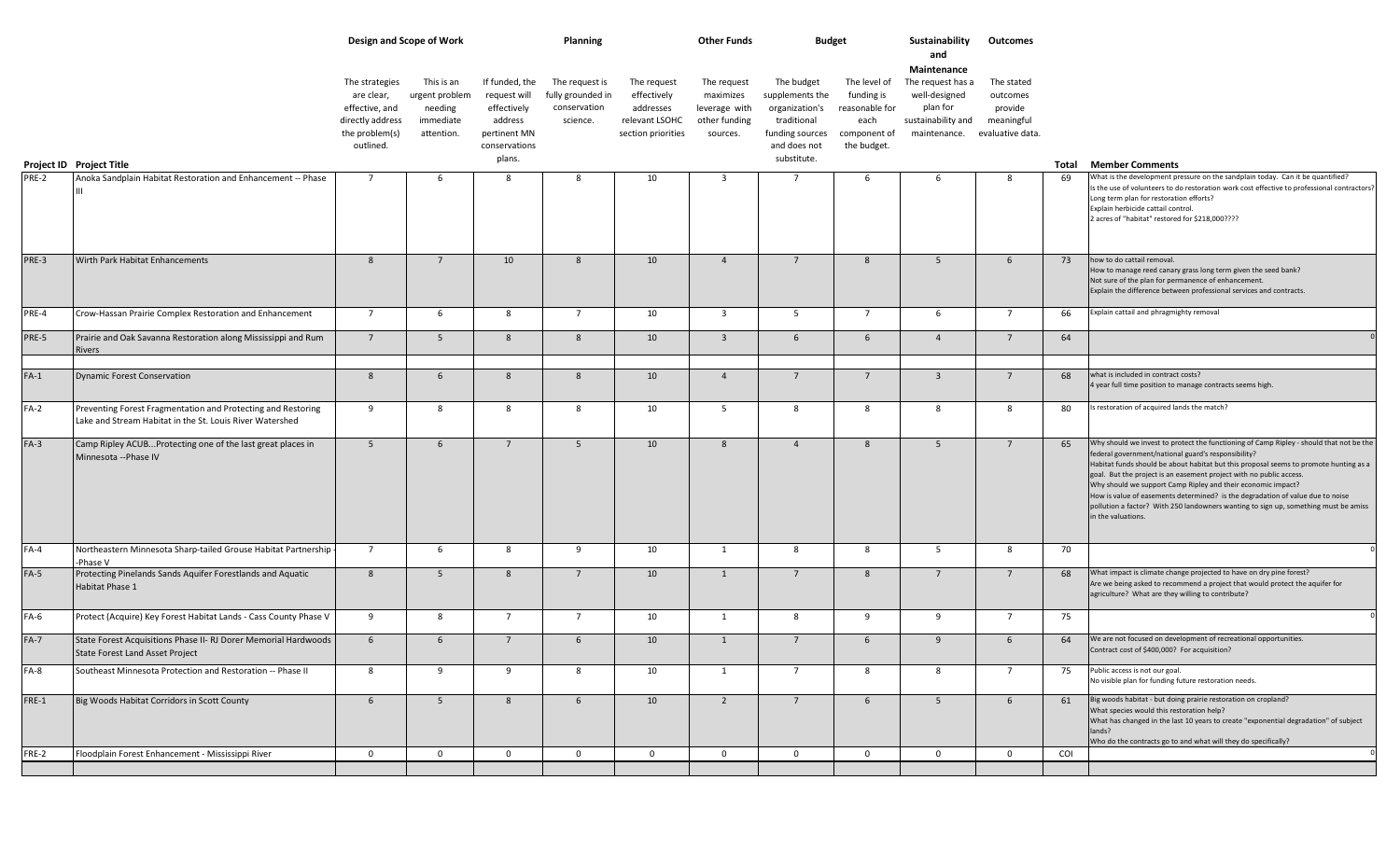|             |                                                                                          |                                                                                                   | Design and Scope of Work                                           |                                                                                                     | Planning                                                        |                                                                                 | <b>Other Funds</b>                                                     |                                                                                                                  | <b>Budget</b>                                                                       | Sustainability<br>and                                                                                                | Outcomes                                        |    |                                                                                                                                                                                                                                                                                                                                                                      |
|-------------|------------------------------------------------------------------------------------------|---------------------------------------------------------------------------------------------------|--------------------------------------------------------------------|-----------------------------------------------------------------------------------------------------|-----------------------------------------------------------------|---------------------------------------------------------------------------------|------------------------------------------------------------------------|------------------------------------------------------------------------------------------------------------------|-------------------------------------------------------------------------------------|----------------------------------------------------------------------------------------------------------------------|-------------------------------------------------|----|----------------------------------------------------------------------------------------------------------------------------------------------------------------------------------------------------------------------------------------------------------------------------------------------------------------------------------------------------------------------|
|             | Project ID Project Title                                                                 | The strategies<br>are clear,<br>effective, and<br>directly address<br>the problem(s)<br>outlined. | This is an<br>urgent problem<br>needing<br>immediate<br>attention. | If funded, the<br>request will<br>effectively<br>address<br>pertinent MN<br>conservations<br>plans. | The request is<br>fully grounded in<br>conservation<br>science. | The request<br>effectively<br>addresses<br>relevant LSOHC<br>section priorities | The request<br>maximizes<br>leverage with<br>other funding<br>sources. | The budget<br>supplements the<br>organization's<br>traditional<br>funding sources<br>and does not<br>substitute. | The level of<br>funding is<br>reasonable for<br>each<br>component of<br>the budget. | Maintenance<br>The request has a<br>well-designed<br>plan for<br>sustainability and<br>maintenance. evaluative data. | The stated<br>outcomes<br>provide<br>meaningful |    | <b>Total Member Comments</b>                                                                                                                                                                                                                                                                                                                                         |
| $WA-1$      | RIM-WRP Partnership -- Phase VI                                                          | -8                                                                                                | 9                                                                  | -8                                                                                                  | -8                                                              | 10                                                                              | 10                                                                     | -6                                                                                                               | -5                                                                                  | - 5                                                                                                                  | $\overline{7}$                                  | 76 | What does leverage pay for? Explain how it reduces cost of preservation for the State?                                                                                                                                                                                                                                                                               |
|             |                                                                                          |                                                                                                   |                                                                    |                                                                                                     |                                                                 |                                                                                 |                                                                        |                                                                                                                  |                                                                                     |                                                                                                                      |                                                 |    | f no farm bill or no leverage, what is plan B to get leverage or does program go away?<br>2 full time people for 75 easements for 3 years?<br>DU role for \$1M but nothing in budget for restoration/enhancement.                                                                                                                                                    |
| <b>WA-2</b> | Accelerating the Waterfowl Production Area Program - Phase VI                            | 8                                                                                                 | 9                                                                  | 9                                                                                                   | 9                                                               | 10                                                                              | 6                                                                      | $7^{\circ}$                                                                                                      | $7^{\circ}$                                                                         | 8                                                                                                                    | $\overline{7}$                                  | 80 | Public hunting is not the rational for these funds - habitat is.                                                                                                                                                                                                                                                                                                     |
| <b>WA-3</b> | Wild Rice Shoreland Protection Phase III                                                 | 8                                                                                                 | $7^{\circ}$                                                        | 8                                                                                                   | $\mathbf{q}$                                                    | 10                                                                              | $\mathbf{1}$                                                           | 8                                                                                                                | $\mathbf{q}$                                                                        | 6                                                                                                                    | $\overline{7}$                                  | 73 |                                                                                                                                                                                                                                                                                                                                                                      |
| WRE-1       | Accelerated Shallow Lakes and Wetland Enhancement -- Phase VI                            | 8                                                                                                 | $7^{\circ}$                                                        | 8                                                                                                   | 9                                                               | 10                                                                              | 1                                                                      | 6                                                                                                                | <b>Missing</b><br>personnel                                                         | 5                                                                                                                    | $7^{\circ}$                                     | 61 | Restoring wetlands is not just a waterfowl issue.<br>Personnel chart is missing                                                                                                                                                                                                                                                                                      |
| WRE-2       | Living Shallow Lakes & Wetlands Initiative -- Phase IV                                   | 8                                                                                                 | $\overline{7}$                                                     | 8                                                                                                   | 9                                                               | 10                                                                              | $\overline{3}$                                                         | $\overline{7}$                                                                                                   | $\overline{7}$                                                                      | 5                                                                                                                    | $\overline{7}$                                  | 71 | How is this different than WRE-1?<br>Almost 10 times as costly per acre as WRE-1. Why?<br>This work will benefit more than ducks, why is that not highlighted?<br>DU Bio-engineering staff seems high.                                                                                                                                                               |
|             |                                                                                          |                                                                                                   |                                                                    |                                                                                                     |                                                                 |                                                                                 |                                                                        |                                                                                                                  |                                                                                     |                                                                                                                      |                                                 |    |                                                                                                                                                                                                                                                                                                                                                                      |
| $HA-1$      | MN DNR Aquatic Habitat Program - Phase VI                                                | $\overline{7}$                                                                                    | $\overline{7}$                                                     | -8                                                                                                  | - 9                                                             | 10                                                                              | 5                                                                      | $\overline{7}$                                                                                                   | $\overline{7}$                                                                      | - 5                                                                                                                  | $\overline{7}$                                  | 72 |                                                                                                                                                                                                                                                                                                                                                                      |
| $HA-2$      | Metro Big Rivers -- Phase V                                                              | $\overline{7}$                                                                                    | $\mathbf{R}$                                                       | $\mathbf{8}$                                                                                        | $\overline{7}$                                                  | 10                                                                              | $\Delta$                                                               | $7^{\circ}$                                                                                                      | $\overline{7}$                                                                      | 6                                                                                                                    | $\overline{7}$                                  | 71 | Wildlife dependent recreation is not a goal of LSOHC.<br>Is GRG's program volunteer dependent and if so, is that more cost effective than using<br>contractors?<br>Budget does not capture total costs of fee acquisition correctly                                                                                                                                  |
| $HA-3$      | Vermillion River WMA Acquisition                                                         | 9                                                                                                 | $7^{\circ}$                                                        | 8                                                                                                   | 6                                                               | 10                                                                              | 1                                                                      | 8                                                                                                                | 8                                                                                   | 5                                                                                                                    | 8                                               | 70 | Hunting land and fishing opportunities are not the goal - habitat is.<br>No open to hunting and fishing?<br>What is the need for a contract for \$322K for this purchase?                                                                                                                                                                                            |
| $HA-4$      | Fisheries Habitat Protection on Strategic North Central Minnesota<br>Lakes               | 9                                                                                                 | 8                                                                  | 8                                                                                                   | 8                                                               | 10                                                                              | 6                                                                      | 8                                                                                                                | 8                                                                                   | 8                                                                                                                    | $7^{\circ}$                                     | 80 | Sport fishing is not the goal - habitat protection is.                                                                                                                                                                                                                                                                                                               |
| <b>HA-5</b> | 3,500-foot Shoreland Acquisition on the St. Croix River                                  | 6                                                                                                 | 6                                                                  | 6                                                                                                   | 6                                                               | 5                                                                               | 10                                                                     | $\overline{7}$                                                                                                   | - 5                                                                                 | 8                                                                                                                    | - 5                                             | 64 | Recreational opportunities is not LSOHC goal.<br>What is the development threat (by code)<br>Value of trail?<br>Will county issue bonds? Has it issued any since 2006 approval of referendum?<br>Actual cost if over \$300K per acre.<br>This looks to be a recreational project more than habitat.                                                                  |
| $HA-6$      | Habitat Protection/Restoration in Dakota County -- Phase V                               | 8                                                                                                 | 8                                                                  | 8                                                                                                   | 7                                                               | 10                                                                              | $\overline{4}$                                                         | 8                                                                                                                | $7^{\circ}$                                                                         | 8                                                                                                                    | $7^{\circ}$                                     | 75 |                                                                                                                                                                                                                                                                                                                                                                      |
| <b>HA-7</b> | Mustinka River Fish and Wildlife Habitat Corridor Rehabilitation                         | $7^{\circ}$                                                                                       | $\overline{3}$                                                     | $7^{\circ}$                                                                                         | 6                                                               | $7^{\circ}$                                                                     | $\mathbf{1}$                                                           | $7^{\circ}$                                                                                                      | 6                                                                                   | 9                                                                                                                    | $\overline{7}$                                  | 60 | s this all or nothing?<br>Very high cost per mile.                                                                                                                                                                                                                                                                                                                   |
| HRE-1       | Minnesota Trout Unlimited Coldwater Fish Habitat Enhancement<br>& Restoration --Phase VI | 9                                                                                                 | 6                                                                  | -9                                                                                                  | 8                                                               | 10                                                                              | $\overline{3}$                                                         | $7^{\circ}$                                                                                                      | 8                                                                                   | $\overline{7}$                                                                                                       | 8                                               | 75 | Improving access is not the purpose of these funds.                                                                                                                                                                                                                                                                                                                  |
| HRE-2       | St. Louis River Restoration Initiative -- Phase II                                       | 8                                                                                                 | 6                                                                  | -9                                                                                                  | - 8                                                             | 10                                                                              | 8                                                                      | 8                                                                                                                | 8                                                                                   | 9                                                                                                                    | $\overline{7}$                                  | 81 |                                                                                                                                                                                                                                                                                                                                                                      |
| HRE-3       | Duluth 2012 Flood: Stream Habitat Restoration Program                                    | $\mathbf{R}$                                                                                      | $\overline{5}$                                                     | $\overline{7}$                                                                                      | $\mathsf{6}$                                                    | 10                                                                              | 6                                                                      | $\overline{7}$                                                                                                   | $\overline{5}$                                                                      | $\overline{1}$                                                                                                       | $6\phantom{1}$                                  | 61 | Restoration should be for habitat not recreational purposes.<br>Very expensive per mile - exceeding any other project we have looked at.<br>What is the breakdown between planning and actual restoration work?.<br>What would they do if no leverage was found?<br>Seems to include funds to manage a public process - is this what we want to be involved<br>with? |
| HRE-4       | Knife River Habitat Rehabilitation -- Phase II                                           | 6                                                                                                 | 5                                                                  | $\overline{7}$                                                                                      | $\overline{7}$                                                  | 5                                                                               | 1                                                                      | 5                                                                                                                | 6                                                                                   | $\overline{\mathbf{3}}$                                                                                              | $\overline{7}$                                  | 52 | Seems like aggressive beaver trapping would be far cheaper than this aggressive<br>nethod.<br>5 project manager for 4 years just to put contracts in place?                                                                                                                                                                                                          |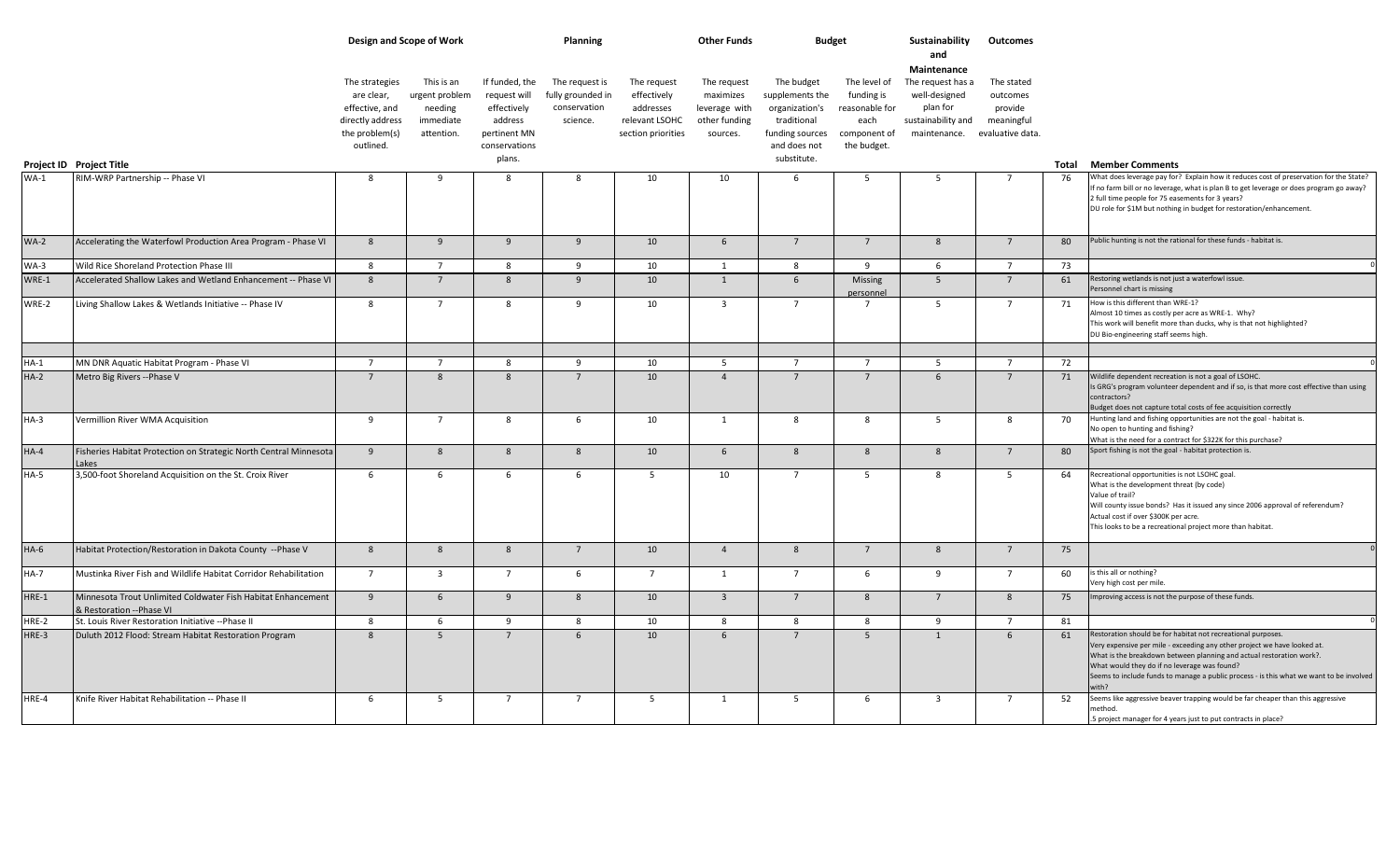|               |                                                                                                |                                                                                                   | Design and Scope of Work                                           |                                                                                                     | <b>Planning</b>                                                 |                                                                                 | <b>Other Funds</b>                                                     | <b>Budget</b>                                                                                                    |                                                                                     | Sustainability<br>and                                                                                                | Outcomes                                        |    |                                                                                                                                                                                                                                                                                                                                                                                                                                                              |
|---------------|------------------------------------------------------------------------------------------------|---------------------------------------------------------------------------------------------------|--------------------------------------------------------------------|-----------------------------------------------------------------------------------------------------|-----------------------------------------------------------------|---------------------------------------------------------------------------------|------------------------------------------------------------------------|------------------------------------------------------------------------------------------------------------------|-------------------------------------------------------------------------------------|----------------------------------------------------------------------------------------------------------------------|-------------------------------------------------|----|--------------------------------------------------------------------------------------------------------------------------------------------------------------------------------------------------------------------------------------------------------------------------------------------------------------------------------------------------------------------------------------------------------------------------------------------------------------|
|               | Project ID Project Title                                                                       | The strategies<br>are clear,<br>effective, and<br>directly address<br>the problem(s)<br>outlined. | This is an<br>urgent problem<br>needing<br>immediate<br>attention. | If funded, the<br>request will<br>effectively<br>address<br>pertinent MN<br>conservations<br>plans. | The request is<br>fully grounded in<br>conservation<br>science. | The request<br>effectively<br>addresses<br>relevant LSOHC<br>section priorities | The request<br>maximizes<br>leverage with<br>other funding<br>sources. | The budget<br>supplements the<br>organization's<br>traditional<br>funding sources<br>and does not<br>substitute. | The level of<br>funding is<br>reasonable for<br>each<br>component of<br>the budget. | Maintenance<br>The request has a<br>well-designed<br>plan for<br>sustainability and<br>maintenance. evaluative data. | The stated<br>outcomes<br>provide<br>meaningful |    | <b>Total Member Comments</b>                                                                                                                                                                                                                                                                                                                                                                                                                                 |
| HRE-5         | Wildlife and Fishery Habitat Restoration and Enhancement -<br>Metro Region                     | $7\overline{ }$                                                                                   | 6                                                                  | 8                                                                                                   | $7^{\circ}$                                                     | $7^{\circ}$                                                                     | $\overline{3}$                                                         | $\overline{7}$                                                                                                   | $7^{\circ}$                                                                         | $\overline{3}$                                                                                                       | $7^{\circ}$                                     | 62 | should be separate projects as they do not show much linkage.<br>Projects under \$400K should apply for Conservation Partners grants.<br>#8 shows no acreage so understanding cost effectiveness is not possible.<br>#10 seems to be a short term fix that will have to be repeated year after year.<br>Impossible to ascertain sustainability of improvements in the format this is submitted in.                                                           |
|               |                                                                                                |                                                                                                   |                                                                    |                                                                                                     |                                                                 |                                                                                 |                                                                        |                                                                                                                  |                                                                                     |                                                                                                                      |                                                 |    | Unable to understand supplemental nature of funding as presented.<br>Is "contracts" with outsiders or with implementing agencies?                                                                                                                                                                                                                                                                                                                            |
| HRE-6         | Washington County's Last Best Places                                                           | $7^{\circ}$                                                                                       | $\overline{7}$                                                     | 8                                                                                                   | 8                                                               | 10                                                                              | $\overline{\mathbf{3}}$                                                | $\overline{7}$                                                                                                   | $7^{\circ}$                                                                         | 6                                                                                                                    | $7^{\circ}$                                     | 70 | Leverage of support services seems not real leverage.                                                                                                                                                                                                                                                                                                                                                                                                        |
| HRE-7         | Grey Cloud Slough Habitat Restoration                                                          | 6                                                                                                 | 5 <sup>5</sup>                                                     | 8                                                                                                   | 8                                                               | 10                                                                              | 10                                                                     | 9                                                                                                                | 8                                                                                   | 5 <sup>5</sup>                                                                                                       | 5 <sup>5</sup>                                  | 74 | LSOHC purpose is not to provide funds for recreational purposes.<br>The proposal seems light on the biological benefits of this. Why would this be good for<br>wildlife habitat?<br>What will remove the likely vegetative matter that has built up over the last 50 years<br>that would make this a functioning slough?                                                                                                                                     |
| HRE-8         | Lake Nokomis Habitat Enhancements                                                              | 6                                                                                                 | - 5                                                                | 6                                                                                                   | $7\overline{ }$                                                 | 10                                                                              | 5 <sup>5</sup>                                                         | $\overline{7}$                                                                                                   | 7                                                                                   | 6                                                                                                                    | $7^{\circ}$                                     | 66 | How do you remove carp for "up to three years"? Or does this mean they will be netted<br>for 3 years instead of rotonone treatment of the lake and restocking of other fish? The<br>real question is if the strategy is long or short term. It appears short term by the<br>description.                                                                                                                                                                     |
| HRE-9         | Lake Independence Fish Habitat Improvement Project                                             | $7^{\circ}$                                                                                       | -5                                                                 | 7                                                                                                   | 6                                                               | 10                                                                              | $\mathbf{1}$                                                           | $\mathbf{1}$                                                                                                     | $7\overline{ }$                                                                     | 5                                                                                                                    | 6                                               | 55 | carp control or eradication?<br>What is being done to control flows from the feedlot so there is a permanent solution?<br>What is the carp control and how effective would it be? How would this be funded<br>going forward?                                                                                                                                                                                                                                 |
| <b>HRE-10</b> | Northwest Bluffs                                                                               | 8                                                                                                 | 6                                                                  | 8                                                                                                   | $7\overline{ }$                                                 | 10                                                                              | 1                                                                      | $7\overline{ }$                                                                                                  | 8                                                                                   | $7\overline{ }$                                                                                                      | $\overline{7}$                                  | 69 | Adjacent development is the partial cause of the dedgradation of the habitat but cannot<br>he fixed.                                                                                                                                                                                                                                                                                                                                                         |
| <b>HRE-11</b> | Habitat Enhancement in the Sauk Lake watershed                                                 | $5\overline{5}$                                                                                   | 6                                                                  | $5\overline{5}$                                                                                     | 6                                                               | $7\overline{ }$                                                                 | 8                                                                      | $7\overline{ }$                                                                                                  | $\overline{2}$                                                                      | 5 <sup>5</sup>                                                                                                       | 5                                               | 56 | Very high cost per acre.<br>Would it not be better to just sod in this city lot?<br>Should this not be referred to Conservation Partners?                                                                                                                                                                                                                                                                                                                    |
| HAIS-1        | A Permanent Program to Sustainably Control AIS While Restoring<br>Ecosystems                   | $\overline{4}$                                                                                    | $\overline{4}$                                                     | 5 <sup>5</sup>                                                                                      | 8                                                               | $7^{\circ}$                                                                     | $\mathbf{1}$                                                           | 6                                                                                                                | $\overline{4}$                                                                      | 8                                                                                                                    | $7^{\circ}$                                     | 54 | This seems like research funding more than restoration funding.<br>While it lists great leverage, the leveraged funds are already committed (but not to the<br>position as outlined) and really don't count as leverage.<br>Office/workspace remodel seems very high in cost.                                                                                                                                                                                |
| HAIS-2        | Protect Aquatic Habitat from Asian Carp                                                        | 5                                                                                                 | - 8                                                                | 8                                                                                                   | 6                                                               | 8                                                                               | $\overline{2}$                                                         | 5                                                                                                                | 1                                                                                   | -1                                                                                                                   | 5                                               | 49 | The lack of specifics makes this hard to evaluate against other projects.<br>Leverage seems like a stretch since those funds were in place for existing projects that<br>his adds to after the fact.                                                                                                                                                                                                                                                         |
| HAIS-3        | Minnehaha Creek Watershed District (MCWD) Aquatic Invasive<br>Species (AIS) Management Program | 5 <sup>5</sup>                                                                                    | 8                                                                  | 6                                                                                                   | 5                                                               | 8                                                                               | $\mathbf{1}$                                                           | 6                                                                                                                | 5                                                                                   | 5 <sup>5</sup>                                                                                                       | 5                                               | 54 | Isn't inventory work really research?<br>Containment of small AIS populations makes some sense if there is the opportunity to<br>eradicate. Is there?<br>Would the inspection program be mandatory or would it be voluntary. What about<br>private property access?<br>Painter Creek project seems like research not restoration.<br>Explain the value of a access improvement at a lake that has significant AIS infestations<br>already vs somewhere else? |
| HAIS-4        | Statewide AIS Facilities and Equipment                                                         | $\overline{4}$                                                                                    | 8                                                                  | 6                                                                                                   | $\overline{4}$                                                  | 5                                                                               | 1                                                                      | 5 <sup>5</sup>                                                                                                   | $\overline{4}$                                                                      | 5                                                                                                                    | $\overline{4}$                                  | 46 | Proposal shows "protect in fee" but there is no land acquisition being done.<br>Where is legislation to require decontamination rather than depend on good intentions?<br>Watershed districts have the power to create income but the proposal indicates there<br>are no alternatives.                                                                                                                                                                       |
| HAIS-5        | Invasive Species Net Duplication                                                               | 5 <sup>5</sup>                                                                                    | 5                                                                  | $\overline{4}$                                                                                      | $\overline{\mathbf{3}}$                                         | 6                                                                               | 10                                                                     | $\overline{4}$                                                                                                   | 5 <sup>5</sup>                                                                      | $\overline{\mathbf{3}}$                                                                                              | $\overline{\mathbf{3}}$                         | 48 | would nets be used exclusively for this purpose?                                                                                                                                                                                                                                                                                                                                                                                                             |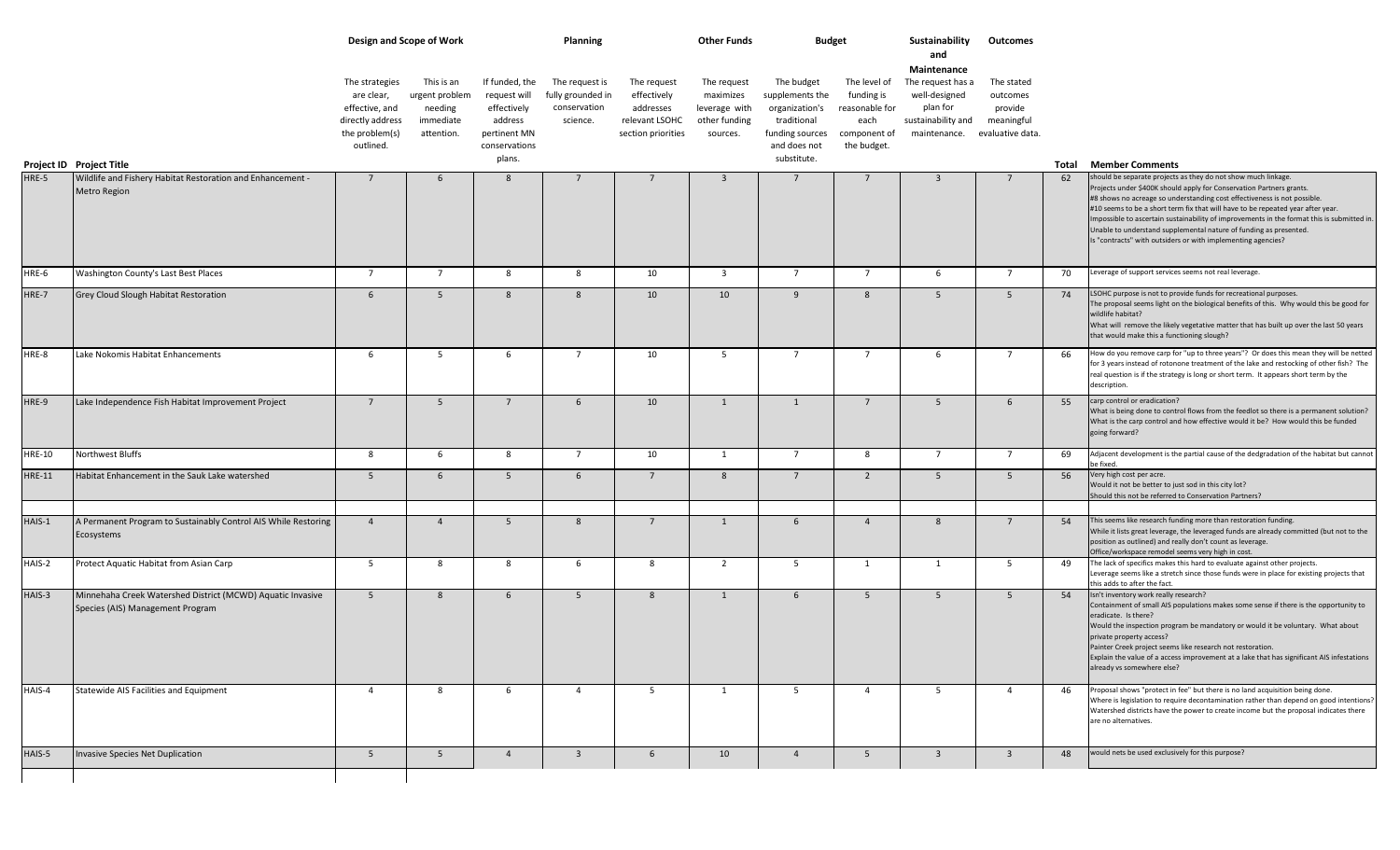|       |                                                         |                                                                                                   | Design and Scope of Work                                           |                                                                                                     | <b>Planning</b>                                                 |                                                                                 | <b>Other Funds</b>                                                     | <b>Budget</b>                                                                                                    |                                                                                     | Sustainability<br>and                                                                               | Outcomes                                                            |              |                        |  |
|-------|---------------------------------------------------------|---------------------------------------------------------------------------------------------------|--------------------------------------------------------------------|-----------------------------------------------------------------------------------------------------|-----------------------------------------------------------------|---------------------------------------------------------------------------------|------------------------------------------------------------------------|------------------------------------------------------------------------------------------------------------------|-------------------------------------------------------------------------------------|-----------------------------------------------------------------------------------------------------|---------------------------------------------------------------------|--------------|------------------------|--|
|       | Project ID Project Title                                | The strategies<br>are clear,<br>effective, and<br>directly address<br>the problem(s)<br>outlined. | This is an<br>urgent problem<br>needing<br>immediate<br>attention. | If funded, the<br>request will<br>effectively<br>address<br>pertinent MN<br>conservations<br>plans. | The request is<br>fully grounded in<br>conservation<br>science. | The request<br>effectively<br>addresses<br>relevant LSOHC<br>section priorities | The request<br>maximizes<br>leverage with<br>other funding<br>sources. | The budget<br>supplements the<br>organization's<br>traditional<br>funding sources<br>and does not<br>substitute. | The level of<br>funding is<br>reasonable for<br>each<br>component of<br>the budget. | Maintenance<br>The request has a<br>well-designed<br>plan for<br>sustainability and<br>maintenance. | The stated<br>outcomes<br>provide<br>meaningful<br>evaluative data. | <b>Total</b> | <b>Member Comments</b> |  |
|       |                                                         |                                                                                                   | Recommend for<br>Hearing (Y or N)                                  |                                                                                                     |                                                                 |                                                                                 |                                                                        |                                                                                                                  |                                                                                     |                                                                                                     |                                                                     |              |                        |  |
| CPL-1 | Conservation Partners Legacy Grant Program ML2014       |                                                                                                   | <b>COI</b>                                                         |                                                                                                     |                                                                 |                                                                                 |                                                                        |                                                                                                                  |                                                                                     |                                                                                                     |                                                                     |              |                        |  |
| CPL-2 | Conservation Partners Legacy Metro Grant Program ML2014 |                                                                                                   |                                                                    |                                                                                                     |                                                                 |                                                                                 |                                                                        |                                                                                                                  |                                                                                     |                                                                                                     |                                                                     |              |                        |  |
| $X-1$ | <b>Contract Management</b>                              |                                                                                                   |                                                                    |                                                                                                     |                                                                 |                                                                                 |                                                                        |                                                                                                                  |                                                                                     |                                                                                                     |                                                                     |              |                        |  |
| $X-2$ | <b>Restoration Evaluations</b>                          |                                                                                                   |                                                                    |                                                                                                     |                                                                 |                                                                                 |                                                                        |                                                                                                                  |                                                                                     |                                                                                                     |                                                                     |              |                        |  |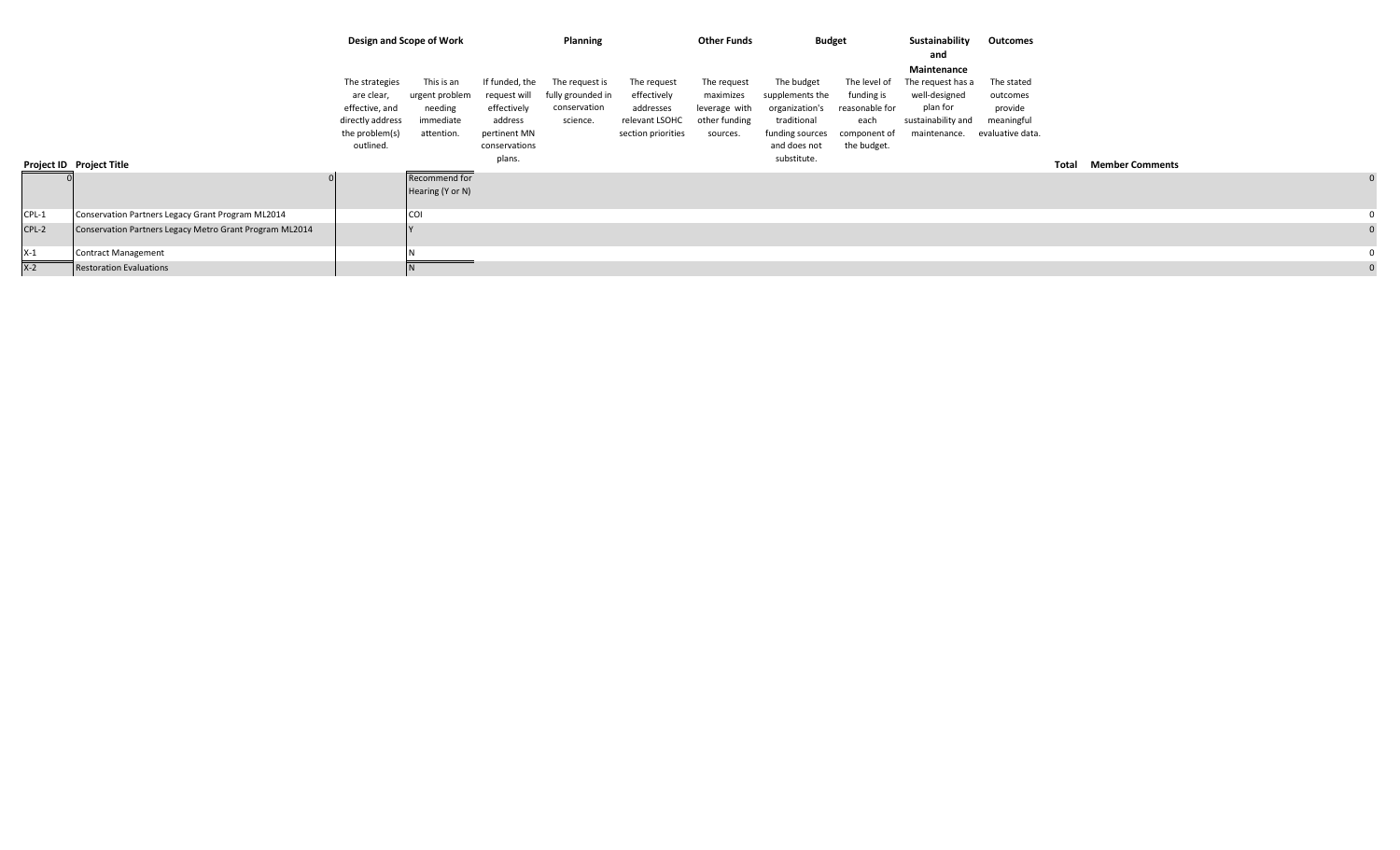|             |                                                                                                                          |                                                                                                   | Design and Scope of Work                                        |                                                                                                  | Planning                                                        |                                                                                 | <b>Other Funds</b>                                                     |                                                                                                               | <b>Budget</b>                                                                    | Sustainability and<br>Maintenance                                                                                   | Outcomes                 |                                                                                        |
|-------------|--------------------------------------------------------------------------------------------------------------------------|---------------------------------------------------------------------------------------------------|-----------------------------------------------------------------|--------------------------------------------------------------------------------------------------|-----------------------------------------------------------------|---------------------------------------------------------------------------------|------------------------------------------------------------------------|---------------------------------------------------------------------------------------------------------------|----------------------------------------------------------------------------------|---------------------------------------------------------------------------------------------------------------------|--------------------------|----------------------------------------------------------------------------------------|
| Project ID  | <b>Project Title</b>                                                                                                     | The strategies are<br>clear, effective,<br>and directly<br>address the<br>problem(s)<br>outlined. | This is an urgent<br>problem needing<br>immediate<br>attention. | If funded, the<br>request will<br>effectively address<br>pertinent MN<br>conservations<br>plans. | The request is<br>fully grounded in<br>conservation<br>science. | The request<br>effectively<br>addresses<br>relevant LSOHC<br>section priorities | The request<br>maximizes<br>leverage with<br>other funding<br>sources. | The budget<br>supplements the<br>organization's<br>traditional funding<br>sources and does<br>not substitute. | The level of<br>funding is<br>reasonable for<br>each component<br>of the budget. | The request has a<br>well-designed plan outcomes provide<br>for sustainability<br>and maintenance. evaluative data. | The stated<br>meaningful | <b>Member Comments</b><br>Total                                                        |
| $PA-1$      | DNR Wildlife Management Area and Scientific & Natural Area<br>Acquisition --Phase VI                                     | 10                                                                                                | 8                                                               | 9                                                                                                | 10                                                              | 8                                                                               | $\overline{0}$                                                         | 8                                                                                                             | $6\overline{6}$                                                                  | 6                                                                                                                   | 9                        | 74                                                                                     |
| $PA-2$      | Accelerating the Wildlife Management Area Program - Phase VI                                                             | 8                                                                                                 | $\overline{7}$                                                  | 9                                                                                                | 8                                                               | 9                                                                               | 1                                                                      | 8                                                                                                             | $\overline{4}$                                                                   | 6                                                                                                                   | 8                        | 68                                                                                     |
| $PA-3$      | Prairie Recovery Project -- Phase V                                                                                      | 10                                                                                                | 10                                                              | 9                                                                                                | 10                                                              | 10                                                                              | $\overline{2}$                                                         | 8                                                                                                             | 8                                                                                | 8                                                                                                                   | 9                        | ligh Protect Fee \$/ac<br>84<br>High % Direct Support Svcs                             |
| $PA-4$      | Northern Tallgrass Prairie National Wildlife Refuge Land<br>Acquisition -- Phase V                                       | 10                                                                                                | 10                                                              | 9                                                                                                | 10                                                              | 10                                                                              | $\mathbf{1}$                                                           | 8                                                                                                             | 6                                                                                | 8                                                                                                                   | 8                        | 80                                                                                     |
| $PA-5$      | Cannon River Headwaters Habitat Complex Phase IV                                                                         | 9                                                                                                 | $6\overline{6}$                                                 | 9                                                                                                | 8                                                               | 8                                                                               | $\mathbf{1}$                                                           | 8                                                                                                             | 5 <sup>5</sup>                                                                   | $6\overline{6}$                                                                                                     | $\overline{\mathbf{3}}$  | 63                                                                                     |
| PA-6        | Accelerated protection of grassland and prairie habitat with<br>(RIM) and (NPB) easements                                | 10                                                                                                | 10                                                              | 9                                                                                                | 9                                                               | 10                                                                              | $\overline{0}$                                                         | $\,$ 6                                                                                                        | $7^{\circ}$                                                                      | 6                                                                                                                   | 9                        | 76                                                                                     |
| <b>PA-7</b> | Minnesota Buffers for Wildlife and Water -- Phase IV                                                                     | 8                                                                                                 | $6\overline{6}$                                                 | $7\overline{ }$                                                                                  | $7\overline{ }$                                                 | 6                                                                               | 10                                                                     | 8                                                                                                             | $6\overline{6}$                                                                  | 6                                                                                                                   | $\overline{4}$           | 68                                                                                     |
| PA-8        | Green Corridor Legacy Program -- Phase V                                                                                 | 8                                                                                                 | $\overline{7}$                                                  | 10                                                                                               | 8                                                               | $\overline{7}$                                                                  | $\mathbf 0$                                                            | 10                                                                                                            | $6\overline{6}$                                                                  | $6\overline{6}$                                                                                                     | 8                        | 70                                                                                     |
| PRE-1       | DNR Grassland -- Phase VI                                                                                                | 9                                                                                                 | 9                                                               | 10                                                                                               | 9                                                               | 8                                                                               | $\overline{0}$                                                         | 8                                                                                                             | 8                                                                                | 6                                                                                                                   | $\overline{7}$           | 74 Public access? High % Direct Support Svcs.<br>Low \$/ac.                            |
| PRE-2       | Anoka Sandplain Habitat Restoration and Enhancement -- Phase                                                             | 8                                                                                                 | $\overline{7}$                                                  | 8                                                                                                | 8                                                               | 8                                                                               | $\overline{2}$                                                         | 8                                                                                                             | 6                                                                                | 6                                                                                                                   | 8                        | 69 Public access? Low Enhance \$/ac.                                                   |
| PRE-3       | Wirth Park Habitat Enhancements                                                                                          | $\overline{4}$                                                                                    | $\mathbf{1}$                                                    | 5 <sup>5</sup>                                                                                   | $\overline{4}$                                                  | $5\overline{)}$                                                                 | $\overline{\mathbf{3}}$                                                | $\overline{2}$                                                                                                | 5 <sup>5</sup>                                                                   | $7\overline{ }$                                                                                                     | $\overline{4}$           | 40 Miss Flyway more than immediately over<br>River                                     |
| PRE-4       | Crow-Hassan Prairie Complex Restoration and Enhancement                                                                  | 6                                                                                                 | $\overline{\mathbf{3}}$                                         | $\overline{4}$                                                                                   | 5                                                               | 5                                                                               | $\overline{2}$                                                         | $\pmb{0}$                                                                                                     | 9                                                                                | $\overline{7}$                                                                                                      | 6                        | 47 Low Enhance \$/ac                                                                   |
| PRE-5       | Praire and Oak Savanna Restoration along Mississippi and Rum<br>Rivers                                                   | $6\overline{6}$                                                                                   | $\overline{\mathbf{3}}$                                         | 5 <sup>5</sup>                                                                                   | $5\overline{)}$                                                 | $5\overline{)}$                                                                 | $\overline{2}$                                                         | 5                                                                                                             | $6\overline{6}$                                                                  | $6\overline{6}$                                                                                                     | $6\overline{6}$          | 49 Public access? Describe equip & supplies?                                           |
|             |                                                                                                                          | $\mathbf 0$                                                                                       | $\overline{0}$                                                  | $\overline{0}$                                                                                   | $\mathbf{0}$                                                    | $\mathbf 0$                                                                     | $\overline{0}$                                                         | $\mathbf 0$                                                                                                   | $\mathbf 0$                                                                      | $\mathbf 0$                                                                                                         | $\mathbf 0$              | $\Omega$<br>$\Omega$                                                                   |
| $FA-1$      | <b>Dynamic Forest Conservation</b>                                                                                       | $8\phantom{1}$                                                                                    | $\mathbf{1}$                                                    | 10                                                                                               | 8                                                               | 10                                                                              | $\overline{2}$                                                         | $\overline{7}$                                                                                                | 9                                                                                | $7\overline{ }$                                                                                                     | $7\overline{ }$          | 69 "Dynamic" vs. "Young"? Low Restore \$/ac.                                           |
| $FA-2$      | Preventing Forest Fragmentation and Protecting and Restoring<br>Lake and Stream Habitat in the St. Louis River Watershed | $\overline{7}$                                                                                    | $\overline{\mathbf{3}}$                                         | 8                                                                                                | $\overline{7}$                                                  | $\overline{7}$                                                                  | $\overline{\mathbf{3}}$                                                | 5                                                                                                             | $7\overline{ }$                                                                  | 6                                                                                                                   | 5                        | 58 Must be permanent, or returned to State.<br>Should have equal access/rules for all. |
| $FA-3$      | Camp Ripley ACUBProtecting one of the last great places in<br>Minnesota -- Phase IV                                      | $7\overline{ }$                                                                                   | $\overline{4}$                                                  | $6\overline{6}$                                                                                  | $6\overline{6}$                                                 | $7\overline{ }$                                                                 | $6\overline{6}$                                                        | 8                                                                                                             | $7\overline{ }$                                                                  | $6\overline{6}$                                                                                                     | 5 <sup>5</sup>           | 62                                                                                     |
| $FA-4$      | Northeastern Minnesota Sharp-tailed Grouse Habitat<br>Partnership --Phase V                                              | 8                                                                                                 | $5\overline{5}$                                                 | 8                                                                                                | 8                                                               | 8                                                                               | 1                                                                      | $\overline{7}$                                                                                                | $\overline{7}$                                                                   | $\overline{7}$                                                                                                      | $7^{\circ}$              | 66 Appraisals final? Low Enhance \$/ac.                                                |
| $FA-5$      | Protecting Pinelands Sands Aquifer Forestlands and Aquatic<br>Habitat Phase 1                                            | 8                                                                                                 | $7\overline{ }$                                                 | 8                                                                                                | 8                                                               | 8                                                                               | $\mathbf{1}$                                                           | $7\overline{ }$                                                                                               | $7\overline{ }$                                                                  | $7\overline{ }$                                                                                                     | $7\overline{ }$          | 68<br>$\mathbf 0$                                                                      |
| $FA-6$      | Protect (Acquire) Key Forest Habitat Lands - Cass County Phase                                                           | 6                                                                                                 | $\overline{1}$                                                  | $\overline{4}$                                                                                   | $5^{\circ}$                                                     | 8                                                                               | 1                                                                      | 8                                                                                                             | 9                                                                                | 8                                                                                                                   | $\overline{4}$           | 54 Status of previous yrs' funding?                                                    |
| $FA-7$      | State Forest Acquisitions Phase II- RJ Dorer Memorial<br>Hardwoods State Forest Land Asset Project                       | 10                                                                                                | $\overline{1}$                                                  | 6                                                                                                | $6\overline{6}$                                                 | $5\overline{5}$                                                                 | $\mathbf{1}$                                                           | $\overline{2}$                                                                                                | $7\overline{ }$                                                                  | $6\overline{6}$                                                                                                     | $6\overline{6}$          | 50<br>$\Omega$                                                                         |
| $FA-8$      | Southeast Minnesota Protection and Restoration -- Phase II                                                               | 8                                                                                                 | $\overline{7}$                                                  | 8                                                                                                | 8                                                               | 8                                                                               | $\mathbf 0$                                                            | 6                                                                                                             | 8                                                                                | 6                                                                                                                   | 6                        | 65 High % Direct Support Svcs                                                          |
| FRE-1       | Big Woods Habitat Corridors in Scott County                                                                              | $\overline{7}$                                                                                    | $\overline{2}$                                                  | 8                                                                                                | $7^{\circ}$                                                     | $\overline{7}$                                                                  | $\overline{2}$                                                         | 5 <sup>5</sup>                                                                                                | $\overline{7}$                                                                   | $\overline{7}$                                                                                                      | $7^{\circ}$              | 59 Public access? High Restore \$/ac.                                                  |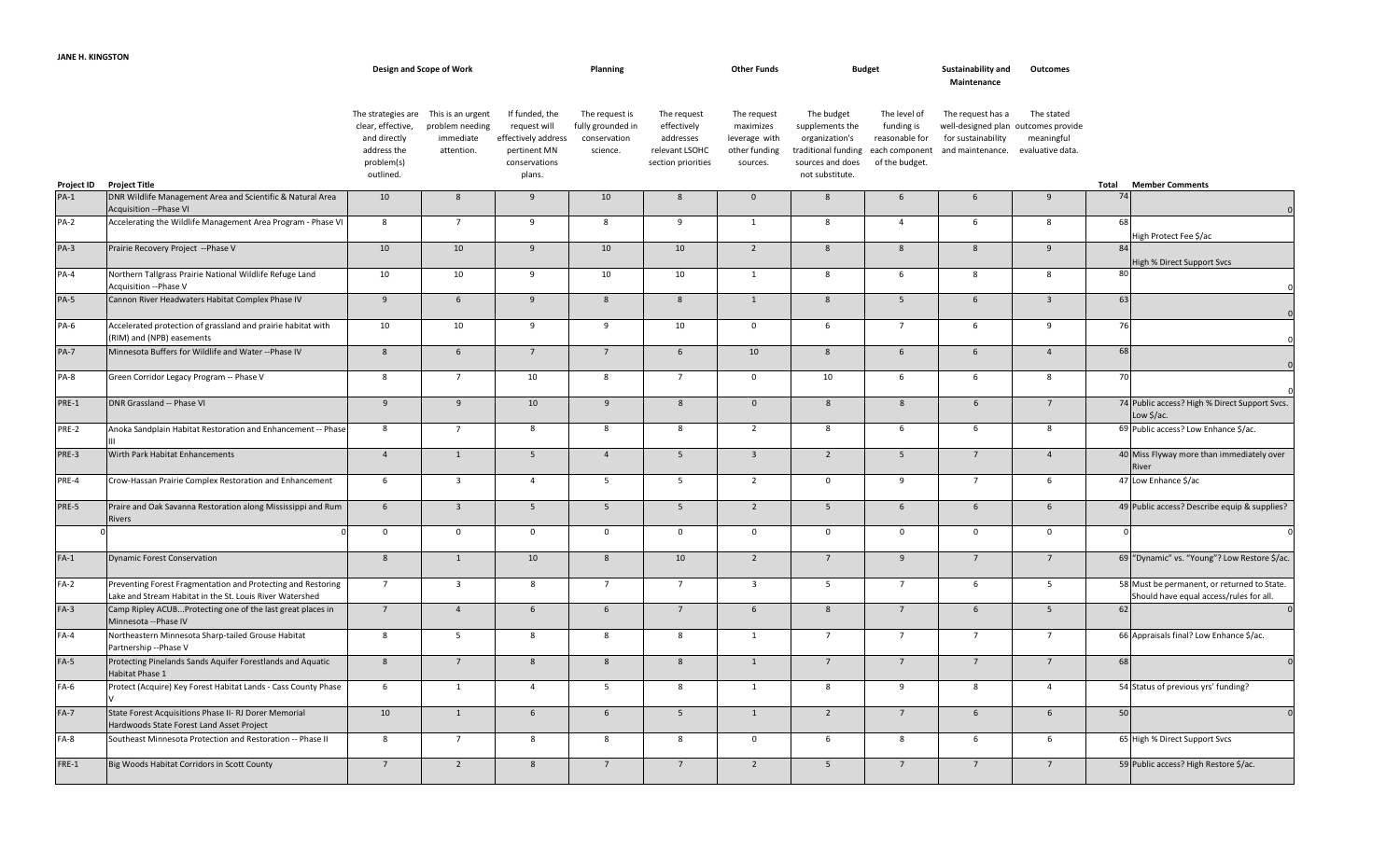|            |                                                                                          |                                                                                                   | Design and Scope of Work                                        |                                                                                                  | Planning                                                        |                                                                                 | <b>Other Funds</b>                                                     |                                                                                                               | <b>Budget</b>                                                                    | Sustainability and<br>Maintenance                           | Outcomes                                                                            |          |                                                                                        |
|------------|------------------------------------------------------------------------------------------|---------------------------------------------------------------------------------------------------|-----------------------------------------------------------------|--------------------------------------------------------------------------------------------------|-----------------------------------------------------------------|---------------------------------------------------------------------------------|------------------------------------------------------------------------|---------------------------------------------------------------------------------------------------------------|----------------------------------------------------------------------------------|-------------------------------------------------------------|-------------------------------------------------------------------------------------|----------|----------------------------------------------------------------------------------------|
| Project ID | <b>Project Title</b>                                                                     | The strategies are<br>clear, effective,<br>and directly<br>address the<br>problem(s)<br>outlined. | This is an urgent<br>problem needing<br>immediate<br>attention. | If funded, the<br>request will<br>effectively address<br>pertinent MN<br>conservations<br>plans. | The request is<br>fully grounded in<br>conservation<br>science. | The request<br>effectively<br>addresses<br>relevant LSOHC<br>section priorities | The request<br>maximizes<br>leverage with<br>other funding<br>sources. | The budget<br>supplements the<br>organization's<br>traditional funding<br>sources and does<br>not substitute. | The level of<br>funding is<br>reasonable for<br>each component<br>of the budget. | The request has a<br>for sustainability<br>and maintenance. | The stated<br>well-designed plan outcomes provide<br>meaningful<br>evaluative data. | Total    | <b>Member Comments</b>                                                                 |
| FRE-2      | Floodplain Forest Enhancement - Mississippi River                                        | 8                                                                                                 | $\mathbf{1}$                                                    | $\overline{4}$                                                                                   | 5                                                               | 6                                                                               | $\overline{\mathbf{3}}$                                                | 5                                                                                                             | 6                                                                                | 6                                                           | - 5                                                                                 |          | 49 Public access?                                                                      |
|            |                                                                                          | $\mathbf{0}$                                                                                      | $\mathbf 0$                                                     | $\mathbf{0}$                                                                                     | $\mathbf 0$                                                     | $\mathbf 0$                                                                     | $\mathbf 0$                                                            | $\mathbf{0}$                                                                                                  | $\mathbf 0$                                                                      | $\mathsf 0$                                                 | $\mathbf 0$                                                                         |          |                                                                                        |
| $WA-1$     | RIM-WRP Partnership -- Phase VI                                                          | 10                                                                                                | 8                                                               | 9                                                                                                | 10                                                              | 8                                                                               | 10                                                                     | 8                                                                                                             | 8                                                                                | 6                                                           | 8                                                                                   | 85       |                                                                                        |
| $WA-2$     | Accelerating the Waterfowl Production Area Program - Phase VI                            | 10                                                                                                | $8\phantom{1}$                                                  | 10                                                                                               | 8                                                               | 10                                                                              | $\overline{4}$                                                         | 9                                                                                                             | 5 <sup>5</sup>                                                                   | $6\overline{6}$                                             | 8                                                                                   |          | 78 High Protect Fee \$/ac                                                              |
| $WA-3$     | Wild Rice Shoreland Protection Phase III                                                 | 10                                                                                                | $\overline{7}$                                                  | 10                                                                                               | 9                                                               | 10                                                                              | $\mathbf{0}$                                                           | 6                                                                                                             | $\overline{7}$                                                                   | 8                                                           | $\overline{7}$                                                                      | 74 0     |                                                                                        |
| WRE-1      | Accelerated Shallow Lakes and Wetland Enhancement -- Phase                               | 9                                                                                                 | $8\phantom{.}$                                                  | 10                                                                                               | 9                                                               | 10                                                                              | $\mathbf 0$                                                            | $8\phantom{1}$                                                                                                | $\overline{7}$                                                                   | $6\overline{6}$                                             | $6\phantom{1}$                                                                      |          | 73 Low Enhance \$/ac                                                                   |
| WRE-2      | Living Shallow Lakes & Wetlands Initiative -- Phase IV                                   | 10                                                                                                | 8                                                               | 10                                                                                               | 10                                                              | 10                                                                              | $\overline{\mathbf{3}}$                                                | 8                                                                                                             | 9                                                                                | 6                                                           | 6                                                                                   |          | 80 Restore \$/ac                                                                       |
|            | $\Omega$<br>$\Omega$                                                                     | $\mathbf 0$                                                                                       | $\mathbf 0$                                                     | $\overline{0}$                                                                                   | $\mathbf{0}$                                                    | $\overline{0}$                                                                  | $\mathbf 0$                                                            | $\overline{0}$                                                                                                | $\overline{0}$                                                                   | $\mathsf 0$                                                 | $\mathbf 0$                                                                         | $\Omega$ | $\Omega$                                                                               |
| $HA-1$     | MN DNR Aquatic Habitat Program - Phase VI                                                | 10                                                                                                | 9                                                               | 10                                                                                               | 10                                                              | 10                                                                              | $\overline{\mathbf{3}}$                                                | 6                                                                                                             | 6                                                                                | $\overline{7}$                                              | 8                                                                                   | 79       |                                                                                        |
| $HA-2$     | Metro Big Rivers -- Phase V                                                              | 10                                                                                                | $6\overline{6}$                                                 | 10                                                                                               | 8                                                               | 8                                                                               | $\overline{\mathbf{3}}$                                                | 8                                                                                                             | 6                                                                                | 8                                                           | $6\overline{6}$                                                                     |          | 73 Equipment/tools? Low Easement \$/ac.                                                |
| $HA-3$     | Vermillion River WMA Acquisition                                                         | 9                                                                                                 | 6                                                               | 5 <sub>5</sub>                                                                                   | $\overline{7}$                                                  | $\overline{7}$                                                                  | $\mathbf 0$                                                            | 5                                                                                                             | 6                                                                                | 9                                                           | $\overline{7}$                                                                      |          | 61 What do "contracts" cover? High Protect<br>Fee \$/ac.                               |
| $HA-4$     | Fisheries Habitat Protection on Strategic North Central<br>Minnesota Lakes               | $\overline{7}$                                                                                    | 6                                                               | 5 <sup>5</sup>                                                                                   | $7\overline{ }$                                                 | $\overline{7}$                                                                  | $\overline{4}$                                                         | $5\overline{5}$                                                                                               | 5                                                                                | 8                                                           | $6\phantom{1}$                                                                      |          | 60 Woods Bay portion preferable. High<br>Protect Fee \$/ac.                            |
| $HA-5$     | 3,500-foot Shoreland Acquisition on the St. Croix River                                  | $\overline{\mathbf{3}}$                                                                           | $\mathbf 0$                                                     | 1                                                                                                | $\overline{2}$                                                  | $\overline{2}$                                                                  | 10                                                                     | $\mathbf{1}$                                                                                                  | $\overline{\mathbf{3}}$                                                          | $\overline{7}$                                              | $\overline{2}$                                                                      |          | 31 Recreational, not habitat. Appraisal status?<br>EXTREMELY High \$/ac.               |
| $HA-6$     | Habitat Protection/Restoration in Dakota County --Phase V                                | 5                                                                                                 | $6\overline{6}$                                                 | 6                                                                                                | 6                                                               | 6                                                                               | $\overline{4}$                                                         | 6                                                                                                             | $7\overline{ }$                                                                  | 6                                                           | $\overline{4}$                                                                      | 56       |                                                                                        |
| $HA-7$     | Mustinka River Fish and Wildlife Habitat Corridor Rehabilitation                         | 8                                                                                                 | 5                                                               | 5                                                                                                | 5                                                               | 6                                                                               | $\mathbf 0$                                                            | $\overline{4}$                                                                                                | $5\overline{)}$                                                                  | $\overline{7}$                                              | $\overline{7}$                                                                      | 52       | Map needed. Very High Restore \$/ac.                                                   |
| $HRE-1$    | Minnesota Trout Unlimited Coldwater Fish Habitat<br>Enhancement & Restoration --Phase VI | 10                                                                                                | $6\overline{6}$                                                 | 10                                                                                               | 8                                                               | 10                                                                              | $\overline{2}$                                                         | 10                                                                                                            | 6                                                                                | $\overline{7}$                                              | $\overline{7}$                                                                      | 76       | Map needed. High Enhance \$/ac.                                                        |
| HRE-2      | St. Louis River Restoration Initiative -- Phase II                                       |                                                                                                   |                                                                 | 1 <sup>1</sup>                                                                                   |                                                                 |                                                                                 |                                                                        |                                                                                                               |                                                                                  |                                                             |                                                                                     |          | 72 High % Direct Support Svcs. Very High<br>Restore \$/ac.                             |
| HRE-3      | Duluth 2012 Flood: Stream Habitat Restoration Program                                    |                                                                                                   |                                                                 |                                                                                                  |                                                                 |                                                                                 |                                                                        |                                                                                                               |                                                                                  |                                                             |                                                                                     |          | 44 "Critical" habitat? Rank in order of best<br>habitat? EXTREMELY High Restore \$/ac. |
| HRE-4      | Knife River Habitat Rehabilitation -- Phase II                                           |                                                                                                   | $\Delta$                                                        |                                                                                                  | 6                                                               |                                                                                 |                                                                        | $\Omega$<br>8                                                                                                 |                                                                                  |                                                             |                                                                                     |          | 58 Equipment=trees stock?                                                              |
| HRE-5      | Wildlife and Fishery Habitat Restoration and Enhancement -<br>Metro Region               | $6 \mid$                                                                                          |                                                                 |                                                                                                  | $\overline{5}$                                                  |                                                                                 |                                                                        |                                                                                                               |                                                                                  |                                                             |                                                                                     |          | 42 All duplicate, CPL-eligible, disparate, &<br>temporary water treatment projects. No |
| HRE-6      | Washington County's Last Best Places                                                     |                                                                                                   |                                                                 |                                                                                                  |                                                                 |                                                                                 |                                                                        |                                                                                                               |                                                                                  |                                                             |                                                                                     |          | 42 Map needed                                                                          |
| HRE-7      | <b>Grey Cloud Slough Habitat Restoration</b>                                             | $\Delta$                                                                                          |                                                                 |                                                                                                  |                                                                 |                                                                                 |                                                                        | 10                                                                                                            |                                                                                  |                                                             |                                                                                     |          | 29 Substitution. This is a transportation<br>project.                                  |
| HRE-8      | Lake Nokomis Habitat Enhancements                                                        |                                                                                                   |                                                                 |                                                                                                  |                                                                 |                                                                                 |                                                                        |                                                                                                               |                                                                                  |                                                             |                                                                                     |          | 28 Common carp. CPL possibility.                                                       |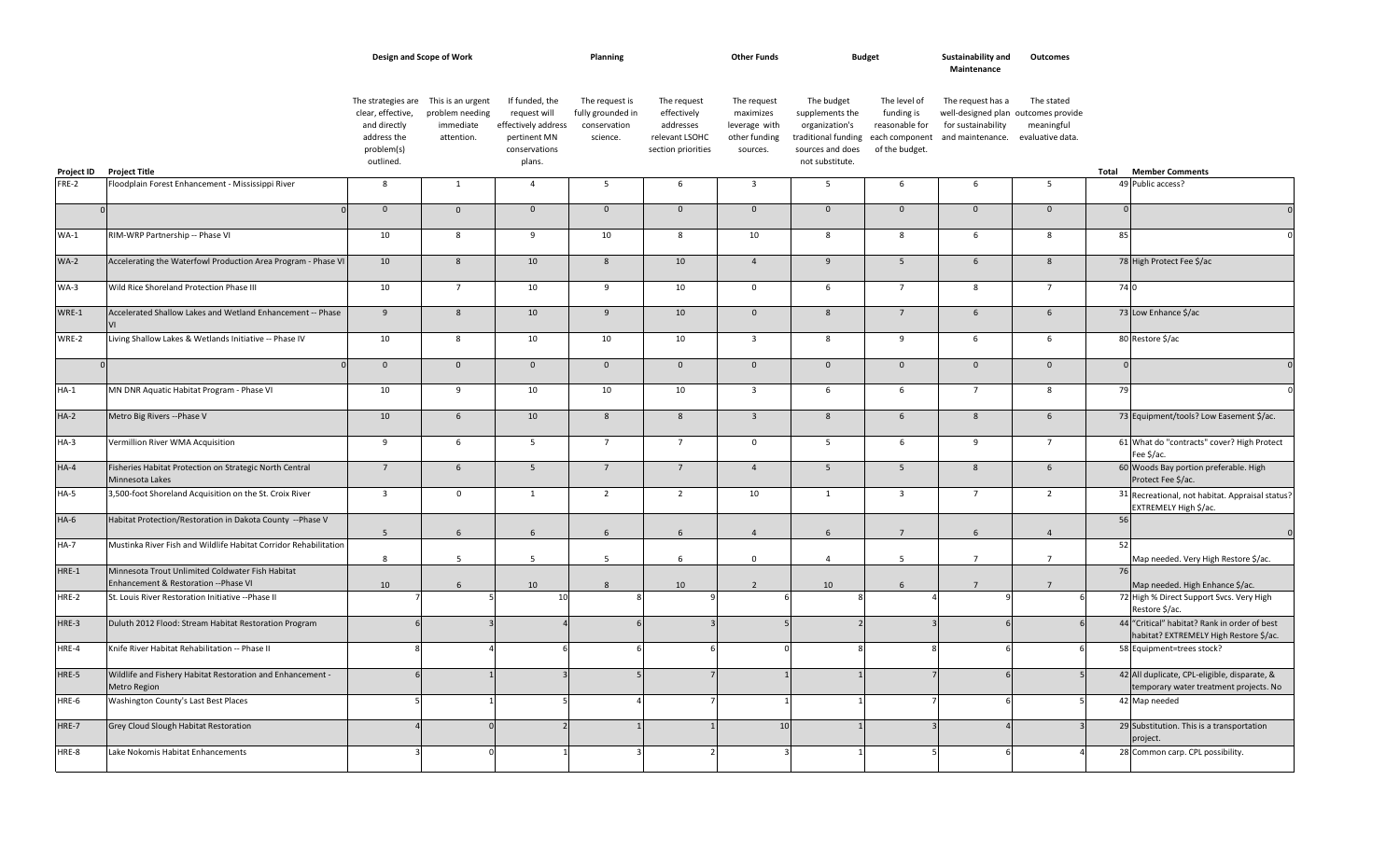|               |                                                                                                | Design and Scope of Work                                                                          |                                                                 |                                                                                                  | Planning                                                        |                                                                                 | <b>Other Funds</b>                                                     |                                                                                                                              | <b>Budget</b>                                                  | Sustainability and<br>Maintenance                                                                  | Outcomes                                     |       |                                                                                         |
|---------------|------------------------------------------------------------------------------------------------|---------------------------------------------------------------------------------------------------|-----------------------------------------------------------------|--------------------------------------------------------------------------------------------------|-----------------------------------------------------------------|---------------------------------------------------------------------------------|------------------------------------------------------------------------|------------------------------------------------------------------------------------------------------------------------------|----------------------------------------------------------------|----------------------------------------------------------------------------------------------------|----------------------------------------------|-------|-----------------------------------------------------------------------------------------|
| Project ID    | <b>Project Title</b>                                                                           | The strategies are<br>clear, effective,<br>and directly<br>address the<br>problem(s)<br>outlined. | This is an urgent<br>problem needing<br>immediate<br>attention. | If funded, the<br>request will<br>effectively address<br>pertinent MN<br>conservations<br>plans. | The request is<br>fully grounded in<br>conservation<br>science. | The request<br>effectively<br>addresses<br>relevant LSOHC<br>section priorities | The request<br>maximizes<br>leverage with<br>other funding<br>sources. | The budget<br>supplements the<br>organization's<br>traditional funding each component<br>sources and does<br>not substitute. | The level of<br>funding is<br>reasonable for<br>of the budget. | The request has a<br>well-designed plan outcomes provide<br>for sustainability<br>and maintenance. | The stated<br>meaningful<br>evaluative data. | Total | <b>Member Comments</b>                                                                  |
| HRE-9         | Lake Independence Fish Habitat Improvement Project                                             |                                                                                                   |                                                                 |                                                                                                  |                                                                 |                                                                                 |                                                                        |                                                                                                                              |                                                                |                                                                                                    |                                              |       | 19 Status of Merz Feedlot lawsuit? Not                                                  |
|               |                                                                                                |                                                                                                   |                                                                 |                                                                                                  |                                                                 |                                                                                 |                                                                        |                                                                                                                              |                                                                |                                                                                                    |                                              |       | prudent to waste \$ with ongoing                                                        |
| <b>HRE-10</b> | Northwest Bluffs                                                                               |                                                                                                   |                                                                 |                                                                                                  |                                                                 |                                                                                 |                                                                        |                                                                                                                              |                                                                |                                                                                                    |                                              |       | 24 Map needed. Low Restore \$/ac. CPL<br>possibility.                                   |
| <b>HRE-11</b> | Habitat Enhancement in the Sauk Lake watershed                                                 |                                                                                                   |                                                                 |                                                                                                  |                                                                 |                                                                                 |                                                                        |                                                                                                                              |                                                                |                                                                                                    |                                              |       | 22 Supplies/materials detail? EXTREMELY<br>High Enhance \$/ac.                          |
|               |                                                                                                |                                                                                                   |                                                                 |                                                                                                  |                                                                 |                                                                                 |                                                                        |                                                                                                                              |                                                                |                                                                                                    |                                              |       | $\Omega$                                                                                |
| HAIS-1        | A Permanent Program to Sustainably Control AIS While<br><b>Restoring Ecosystems</b>            |                                                                                                   |                                                                 |                                                                                                  |                                                                 |                                                                                 |                                                                        |                                                                                                                              |                                                                |                                                                                                    |                                              |       | 54 Substitution, Research, Endowment                                                    |
| HAIS-2        | Protect Aquatic Habitat from Asian Carp                                                        |                                                                                                   |                                                                 |                                                                                                  |                                                                 |                                                                                 |                                                                        |                                                                                                                              |                                                                |                                                                                                    |                                              |       | 29 Substitution, Temporary, Research, Poorly<br>defined. High % Direct Support Svcs.    |
| HAIS-3        | Minnehaha Creek Watershed District (MCWD) Aquatic Invasive<br>Species (AIS) Management Program |                                                                                                   |                                                                 |                                                                                                  |                                                                 |                                                                                 | $\Gamma$                                                               |                                                                                                                              |                                                                |                                                                                                    |                                              |       | 24 Substitution, 100% Personnel & Equip,<br>Temporary, Highly localized, Requires       |
| HAIS-4        | Statewide AIS Facilities and Equipment                                                         |                                                                                                   |                                                                 |                                                                                                  |                                                                 |                                                                                 | $\cap$                                                                 |                                                                                                                              |                                                                |                                                                                                    |                                              |       | 21 "Protect in Fee"-False; Substitution, 100%<br>Personnel & Equip, Temporary, Requires |
| HAIS-5        | Invasive Species Net Duplication                                                               |                                                                                                   |                                                                 |                                                                                                  |                                                                 |                                                                                 | 10 <sup>1</sup>                                                        |                                                                                                                              |                                                                |                                                                                                    |                                              |       | 14 Not OHF appropriate                                                                  |
|               |                                                                                                |                                                                                                   |                                                                 |                                                                                                  |                                                                 |                                                                                 | $\Omega$                                                               |                                                                                                                              |                                                                |                                                                                                    |                                              |       |                                                                                         |
|               |                                                                                                |                                                                                                   | Recommend for<br>Hearing (Y or N)                               |                                                                                                  |                                                                 |                                                                                 | $\Gamma$                                                               |                                                                                                                              |                                                                |                                                                                                    |                                              |       |                                                                                         |
| $CPL-1$       | Conservation Partners Legacy Grant Program ML2014                                              |                                                                                                   |                                                                 |                                                                                                  |                                                                 |                                                                                 | $\cap$                                                                 |                                                                                                                              |                                                                |                                                                                                    |                                              |       |                                                                                         |
| $CPL-2$       | Conservation Partners Legacy Metro Grant Program ML2014                                        | nlv                                                                                               |                                                                 |                                                                                                  |                                                                 |                                                                                 |                                                                        |                                                                                                                              |                                                                |                                                                                                    |                                              |       | $\Omega$                                                                                |
| $X-1$         | <b>Contract Management</b>                                                                     | n v                                                                                               |                                                                 |                                                                                                  |                                                                 |                                                                                 |                                                                        |                                                                                                                              |                                                                |                                                                                                    |                                              |       |                                                                                         |
| $X-2$         | <b>Restoration Evaluations</b>                                                                 |                                                                                                   |                                                                 |                                                                                                  |                                                                 |                                                                                 |                                                                        |                                                                                                                              |                                                                |                                                                                                    |                                              |       |                                                                                         |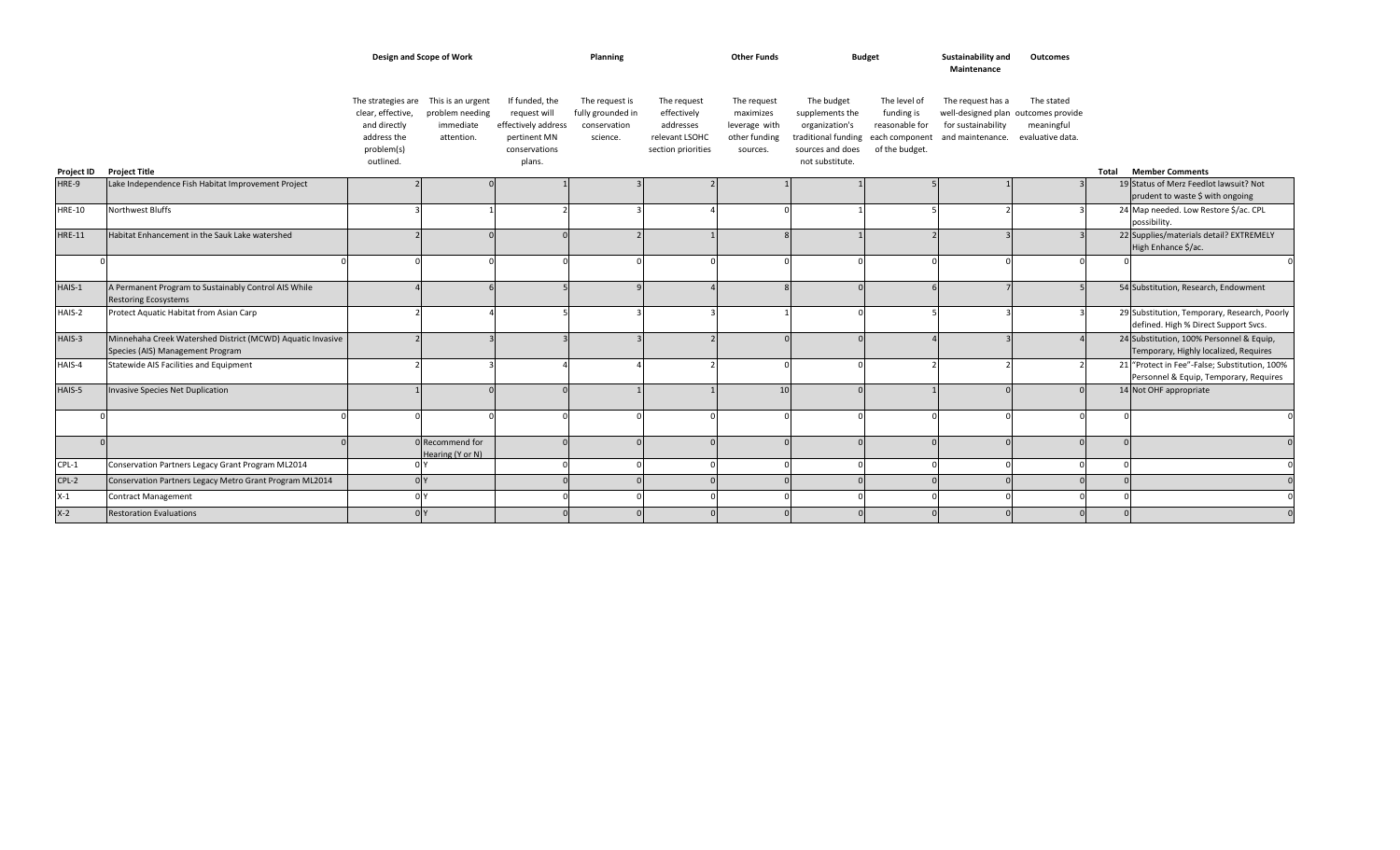| <b>Inchestration</b> |                                                                                                                             | <b>Design and Scope of Work</b>                                                                                     |                                            | Planning                                                                                                 |                                                     |                                                                                 | <b>Other Funds</b>                                                     | <b>Budget</b>                                                                                                   |                                                                                 | Sustainability                                                                                                                         | <b>Outcomes</b>                |       |                        |
|----------------------|-----------------------------------------------------------------------------------------------------------------------------|---------------------------------------------------------------------------------------------------------------------|--------------------------------------------|----------------------------------------------------------------------------------------------------------|-----------------------------------------------------|---------------------------------------------------------------------------------|------------------------------------------------------------------------|-----------------------------------------------------------------------------------------------------------------|---------------------------------------------------------------------------------|----------------------------------------------------------------------------------------------------------------------------------------|--------------------------------|-------|------------------------|
|                      | Project ID Project Title                                                                                                    | The strategies are This is an urgent<br>clear, effective,<br>and directly<br>address the<br>problem(s)<br>outlined. | problem needing<br>immediate<br>attention. | If funded, the<br>equest will<br>effectively<br>address pertinent science.<br>MN conservations<br>plans. | The request is<br>fully grounded in<br>conservation | The request<br>effectively<br>addresses<br>relevant LSOHC<br>section priorities | The request<br>maximizes<br>leverage with<br>other funding<br>sources. | The budget<br>supplements the<br>organization's<br>traditional<br>funding sources<br>and does not<br>substitute | The level of<br>funding is<br>reasonable for<br>each componen<br>of the budget. | and<br>Maintenance<br>The request has a The stated<br>well-designed<br>plan for<br>sustainability and evaluative data.<br>maintenance. | outcomes provide<br>meaningful | Total | <b>Member Comments</b> |
| $PA-1$               | DNR Wildlife Management Area and Scientific &<br>Natural Area Acquisition -- Phase VI                                       | $\overline{4}$                                                                                                      | $\overline{2}$                             | 5                                                                                                        | $\overline{4}$                                      | 5                                                                               | $\mathbf{1}$                                                           | $\overline{4}$                                                                                                  | $\overline{\mathbf{3}}$                                                         | $\overline{4}$                                                                                                                         | $\overline{\mathbf{3}}$        | 35    | <b>SNA</b>             |
| $PA-2$               | Accelerating the Wildlife Management Area Program -<br>Phase VI                                                             | $\overline{4}$                                                                                                      | $\overline{\mathbf{3}}$                    | $5\overline{5}$                                                                                          | $\overline{4}$                                      | 5                                                                               | $\overline{\mathbf{3}}$                                                | $\overline{4}$                                                                                                  | $\overline{\mathbf{3}}$                                                         | $\overline{4}$                                                                                                                         | $\overline{4}$                 | 39    |                        |
| $PA-3$               | Prairie Recovery Project -- Phase V                                                                                         | $\overline{4}$                                                                                                      | 5                                          | 5 <sup>5</sup>                                                                                           | $\overline{4}$                                      | $5\phantom{.0}$                                                                 | $\overline{3}$                                                         | $\overline{3}$                                                                                                  | $\overline{\mathbf{3}}$                                                         | 5 <sup>5</sup>                                                                                                                         | $\overline{4}$                 | 41    | Restore                |
| $PA-4$               | Northern Tallgrass Prairie National Wildlife Refuge Land<br>Acquisition -- Phase V                                          | 10                                                                                                                  | 10                                         | 10                                                                                                       | 10                                                  | 10                                                                              | $\overline{2}$                                                         | 9                                                                                                               | 8                                                                               | 10                                                                                                                                     | 10                             | 89    |                        |
| <b>PA-5</b>          | Cannon River Headwaters Habitat Complex Phase IV                                                                            | 6                                                                                                                   | 8                                          | 6                                                                                                        | 5                                                   | 6                                                                               | $\overline{2}$                                                         | $\overline{3}$                                                                                                  | 5                                                                               | 5                                                                                                                                      | 5                              | 51    |                        |
| <b>PA-6</b>          | Accelerated protection of grassland and prairie habitat<br>with (RIM) and (NPB) easements                                   | $5\overline{5}$                                                                                                     | 10                                         | 8                                                                                                        | 5                                                   | 10                                                                              | 1                                                                      | $\overline{4}$                                                                                                  | 5                                                                               | $\overline{4}$                                                                                                                         | 5                              | 57    |                        |
| <b>PA-7</b>          | Minnesota Buffers for Wildlife and Water -- Phase IV                                                                        | 10                                                                                                                  | 10                                         | 10                                                                                                       | 10                                                  | 10                                                                              | 10                                                                     | 8                                                                                                               | 9                                                                               | 10                                                                                                                                     | 9                              | 96    |                        |
| <b>PA-8</b>          | Green Corridor Legacy Program -- Phase V                                                                                    | $5\overline{5}$                                                                                                     | $\overline{4}$                             | $5\overline{5}$                                                                                          | $\overline{4}$                                      | $\overline{4}$                                                                  | 1                                                                      | $\overline{4}$                                                                                                  | $\overline{4}$                                                                  | $5\overline{)}$                                                                                                                        | $\overline{4}$                 | 40    |                        |
| PRE-1                | DNR Grassland -- Phase VI                                                                                                   | 9                                                                                                                   | 10                                         | 9                                                                                                        | 5                                                   | $\overline{7}$                                                                  | $\overline{1}$                                                         | 10                                                                                                              | 10                                                                              | 10                                                                                                                                     | 10                             | 81    | No Grazing No Fence    |
| PRE-2                | Anoka Sandplain Habitat Restoration and Enhancement<br>-- Phase III                                                         | 9                                                                                                                   | 10                                         | 9                                                                                                        | 5                                                   | 10                                                                              | $\overline{4}$                                                         | 8                                                                                                               | 8                                                                               | 10                                                                                                                                     | 10                             | 83    | No Fence               |
| PRE-3                | Wirth Park Habitat Enhancements                                                                                             | 10                                                                                                                  | 10                                         | 10                                                                                                       | 9                                                   | 10                                                                              | $\overline{4}$                                                         | 8                                                                                                               | $\overline{7}$                                                                  | 10                                                                                                                                     | 10                             | 88    |                        |
| PRE-4                | Crow-Hassan Prairie Complex Restoration and<br>Enhancement                                                                  | 10                                                                                                                  | 10                                         | 10                                                                                                       | 10                                                  | 10                                                                              | $\overline{4}$                                                         | $7^{\circ}$                                                                                                     | 8                                                                               | 10                                                                                                                                     | 10                             | 89    |                        |
| PRE-5                | Praire and Oak Savanna Restoration along Mississippi<br>and Rum Rivers                                                      | 10                                                                                                                  | 10                                         | 10                                                                                                       | 9                                                   | 9                                                                               | $\overline{4}$                                                         | 8                                                                                                               | 8                                                                               | 10                                                                                                                                     | 10                             | 88    |                        |
| $FA-1$               | <b>Dynamic Forest Conservation</b>                                                                                          | 8                                                                                                                   | 10                                         | 10                                                                                                       | 10                                                  | 9                                                                               | $\overline{4}$                                                         | 8                                                                                                               | $\overline{7}$                                                                  | $7\overline{ }$                                                                                                                        | 10                             | 83    |                        |
| $FA-2$               | Preventing Forest Fragmentation and Protecting and<br>Restoring Lake and Stream Habitat in the St. Louis River<br>Watershed | 9                                                                                                                   | 10                                         | 10                                                                                                       | 9                                                   | 10                                                                              | - 5                                                                    | 10                                                                                                              | 8                                                                               | 10                                                                                                                                     | 10                             | 91    |                        |
| $FA-3$               | Camp Ripley ACUBProtecting one of the last great<br>places in Minnesota --Phase IV                                          | 10                                                                                                                  | 10                                         | 10                                                                                                       | 8                                                   | 9                                                                               | 7                                                                      | 8                                                                                                               | 9                                                                               | 10                                                                                                                                     | 10                             | 91    |                        |
| $FA-4$               | Northeastern Minnesota Sharp-tailed Grouse Habitat<br>Partnership -- Phase V                                                | $5\overline{)}$                                                                                                     | $\overline{3}$                             | $\overline{4}$                                                                                           | $\overline{\mathbf{3}}$                             | 4                                                                               | 2                                                                      | $\overline{4}$                                                                                                  | $\overline{4}$                                                                  | 4                                                                                                                                      | $\overline{4}$                 | 37    |                        |
| $FA-5$               | Protecting Pinelands Sands Aquifer Forestlands and<br><b>Aquatic Habitat Phase 1</b>                                        | $6\phantom{.}6$                                                                                                     | 5                                          | 5                                                                                                        | 5                                                   | $6\phantom{1}6$                                                                 | $\overline{2}$                                                         | $\overline{4}$                                                                                                  | 6                                                                               | 5 <sub>5</sub>                                                                                                                         | $6\overline{6}$                | 50    |                        |
| FA-6                 | Protect (Acquire) Key Forest Habitat Lands - Cass<br>County Phase V                                                         | 5                                                                                                                   | $\overline{\mathbf{3}}$                    | 5                                                                                                        | $\overline{3}$                                      | $\overline{4}$                                                                  | $\overline{2}$                                                         | $\overline{4}$                                                                                                  | 5                                                                               | 4                                                                                                                                      | $\overline{4}$                 | 39    |                        |
| $FA-7$               | State Forest Acquisitions Phase II- RJ Dorer Memorial<br>Hardwoods State Forest Land Asset Project                          | $6\overline{6}$                                                                                                     | 10                                         | $6\overline{6}$                                                                                          | $\overline{4}$                                      | $7\overline{ }$                                                                 | $\overline{\mathbf{3}}$                                                | $\overline{4}$                                                                                                  | $7\overline{ }$                                                                 | $7\overline{ }$                                                                                                                        | $7\overline{ }$                | 61    |                        |
| FA-8                 | Southeast Minnesota Protection and Restoration --<br>Phase II                                                               | 6                                                                                                                   | 10                                         | $7\overline{ }$                                                                                          | 5                                                   | 8                                                                               | 1                                                                      | $5\overline{5}$                                                                                                 | 5                                                                               | 6                                                                                                                                      | $7\overline{ }$                | 60    |                        |

FRE-1 Big Woods Habitat Corridors in Scott County 8 | 10 | 9 | 8 | 7 | 3 | 6 | 7 | 7 | 8 | 73

**Rep. Rick Hansen**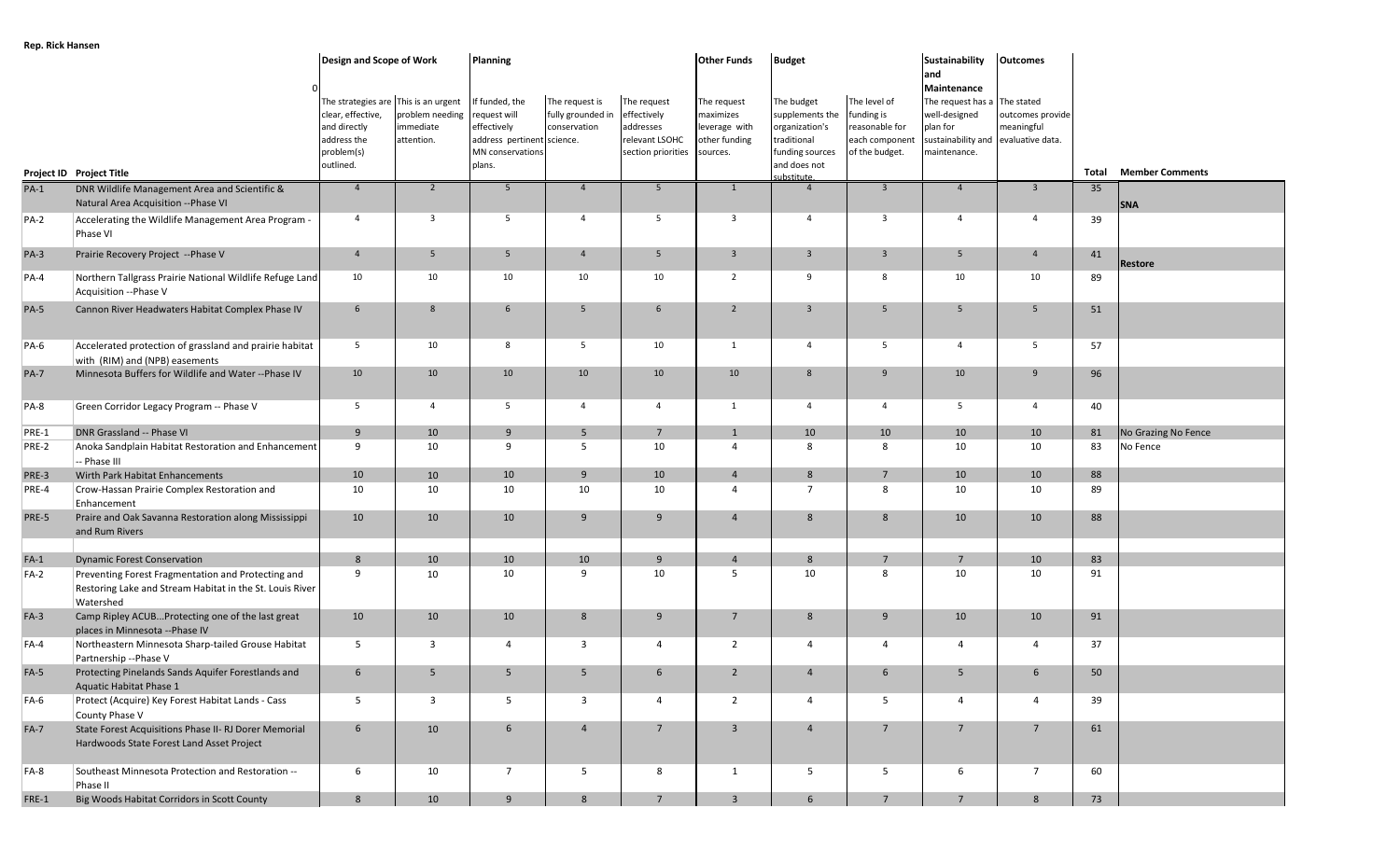|               |                                                                                                | Design and Scope of Work                                                                                            |                                            | <b>Planning</b>                                                                                           |                                                     |                                                                                 | <b>Other Funds</b>                                                     | <b>Budget</b>                                                                                     |                                                                                  | <b>Sustainability</b><br>and                                                                                                    | <b>Outcomes</b>                |                |                        |
|---------------|------------------------------------------------------------------------------------------------|---------------------------------------------------------------------------------------------------------------------|--------------------------------------------|-----------------------------------------------------------------------------------------------------------|-----------------------------------------------------|---------------------------------------------------------------------------------|------------------------------------------------------------------------|---------------------------------------------------------------------------------------------------|----------------------------------------------------------------------------------|---------------------------------------------------------------------------------------------------------------------------------|--------------------------------|----------------|------------------------|
|               |                                                                                                | The strategies are This is an urgent<br>clear, effective,<br>and directly<br>address the<br>problem(s)<br>outlined. | problem needing<br>immediate<br>attention. | If funded, the<br>request will<br>effectively<br>address pertinent science.<br>MN conservations<br>plans. | The request is<br>fully grounded in<br>conservation | The request<br>effectively<br>addresses<br>relevant LSOHC<br>section priorities | The request<br>maximizes<br>leverage with<br>other funding<br>sources. | The budget<br>supplements the<br>organization's<br>traditional<br>funding sources<br>and does not | The level of<br>funding is<br>reasonable for<br>each component<br>of the budget. | Maintenance<br>The request has a The stated<br>well-designed<br>plan for<br>sustainability and evaluative data.<br>maintenance. | outcomes provide<br>meaningful |                |                        |
|               | Project ID Project Title                                                                       |                                                                                                                     |                                            |                                                                                                           |                                                     |                                                                                 |                                                                        | <b>ubstitute</b>                                                                                  |                                                                                  |                                                                                                                                 |                                | Total          | <b>Member Comments</b> |
| FRE-2         | Floodplain Forest Enhancement - Mississippi River                                              | 9                                                                                                                   | 10                                         | 8                                                                                                         | 9                                                   | 8                                                                               | $\overline{\mathbf{3}}$                                                | 8                                                                                                 | 8                                                                                | 9                                                                                                                               | 10                             | 82             |                        |
| $WA-1$        | RIM-WRP Partnership -- Phase VI                                                                | 10                                                                                                                  | 10                                         | 10                                                                                                        | 10                                                  | 10                                                                              | 10                                                                     | 10                                                                                                | 10                                                                               | 10                                                                                                                              | 10                             | 100            |                        |
| $WA-2$        | Accelerating the Waterfowl Production Area Program -<br>Phase VI                               | 6                                                                                                                   | 5                                          | 7                                                                                                         | 5                                                   | 6                                                                               | $7\overline{ }$                                                        | $\overline{4}$                                                                                    | $\overline{4}$                                                                   | 5                                                                                                                               | $\overline{4}$                 | 53             | Prairie ??             |
| WA-3          | Wild Rice Shoreland Protection Phase III                                                       | $\overline{7}$                                                                                                      | 8                                          | 7                                                                                                         | 5                                                   | -7                                                                              | 1                                                                      | 5                                                                                                 | - 5                                                                              | 7                                                                                                                               | 8                              | 60             |                        |
| WRE-1         | Accelerated Shallow Lakes and Wetland Enhancement<br>Phase VI                                  | $7^{\circ}$                                                                                                         | 8                                          | $\overline{7}$                                                                                            | 5                                                   | 8                                                                               | $\overline{2}$                                                         | 5                                                                                                 | 5                                                                                | 8                                                                                                                               | 9                              | 64             |                        |
| WRE-2         | Living Shallow Lakes & Wetlands Initiative -- Phase IV                                         | 9                                                                                                                   | 10                                         | 9                                                                                                         | 6                                                   | 10                                                                              | $\overline{3}$                                                         | 8                                                                                                 | 8                                                                                | 9                                                                                                                               | 10 <sup>°</sup>                | 82             |                        |
|               | $\overline{0}$<br>$\Omega$                                                                     | $\mathbf{0}$                                                                                                        | $\mathbf{0}$                               | $\mathbf{0}$                                                                                              | $\mathbf{0}$                                        | $\mathbf{0}$                                                                    | $\mathbf{0}$                                                           | $\mathbf{0}$                                                                                      | $\mathbf{0}$                                                                     | $\overline{0}$                                                                                                                  | $\mathbf{0}$                   | $\overline{0}$ |                        |
| $HA-1$        | MN DNR Aquatic Habitat Program - Phase VI                                                      | 9                                                                                                                   | 9                                          | 8                                                                                                         | 9                                                   | 10                                                                              | 5                                                                      | 8                                                                                                 | 8                                                                                | $\overline{7}$                                                                                                                  | 9                              | 82             |                        |
| $HA-2$        | Metro Big Rivers -- Phase V                                                                    | 9                                                                                                                   | 10                                         | $8\phantom{1}$                                                                                            | 8                                                   | 8                                                                               | $\overline{4}$                                                         | $7\overline{ }$                                                                                   | $\overline{7}$                                                                   | 8                                                                                                                               | 9                              | 78             |                        |
| $HA-3$        | Vermillion River WMA Acquisition                                                               | 9                                                                                                                   | 10                                         | 10                                                                                                        | 9                                                   | 9                                                                               | 1                                                                      | 9                                                                                                 | 8                                                                                | q                                                                                                                               | 10                             | 84             |                        |
| $HA-4$        | Fisheries Habitat Protection on Strategic North Central<br>Minnesota Lakes                     | $7^{\circ}$                                                                                                         | 9                                          | 6                                                                                                         | $7\overline{ }$                                     | 9                                                                               | 6                                                                      | 8                                                                                                 | 8                                                                                | 8                                                                                                                               | 8                              | 76             |                        |
| HA-5          | 3,500-foot Shoreland Acquisition on the St. Croix River                                        | 8                                                                                                                   | 9                                          | $\overline{7}$                                                                                            | 6                                                   | 10                                                                              | 10                                                                     | 8                                                                                                 | 8                                                                                | 8                                                                                                                               | 10                             | 84             |                        |
| $HA-6$        | Habitat Protection/Restoration in Dakota County --<br>Phase V                                  | 9                                                                                                                   | 10                                         | 8                                                                                                         | 9                                                   | 10                                                                              | 5 <sup>5</sup>                                                         | 8                                                                                                 | $\overline{7}$                                                                   | 8                                                                                                                               | 9                              | 83             |                        |
| <b>HA-7</b>   | Mustinka River Fish and Wildlife Habitat Corridor                                              |                                                                                                                     |                                            |                                                                                                           |                                                     |                                                                                 |                                                                        |                                                                                                   |                                                                                  |                                                                                                                                 |                                | 76             |                        |
|               | Rehabilitation                                                                                 | 9                                                                                                                   | 10                                         | 9                                                                                                         | 8                                                   | 8                                                                               | 1                                                                      | $\overline{7}$                                                                                    | $\overline{7}$                                                                   | $\overline{7}$                                                                                                                  | 10                             |                |                        |
| HRE-1         | Minnesota Trout Unlimited Coldwater Fish Habitat<br>Enhancement & Restoration -- Phase VI      | $\mathbf{q}$                                                                                                        | 10                                         | 9                                                                                                         | 9                                                   | 10                                                                              | $\overline{\mathbf{3}}$                                                | 8                                                                                                 | $7\overline{ }$                                                                  | $\overline{7}$                                                                                                                  | $8\phantom{1}$                 | 80             |                        |
| HRE-2         | St. Louis River Restoration Initiative -- Phase II                                             | 9                                                                                                                   | 10                                         | 9                                                                                                         | 10                                                  | 10                                                                              | 8                                                                      | 8                                                                                                 | $\overline{7}$                                                                   | 8                                                                                                                               | 10                             | 89             |                        |
| HRE-3         | Duluth 2012 Flood: Stream Habitat Restoration<br>Program                                       | 9                                                                                                                   | 10                                         | 9                                                                                                         | 10                                                  | 10                                                                              | $7\overline{ }$                                                        | 8                                                                                                 | $7\overline{ }$                                                                  | 8                                                                                                                               | 10                             | 88             |                        |
| HRE-4         | Knife River Habitat Rehabilitation -- Phase II                                                 | 5                                                                                                                   | $\overline{4}$                             | 5                                                                                                         | $\overline{4}$                                      | 5                                                                               | $\mathbf{1}$                                                           | $\overline{4}$                                                                                    | $\overline{4}$                                                                   | $\overline{4}$                                                                                                                  | $\overline{4}$                 | 40             |                        |
| HRE-5         | Wildlife and Fishery Habitat Restoration and<br><b>Enhancement -Metro Region</b>               | 8                                                                                                                   | 10                                         | 8                                                                                                         | $7^{\circ}$                                         | 10                                                                              | $\overline{4}$                                                         | 8                                                                                                 | $7\overline{ }$                                                                  | 8                                                                                                                               | 10                             | 80             |                        |
| HRE-6         | Washington County's Last Best Places                                                           | 8                                                                                                                   | 8                                          | $\overline{7}$                                                                                            | 9                                                   | 10                                                                              | $\overline{3}$                                                         | $\overline{7}$                                                                                    | 8                                                                                | 8                                                                                                                               | 10                             | 78             |                        |
| HRE-7         | Grey Cloud Slough Habitat Restoration                                                          | $7\overline{ }$                                                                                                     | 10                                         | 8                                                                                                         | $7\overline{ }$                                     | 10                                                                              | 10 <sup>°</sup>                                                        | $7^{\circ}$                                                                                       | 8                                                                                | 8                                                                                                                               | 10                             | 85             |                        |
| HRE-8         | Lake Nokomis Habitat Enhancements                                                              | $\overline{7}$                                                                                                      | 10                                         | 8                                                                                                         | $\overline{7}$                                      | 10                                                                              | $\overline{4}$                                                         | $7^{\circ}$                                                                                       | 8                                                                                | 8                                                                                                                               | 10                             | 79             |                        |
| HRE-9         | Lake Independence Fish Habitat Improvement Project                                             | $7^{\circ}$                                                                                                         | 9                                          | 8                                                                                                         | $7^{\circ}$                                         | 10                                                                              | $\overline{2}$                                                         | 8                                                                                                 | 8                                                                                | 8                                                                                                                               | $8\phantom{1}$                 | 75             |                        |
| <b>HRE-10</b> | Northwest Bluffs                                                                               | 8                                                                                                                   | 9                                          | $\overline{7}$                                                                                            | 8                                                   | 10                                                                              | 1                                                                      | $\overline{7}$                                                                                    | $7\overline{ }$                                                                  | 8                                                                                                                               | 8                              | 73             |                        |
| <b>HRE-11</b> | Habitat Enhancement in the Sauk Lake watershed                                                 | 9                                                                                                                   | $8\phantom{1}$                             | $7\overline{ }$                                                                                           | 9                                                   | 9                                                                               | 8                                                                      | 9                                                                                                 | 9                                                                                | 8                                                                                                                               | 10                             | 86             |                        |
| HAIS-1        | A Permanent Program to Sustainably Control AIS While<br><b>Restoring Ecosystems</b>            | 10                                                                                                                  | 10                                         | 10                                                                                                        | 10                                                  | 10                                                                              | 10                                                                     | 10                                                                                                | 10                                                                               | 10                                                                                                                              | 10                             | 100            | protect fish habitat   |
| HAIS-2        | Protect Aquatic Habitat from Asian Carp                                                        | 8                                                                                                                   | 10                                         | 9                                                                                                         | 9                                                   | 9                                                                               | $\overline{\mathbf{3}}$                                                | 9                                                                                                 | 8                                                                                | 9                                                                                                                               | 10                             | 84             | protect fish habitat   |
| HAIS-3        | Minnehaha Creek Watershed District (MCWD) Aquatic<br>Invasive Species (AIS) Management Program | $8\phantom{1}$                                                                                                      | 10                                         | 5                                                                                                         | $7\overline{ }$                                     | 10                                                                              | $\mathbf{1}$                                                           | 6                                                                                                 | $6\phantom{1}6$                                                                  | $8\phantom{1}$                                                                                                                  | 10                             | 71             | protect fish habitat   |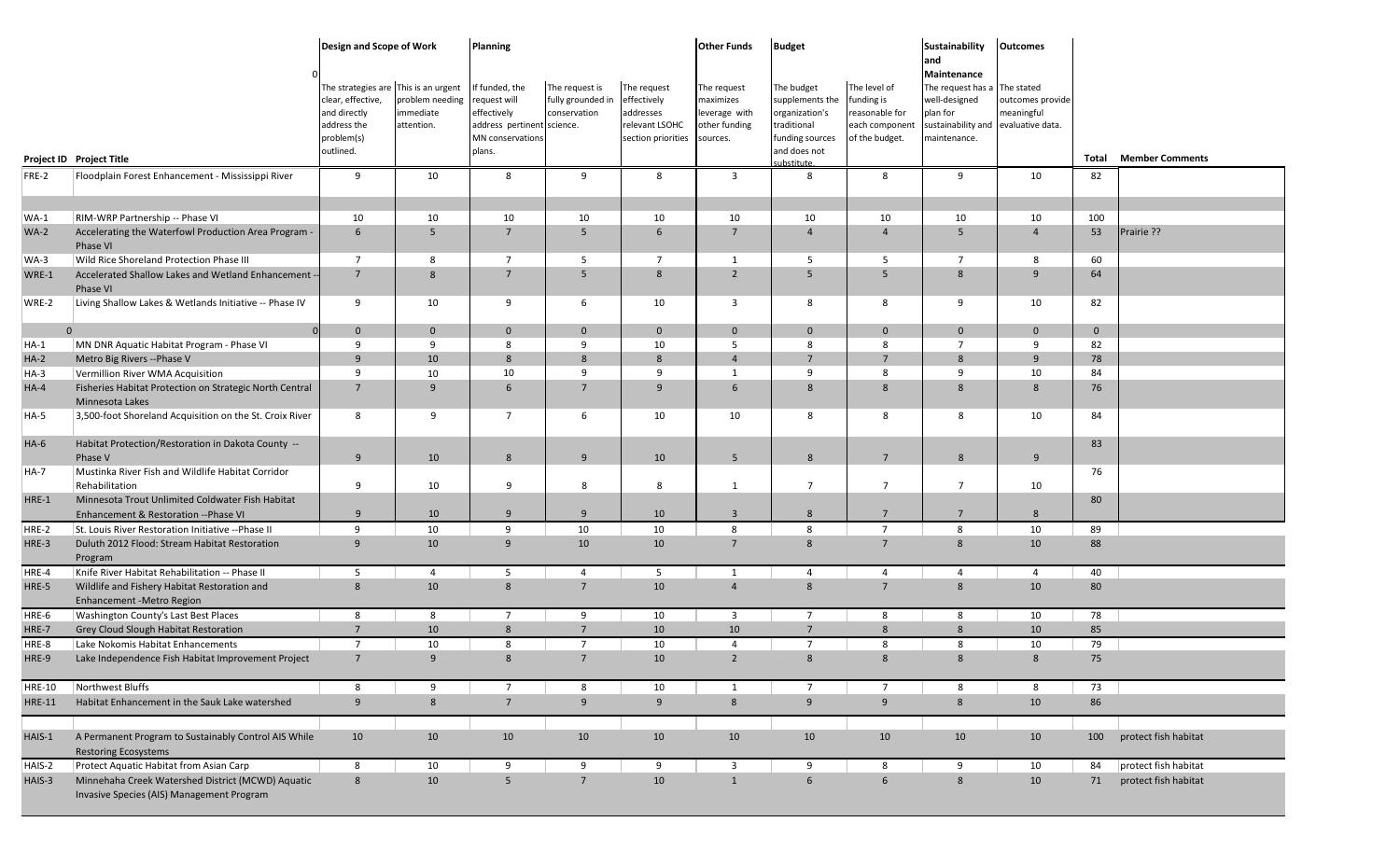|        |                                         | Design and Scope of Work                                                                                            |                                                         | Planning                                                                                         |                                                                 |                                                                           | <b>Other Funds</b>                                         | <b>Budget</b>                                                                                                              |                                                                    | Sustainability                                                                                                   | <b>Outcomes</b>                |       |                                                                              |
|--------|-----------------------------------------|---------------------------------------------------------------------------------------------------------------------|---------------------------------------------------------|--------------------------------------------------------------------------------------------------|-----------------------------------------------------------------|---------------------------------------------------------------------------|------------------------------------------------------------|----------------------------------------------------------------------------------------------------------------------------|--------------------------------------------------------------------|------------------------------------------------------------------------------------------------------------------|--------------------------------|-------|------------------------------------------------------------------------------|
|        |                                         |                                                                                                                     |                                                         |                                                                                                  |                                                                 |                                                                           |                                                            |                                                                                                                            |                                                                    | land<br>Maintenance                                                                                              |                                |       |                                                                              |
|        | Project ID Project Title                | The strategies are This is an urgent<br>clear, effective,<br>and directly<br>address the<br>problem(s)<br>outlined. | problem needing request will<br>immediate<br>attention. | If funded, the<br>effectively<br>address pertinent science.<br><b>MN</b> conservations<br>plans. | The request is<br>fully grounded in effectively<br>conservation | The request<br>addresses<br>relevant LSOHC<br>section priorities sources. | The request<br>maximizes<br>leverage with<br>other funding | The budget<br>supplements the funding is<br>organization's<br>traditional<br>funding sources<br>and does not<br>substitute | The level of<br>reasonable for<br>each component<br>of the budget. | The request has a The stated<br>well-designed<br>plan for<br>sustainability and evaluative data.<br>maintenance. | outcomes provide<br>meaningful | Total | <b>Member Comments</b>                                                       |
| HAIS-4 | Statewide AIS Facilities and Equipment  |                                                                                                                     | 10                                                      |                                                                                                  | <sub>b</sub>                                                    |                                                                           |                                                            |                                                                                                                            |                                                                    |                                                                                                                  | 10                             | 53    | protect fish habitat; pick one section<br>of the state and start development |
| HAIS-5 | <b>Invasive Species Net Duplication</b> |                                                                                                                     | 10                                                      |                                                                                                  |                                                                 |                                                                           | 10                                                         |                                                                                                                            |                                                                    |                                                                                                                  |                                | 56    | Protect fish habitat                                                         |

Recommend for Hearing (Y or N)

CPL-1 Conservation Partners Legacy Grant Program ML2014 y CPL-2 Conservation Partners Legacy Metro Grant Program ML2014 y

X-1 Contract Management y

X-2 Restoration Evaluations y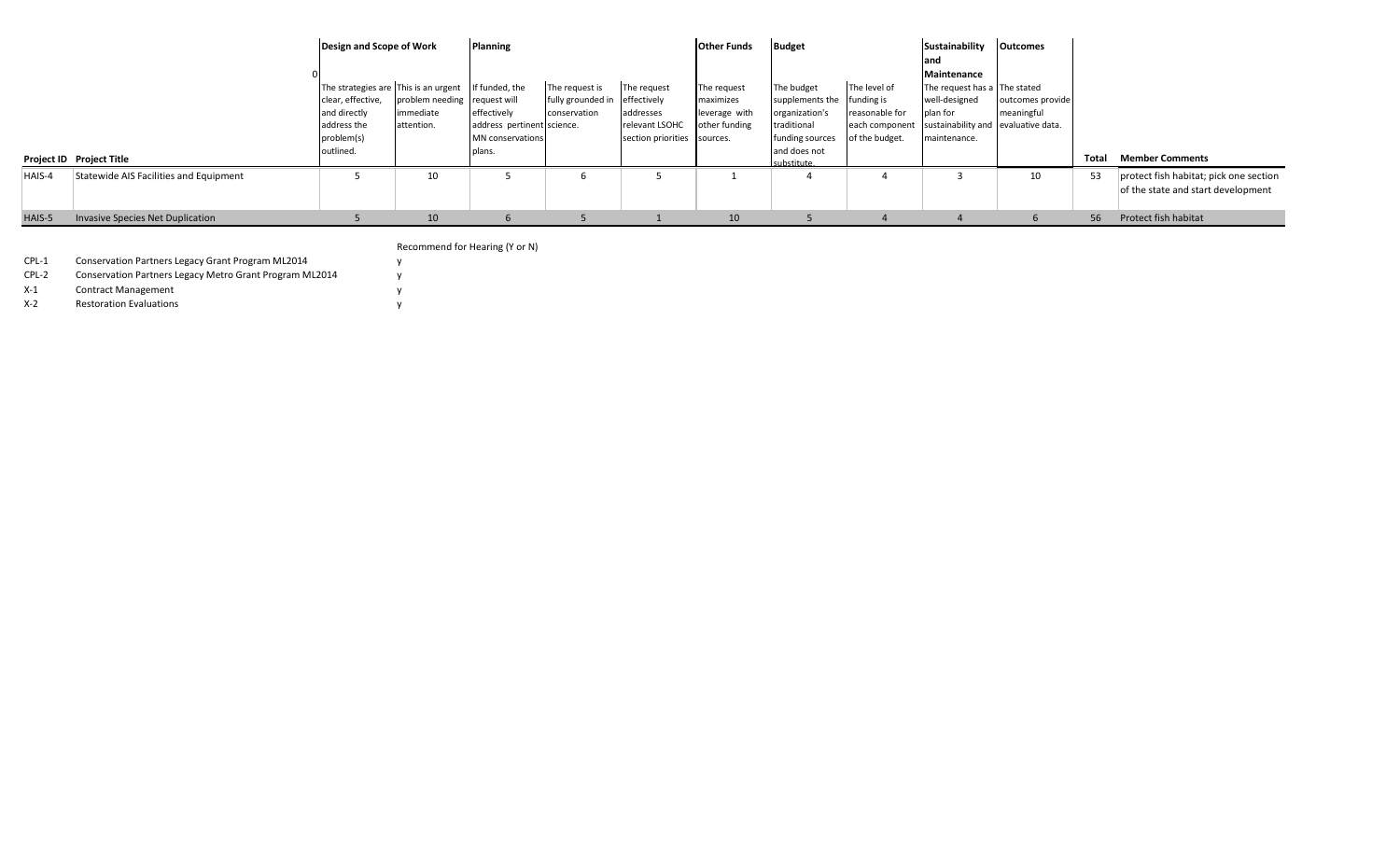## **Rep. Denny McNamara**

|             |                                                                                                                             | <b>Design and Scope of Work</b>                                                                   |                                                                                   | Planning                                                                         |                                                                             |                                                                  | <b>Other Funds</b>                                                     | <b>Budget</b>                                                                                                    |                                                                                     | <b>Sustainability</b><br>and<br>Maintenance                                                                | Outcomes                                |       |                        |
|-------------|-----------------------------------------------------------------------------------------------------------------------------|---------------------------------------------------------------------------------------------------|-----------------------------------------------------------------------------------|----------------------------------------------------------------------------------|-----------------------------------------------------------------------------|------------------------------------------------------------------|------------------------------------------------------------------------|------------------------------------------------------------------------------------------------------------------|-------------------------------------------------------------------------------------|------------------------------------------------------------------------------------------------------------|-----------------------------------------|-------|------------------------|
|             | Project ID Project Title                                                                                                    | The strategies<br>are clear,<br>effective, and<br>directly address<br>the problem(s)<br>outlined. | This is an urgent If funded, the<br>problem<br>needing<br>immediate<br>attention. | equest will<br>effectively<br>address<br>pertinent MN<br>conservations<br>plans. | The request is<br>fully grounded in effectively<br>conservation<br>science. | The request<br>addresses<br>relevant LSOHC<br>section priorities | The request<br>maximizes<br>leverage with<br>other funding<br>sources. | The budget<br>supplements the<br>organization's<br>traditional<br>funding sources<br>and does not<br>substitute. | The level of<br>funding is<br>reasonable for<br>each<br>component of<br>the budget. | The request has a The stated<br>well-designed<br>plan for<br>sustainability and meaningful<br>maintenance. | outcomes<br>provide<br>evaluative data. | Total | <b>Member Comments</b> |
| $PA-1$      | DNR Wildlife Management Area and Scientific & Natural                                                                       | $8\phantom{1}$                                                                                    | 8                                                                                 | 8                                                                                | $7^{\circ}$                                                                 | 9                                                                | $\overline{4}$                                                         | 9                                                                                                                | $7^{\circ}$                                                                         | $7\overline{ }$                                                                                            | $7\overline{ }$                         | 74    |                        |
| PA-2        | Area Acquisition -- Phase VI<br>Accelerating the Wildlife Management Area Program -<br>Phase VI                             | 8                                                                                                 | 8                                                                                 | 8                                                                                | 8                                                                           | 9                                                                | $\overline{4}$                                                         | 9                                                                                                                | 8                                                                                   | $\overline{7}$                                                                                             | $7\overline{ }$                         | 76    |                        |
| $PA-3$      | Prairie Recovery Project -- Phase V                                                                                         | 8                                                                                                 | 9                                                                                 | 9                                                                                | 9                                                                           | 9                                                                | $\overline{7}$                                                         | 9                                                                                                                | $7\overline{ }$                                                                     | 8                                                                                                          | 8                                       | 83    |                        |
| PA-4        | Northern Tallgrass Prairie National Wildlife Refuge Land<br>Acquisition -- Phase V                                          | 8                                                                                                 | 9                                                                                 | 8                                                                                | 8                                                                           | 9                                                                | $\overline{7}$                                                         | 9                                                                                                                | $\overline{7}$                                                                      | 8                                                                                                          | 8                                       | 81    |                        |
| <b>PA-5</b> | Cannon River Headwaters Habitat Complex Phase IV                                                                            | $7\overline{ }$                                                                                   | 8                                                                                 | $7\overline{ }$                                                                  | 6                                                                           | 7                                                                | 5                                                                      | 8                                                                                                                | $7\overline{ }$                                                                     | $\overline{7}$                                                                                             | $7\overline{ }$                         | 69    |                        |
| PA-6        | Accelerated protection of grassland and prairie habitat<br>with (RIM) and (NPB) easements                                   | $\overline{7}$                                                                                    | $\overline{7}$                                                                    | 8                                                                                | $\overline{7}$                                                              | 8                                                                | $\overline{4}$                                                         | 8                                                                                                                | 5                                                                                   | $\overline{7}$                                                                                             | 8                                       | 69    |                        |
| <b>PA-7</b> | Minnesota Buffers for Wildlife and Water -- Phase IV                                                                        | 9                                                                                                 | 9                                                                                 | 9                                                                                | 10                                                                          | 9                                                                | 8                                                                      | 9                                                                                                                | 8                                                                                   | 9                                                                                                          | 8                                       | 88    |                        |
| PA-8        | Green Corridor Legacy Program -- Phase V                                                                                    | 6                                                                                                 | 5                                                                                 | 5                                                                                | 5                                                                           | 5                                                                | $\overline{4}$                                                         | 6                                                                                                                | 5                                                                                   | 5                                                                                                          | $\overline{4}$                          | 50    |                        |
| PRE-1       | DNR Grassland -- Phase VI                                                                                                   | 9                                                                                                 | 10                                                                                | 9                                                                                | 9                                                                           | 8                                                                | 6                                                                      | 8                                                                                                                | 8                                                                                   | 8                                                                                                          | 9                                       | 84    |                        |
| PRE-2       | Anoka Sandplain Habitat Restoration and Enhancement --<br>Phase III                                                         | $7\overline{ }$                                                                                   | 8                                                                                 | 8                                                                                | 8                                                                           | 8                                                                | $\overline{7}$                                                         | $\overline{7}$                                                                                                   | 8                                                                                   | $\overline{7}$                                                                                             | 8                                       | 76    |                        |
| PRE-3       | Wirth Park Habitat Enhancements                                                                                             | 6                                                                                                 | 5                                                                                 | 5                                                                                | 6                                                                           | 6                                                                | 6                                                                      | $7\overline{ }$                                                                                                  | $6\phantom{.}6$                                                                     | 6                                                                                                          | 6                                       | 59    |                        |
| PRE-4       | Crow-Hassan Prairie Complex Restoration and<br>Enhancement                                                                  | 6                                                                                                 | 6                                                                                 | 6                                                                                | $\overline{7}$                                                              | $\overline{7}$                                                   | 5                                                                      | $\overline{7}$                                                                                                   | $\overline{7}$                                                                      | -6                                                                                                         | 6                                       | 63    |                        |
| PRE-5       | Praire and Oak Savanna Restoration along Mississippi and<br><b>Rum Rivers</b>                                               | 6                                                                                                 | $7\overline{ }$                                                                   | 6                                                                                | $\overline{7}$                                                              | $\overline{7}$                                                   | 5                                                                      | $7^{\circ}$                                                                                                      | 5                                                                                   | $\overline{7}$                                                                                             | $7^{\circ}$                             | 64    |                        |
| $FA-1$      | <b>Dynamic Forest Conservation</b>                                                                                          | $7\overline{ }$                                                                                   | $\overline{7}$                                                                    | 6                                                                                | $\overline{7}$                                                              | 6                                                                | 6                                                                      | 8                                                                                                                | $\overline{7}$                                                                      | $7\overline{ }$                                                                                            | $7\overline{ }$                         | 68    |                        |
| $FA-2$      | Preventing Forest Fragmentation and Protecting and<br>Restoring Lake and Stream Habitat in the St. Louis River<br>Watershed | 8                                                                                                 | 9                                                                                 | 8                                                                                | 8                                                                           | 8                                                                | $\overline{7}$                                                         | 8                                                                                                                | 8                                                                                   | 8                                                                                                          | $\overline{7}$                          | 79    |                        |
| $FA-3$      | Camp Ripley ACUB Protecting one of the last great places<br>in Minnesota -- Phase IV                                        | $7\overline{ }$                                                                                   | $7\overline{ }$                                                                   | 8                                                                                | $\overline{7}$                                                              | $\overline{7}$                                                   | 8                                                                      | 6                                                                                                                | $7\overline{ }$                                                                     | 8                                                                                                          | $7^{\circ}$                             | 72    |                        |
| FA-4        | Northeastern Minnesota Sharp-tailed Grouse Habitat<br>Partnership --Phase V                                                 | 6                                                                                                 | 6                                                                                 | 6                                                                                | $\overline{7}$                                                              | 5                                                                | $\overline{4}$                                                         | 6                                                                                                                | 5                                                                                   | 6                                                                                                          | 6                                       | 57    |                        |
| $FA-5$      | Protecting Pinelands Sands Aquifer Forestlands and<br>Aquatic Habitat Phase 1                                               | $\overline{7}$                                                                                    | $7\overline{ }$                                                                   | $7\overline{ }$                                                                  | 8                                                                           | $\overline{7}$                                                   | $\overline{4}$                                                         | $7^{\circ}$                                                                                                      | $7\overline{ }$                                                                     | 8                                                                                                          | $7^{\circ}$                             | 69    |                        |
| FA-6        | Protect (Acquire) Key Forest Habitat Lands - Cass County<br>Phase V                                                         | 6                                                                                                 | 6                                                                                 | 6                                                                                | 6                                                                           | 6                                                                | 5                                                                      | 6                                                                                                                | 6                                                                                   | 6                                                                                                          | 5                                       | 58    |                        |
| $FA-7$      | State Forest Acquisitions Phase II- RJ Dorer Memorial<br>Hardwoods State Forest Land Asset Project                          |                                                                                                   | 6                                                                                 |                                                                                  |                                                                             |                                                                  |                                                                        |                                                                                                                  |                                                                                     |                                                                                                            |                                         | 66    |                        |
| FA-8        | Southeast Minnesota Protection and Restoration -- Phase II                                                                  | $7\overline{ }$                                                                                   | $7\overline{ }$                                                                   | 6                                                                                | 7                                                                           | $\overline{7}$                                                   | $\overline{4}$                                                         | $\overline{7}$                                                                                                   | $7\overline{ }$                                                                     | 8                                                                                                          | 8                                       | 68    |                        |
| FRE-1       | Big Woods Habitat Corridors in Scott County                                                                                 | $7\overline{ }$                                                                                   | 6                                                                                 | $\overline{7}$                                                                   | 6                                                                           | $7\overline{ }$                                                  | 5                                                                      | 6                                                                                                                | 6                                                                                   | $7\overline{ }$                                                                                            | $7\overline{ }$                         | 64    |                        |
| FRE-2       | Floodplain Forest Enhancement - Mississippi River                                                                           | 8                                                                                                 | 8                                                                                 | 7                                                                                | 7                                                                           | $\overline{7}$                                                   | 5                                                                      | $\overline{7}$                                                                                                   | 5                                                                                   | 8                                                                                                          | $\overline{7}$                          | 69    |                        |
| $WA-1$      | RIM-WRP Partnership -- Phase VI                                                                                             | 8                                                                                                 | 8                                                                                 | 9                                                                                | 9                                                                           | 9                                                                | 10                                                                     | 8                                                                                                                | 8                                                                                   | 8                                                                                                          | 8                                       | 85    |                        |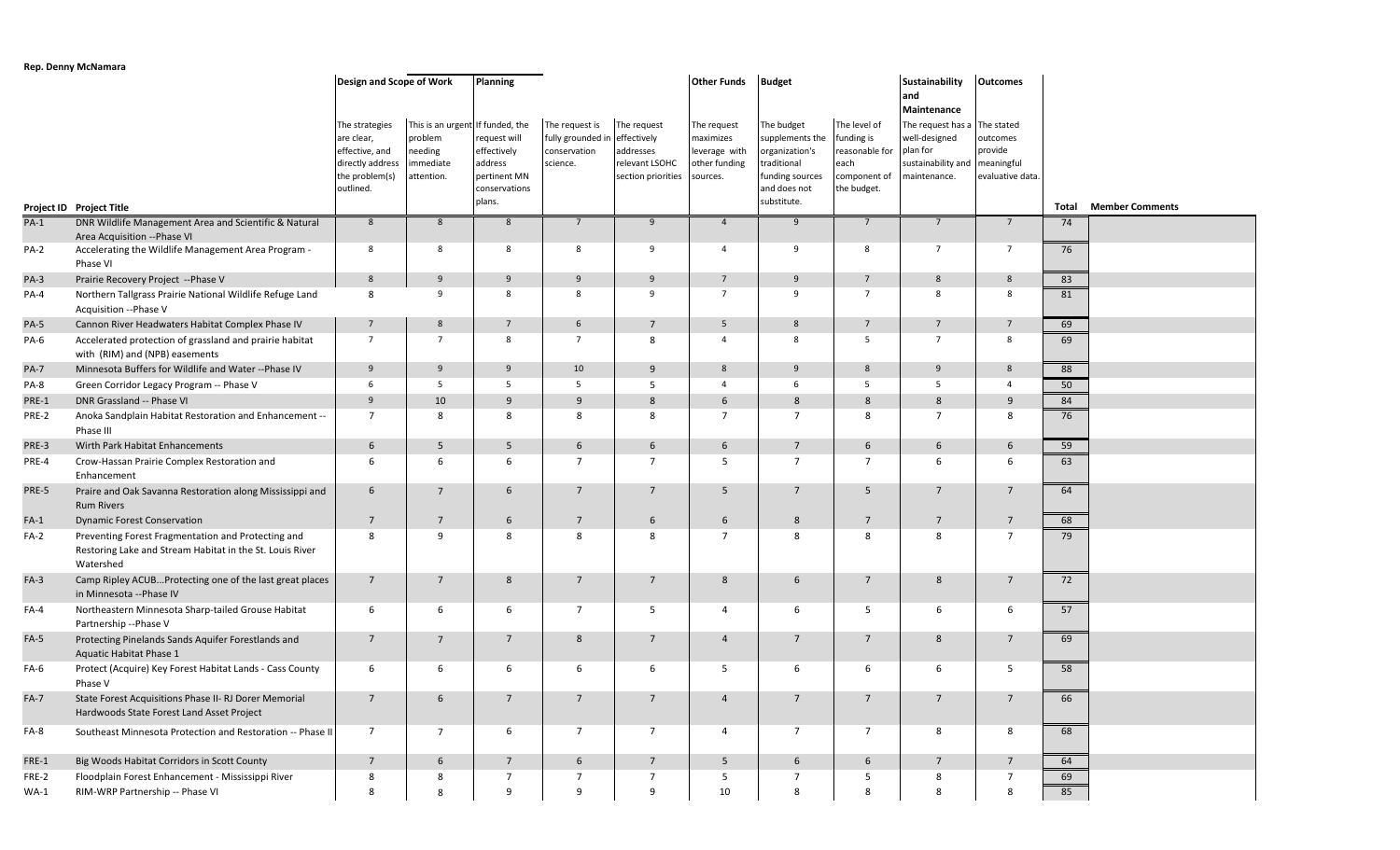|               |                                                                                                | Design and Scope of Work                                                                          |                                                                    | <b>Planning</b>                                                                                     |                                                                             |                                                                  | <b>Other Funds</b>                                                     | <b>Budget</b>                                                                                                    |                                                                                   | <b>Sustainability</b><br>and                                                                                   | <b>Outcomes</b>                                       |          |                        |
|---------------|------------------------------------------------------------------------------------------------|---------------------------------------------------------------------------------------------------|--------------------------------------------------------------------|-----------------------------------------------------------------------------------------------------|-----------------------------------------------------------------------------|------------------------------------------------------------------|------------------------------------------------------------------------|------------------------------------------------------------------------------------------------------------------|-----------------------------------------------------------------------------------|----------------------------------------------------------------------------------------------------------------|-------------------------------------------------------|----------|------------------------|
|               | Project ID Project Title                                                                       | The strategies<br>are clear,<br>effective, and<br>directly address<br>the problem(s)<br>outlined. | This is an urgent<br>problem<br>needing<br>immediate<br>attention. | If funded, the<br>request will<br>effectively<br>address<br>pertinent MN<br>conservations<br>plans. | The request is<br>fully grounded in effectively<br>conservation<br>science. | The request<br>addresses<br>relevant LSOHC<br>section priorities | The request<br>maximizes<br>leverage with<br>other funding<br>sources. | The budget<br>supplements the<br>organization's<br>traditional<br>funding sources<br>and does not<br>substitute. | The level of<br>funding is<br>easonable for<br>each<br>component of<br>he budget. | Maintenance<br>The request has a The stated<br>well-designed<br>plan for<br>sustainability and<br>maintenance. | outcomes<br>provide<br>meaningful<br>evaluative data. | Total    | <b>Member Comments</b> |
| $WA-2$        | Accelerating the Waterfowl Production Area Program -                                           | 8                                                                                                 | $\overline{7}$                                                     | 9                                                                                                   | 9                                                                           | 9                                                                | 8                                                                      | $7^{\circ}$                                                                                                      | 8                                                                                 | 8                                                                                                              | $7\overline{ }$                                       | 80       |                        |
|               | Phase VI                                                                                       |                                                                                                   |                                                                    |                                                                                                     |                                                                             |                                                                  |                                                                        |                                                                                                                  |                                                                                   |                                                                                                                |                                                       |          |                        |
| $WA-3$        | Wild Rice Shoreland Protection Phase III                                                       | $\overline{7}$                                                                                    | 8                                                                  | 7                                                                                                   | $\overline{7}$                                                              | $\overline{7}$                                                   | 4                                                                      | $\overline{7}$                                                                                                   | $\overline{7}$                                                                    | 6                                                                                                              | 6                                                     | 66       |                        |
| WRE-1         | Accelerated Shallow Lakes and Wetland Enhancement --<br>Phase VI                               | 8                                                                                                 | 8                                                                  | $7\overline{ }$                                                                                     | 8                                                                           | 8                                                                | $\overline{4}$                                                         | $7\overline{ }$                                                                                                  | $7\overline{ }$                                                                   | $7\overline{ }$                                                                                                | 8                                                     | 72       |                        |
| WRE-2         | Living Shallow Lakes & Wetlands Initiative -- Phase IV                                         | 8                                                                                                 | 8                                                                  | $\overline{7}$                                                                                      | 8                                                                           | 8                                                                | $\overline{7}$                                                         | $\overline{7}$                                                                                                   | $\overline{7}$                                                                    | $\overline{7}$                                                                                                 | 8                                                     | 75       |                        |
| HA-1          | MN DNR Aquatic Habitat Program - Phase VI                                                      | 8                                                                                                 | 9                                                                  | 9                                                                                                   | 8                                                                           | 9                                                                | 6                                                                      | $\overline{7}$                                                                                                   | $\overline{7}$                                                                    | 8                                                                                                              | -7                                                    | 78       |                        |
| $HA-2$        | Metro Big Rivers -- Phase V                                                                    | 8                                                                                                 | 9                                                                  | $7\overline{ }$                                                                                     | 8                                                                           | 8                                                                | $\overline{7}$                                                         | $7\overline{ }$                                                                                                  | 8                                                                                 | 8                                                                                                              | $7\overline{ }$                                       | 77       |                        |
| HA-3          | Vermillion River WMA Acquisition                                                               | 8                                                                                                 | 9                                                                  | 8                                                                                                   | 9                                                                           | 9                                                                | 5                                                                      | 8                                                                                                                | 8                                                                                 | 8                                                                                                              | 8                                                     | 80       |                        |
| $HA-4$        | Fisheries Habitat Protection on Strategic North Central<br>Minnesota Lakes                     | 8                                                                                                 | 8                                                                  | 8                                                                                                   | 8                                                                           | 8                                                                | $\overline{7}$                                                         | 8                                                                                                                | 8                                                                                 | 8                                                                                                              | $\overline{7}$                                        | 78       |                        |
| HA-5          | 3,500-foot Shoreland Acquisition on the St. Croix River                                        | $\overline{7}$                                                                                    | 5                                                                  | 5                                                                                                   | - 5                                                                         | 5                                                                | 8                                                                      | $7\overline{ }$                                                                                                  | 6                                                                                 | 6                                                                                                              | 5                                                     | 59       |                        |
| HA-6          | Habitat Protection/Restoration in Dakota County --Phase V                                      | 8                                                                                                 | $7\overline{ }$                                                    | $7\overline{ }$                                                                                     | 8                                                                           | $\overline{7}$                                                   | 6                                                                      | $\overline{7}$                                                                                                   | $7\overline{ }$                                                                   | 8                                                                                                              | $\overline{7}$                                        | 72       |                        |
| HA-7          | Mustinka River Fish and Wildlife Habitat Corridor<br>Rehabilitation                            | 9                                                                                                 | 8                                                                  | 8                                                                                                   | 8                                                                           | 8                                                                | 4                                                                      | 8                                                                                                                | $\overline{7}$                                                                    | $\overline{7}$                                                                                                 | $\overline{7}$                                        | 74       |                        |
| HRE-1         | Minnesota Trout Unlimited Coldwater Fish Habitat<br>Enhancement & Restoration -- Phase VI      | 8                                                                                                 | 8                                                                  | 9                                                                                                   | 9                                                                           | 9                                                                | $\overline{7}$                                                         | 8                                                                                                                | $7\overline{ }$                                                                   | 8                                                                                                              | 8                                                     | 81       |                        |
| HRE-2         | St. Louis River Restoration Initiative --Phase II                                              | $7\overline{ }$                                                                                   | 7                                                                  | 7                                                                                                   | - 6                                                                         | 7                                                                | 8                                                                      | $\overline{7}$                                                                                                   | $\overline{7}$                                                                    | 6                                                                                                              | $\overline{7}$                                        | 69       |                        |
| HRE-3         | Duluth 2012 Flood: Stream Habitat Restoration Program                                          | 6                                                                                                 | 6                                                                  | 6                                                                                                   | 6                                                                           | 6                                                                | $\overline{7}$                                                         | $\overline{7}$                                                                                                   | 5                                                                                 | 6                                                                                                              | 6                                                     | 61       |                        |
| HRE-4         | Knife River Habitat Rehabilitation -- Phase II                                                 | $\overline{7}$                                                                                    | $\overline{7}$                                                     | $\overline{7}$                                                                                      | $\overline{7}$                                                              | 8                                                                | 4                                                                      | 8                                                                                                                | 8                                                                                 | $\overline{7}$                                                                                                 | $\overline{7}$                                        | 70       |                        |
| HRE-5         | Wildlife and Fishery Habitat Restoration and Enhancement -<br>Metro Region                     | 6                                                                                                 | 6                                                                  | 5                                                                                                   | 6                                                                           | 6                                                                | 5                                                                      | 6                                                                                                                | 6                                                                                 | 6                                                                                                              | 5                                                     | 57       |                        |
| HRE-6         | Washington County's Last Best Places                                                           | 5                                                                                                 | 7                                                                  | 6                                                                                                   | -5                                                                          | 7                                                                | 5                                                                      | $\overline{7}$                                                                                                   | 6                                                                                 | 6                                                                                                              | .5                                                    | 59       |                        |
| HRE-7         | Grey Cloud Slough Habitat Restoration                                                          | 6                                                                                                 | 6                                                                  | 6                                                                                                   | -5                                                                          | 5                                                                | 8                                                                      | 6                                                                                                                | 6                                                                                 | 6                                                                                                              | 6                                                     | 60       |                        |
| HRE-8         | Lake Nokomis Habitat Enhancements                                                              | $\overline{7}$                                                                                    | 6                                                                  | $\overline{7}$                                                                                      | 5                                                                           | 6                                                                | 6                                                                      | $\overline{7}$                                                                                                   | 6                                                                                 | 6                                                                                                              | 6                                                     | 62       |                        |
| HRE-9         | Lake Independence Fish Habitat Improvement Project                                             | $7^{\circ}$                                                                                       | 6                                                                  | $7\overline{ }$                                                                                     | 5                                                                           | 5                                                                | $\overline{4}$                                                         | $7^{\circ}$                                                                                                      | 6                                                                                 | 6                                                                                                              | 5                                                     | 58       |                        |
| <b>HRE-10</b> | Northwest Bluffs                                                                               | $\overline{7}$<br>6                                                                               | 6<br>5                                                             | $\overline{7}$<br>5                                                                                 | 5<br>5                                                                      | 5<br>$\overline{4}$                                              | 4<br>$\overline{7}$                                                    | $\overline{7}$<br>$\overline{7}$                                                                                 | 5<br>6                                                                            | $\overline{7}$<br>5                                                                                            | 6<br>$\overline{4}$                                   | 59<br>54 |                        |
| <b>HRE-11</b> | Habitat Enhancement in the Sauk Lake watershed                                                 | 6                                                                                                 | $\overline{7}$                                                     | 5                                                                                                   | 5                                                                           | $\overline{4}$                                                   | 8                                                                      | $\overline{7}$                                                                                                   | 6                                                                                 | $\overline{4}$                                                                                                 | $\overline{4}$                                        | 56       |                        |
| HAIS-1        | A Permanent Program to Sustainably Control AIS While<br><b>Restoring Ecosystems</b>            |                                                                                                   |                                                                    |                                                                                                     |                                                                             |                                                                  |                                                                        |                                                                                                                  |                                                                                   |                                                                                                                |                                                       |          |                        |
| HAIS-2        | Protect Aquatic Habitat from Asian Carp                                                        | 6                                                                                                 | $7\overline{ }$                                                    | 6                                                                                                   | 5                                                                           | 5                                                                | 5                                                                      | $7\overline{ }$                                                                                                  | $6\overline{6}$                                                                   | 5                                                                                                              | 5                                                     | 57       |                        |
| HAIS-3        | Minnehaha Creek Watershed District (MCWD) Aquatic<br>Invasive Species (AIS) Management Program | 6                                                                                                 | $\overline{7}$                                                     | 6                                                                                                   | $5\overline{)}$                                                             | $5\overline{)}$                                                  | 4                                                                      | $7\overline{ }$                                                                                                  | 5                                                                                 | 5                                                                                                              | $\overline{4}$                                        | 54       |                        |
| HAIS-4        | Statewide AIS Facilities and Equipment                                                         | 6                                                                                                 | $7\overline{ }$                                                    | $5\overline{)}$                                                                                     | $\overline{4}$                                                              | $\overline{4}$                                                   | $\overline{4}$                                                         | $7\overline{ }$                                                                                                  | 5 <sup>5</sup>                                                                    | 5                                                                                                              | $\overline{4}$                                        | 51       |                        |
| HAIS-5        | Invasive Species Net Duplication                                                               | 6                                                                                                 | 6                                                                  | $5\overline{5}$                                                                                     | $\overline{4}$                                                              | $\overline{4}$                                                   | $\overline{7}$                                                         | 6                                                                                                                | 5                                                                                 | $\overline{4}$                                                                                                 | $\overline{4}$                                        | 51       |                        |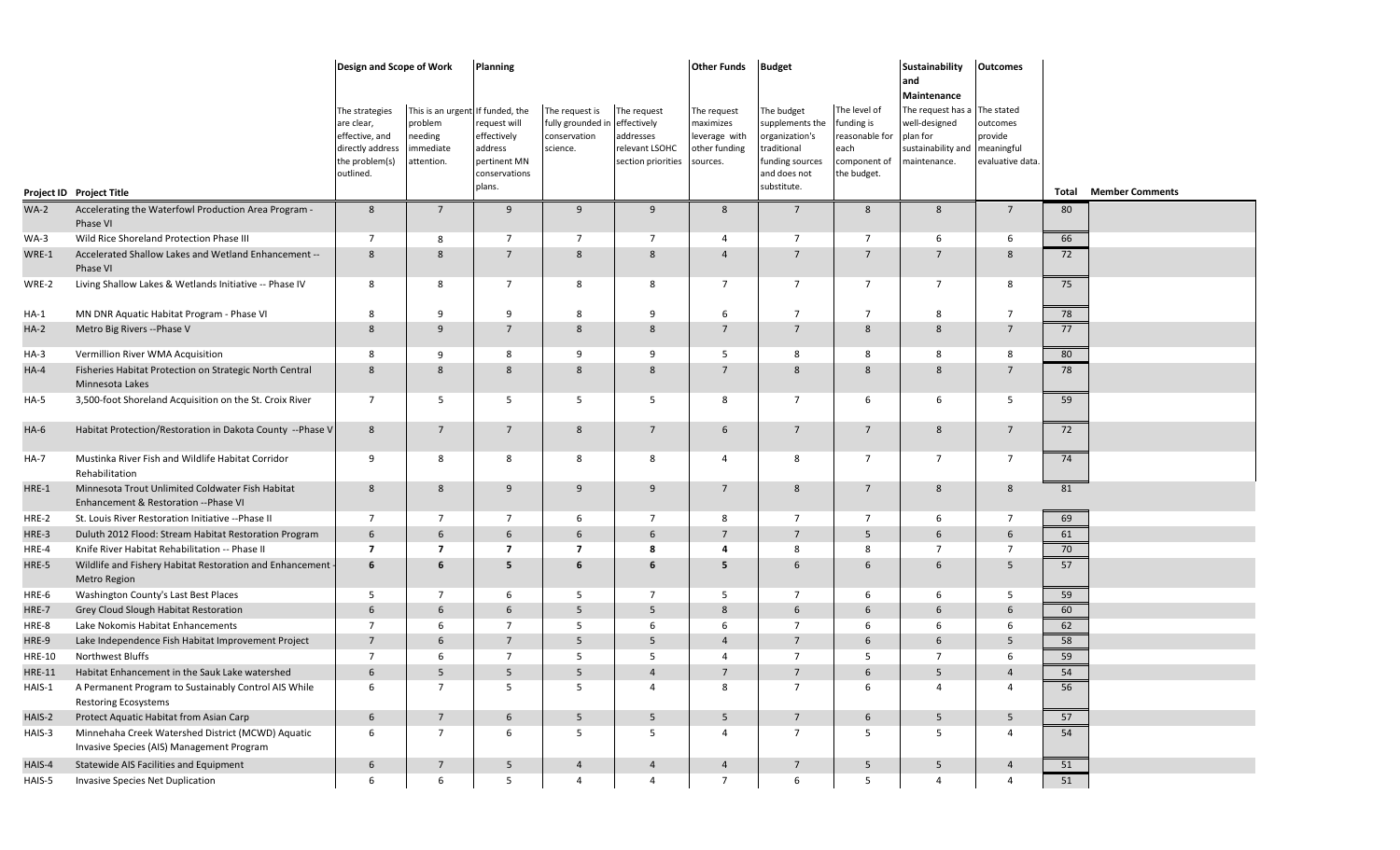|         |                                                                   | Design and Scope of Work                                                                          |                                                                                   | Planning                                                                          |                                                                             |                                                                           | <b>Other Funds</b>                                         | <b>Budget</b>                                                                                                    |                                                                                     | Sustainability                                                                                             | <b>Outcomes</b>                         |       |                        |  |
|---------|-------------------------------------------------------------------|---------------------------------------------------------------------------------------------------|-----------------------------------------------------------------------------------|-----------------------------------------------------------------------------------|-----------------------------------------------------------------------------|---------------------------------------------------------------------------|------------------------------------------------------------|------------------------------------------------------------------------------------------------------------------|-------------------------------------------------------------------------------------|------------------------------------------------------------------------------------------------------------|-----------------------------------------|-------|------------------------|--|
|         |                                                                   |                                                                                                   |                                                                                   |                                                                                   |                                                                             |                                                                           |                                                            |                                                                                                                  |                                                                                     | land<br>Maintenance                                                                                        |                                         |       |                        |  |
|         | Project ID Project Title                                          | The strategies<br>are clear,<br>effective, and<br>directly address<br>the problem(s)<br>outlined. | This is an urgent If funded, the<br>problem<br>needing<br>immediate<br>attention. | request will<br>effectively<br>address<br>pertinent MN<br>conservations<br>plans. | The request is<br>fully grounded in effectively<br>conservation<br>science. | The request<br>addresses<br>relevant LSOHC<br>section priorities sources. | The request<br>maximizes<br>leverage with<br>other funding | The budget<br>supplements the<br>organization's<br>traditional<br>funding sources<br>and does not<br>substitute. | The level of<br>funding is<br>reasonable for<br>each<br>component of<br>the budget. | The request has a The stated<br>well-designed<br>plan for<br>sustainability and meaningful<br>maintenance. | outcomes<br>provide<br>evaluative data. | Total | <b>Member Comments</b> |  |
|         |                                                                   |                                                                                                   | Recommend for<br>Hearing (Y or N)                                                 |                                                                                   |                                                                             |                                                                           |                                                            |                                                                                                                  |                                                                                     |                                                                                                            |                                         |       |                        |  |
| $CPL-1$ | Conservation Partners Legacy Grant Program ML2014                 |                                                                                                   |                                                                                   |                                                                                   |                                                                             |                                                                           |                                                            |                                                                                                                  |                                                                                     |                                                                                                            |                                         |       |                        |  |
| CPL-2   | <b>Conservation Partners Legacy Metro Grant Program</b><br>ML2014 |                                                                                                   |                                                                                   |                                                                                   |                                                                             |                                                                           |                                                            |                                                                                                                  |                                                                                     |                                                                                                            |                                         |       |                        |  |
| $X-1$   | <b>Contract Management</b>                                        |                                                                                                   |                                                                                   |                                                                                   |                                                                             |                                                                           |                                                            |                                                                                                                  |                                                                                     |                                                                                                            |                                         |       |                        |  |
| $X-2$   | <b>Restoration Evaluations</b>                                    |                                                                                                   |                                                                                   |                                                                                   |                                                                             |                                                                           |                                                            |                                                                                                                  |                                                                                     |                                                                                                            |                                         |       |                        |  |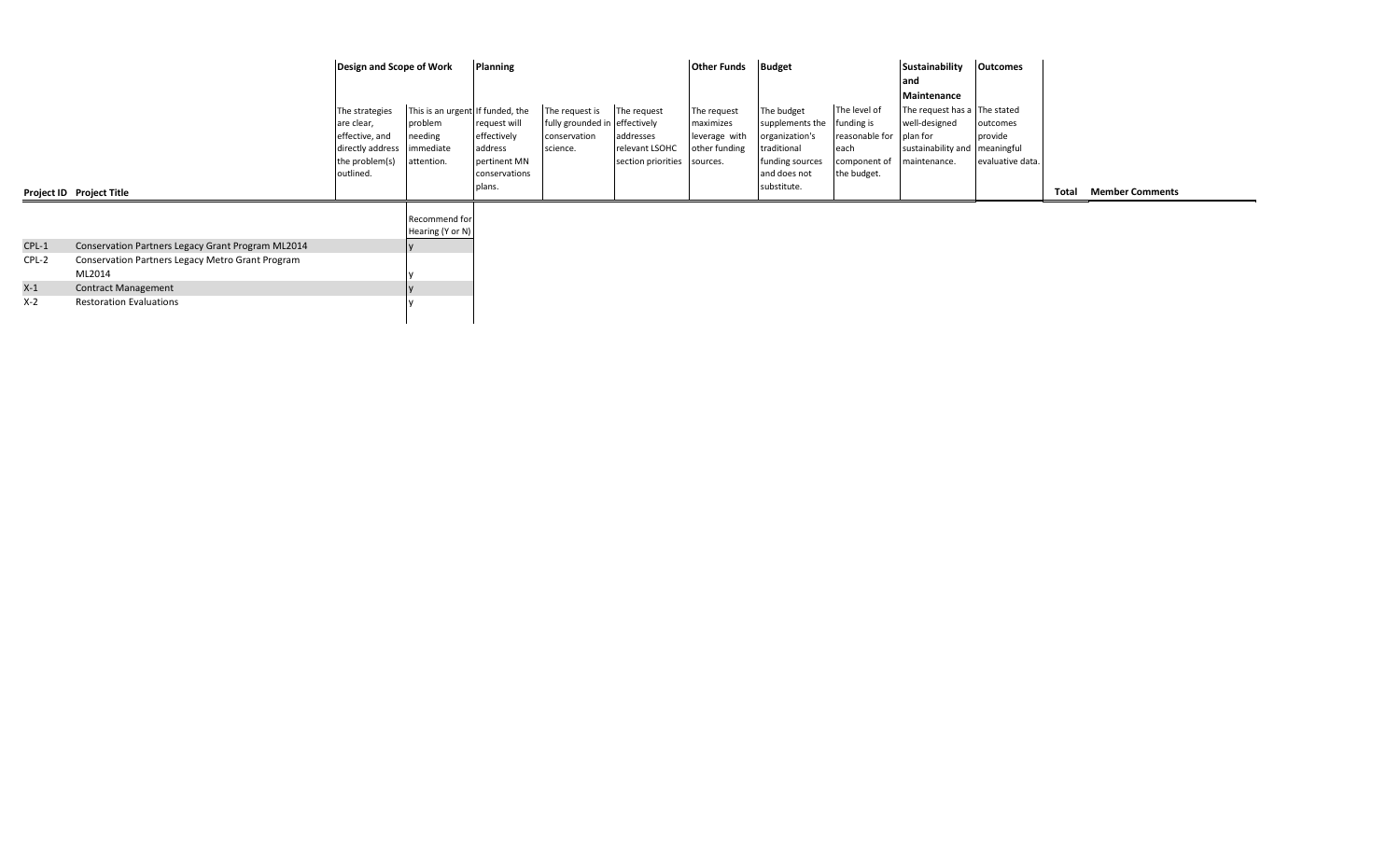|             |                                                                                                                             | Design and Scope of Work                                                                          |                                                                                   | <b>Planning</b>                                                                   |                                                                             |                                                                  | <b>Other Funds</b>                                                     | <b>Budget</b>                                                                                                    |                                                                                     | Sustainability<br>land                                                                              | <b>Outcomes</b>                                                     |       |                                                             |
|-------------|-----------------------------------------------------------------------------------------------------------------------------|---------------------------------------------------------------------------------------------------|-----------------------------------------------------------------------------------|-----------------------------------------------------------------------------------|-----------------------------------------------------------------------------|------------------------------------------------------------------|------------------------------------------------------------------------|------------------------------------------------------------------------------------------------------------------|-------------------------------------------------------------------------------------|-----------------------------------------------------------------------------------------------------|---------------------------------------------------------------------|-------|-------------------------------------------------------------|
|             |                                                                                                                             | The strategies<br>are clear,<br>effective, and<br>directly address<br>the problem(s)<br>outlined. | This is an urgent If funded, the<br>problem<br>needing<br>immediate<br>attention. | request will<br>effectively<br>address<br>pertinent MN<br>conservations<br>plans. | The request is<br>fully grounded in effectively<br>conservation<br>science. | The request<br>addresses<br>relevant LSOHC<br>section priorities | The request<br>maximizes<br>leverage with<br>other funding<br>sources. | The budget<br>supplements the<br>organization's<br>traditional<br>funding sources<br>and does not<br>substitute. | The level of<br>funding is<br>reasonable for<br>each<br>component of<br>the budget. | Maintenance<br>The request has a<br>well-designed<br>plan for<br>sustainability and<br>maintenance. | The stated<br>outcomes<br>provide<br>meaningful<br>evaluative data. |       |                                                             |
|             | Project ID Project Title                                                                                                    |                                                                                                   |                                                                                   |                                                                                   |                                                                             |                                                                  |                                                                        |                                                                                                                  |                                                                                     |                                                                                                     |                                                                     | Total | <b>Member Comments</b><br>spoke to hunting and then said no |
| $PA-1$      | DNR Wildlife Management Area and Scientific & Natural<br>Area Acquisition --Phase VI                                        | 10                                                                                                | 9                                                                                 | 9                                                                                 | 9                                                                           | 8                                                                | $\mathbf{0}$                                                           | 8                                                                                                                | 9                                                                                   | 9                                                                                                   | 8                                                                   | 79    | hunting                                                     |
| <b>PA-2</b> | Accelerating the Wildlife Management Area Program -<br>Phase VI                                                             | 10                                                                                                | 9                                                                                 | 9                                                                                 | 10                                                                          | 10                                                               | 8                                                                      | 9                                                                                                                | 10                                                                                  | 10                                                                                                  | 10                                                                  | 95    | A little weak on leveraging                                 |
| $PA-3$      | Prairie Recovery Project -- Phase V                                                                                         | 10                                                                                                | 9                                                                                 | 9                                                                                 | 10                                                                          | 9                                                                | 10                                                                     | 8                                                                                                                | 10                                                                                  | 10                                                                                                  | 10                                                                  | 95    | Good Project!                                               |
| PA-4        | Northern Tallgrass Prairie National Wildlife Refuge Land<br>Acquisition -- Phase V                                          | 9                                                                                                 | 9                                                                                 | $\overline{7}$                                                                    | 6                                                                           | 9                                                                | 8                                                                      | 8                                                                                                                | 9                                                                                   | $7^{\circ}$                                                                                         | $7^{\circ}$                                                         | 79    | USFWS Science? Federal Ownership?                           |
| <b>PA-5</b> | Cannon River Headwaters Habitat Complex Phase IV                                                                            | 10                                                                                                | 6                                                                                 | 7                                                                                 | 8                                                                           | $8\phantom{1}$                                                   | $\mathbf{0}$                                                           | 8                                                                                                                | 8                                                                                   | 8                                                                                                   | $7^{\circ}$                                                         | 70    | Wetlands                                                    |
| PA-6        | Accelerated protection of grassland and prairie habitat<br>with (RIM) and (NPB) easements                                   | 9                                                                                                 | 9                                                                                 | $\overline{7}$                                                                    | 8                                                                           | 8                                                                | $\mathbf 0$                                                            | 8                                                                                                                | 8                                                                                   | 8                                                                                                   | $\overline{7}$                                                      | 72    | Land not open to public?                                    |
| <b>PA-7</b> | Minnesota Buffers for Wildlife and Water -- Phase IV                                                                        | 9                                                                                                 | 9                                                                                 | $\overline{7}$                                                                    | $\mathbf{R}$                                                                | $\overline{7}$                                                   | $\overline{0}$                                                         | $\overline{7}$                                                                                                   | $\overline{7}$                                                                      | 8                                                                                                   | 7                                                                   | 69    | Land not open High Cost.                                    |
| PA-8        | Green Corridor Legacy Program -- Phase V                                                                                    | 10                                                                                                | $\overline{7}$                                                                    | 9                                                                                 | 8                                                                           | 9                                                                | $\mathbf 0$                                                            | 9                                                                                                                | 9                                                                                   | 9                                                                                                   | 8                                                                   | 78    | $\mathbf 0$                                                 |
| PRE-1       | DNR Grassland -- Phase VI                                                                                                   | 10                                                                                                | 9                                                                                 | 8                                                                                 | 8                                                                           | 9                                                                | $\overline{2}$                                                         | 6                                                                                                                | 9                                                                                   | 9                                                                                                   | 8                                                                   | 78    | Farm Bill Partnership?                                      |
| PRE-2       | Anoka Sandplain Habitat Restoration and Enhancement --<br>Phase III                                                         | $\overline{7}$                                                                                    | $7^{\circ}$                                                                       | 8                                                                                 | $\overline{7}$                                                              | 8                                                                | -5                                                                     | 6                                                                                                                | 8                                                                                   | 9                                                                                                   | 8                                                                   | 73    | $\Omega$                                                    |
| PRE-3       | Wirth Park Habitat Enhancements                                                                                             | $\overline{7}$                                                                                    | 5 <sup>5</sup>                                                                    | $7\overline{ }$                                                                   | 6                                                                           | 6                                                                | 5                                                                      | $\overline{4}$                                                                                                   | 6                                                                                   | 5                                                                                                   | 6                                                                   | 57    |                                                             |
| PRE-4       | Crow-Hassan Prairie Complex Restoration and<br>Enhancement                                                                  | 9                                                                                                 | 9                                                                                 | $\overline{7}$                                                                    | 6                                                                           | $\overline{7}$                                                   | 8                                                                      | 9                                                                                                                | 8                                                                                   | 8                                                                                                   | $\overline{7}$                                                      | 78    |                                                             |
| PRE-5       | Praire and Oak Savanna Restoration along Mississippi and<br><b>Rum Rivers</b>                                               | $7\overline{ }$                                                                                   | 9                                                                                 | $\overline{7}$                                                                    | 6                                                                           | $7\overline{ }$                                                  | 8                                                                      | 6                                                                                                                | 6                                                                                   | 5                                                                                                   | $7^{\circ}$                                                         | 68    |                                                             |
| $FA-1$      | <b>Dynamic Forest Conservation</b>                                                                                          | $7\overline{ }$                                                                                   | $7\overline{ }$                                                                   | $7\overline{ }$                                                                   | 5                                                                           | 5                                                                | 8                                                                      | $7\overline{ }$                                                                                                  | 6                                                                                   | 5                                                                                                   | 6                                                                   | 63    |                                                             |
| FA-2        | Preventing Forest Fragmentation and Protecting and<br>Restoring Lake and Stream Habitat in the St. Louis River<br>Watershed | $\overline{7}$                                                                                    | $\overline{4}$                                                                    | $\overline{7}$                                                                    | -5                                                                          | -5                                                               | 8                                                                      | 4                                                                                                                | 6                                                                                   | 5                                                                                                   | 6                                                                   | 57    | Funding too much                                            |
| $FA-3$      | Camp Ripley ACUBProtecting one of the last great places<br>in Minnesota -- Phase IV                                         | $7\overline{ }$                                                                                   | $7\overline{ }$                                                                   | $\overline{7}$                                                                    | 5                                                                           | 5                                                                | 10                                                                     | 6                                                                                                                | 6                                                                                   | 6                                                                                                   | 6                                                                   | 65    |                                                             |
| $FA-4$      | Northeastern Minnesota Sharp-tailed Grouse Habitat<br>Partnership -- Phase V                                                | 10                                                                                                | 10                                                                                | 10                                                                                | 10                                                                          | 9                                                                | 6                                                                      | 8                                                                                                                | 8                                                                                   | 9                                                                                                   | 7                                                                   | 87    |                                                             |
| $FA-5$      | Protecting Pinelands Sands Aquifer Forestlands and<br>Aquatic Habitat Phase 1                                               | 10                                                                                                | 9                                                                                 | 10                                                                                | 10                                                                          | 10                                                               | 7                                                                      | 8                                                                                                                | 8                                                                                   | 9                                                                                                   | 9                                                                   | 90    |                                                             |
| FA-6        | Protect (Acquire) Key Forest Habitat Lands - Cass County<br>Phase V                                                         | 10                                                                                                | 8                                                                                 | 10                                                                                | 8                                                                           | 10                                                               | $\overline{7}$                                                         | 7                                                                                                                | 7                                                                                   | $\overline{7}$                                                                                      | 7                                                                   | 81    |                                                             |
| $FA-7$      | State Forest Acquisitions Phase II- RJ Dorer Memorial<br>Hardwoods State Forest Land Asset Project                          | 8                                                                                                 | 8                                                                                 |                                                                                   | 8                                                                           | 8                                                                | 9                                                                      | 8                                                                                                                | $\overline{7}$                                                                      | 7                                                                                                   |                                                                     | 77    |                                                             |
| FA-8        | Southeast Minnesota Protection and Restoration -- Phase II                                                                  | 9                                                                                                 | $7\overline{ }$                                                                   | 8                                                                                 | 8                                                                           | 8                                                                | $\overline{3}$                                                         | $\overline{3}$                                                                                                   | $7^{\circ}$                                                                         | $\overline{7}$                                                                                      | 8                                                                   | 68    | $\mathbf 0$                                                 |
| FRE-1       | Big Woods Habitat Corridors in Scott County                                                                                 | 8                                                                                                 | $6\overline{6}$                                                                   | 5                                                                                 | 5                                                                           | $6\overline{6}$                                                  | 6                                                                      | 6                                                                                                                | $6\overline{6}$                                                                     | 6                                                                                                   | 6                                                                   | 60    |                                                             |
| FRE-2       | Floodplain Forest Enhancement - Mississippi River                                                                           | 10                                                                                                | 6                                                                                 | 6                                                                                 | $\overline{7}$                                                              | $\overline{7}$                                                   | 8                                                                      | 6                                                                                                                | $7^{\circ}$                                                                         | $\overline{7}$                                                                                      | 6                                                                   | 70    |                                                             |
| $WA-1$      | RIM-WRP Partnership -- Phase VI                                                                                             | 10                                                                                                | $\overline{7}$                                                                    | $\overline{7}$                                                                    | 8                                                                           | 8                                                                | 6                                                                      | 6                                                                                                                | 6                                                                                   | $7\overline{ }$                                                                                     | $\overline{7}$                                                      | 72    |                                                             |
| $WA-2$      | Accelerating the Waterfowl Production Area Program -<br>Phase VI                                                            | 10                                                                                                | 10                                                                                | 8                                                                                 | 8                                                                           | 9                                                                | 10                                                                     | 9                                                                                                                | 8                                                                                   | 9                                                                                                   | 9                                                                   | 90    | $\mathbf{0}$                                                |
| $WA-3$      | Wild Rice Shoreland Protection Phase III                                                                                    | 10                                                                                                | 8                                                                                 | 8                                                                                 | 8                                                                           | 8                                                                | $\overline{2}$                                                         | 8                                                                                                                | 8                                                                                   | 9                                                                                                   | 8                                                                   | 77    | $\mathbf 0$                                                 |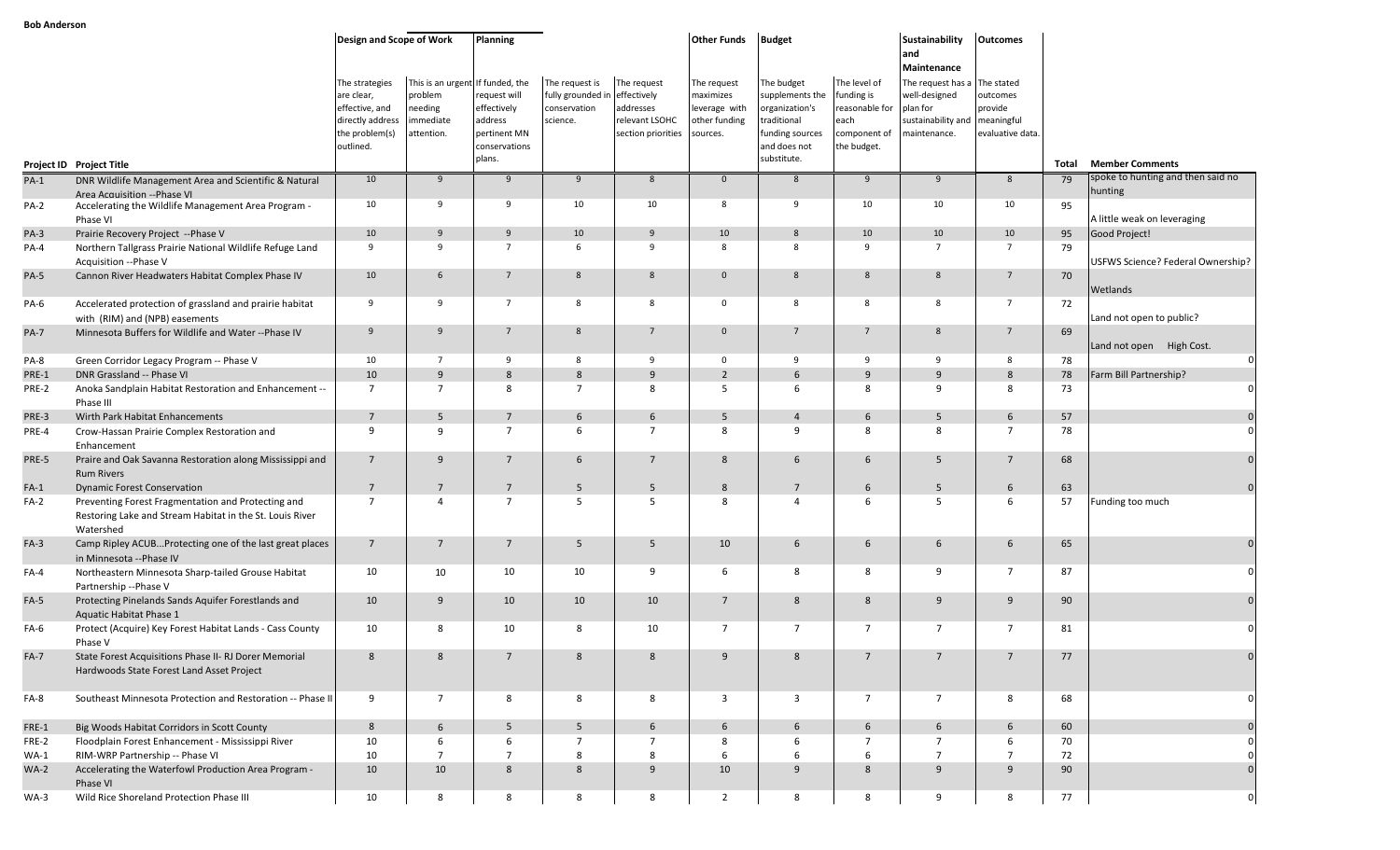|               |                                                                                          | Design and Scope of Work                                                                          |                                                                                  | <b>Planning</b>                                                                  |                                                                 |                                                                                 | <b>Other Funds</b>                                                     | <b>Budget</b>                                                                                                    |                                                                                     | Sustainability<br>and<br>Maintenance                                                 | <b>Outcomes</b>                                                     |       |                        |
|---------------|------------------------------------------------------------------------------------------|---------------------------------------------------------------------------------------------------|----------------------------------------------------------------------------------|----------------------------------------------------------------------------------|-----------------------------------------------------------------|---------------------------------------------------------------------------------|------------------------------------------------------------------------|------------------------------------------------------------------------------------------------------------------|-------------------------------------------------------------------------------------|--------------------------------------------------------------------------------------|---------------------------------------------------------------------|-------|------------------------|
|               | Project ID Project Title                                                                 | The strategies<br>are clear,<br>effective, and<br>directly address<br>the problem(s)<br>outlined. | This is an urgent If funded, the<br>problem<br>needing<br>mmediate<br>attention. | equest will<br>effectively<br>address<br>pertinent MN<br>conservations<br>plans. | The request is<br>fully grounded in<br>conservation<br>science. | The request<br>effectively<br>addresses<br>relevant LSOHC<br>section priorities | The request<br>maximizes<br>leverage with<br>other funding<br>sources. | The budget<br>supplements the<br>organization's<br>traditional<br>funding sources<br>and does not<br>substitute. | The level of<br>funding is<br>reasonable for<br>each<br>component of<br>the budget. | The request has a<br>well-designed<br>olan for<br>sustainability and<br>naintenance. | The stated<br>outcomes<br>provide<br>meaningful<br>evaluative data. | Total | <b>Member Comments</b> |
| WRE-1         | Accelerated Shallow Lakes and Wetland Enhancement --                                     | 8                                                                                                 | $7\overline{ }$                                                                  | 9                                                                                | 8                                                               | 8                                                                               | $7\overline{ }$                                                        | 8                                                                                                                | 8                                                                                   | 8                                                                                    | 8                                                                   | 79    |                        |
|               | Phase VI                                                                                 |                                                                                                   |                                                                                  |                                                                                  |                                                                 |                                                                                 |                                                                        |                                                                                                                  |                                                                                     |                                                                                      |                                                                     |       |                        |
| WRE-2         | Living Shallow Lakes & Wetlands Initiative -- Phase IV                                   | 10                                                                                                | 8                                                                                | 9                                                                                | 9                                                               | 8                                                                               | 6                                                                      | 8                                                                                                                | -9                                                                                  | 9                                                                                    | $\overline{7}$                                                      | 83    |                        |
| $HA-1$        | MN DNR Aquatic Habitat Program - Phase VI                                                | 9                                                                                                 | $\overline{7}$                                                                   | 9                                                                                | 8                                                               | 8                                                                               | 8                                                                      | 6                                                                                                                | -9                                                                                  | 8                                                                                    | 8                                                                   | 80    |                        |
| $HA-2$        | Metro Big Rivers -- Phase V                                                              | 10                                                                                                | 6                                                                                | $\overline{7}$                                                                   | 6                                                               | $\overline{7}$                                                                  | 8                                                                      | 6                                                                                                                | $\overline{3}$                                                                      | 6                                                                                    | 6                                                                   | 65    |                        |
| $HA-3$        | Vermillion River WMA Acquisition                                                         | 9                                                                                                 | 6                                                                                | 6                                                                                | 6                                                               | 6                                                                               | $\mathbf 0$                                                            | $\overline{7}$                                                                                                   | $\overline{3}$                                                                      | $\overline{7}$                                                                       | $\overline{7}$                                                      | 57    |                        |
| $HA-4$        | Fisheries Habitat Protection on Strategic North Central<br>Minnesota Lakes               | 9                                                                                                 | 6                                                                                | $\overline{7}$                                                                   | 8                                                               | $7\overline{ }$                                                                 | 9                                                                      | 6                                                                                                                | 5                                                                                   | $7\overline{ }$                                                                      | $\overline{7}$                                                      | 71    |                        |
| $HA-5$        | 3,500-foot Shoreland Acquisition on the St. Croix River                                  | 10                                                                                                | 5                                                                                | 6                                                                                | 6                                                               | $\overline{7}$                                                                  | 10                                                                     | 9                                                                                                                | $\overline{2}$                                                                      | $7\overline{ }$                                                                      | $\overline{7}$                                                      | 69    | High cost for 15 acres |
| $HA-6$        | Habitat Protection/Restoration in Dakota County --Phase V                                | 10                                                                                                | $7^{\circ}$                                                                      | $7\overline{ }$                                                                  | 8                                                               | $\overline{7}$                                                                  | 9                                                                      | 9                                                                                                                | 8                                                                                   | 8                                                                                    | $\overline{7}$                                                      | 80    |                        |
| <b>HA-7</b>   | Mustinka River Fish and Wildlife Habitat Corridor<br>Rehabilitation                      | 10                                                                                                | 9                                                                                | 8                                                                                | 8                                                               | $\overline{7}$                                                                  | $\overline{2}$                                                         | 10                                                                                                               | 8                                                                                   | 8                                                                                    | 8                                                                   | 78    |                        |
| HRE-1         | Minnesota Trout Unlimited Coldwater Fish Habitat<br>Enhancement & Restoration --Phase VI | 10                                                                                                | $7\overline{ }$                                                                  | 9                                                                                | 8                                                               | 8                                                                               | $8\phantom{1}$                                                         | 8                                                                                                                | $7\overline{ }$                                                                     | 8                                                                                    | 8                                                                   | 81    |                        |
| HRE-2         | St. Louis River Restoration Initiative -- Phase II                                       | 9                                                                                                 | 5                                                                                | $\overline{7}$                                                                   | $\overline{7}$                                                  | $\overline{7}$                                                                  | 9                                                                      | 6                                                                                                                | $\overline{7}$                                                                      | 6                                                                                    | 6                                                                   | 69    |                        |
| HRE-3         | Duluth 2012 Flood: Stream Habitat Restoration Program                                    | 9                                                                                                 | 5                                                                                | 5                                                                                | 6                                                               | $\overline{7}$                                                                  | 9                                                                      | 8                                                                                                                | $\overline{7}$                                                                      | 8                                                                                    | 8                                                                   | 72    |                        |
| HRE-4         | Knife River Habitat Rehabilitation -- Phase II                                           | 10                                                                                                | 8                                                                                | 9                                                                                | 8                                                               | 8                                                                               | 5                                                                      | 9                                                                                                                | 9                                                                                   | 8                                                                                    | 8                                                                   | 82    |                        |
| HRE-5         | Wildlife and Fishery Habitat Restoration and Enhancement -<br><b>Metro Region</b>        | 9                                                                                                 | 5                                                                                | 5                                                                                | 6                                                               | 6                                                                               | $7\overline{ }$                                                        | 6                                                                                                                | $\overline{7}$                                                                      | 6                                                                                    | 6                                                                   | 63    |                        |
| HRE-6         | Washington County's Last Best Places                                                     | 9                                                                                                 | 5                                                                                | 5                                                                                | 6                                                               | 5                                                                               | 8                                                                      | 6                                                                                                                | $\overline{7}$                                                                      | 6                                                                                    | 6                                                                   | 63    | Project timeline?      |
| HRE-7         | Grey Cloud Slough Habitat Restoration                                                    | 9                                                                                                 | 5                                                                                | $\overline{4}$                                                                   | 5                                                               | 5                                                                               | 8                                                                      | 6                                                                                                                | 6                                                                                   | 6                                                                                    | 6                                                                   | 60    |                        |
| HRE-8         | Lake Nokomis Habitat Enhancements                                                        | 9                                                                                                 | 6                                                                                | $\overline{7}$                                                                   | $\overline{7}$                                                  | 8                                                                               | 8                                                                      | 6                                                                                                                | 8                                                                                   | 8                                                                                    | $\overline{7}$                                                      | 74    |                        |
| HRE-9         | Lake Independence Fish Habitat Improvement Project                                       | 9                                                                                                 | 6                                                                                | $7\overline{ }$                                                                  | 6                                                               | $\overline{7}$                                                                  | 6                                                                      | $\overline{7}$                                                                                                   | 8                                                                                   | 8                                                                                    | 6                                                                   | 70    |                        |
| <b>HRE-10</b> | Northwest Bluffs                                                                         | 9                                                                                                 | 5                                                                                | $\overline{7}$                                                                   | 5                                                               | - 5                                                                             | 3                                                                      | 6                                                                                                                | 6                                                                                   | 8                                                                                    | $\overline{7}$                                                      | 61    |                        |
| <b>HRE-11</b> | Habitat Enhancement in the Sauk Lake watershed                                           | 9                                                                                                 | 9                                                                                | 6                                                                                | 6                                                               | $7^{\circ}$                                                                     | 8                                                                      | 9                                                                                                                | 9                                                                                   | 9                                                                                    | $\overline{7}$                                                      | 79    |                        |
| HAIS-1        | A Permanent Program to Sustainably Control AIS While                                     |                                                                                                   |                                                                                  |                                                                                  |                                                                 |                                                                                 |                                                                        |                                                                                                                  |                                                                                     |                                                                                      |                                                                     |       |                        |
|               | <b>Restoring Ecosystems</b>                                                              | 9                                                                                                 | -5                                                                               | 5                                                                                | 5                                                               | 5                                                                               | 8                                                                      | 4                                                                                                                | 6                                                                                   | 6                                                                                    | $\overline{A}$                                                      | 57    |                        |
| HAIS-2        | Protect Aquatic Habitat from Asian Carp                                                  | 9                                                                                                 | 8                                                                                | $7\overline{ }$                                                                  | $\overline{7}$                                                  | 8                                                                               | 6                                                                      | 6                                                                                                                | 6                                                                                   | 6                                                                                    | 6                                                                   | 69    |                        |
| HAIS-3        | Minnehaha Creek Watershed District (MCWD) Aquatic                                        |                                                                                                   |                                                                                  |                                                                                  |                                                                 |                                                                                 |                                                                        |                                                                                                                  |                                                                                     |                                                                                      |                                                                     |       |                        |
|               | Invasive Species (AIS) Management Program                                                | 9                                                                                                 | 6                                                                                | 5                                                                                | 5                                                               | 5                                                                               | 3                                                                      | 4                                                                                                                | 6                                                                                   | 8                                                                                    | 6                                                                   | 57    | $\mathbf 0$            |
| HAIS-4        | Statewide AIS Facilities and Equipment                                                   | 9                                                                                                 | 8                                                                                | $\overline{4}$                                                                   | $\overline{4}$                                                  | 5                                                                               | $\overline{3}$                                                         | $\overline{4}$                                                                                                   | $\overline{4}$                                                                      | 5                                                                                    | 6                                                                   | 52    | $\mathbf{0}$           |
| HAIS-5        | Invasive Species Net Duplication                                                         | 8                                                                                                 | 5                                                                                | 5                                                                                | $\overline{4}$                                                  | $\overline{\mathbf{3}}$                                                         | 8                                                                      | 5                                                                                                                | $\overline{4}$                                                                      | 5                                                                                    | 6                                                                   | 53    |                        |
|               |                                                                                          |                                                                                                   | Recommend for<br>Hearing? Y or N                                                 |                                                                                  |                                                                 |                                                                                 |                                                                        |                                                                                                                  |                                                                                     |                                                                                      |                                                                     |       |                        |
| $CPL-1$       | Conservation Partners Legacy Grant Program ML2014                                        |                                                                                                   |                                                                                  |                                                                                  |                                                                 |                                                                                 |                                                                        |                                                                                                                  |                                                                                     |                                                                                      |                                                                     |       |                        |
| CPL-2         | Conservation Partners Legacy Metro Grant Program<br>ML2014                               |                                                                                                   |                                                                                  |                                                                                  |                                                                 |                                                                                 |                                                                        |                                                                                                                  |                                                                                     |                                                                                      |                                                                     |       |                        |
| $X-1$         | <b>Contract Management</b>                                                               |                                                                                                   |                                                                                  |                                                                                  |                                                                 |                                                                                 |                                                                        |                                                                                                                  |                                                                                     |                                                                                      |                                                                     |       |                        |

X-2 Restoration Evaluations **y** and the set of the Restoration Evaluations **y** and the set of the set of the set of the set of the set of the set of the set of the set of the set of the set of the set of the set of the set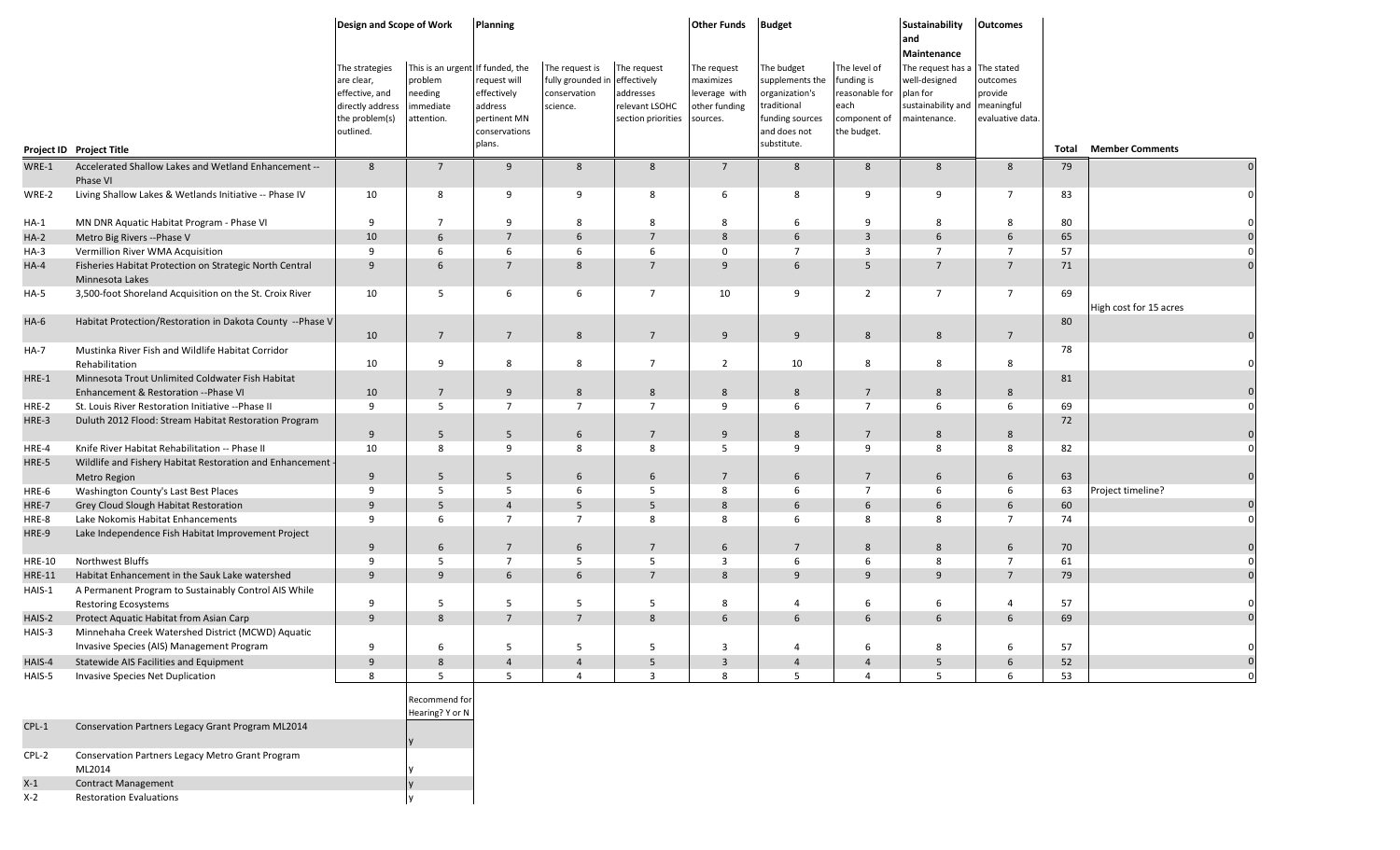|             |                                                                                                                | Design and Scope of Work<br>The strategies are<br>clear, effective,<br>and directly<br>address the<br>problem(s) | This is an urgent<br>problem needing<br>immediate<br>attention. | Planning<br>If funded, the<br>request will<br>effectively<br>address pertinent science.<br>MN conservations | The request is<br>fully grounded in<br>conservation | The request<br>effectively<br>addresses<br>relevant LSOHC<br>section priorities | <b>Other Funds</b><br>The request<br>maximizes<br>leverage with<br>other funding<br>sources. | <b>Budget</b><br>The budget<br>supplements the<br>organization's<br>traditional<br>funding sources | The level of<br>funding is<br>reasonable for<br>each component<br>of the budget. | Sustainability<br>and<br>Maintenance<br>The request has a<br>well-designed<br>plan for<br>sustainability and<br>maintenance. | <b>Outcomes</b><br>The stated<br>outcomes provide<br>meaningful<br>evaluative data. |    |                                 |
|-------------|----------------------------------------------------------------------------------------------------------------|------------------------------------------------------------------------------------------------------------------|-----------------------------------------------------------------|-------------------------------------------------------------------------------------------------------------|-----------------------------------------------------|---------------------------------------------------------------------------------|----------------------------------------------------------------------------------------------|----------------------------------------------------------------------------------------------------|----------------------------------------------------------------------------------|------------------------------------------------------------------------------------------------------------------------------|-------------------------------------------------------------------------------------|----|---------------------------------|
|             |                                                                                                                | outlined.                                                                                                        |                                                                 | plans.                                                                                                      |                                                     |                                                                                 |                                                                                              | and does not<br>substitute.                                                                        |                                                                                  |                                                                                                                              |                                                                                     |    |                                 |
| $PA-1$      | Project ID Project Title<br>DNR Wildlife Management Area and Scientific &                                      |                                                                                                                  |                                                                 |                                                                                                             |                                                     |                                                                                 |                                                                                              |                                                                                                    |                                                                                  |                                                                                                                              |                                                                                     |    | <b>Total Member Comments</b>    |
|             | Natural Area Acquisition -- Phase VI                                                                           | 9                                                                                                                | $7\overline{ }$                                                 | 9                                                                                                           | 9                                                   | 9                                                                               | $5\overline{)}$                                                                              | 6                                                                                                  | $7\overline{ }$                                                                  | 9                                                                                                                            | 9                                                                                   | 79 | high personnel costs?           |
| PA-2        | Accelerating the Wildlife Management Area Program -<br>Phase VI                                                | 9                                                                                                                | 8                                                               | 9                                                                                                           | 9                                                   | 9                                                                               | 6                                                                                            | 8                                                                                                  | 8                                                                                | 9                                                                                                                            | 9                                                                                   | 84 |                                 |
| $PA-3$      | Prairie Recovery Project --Phase V                                                                             | 9                                                                                                                | 9                                                               | 9                                                                                                           | 9                                                   | 9                                                                               | $6\phantom{.}6$                                                                              | 8                                                                                                  | $7\overline{ }$                                                                  | 9                                                                                                                            | 9                                                                                   | 84 | high personnel costs?           |
| PA-4        | Northern Tallgrass Prairie National Wildlife Refuge Land<br>Acquisition --Phase V                              | 9                                                                                                                | 9                                                               | 9                                                                                                           | 9                                                   | 9                                                                               | 5                                                                                            | 8                                                                                                  | 8                                                                                | 9                                                                                                                            | 9                                                                                   | 84 |                                 |
| PA-5        | Cannon River Headwaters Habitat Complex Phase IV                                                               | 9                                                                                                                | 9                                                               | 9                                                                                                           | 9                                                   | 9                                                                               | 6                                                                                            | 8                                                                                                  | 9                                                                                | 9                                                                                                                            | 9                                                                                   | 86 |                                 |
| PA-6        | Accelerated protection of grassland and prairie habitat<br>with (RIM) and (NPB) easements                      | 9                                                                                                                | 9                                                               | 9                                                                                                           | 9                                                   | 9                                                                               | 5                                                                                            | 8                                                                                                  | 6                                                                                | 9                                                                                                                            | 9                                                                                   | 82 | high costs per acre?            |
| <b>PA-7</b> | Minnesota Buffers for Wildlife and Water --Phase IV                                                            | 9                                                                                                                | 9                                                               | 9                                                                                                           | 9                                                   | 9                                                                               | 10                                                                                           | 9                                                                                                  | 9                                                                                | 9                                                                                                                            | 9                                                                                   | 91 |                                 |
| PA-8        | Green Corridor Legacy Program -- Phase V                                                                       | $\overline{7}$                                                                                                   | $\overline{7}$                                                  | 9                                                                                                           | 9                                                   | 9                                                                               | 5                                                                                            | 9                                                                                                  | 8                                                                                | 9                                                                                                                            | 9                                                                                   | 81 |                                 |
| PRE-1       | DNR Grassland -- Phase VI                                                                                      | 9                                                                                                                | 8                                                               | 9                                                                                                           | 9                                                   | 9                                                                               | 8                                                                                            | 8                                                                                                  | 8                                                                                | 9                                                                                                                            | 9                                                                                   | 86 | high personnel costs?           |
| PRE-2       | Anoka Sandplain Habitat Restoration and Enhancement<br>-- Phase III                                            | 9                                                                                                                | 9                                                               | 9                                                                                                           | 9                                                   | 9                                                                               | 9                                                                                            | 9                                                                                                  | 9                                                                                | 8                                                                                                                            | 9                                                                                   | 89 |                                 |
| PRE-3       | Wirth Park Habitat Enhancements                                                                                | 9                                                                                                                | 8                                                               | 9                                                                                                           | 9                                                   | 9                                                                               | 9                                                                                            | 8                                                                                                  | 9                                                                                | 9                                                                                                                            | 9                                                                                   | 88 |                                 |
| PRE-4       | Crow-Hassan Prairie Complex Restoration and<br>Enhancement                                                     | 9                                                                                                                | 8                                                               | 9                                                                                                           | 9                                                   | 9                                                                               | 9                                                                                            | 9                                                                                                  | 9                                                                                | 9                                                                                                                            | 9                                                                                   | 89 |                                 |
| PRE-5       | Praire and Oak Savanna Restoration along Mississippi<br>and Rum Rivers                                         | 9                                                                                                                | 8                                                               | 9                                                                                                           | 9                                                   | 9                                                                               | 9                                                                                            | 9                                                                                                  | 9                                                                                | 9                                                                                                                            | 9                                                                                   | 89 |                                 |
| $FA-1$      | <b>Dynamic Forest Conservation</b>                                                                             | $7\overline{ }$                                                                                                  | 8                                                               | 8                                                                                                           | 9                                                   | 9                                                                               | 5                                                                                            | 9                                                                                                  | 8                                                                                | $\overline{7}$                                                                                                               | 9                                                                                   | 79 |                                 |
| $FA-2$      | Preventing Forest Fragmentation and Protecting and<br>Restoring Lake and Stream Habitat in the St. Louis River | 9                                                                                                                | 8                                                               | 9                                                                                                           | 9                                                   | 8                                                                               | 9                                                                                            | 9                                                                                                  | 9                                                                                | 9                                                                                                                            | 9                                                                                   | 88 | DNR wolf rules must be required |
| $FA-3$      | Camp Ripley ACUBProtecting one of the last great<br>places in Minnesota --Phase IV                             | 9                                                                                                                | 8                                                               | 9                                                                                                           | 9                                                   | 9                                                                               | 10                                                                                           | 9                                                                                                  | 9                                                                                | 9                                                                                                                            | 9                                                                                   | 90 |                                 |
| $FA-4$      | Northeastern Minnesota Sharp-tailed Grouse Habitat<br>Partnership -- Phase V                                   | 9                                                                                                                | 8                                                               | 9                                                                                                           | 9                                                   | 9                                                                               | 6                                                                                            | 9                                                                                                  | $\overline{7}$                                                                   | 9                                                                                                                            | 9                                                                                   | 84 | high costs per acre?            |
| $FA-5$      | Protecting Pinelands Sands Aquifer Forestlands and<br>Aquatic Habitat Phase 1                                  | 9                                                                                                                | $7\overline{ }$                                                 | 9                                                                                                           | 9                                                   | 9                                                                               | $6\overline{6}$                                                                              | 8                                                                                                  | 8                                                                                | 9                                                                                                                            | 9                                                                                   | 83 |                                 |
| FA-6        | Protect (Acquire) Key Forest Habitat Lands - Cass<br>County Phase V                                            | 9                                                                                                                | 8                                                               | 9                                                                                                           | 9                                                   | 9                                                                               | 6                                                                                            | 8                                                                                                  | $\overline{7}$                                                                   | 9                                                                                                                            | 9                                                                                   | 83 |                                 |
| $FA-7$      | State Forest Acquisitions Phase II- RJ Dorer Memorial<br>Hardwoods State Forest Land Asset Project             | 9                                                                                                                | 8                                                               | 9                                                                                                           | 9                                                   | 9                                                                               | $7\overline{ }$                                                                              | 8                                                                                                  | $8\phantom{1}$                                                                   | 9                                                                                                                            | 9                                                                                   |    | 85 high costs per acre?         |
| FA-8        | Southeast Minnesota Protection and Restoration --                                                              |                                                                                                                  |                                                                 |                                                                                                             |                                                     |                                                                                 |                                                                                              |                                                                                                    |                                                                                  |                                                                                                                              |                                                                                     |    |                                 |

الموسية بالتابية بالتابية بالتابية بالتابية بالتابية بالتابية بالتابية بالتابية بالتابية بالتابية بالتابية بال<br>Phase II 9 9 9 9 81 high personnel costs?

**Ron Schara**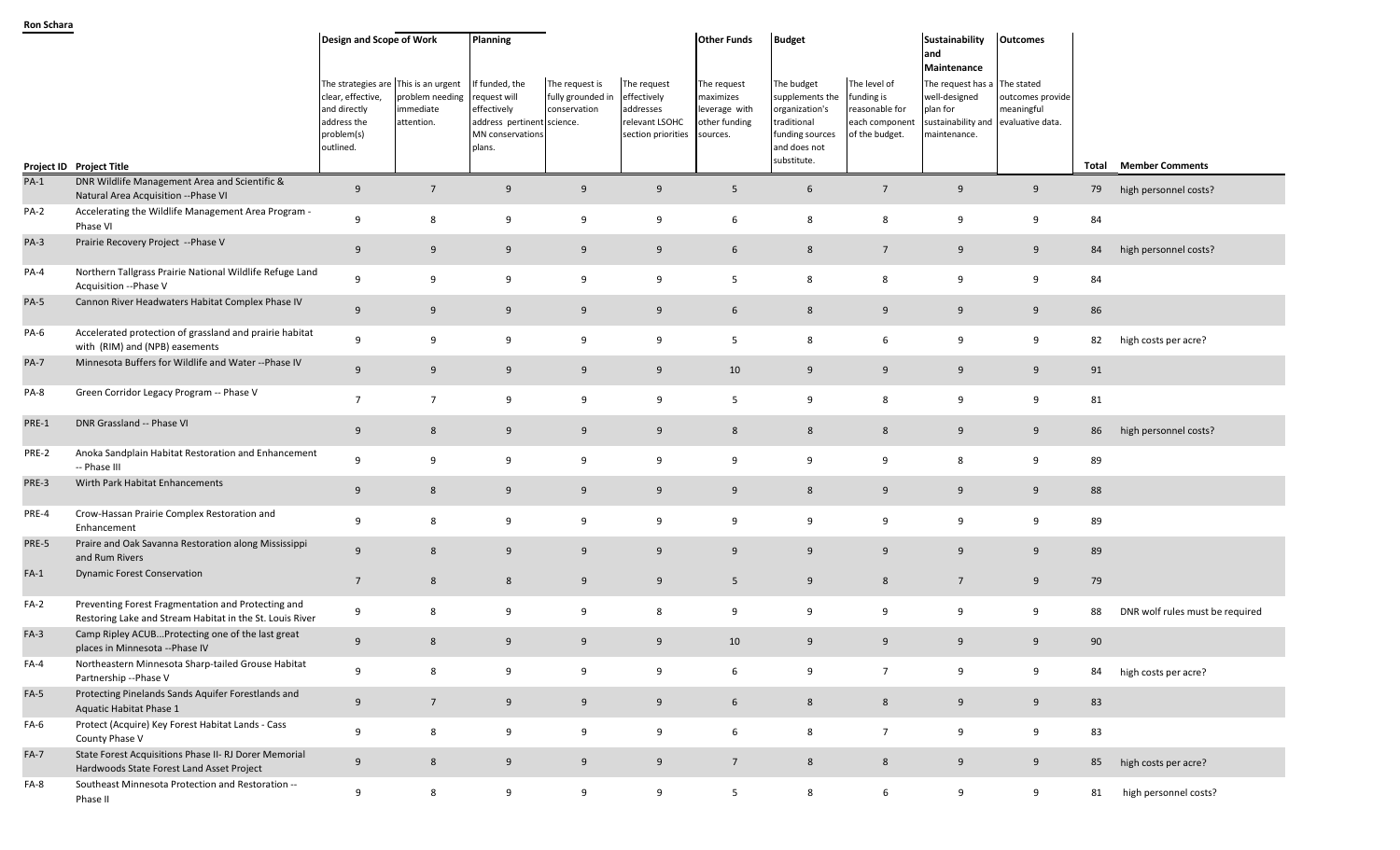|        |                                                                                           | Design and Scope of Work                                                                                            |                                            | Planning                                                                                                         |                                                     |                                                                                 | <b>Other Funds</b>                                                     | <b>Budget</b>                                                                                                    |                                                                                  | <b>Sustainability</b><br>and<br>Maintenance                                                                      | <b>Outcomes</b>                |       |                                       |
|--------|-------------------------------------------------------------------------------------------|---------------------------------------------------------------------------------------------------------------------|--------------------------------------------|------------------------------------------------------------------------------------------------------------------|-----------------------------------------------------|---------------------------------------------------------------------------------|------------------------------------------------------------------------|------------------------------------------------------------------------------------------------------------------|----------------------------------------------------------------------------------|------------------------------------------------------------------------------------------------------------------|--------------------------------|-------|---------------------------------------|
|        | Project ID Project Title                                                                  | The strategies are This is an urgent<br>clear, effective,<br>and directly<br>address the<br>problem(s)<br>outlined. | problem needing<br>immediate<br>attention. | If funded, the<br>request will<br>effectively<br>address pertinent science.<br><b>MN</b> conservations<br>plans. | The request is<br>fully grounded in<br>conservation | The request<br>effectively<br>addresses<br>relevant LSOHC<br>section priorities | The request<br>maximizes<br>leverage with<br>other funding<br>sources. | The budget<br>supplements the<br>organization's<br>traditional<br>funding sources<br>and does not<br>substitute. | The level of<br>funding is<br>reasonable for<br>each component<br>of the budget. | The request has a The stated<br>well-designed<br>plan for<br>sustainability and evaluative data.<br>maintenance. | outcomes provide<br>meaningful | Total | <b>Member Comments</b>                |
| FRE-1  | Big Woods Habitat Corridors in Scott County                                               | 9                                                                                                                   | $8\phantom{1}$                             | 9                                                                                                                | 9                                                   | 9                                                                               | 8                                                                      | 8                                                                                                                | 9                                                                                | 9                                                                                                                | 9                              | 87    |                                       |
| FRE-2  | Floodplain Forest Enhancement - Mississippi River                                         | 9                                                                                                                   | 8                                          | 9                                                                                                                | 9                                                   | 9                                                                               | 9                                                                      | 9                                                                                                                | 10                                                                               | 8                                                                                                                | 9                              | 89    |                                       |
| $WA-1$ | RIM-WRP Partnership -- Phase VI                                                           | 9                                                                                                                   | 10                                         | 9                                                                                                                | 9                                                   | 9                                                                               | 10                                                                     | 9                                                                                                                | 9                                                                                | 9                                                                                                                | 9                              | 92    |                                       |
| $WA-2$ | Accelerating the Waterfowl Production Area Program -<br>Phase VI                          | 9                                                                                                                   | 10                                         | 9                                                                                                                | 9                                                   | 9                                                                               | $7\overline{ }$                                                        | 9                                                                                                                | 9                                                                                | 9                                                                                                                | 9                              | 89    |                                       |
| $WA-3$ | Wild Rice Shoreland Protection Phase III                                                  | 9                                                                                                                   | 9                                          | 9                                                                                                                | 9                                                   | 9                                                                               | $\overline{7}$                                                         | 9                                                                                                                | 9                                                                                | 9                                                                                                                | 9                              | 88    |                                       |
| WRE-1  | Accelerated Shallow Lakes and Wetland Enhancement --<br>Phase VI                          | 9                                                                                                                   | 9                                          | 9                                                                                                                | 9                                                   | 9                                                                               | $\overline{7}$                                                         | 9                                                                                                                | $7\overline{ }$                                                                  | 9                                                                                                                | 9                              | 86    | high personnel costs?                 |
| WRE-2  | Living Shallow Lakes & Wetlands Initiative -- Phase IV                                    | 9                                                                                                                   | 10                                         | 9                                                                                                                | 9                                                   | 9                                                                               | 9                                                                      | 9                                                                                                                | 8                                                                                | 9                                                                                                                | 9                              | 90    | high personnel costs?                 |
| $HA-1$ | MN DNR Aquatic Habitat Program - Phase VI                                                 | 9                                                                                                                   | 10                                         | 9                                                                                                                | 9                                                   | 9                                                                               | 10                                                                     | 9                                                                                                                | 9                                                                                | 9                                                                                                                | 9                              | 92    |                                       |
| $HA-2$ | Metro Big Rivers -- Phase V                                                               | 9                                                                                                                   | $8\phantom{1}$                             | 9                                                                                                                | 9                                                   | 9                                                                               | 8                                                                      | 9                                                                                                                | $8\phantom{1}$                                                                   | 9                                                                                                                | 9                              | 87    | park and trail funds needed here, too |
| $HA-3$ | Vermillion River WMA Acquisition                                                          | 9                                                                                                                   | 8                                          | 9                                                                                                                | 9                                                   | 9                                                                               | 6                                                                      | 9                                                                                                                | 8                                                                                | 9                                                                                                                | 9                              | 85    | why not sell buildings?               |
| $HA-4$ | Fisheries Habitat Protection on Strategic North Central<br>Minnesota Lakes                | 9                                                                                                                   | 9                                          | 9                                                                                                                | 9                                                   | 9                                                                               | 9                                                                      | 9                                                                                                                | 9                                                                                | 9                                                                                                                | 9                              | 90    |                                       |
| $HA-5$ | 3,500-foot Shoreland Acquisition on the St. Croix River                                   | 9                                                                                                                   | 10                                         | 9                                                                                                                | 9                                                   | 9                                                                               | 10                                                                     | 9                                                                                                                | 9                                                                                | 9                                                                                                                | 9                              | 92    |                                       |
| $HA-6$ | Habitat Protection/Restoration in Dakota County --<br>Phase V                             | 9                                                                                                                   | 8                                          | 9                                                                                                                | 9                                                   | 9                                                                               | 9                                                                      | 9                                                                                                                | 9                                                                                | 9                                                                                                                | 9                              | 89    |                                       |
| $HA-7$ | Mustinka River Fish and Wildlife Habitat Corridor<br>Rehabilitation                       | 9                                                                                                                   | 10                                         | 9                                                                                                                | 9                                                   | 9                                                                               | $\overline{7}$                                                         | 9                                                                                                                | $\overline{7}$                                                                   | 9                                                                                                                | 9                              | 87    |                                       |
| HRE-1  | Minnesota Trout Unlimited Coldwater Fish Habitat<br>Enhancement & Restoration -- Phase VI | 9                                                                                                                   | 10                                         | 9                                                                                                                | 9                                                   | 9                                                                               | 9                                                                      | 9                                                                                                                | 9                                                                                | 9                                                                                                                | 9                              | 91    |                                       |
| HRE-2  | St. Louis River Restoration Initiative -- Phase II                                        | 9                                                                                                                   | 9                                          | 9                                                                                                                | 9                                                   | 9                                                                               | 10                                                                     | 9                                                                                                                | 9                                                                                | 9                                                                                                                | 9                              | 91    |                                       |
| HRE-3  | Duluth 2012 Flood: Stream Habitat Restoration<br>Program                                  | 9                                                                                                                   | 9                                          | 9                                                                                                                | 9                                                   | 9                                                                               | 10                                                                     | 9                                                                                                                | 9                                                                                | 9                                                                                                                | 9                              | 91    |                                       |
| HRE-4  | Knife River Habitat Rehabilitation -- Phase II                                            | 9                                                                                                                   | 9                                          | 9                                                                                                                | 9                                                   | 9                                                                               | $7\overline{ }$                                                        | 9                                                                                                                | 8                                                                                | 9                                                                                                                | 9                              | 87    |                                       |
| HRE-5  | Wildlife and Fishery Habitat Restoration and<br>Enhancement - Metro Region                | 9                                                                                                                   | 9                                          | 9                                                                                                                | 9                                                   | 9                                                                               | 9                                                                      | $7\overline{ }$                                                                                                  | $8\phantom{1}$                                                                   | 9                                                                                                                | 9                              | 87    | duplicate proposals here?             |
| HRE-6  | Washington County's Last Best Places                                                      | 9                                                                                                                   | 9                                          | 9                                                                                                                | 9                                                   | 9                                                                               | 6                                                                      | 9                                                                                                                | 8                                                                                | 9                                                                                                                | 9                              | 86    | high costs per acre?                  |
| HRE-7  | Grey Cloud Slough Habitat Restoration                                                     | 9                                                                                                                   | $8\phantom{.}$                             | 9                                                                                                                | 9                                                   | 9                                                                               | 10                                                                     | 9                                                                                                                | 9                                                                                | 9                                                                                                                | 9                              | 90    |                                       |
| HRE-8  | Lake Nokomis Habitat Enhancements                                                         | 9                                                                                                                   | 9                                          | 9                                                                                                                | 9                                                   | 9                                                                               | 10                                                                     | 9                                                                                                                | 9                                                                                | 9                                                                                                                | 9                              | 91    |                                       |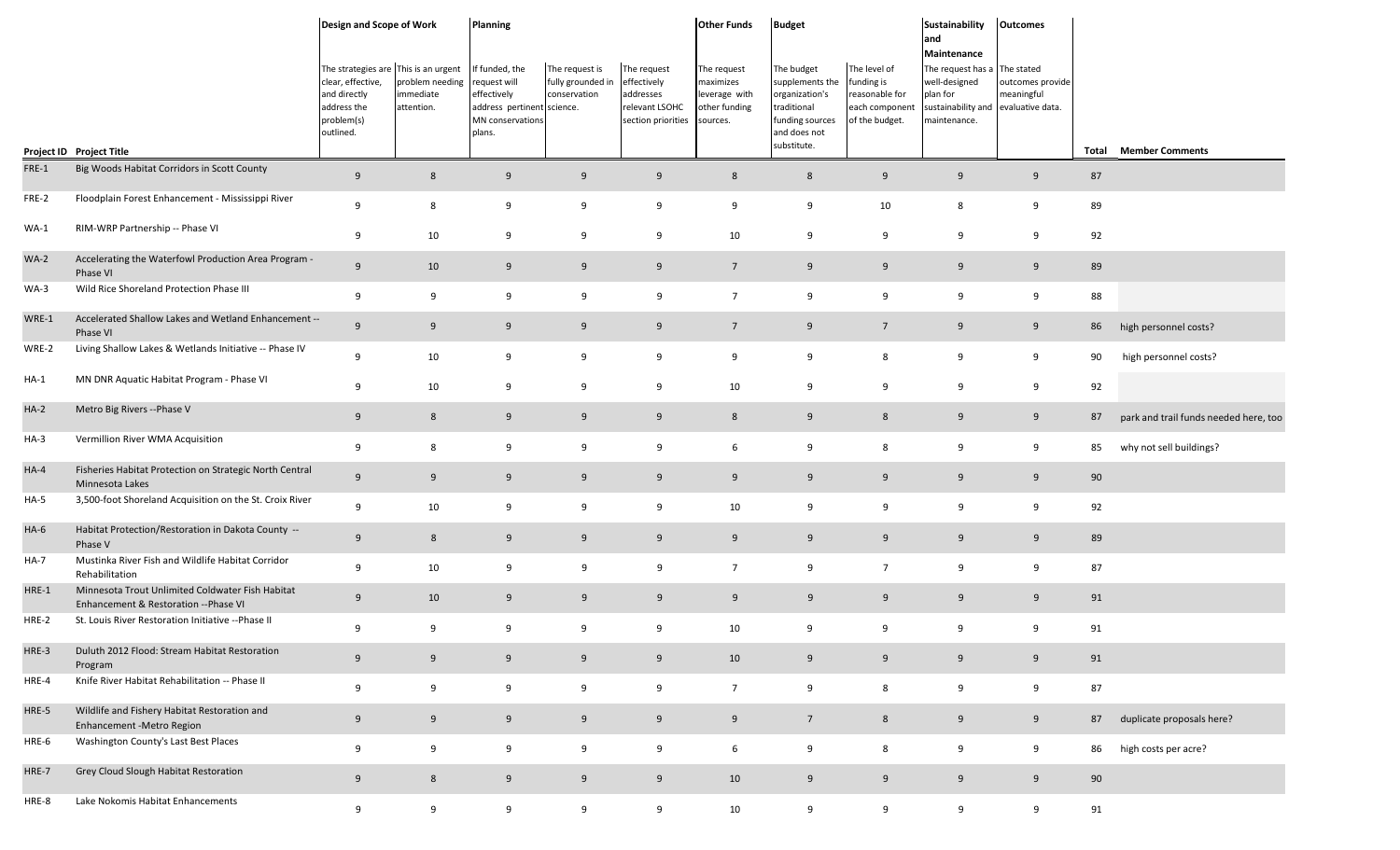|               |                                                                                                | Design and Scope of Work                                                                                            |                                                     | Planning                                                                                                  |                                                     |                                                                                 | <b>Other Funds</b>                                                     | <b>Budget</b>                                                                                                    |                                                                                  | Sustainability<br>and<br>Maintenance                                                            | <b>Outcomes</b>                                    |       |                                                                   |
|---------------|------------------------------------------------------------------------------------------------|---------------------------------------------------------------------------------------------------------------------|-----------------------------------------------------|-----------------------------------------------------------------------------------------------------------|-----------------------------------------------------|---------------------------------------------------------------------------------|------------------------------------------------------------------------|------------------------------------------------------------------------------------------------------------------|----------------------------------------------------------------------------------|-------------------------------------------------------------------------------------------------|----------------------------------------------------|-------|-------------------------------------------------------------------|
|               |                                                                                                | The strategies are This is an urgent<br>clear, effective,<br>and directly<br>address the<br>problem(s)<br>outlined. | problem needing<br>immediate<br>attention.          | If funded, the<br>request will<br>effectively<br>address pertinent science.<br>MN conservations<br>plans. | The request is<br>fully grounded in<br>conservation | The request<br>effectively<br>addresses<br>relevant LSOHC<br>section priorities | The request<br>maximizes<br>leverage with<br>other funding<br>sources. | The budget<br>supplements the<br>organization's<br>traditional<br>funding sources<br>and does not<br>substitute. | The level of<br>funding is<br>reasonable for<br>each component<br>of the budget. | The request has a The stated<br>well-designed<br>plan for<br>sustainability and<br>maintenance. | outcomes provide<br>meaningful<br>evaluative data. |       |                                                                   |
|               | Project ID Project Title                                                                       |                                                                                                                     |                                                     |                                                                                                           |                                                     |                                                                                 |                                                                        |                                                                                                                  |                                                                                  |                                                                                                 |                                                    | Total | <b>Member Comments</b>                                            |
| HRE-9         | Lake Independence Fish Habitat Improvement Project                                             | 9                                                                                                                   | 9                                                   | 9                                                                                                         | 9                                                   | 9                                                                               | 8                                                                      | 9                                                                                                                | 9                                                                                | 9                                                                                               | 9                                                  | 89    | Clean water fund needs to be<br>involved                          |
| <b>HRE-10</b> | Northwest Bluffs                                                                               | 9                                                                                                                   | 8                                                   | 9                                                                                                         | 9                                                   | 9                                                                               | 9                                                                      | 9                                                                                                                | 9                                                                                | 9                                                                                               | 9                                                  | 89    |                                                                   |
| <b>HRE-11</b> | Habitat Enhancement in the Sauk Lake watershed                                                 | 9                                                                                                                   | 9                                                   | 9                                                                                                         | 9                                                   | 9                                                                               | 9                                                                      | 9                                                                                                                | 9                                                                                | 9                                                                                               | 9                                                  | 90    |                                                                   |
| HAIS-1        | A Permanent Program to Sustainably Control AIS While<br><b>Restoring Ecosystems</b>            | $\overline{7}$                                                                                                      | 9                                                   | 6                                                                                                         | 9                                                   | 6                                                                               | 8                                                                      | 8                                                                                                                | 8                                                                                | 6                                                                                               | 6                                                  | 73    | administrative request only                                       |
| HAIS-2        | Protect Aquatic Habitat from Asian Carp                                                        | 9                                                                                                                   | 10                                                  | 9                                                                                                         | 9                                                   | 9                                                                               | 8                                                                      | 9                                                                                                                | 9                                                                                | 9                                                                                               | 9                                                  | 90    |                                                                   |
| HAIS-3        | Minnehaha Creek Watershed District (MCWD) Aquatic<br>Invasive Species (AIS) Management Program | $\overline{7}$                                                                                                      | 9                                                   | 9                                                                                                         | $\overline{7}$                                      | 9                                                                               | $\overline{7}$                                                         | 9                                                                                                                | 8                                                                                | 8                                                                                               | 9                                                  | 82    |                                                                   |
| HAIS-4        | Statewide AIS Facilities and Equipment                                                         | 8                                                                                                                   | 10                                                  | 8                                                                                                         | $7^{\circ}$                                         | 9                                                                               | $7\overline{ }$                                                        | 9                                                                                                                | 8                                                                                | 8                                                                                               | 9                                                  | 83    | both infected and non-infected<br>lakes?; what about private boat |
| HAIS-5        | Invasive Species Net Duplication                                                               | $\overline{7}$                                                                                                      | $7\overline{ }$<br>Recommend for<br>Hearing? Y or N | $\overline{7}$                                                                                            | 9                                                   | 9                                                                               | 10                                                                     | 9                                                                                                                | 8                                                                                | 8                                                                                               | 9                                                  | 83    | Is buying nets appropriate<br>expenditure?                        |
| $CPL-1$       | Conservation Partners Legacy Grant Program ML2014                                              |                                                                                                                     |                                                     |                                                                                                           |                                                     |                                                                                 |                                                                        |                                                                                                                  |                                                                                  |                                                                                                 |                                                    |       |                                                                   |
| CPL-2         | Conservation Partners Legacy Metro Grant Program<br>ML2014                                     |                                                                                                                     |                                                     |                                                                                                           |                                                     |                                                                                 |                                                                        |                                                                                                                  |                                                                                  |                                                                                                 |                                                    |       |                                                                   |
| $X-1$         | <b>Contract Management</b>                                                                     |                                                                                                                     |                                                     |                                                                                                           |                                                     |                                                                                 |                                                                        |                                                                                                                  |                                                                                  |                                                                                                 |                                                    |       |                                                                   |

n

y

X-2 Restoration Evaluations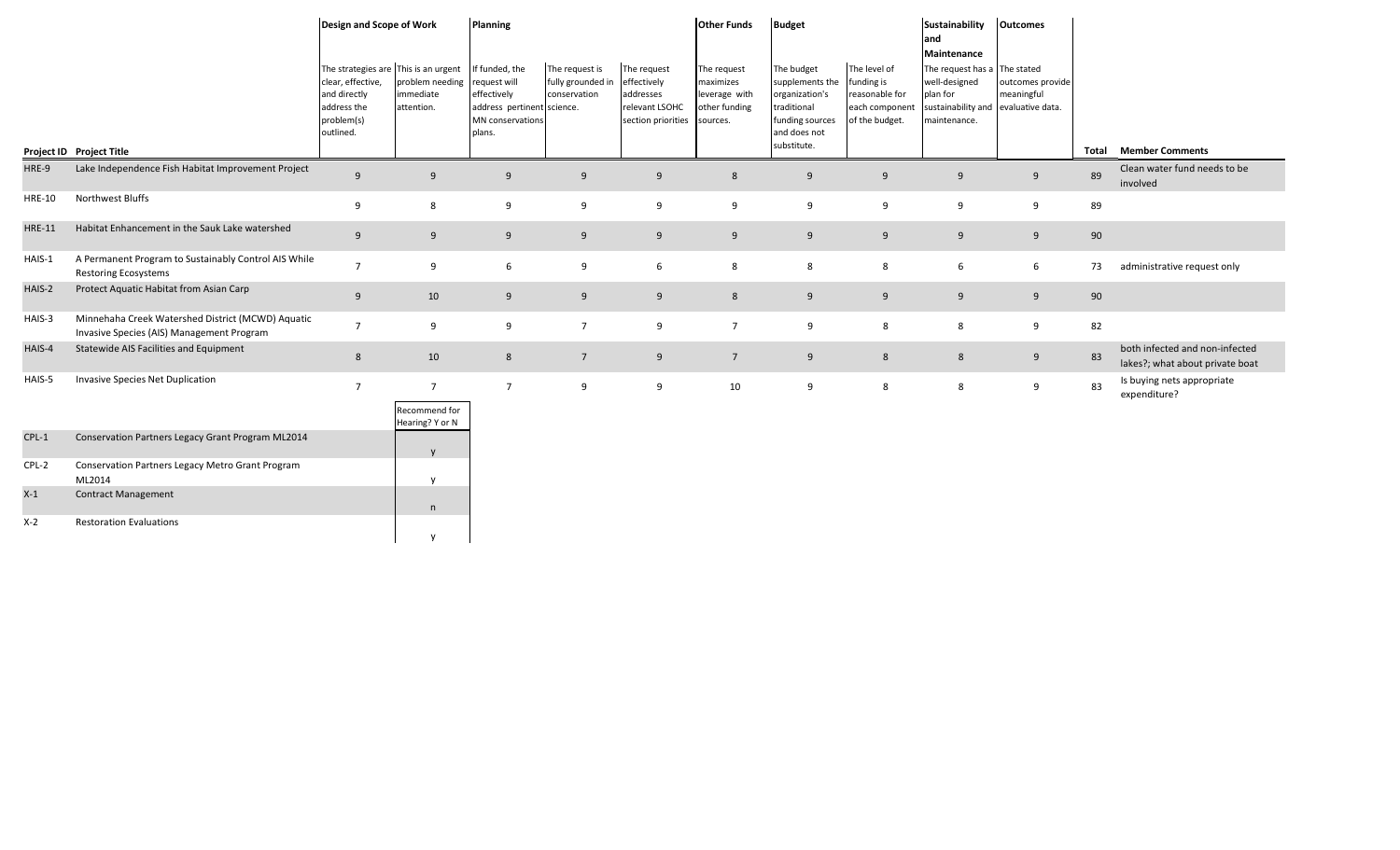|             |                                                                                                                | Design and Scope of Work                                                                                            |                                           | <b>Planning</b>                                                                                           |                                                     |                                                                                 | <b>Other Funds</b>                                                     | <b>Budget</b>                                                                                                   |                                                                                  | Sustainability<br>and                                                                               | <b>Outcomes</b>                                                  |       |                        |
|-------------|----------------------------------------------------------------------------------------------------------------|---------------------------------------------------------------------------------------------------------------------|-------------------------------------------|-----------------------------------------------------------------------------------------------------------|-----------------------------------------------------|---------------------------------------------------------------------------------|------------------------------------------------------------------------|-----------------------------------------------------------------------------------------------------------------|----------------------------------------------------------------------------------|-----------------------------------------------------------------------------------------------------|------------------------------------------------------------------|-------|------------------------|
|             | Project ID Project Title                                                                                       | The strategies are This is an urgent<br>clear, effective,<br>and directly<br>address the<br>problem(s)<br>outlined. | problem needing<br>mmediate<br>attention. | If funded, the<br>request will<br>effectively<br>address pertinent science.<br>MN conservations<br>plans. | The request is<br>fully grounded in<br>conservation | The request<br>effectively<br>addresses<br>relevant LSOHC<br>section priorities | The request<br>maximizes<br>leverage with<br>other funding<br>sources. | The budget<br>supplements the<br>organization's<br>traditional<br>funding sources<br>and does not<br>substitute | The level of<br>funding is<br>reasonable for<br>each component<br>of the budget. | Maintenance<br>The request has a<br>well-designed<br>plan for<br>sustainability and<br>maintenance. | The stated<br>outcomes provide<br>meaningful<br>evaluative data. | Total | <b>Member Comments</b> |
| $PA-1$      | DNR Wildlife Management Area and Scientific &<br>Natural Area Acquisition -- Phase VI                          | $\overline{7}$                                                                                                      | $\overline{2}$                            | $\overline{7}$                                                                                            | $\overline{7}$                                      | $\overline{7}$                                                                  | $\overline{1}$                                                         | 1                                                                                                               | $\overline{2}$                                                                   | 5 <sup>5</sup>                                                                                      | $7\overline{ }$                                                  | 46    |                        |
| PA-2        | Accelerating the Wildlife Management Area Program -<br>Phase VI                                                | $7^{\circ}$                                                                                                         | $\overline{2}$                            | $\overline{7}$                                                                                            | $7^{\circ}$                                         | $7^{\circ}$                                                                     | $\mathbf{1}$                                                           | 1                                                                                                               | $\overline{2}$                                                                   | 5 <sup>5</sup>                                                                                      | $7^{\circ}$                                                      | 46    |                        |
| PA-3        | Prairie Recovery Project -- Phase V                                                                            | $7\overline{ }$                                                                                                     | $\overline{4}$                            | $7\overline{ }$                                                                                           | $\overline{7}$                                      | $7\overline{ }$                                                                 | $\mathbf{1}$                                                           | $\overline{2}$                                                                                                  | $\mathbf{1}$                                                                     | $\overline{\mathbf{3}}$                                                                             | $7\overline{ }$                                                  | 46    |                        |
| PA-4        | Northern Tallgrass Prairie National Wildlife Refuge Land<br>Acquisition --Phase V                              | $7\overline{ }$                                                                                                     | $\overline{4}$                            | $7^{\circ}$                                                                                               | $\overline{7}$                                      | $\overline{3}$                                                                  | 1                                                                      | $\overline{2}$                                                                                                  | $\overline{4}$                                                                   | $\overline{3}$                                                                                      | $7\overline{ }$                                                  | 45    |                        |
| PA-5        | Cannon River Headwaters Habitat Complex Phase IV                                                               | $7^{\circ}$                                                                                                         | $\overline{2}$                            | $\overline{7}$                                                                                            | $7\overline{ }$                                     | $\overline{7}$                                                                  | $\mathbf{1}$                                                           | $\overline{3}$                                                                                                  | $\overline{\mathbf{3}}$                                                          | 5 <sup>5</sup>                                                                                      | $7\overline{ }$                                                  | 49    |                        |
| PA-6        | Accelerated protection of grassland and prairie habitat<br>with (RIM) and (NPB) easements                      | $7\overline{ }$                                                                                                     | 10                                        | $7^{\circ}$                                                                                               | $7\overline{ }$                                     | 1                                                                               | $\mathbf{1}$                                                           | $\mathbf{1}$                                                                                                    | $\overline{\mathbf{3}}$                                                          | 8                                                                                                   | $7\overline{ }$                                                  | 52    |                        |
| <b>PA-7</b> | Minnesota Buffers for Wildlife and Water -- Phase IV                                                           | $7^{\circ}$                                                                                                         | $\overline{\mathbf{3}}$                   | $7\overline{ }$                                                                                           | $7\overline{ }$                                     | $\mathbf{1}$                                                                    | 10                                                                     | $\overline{3}$                                                                                                  | $\overline{2}$                                                                   | 8                                                                                                   | $\overline{7}$                                                   | 55    |                        |
| PA-8        | Green Corridor Legacy Program -- Phase V                                                                       | $7^{\circ}$                                                                                                         | $\overline{3}$                            | $\overline{7}$                                                                                            | $\overline{7}$                                      | $\overline{7}$                                                                  | $\mathbf{1}$                                                           | $\overline{2}$                                                                                                  | $\overline{4}$                                                                   | 5 <sup>5</sup>                                                                                      | $\overline{7}$                                                   | 50    |                        |
| PRE-1       | DNR Grassland -- Phase VI                                                                                      | $\overline{7}$                                                                                                      | 6                                         | $7\overline{ }$                                                                                           | $7\overline{ }$                                     | $\overline{7}$                                                                  | $\mathbf{1}$                                                           | $\overline{4}$                                                                                                  | $7\overline{ }$                                                                  | $\overline{3}$                                                                                      | $\overline{7}$                                                   | 56    |                        |
| PRE-2       | Anoka Sandplain Habitat Restoration and Enhancement<br>- Phase III                                             | $7\overline{ }$                                                                                                     | 6                                         | $7^{\circ}$                                                                                               | $7\overline{ }$                                     | $7^{\circ}$                                                                     | $\overline{2}$                                                         | $\overline{4}$                                                                                                  | $7\overline{ }$                                                                  | $\overline{3}$                                                                                      | $7\overline{ }$                                                  | 57    |                        |
| PRE-3       | Wirth Park Habitat Enhancements                                                                                | $\overline{7}$                                                                                                      | $\overline{7}$                            | $7^{\circ}$                                                                                               | $\overline{7}$                                      | $7^{\circ}$                                                                     | $\overline{2}$                                                         | $7^{\circ}$                                                                                                     | $\overline{4}$                                                                   | 5 <sup>5</sup>                                                                                      | $\overline{7}$                                                   | 60    |                        |
| PRE-4       | Crow-Hassan Prairie Complex Restoration and<br>Enhancement                                                     | $7\overline{ }$                                                                                                     | $7\overline{ }$                           | $7\overline{ }$                                                                                           | $\overline{7}$                                      | $\overline{7}$                                                                  | $\mathbf{1}$                                                           | $7\overline{ }$                                                                                                 | $\overline{7}$                                                                   | 5 <sup>5</sup>                                                                                      | $7\overline{ }$                                                  | 62    |                        |
| PRE-5       | Praire and Oak Savanna Restoration along Mississippi<br>and Rum Rivers                                         | $\overline{7}$                                                                                                      | 6                                         | $7\overline{ }$                                                                                           | $7\overline{ }$                                     | $7\overline{ }$                                                                 | $\overline{2}$                                                         | $7\overline{ }$                                                                                                 | 5 <sup>5</sup>                                                                   | 5 <sup>5</sup>                                                                                      | $7\overline{ }$                                                  | 60    |                        |
| $FA-1$      | <b>Dynamic Forest Conservation</b>                                                                             | $\overline{7}$                                                                                                      | $7\overline{ }$                           | $\overline{7}$                                                                                            | $7\overline{ }$                                     | $\overline{7}$                                                                  | $\overline{2}$                                                         | $\overline{7}$                                                                                                  | $7\overline{ }$                                                                  | $7^{\circ}$                                                                                         | $7\overline{ }$                                                  | 65    |                        |
| $FA-2$      | Preventing Forest Fragmentation and Protecting and<br>Restoring Lake and Stream Habitat in the St. Louis River | $7\overline{ }$                                                                                                     | $7\overline{ }$                           | $7^{\circ}$                                                                                               | $7\overline{ }$                                     | $7\overline{ }$                                                                 | $\overline{\mathbf{3}}$                                                | $7\overline{ }$                                                                                                 | $7\overline{ }$                                                                  | $7\overline{ }$                                                                                     | $7\overline{ }$                                                  | 66    |                        |
| $FA-3$      | Camp Ripley ACUBProtecting one of the last great<br>places in Minnesota -- Phase IV                            | $7\overline{ }$                                                                                                     | $7\overline{ }$                           | $7\overline{ }$                                                                                           | $7\overline{ }$                                     | $7\overline{ }$                                                                 | $7\overline{ }$                                                        | 1                                                                                                               | $\overline{\mathbf{3}}$                                                          | $7\overline{ }$                                                                                     | $7\overline{ }$                                                  | 60    |                        |
| $FA-4$      | Northeastern Minnesota Sharp-tailed Grouse Habitat<br>Partnership -- Phase V                                   | $7\overline{ }$                                                                                                     | $7\overline{ }$                           | $\overline{7}$                                                                                            | $7\overline{ }$                                     | $\overline{3}$                                                                  | $\overline{4}$                                                         | $\overline{2}$                                                                                                  | $\overline{2}$                                                                   | $\overline{7}$                                                                                      | $7\overline{ }$                                                  | 53    |                        |
| $FA-5$      | Protecting Pinelands Sands Aquifer Forestlands and<br>Aquatic Habitat Phase 1                                  | $\overline{7}$                                                                                                      | $\overline{7}$                            | $7\overline{ }$                                                                                           | $7\overline{ }$                                     | $\overline{7}$                                                                  | $\overline{2}$                                                         | $7\overline{ }$                                                                                                 | $\overline{7}$                                                                   | $\overline{7}$                                                                                      | $7\overline{ }$                                                  | 65    |                        |
| $FA-6$      | Protect (Acquire) Key Forest Habitat Lands - Cass<br>County Phase V                                            | $\overline{7}$                                                                                                      | 10                                        | $7^{\circ}$                                                                                               | $\overline{7}$                                      | $7^{\circ}$                                                                     | $\overline{\mathbf{3}}$                                                | $\overline{7}$                                                                                                  | 6                                                                                | $7^{\circ}$                                                                                         | $7\overline{ }$                                                  | 68    |                        |

**Senator Tom Saxhaug**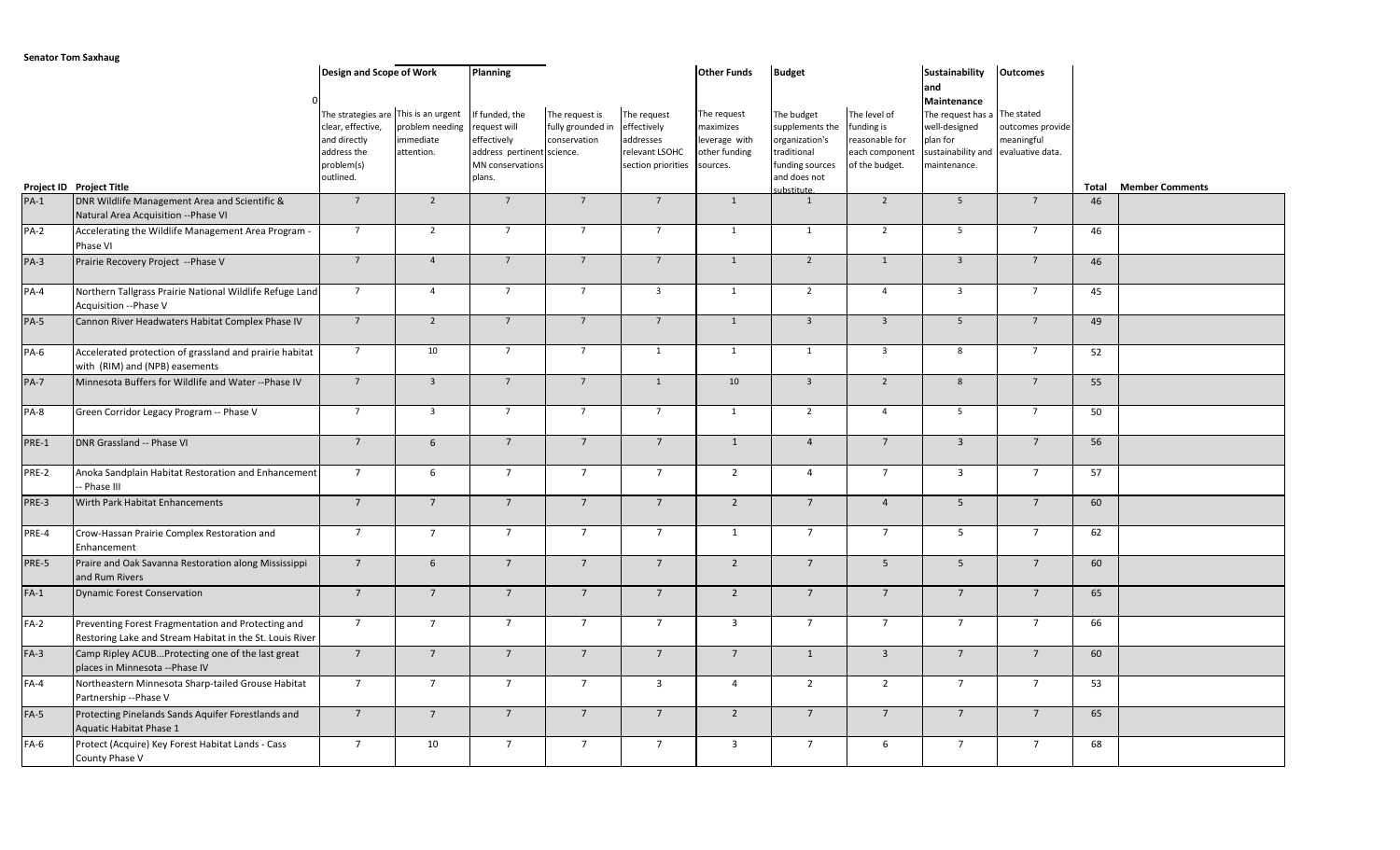|         |                                                                                                    | Design and Scope of Work                                                                                            |                                           | <b>Planning</b>                                                                                           |                                                     |                                                                                 | <b>Other Funds</b>                                                     | <b>Budget</b>                                                                                                    |                                                                                  | Sustainability                                                                                                                         | <b>Outcomes</b>                |       |                        |
|---------|----------------------------------------------------------------------------------------------------|---------------------------------------------------------------------------------------------------------------------|-------------------------------------------|-----------------------------------------------------------------------------------------------------------|-----------------------------------------------------|---------------------------------------------------------------------------------|------------------------------------------------------------------------|------------------------------------------------------------------------------------------------------------------|----------------------------------------------------------------------------------|----------------------------------------------------------------------------------------------------------------------------------------|--------------------------------|-------|------------------------|
|         | Project ID Project Title                                                                           | The strategies are This is an urgent<br>clear, effective,<br>and directly<br>address the<br>problem(s)<br>outlined. | problem needing<br>mmediate<br>attention. | If funded, the<br>request will<br>effectively<br>address pertinent science.<br>MN conservations<br>plans. | The request is<br>fully grounded in<br>conservation | The request<br>effectively<br>addresses<br>relevant LSOHC<br>section priorities | The request<br>maximizes<br>leverage with<br>other funding<br>sources. | The budget<br>supplements the<br>organization's<br>traditional<br>funding sources<br>and does not<br>substitute. | The level of<br>funding is<br>reasonable for<br>each component<br>of the budget. | and<br>Maintenance<br>The request has a The stated<br>well-designed<br>plan for<br>sustainability and evaluative data.<br>maintenance. | outcomes provide<br>meaningful | Total | <b>Member Comments</b> |
| $FA-7$  | State Forest Acquisitions Phase II- RJ Dorer Memorial<br>Hardwoods State Forest Land Asset Project | $7\overline{ }$                                                                                                     | $7\overline{ }$                           | $7^{\circ}$                                                                                               | $7^{\circ}$                                         | $\overline{7}$                                                                  | $\overline{2}$                                                         | 6                                                                                                                | $\overline{7}$                                                                   | $\overline{7}$                                                                                                                         | $7^{\circ}$                    | 64    |                        |
| $FA-8$  | Southeast Minnesota Protection and Restoration --<br>Phase II                                      | $7\overline{ }$                                                                                                     | $7\overline{ }$                           | $7\overline{ }$                                                                                           | $7\overline{ }$                                     | 1                                                                               | 1                                                                      | 6                                                                                                                | $5\overline{5}$                                                                  | $\overline{7}$                                                                                                                         | $7\overline{ }$                | 55    |                        |
| FRE-1   | Big Woods Habitat Corridors in Scott County                                                        | 8                                                                                                                   | $8\phantom{1}$                            | $7^{\circ}$                                                                                               | $\overline{7}$                                      | $\overline{7}$                                                                  | $\overline{2}$                                                         | $7\overline{ }$                                                                                                  | $7\overline{ }$                                                                  | $\overline{7}$                                                                                                                         | $\overline{7}$                 | 67    |                        |
| FRE-2   | Floodplain Forest Enhancement - Mississippi River                                                  | 8                                                                                                                   | 8                                         | $7^{\circ}$                                                                                               | $7\overline{ }$                                     | $\overline{7}$                                                                  | $\overline{4}$                                                         | $7\overline{ }$                                                                                                  | 8                                                                                | $\overline{7}$                                                                                                                         | $7\overline{ }$                | 70    |                        |
| $WA-1$  | RIM-WRP Partnership -- Phase VI                                                                    | $7\overline{ }$                                                                                                     | $7\overline{ }$                           | $7^{\circ}$                                                                                               | $7^{\circ}$                                         | $\mathbf{1}$                                                                    | 10                                                                     | 1                                                                                                                | 6                                                                                | 5 <sup>5</sup>                                                                                                                         | $7\overline{ }$                | 58    |                        |
| $WA-2$  | Accelerating the Waterfowl Production Area Program -<br>Phase VI                                   | $7\overline{ }$                                                                                                     | $\overline{\mathbf{3}}$                   | $7\overline{ }$                                                                                           | $7\overline{ }$                                     | $\overline{7}$                                                                  | $\overline{4}$                                                         | 1                                                                                                                | 1                                                                                | $\overline{3}$                                                                                                                         | $7\overline{ }$                | 47    |                        |
| $WA-3$  | Wild Rice Shoreland Protection Phase III                                                           | $\overline{7}$                                                                                                      | $\overline{\mathbf{3}}$                   | $7^{\circ}$                                                                                               | $7^{\circ}$                                         | $\overline{7}$                                                                  | $\mathbf{1}$                                                           | $\overline{4}$                                                                                                   | 6                                                                                | 8                                                                                                                                      | $7\overline{ }$                | 57    |                        |
| WRE-1   | Accelerated Shallow Lakes and Wetland Enhancement -<br>Phase VI                                    | $7\overline{ }$                                                                                                     | $5\phantom{.0}$                           | $\overline{7}$                                                                                            | $\overline{7}$                                      | $\overline{7}$                                                                  | $\mathbf{1}$                                                           | 1                                                                                                                | $7\overline{ }$                                                                  | 5                                                                                                                                      | $\overline{7}$                 | 54    |                        |
| WRE-2   | Living Shallow Lakes & Wetlands Initiative -- Phase IV                                             | $7\overline{ }$                                                                                                     | 5 <sub>5</sub>                            | $7^{\circ}$                                                                                               | $7^{\circ}$                                         | $7\overline{ }$                                                                 | 1                                                                      | $\overline{\mathbf{3}}$                                                                                          | 6                                                                                | $\overline{4}$                                                                                                                         | $7\overline{ }$                | 54    |                        |
| $HA-1$  | MN DNR Aquatic Habitat Program - Phase VI                                                          | $7\overline{ }$                                                                                                     | $\overline{2}$                            | $7^{\circ}$                                                                                               | $7^{\circ}$                                         | $7\overline{ }$                                                                 | $\overline{2}$                                                         | 1                                                                                                                | $7\overline{ }$                                                                  | $5\overline{)}$                                                                                                                        | $7\overline{ }$                | 52    |                        |
| $HA-2$  | Metro Big Rivers -- Phase V                                                                        | $7\overline{ }$                                                                                                     | 10                                        | $7^{\circ}$                                                                                               | $7^{\circ}$                                         | $\overline{\mathbf{3}}$                                                         | $\overline{2}$                                                         | $\overline{2}$                                                                                                   | $\overline{\mathbf{3}}$                                                          | $\overline{2}$                                                                                                                         | $\overline{7}$                 | 50    |                        |
| $HA-3$  | Vermillion River WMA Acquisition                                                                   | $\overline{7}$                                                                                                      | 10                                        | $\overline{7}$                                                                                            | $\overline{7}$                                      | 1                                                                               | 1                                                                      | $7\overline{ }$                                                                                                  | 1                                                                                | 5                                                                                                                                      | $7\overline{ }$                | 53    |                        |
| $HA-4$  | Fisheries Habitat Protection on Strategic North Central<br>Minnesota Lakes                         | $7\overline{ }$                                                                                                     | 10                                        | $7\overline{ }$                                                                                           | $7^{\circ}$                                         | $\overline{3}$                                                                  | 5 <sub>5</sub>                                                         | $\overline{7}$                                                                                                   | $\overline{\mathbf{3}}$                                                          | 5                                                                                                                                      | $7\overline{ }$                | 61    |                        |
| $HA-5$  | 3,500-foot Shoreland Acquisition on the St. Croix River                                            | $7^{\circ}$                                                                                                         | 10                                        | $7^{\circ}$                                                                                               | $7^{\circ}$                                         | $\overline{7}$                                                                  | 10                                                                     | $7\overline{ }$                                                                                                  | $\mathbf{1}$                                                                     | 5                                                                                                                                      | $7^{\circ}$                    | 68    |                        |
| $HA-6$  | Habitat Protection/Restoration in Dakota County --<br>Phase V                                      | $7\overline{ }$                                                                                                     | 10                                        | $7\overline{ }$                                                                                           | $\overline{7}$                                      | 1                                                                               | $\overline{3}$                                                         | $\overline{2}$                                                                                                   | 5                                                                                | $\overline{2}$                                                                                                                         | $7\overline{ }$                | 51    |                        |
| $HA-7$  | Mustinka River Fish and Wildlife Habitat Corridor<br>Rehabilitation                                | $\overline{7}$                                                                                                      | 8                                         | $\overline{7}$                                                                                            | $7^{\circ}$                                         | $\overline{7}$                                                                  | $\mathbf{1}$                                                           | $\overline{7}$                                                                                                   | $\overline{2}$                                                                   | 5                                                                                                                                      | $\overline{7}$                 | 58    |                        |
| $HRE-1$ | Minnesota Trout Unlimited Coldwater Fish Habitat<br>Enhancement & Restoration -- Phase VI          | $7\overline{ }$                                                                                                     | 6                                         | $7\overline{ }$                                                                                           | $\overline{7}$                                      | $7\overline{ }$                                                                 | 1                                                                      | $\mathbf{1}$                                                                                                     | 1                                                                                | 8                                                                                                                                      | $\overline{7}$                 | 52    |                        |
| HRE-2   | St. Louis River Restoration Initiative -- Phase II                                                 | $7\overline{ }$                                                                                                     | $7\overline{ }$                           | $7\overline{ }$                                                                                           | $7\overline{ }$                                     | $\overline{7}$                                                                  | 6                                                                      | $7\overline{ }$                                                                                                  | $\overline{7}$                                                                   | $7\overline{ }$                                                                                                                        | $7\overline{ }$                | 69    |                        |
| HRE-3   | Duluth 2012 Flood: Stream Habitat Restoration Program                                              | $7\overline{ }$                                                                                                     | 10                                        | $7\overline{ }$                                                                                           | $7\overline{ }$                                     | $\overline{7}$                                                                  | $\overline{7}$                                                         | $\overline{7}$                                                                                                   | $7\overline{ }$                                                                  | $\overline{7}$                                                                                                                         | $7\overline{ }$                | 73    |                        |
| HRE-4   | Knife River Habitat Rehabilitation -- Phase II                                                     | $\overline{7}$                                                                                                      | 10                                        | $\overline{7}$                                                                                            | $\overline{7}$                                      | $\overline{7}$                                                                  | $\mathbf{1}$                                                           | 5                                                                                                                | $\overline{7}$                                                                   | $7\overline{ }$                                                                                                                        | $\overline{7}$                 | 65    |                        |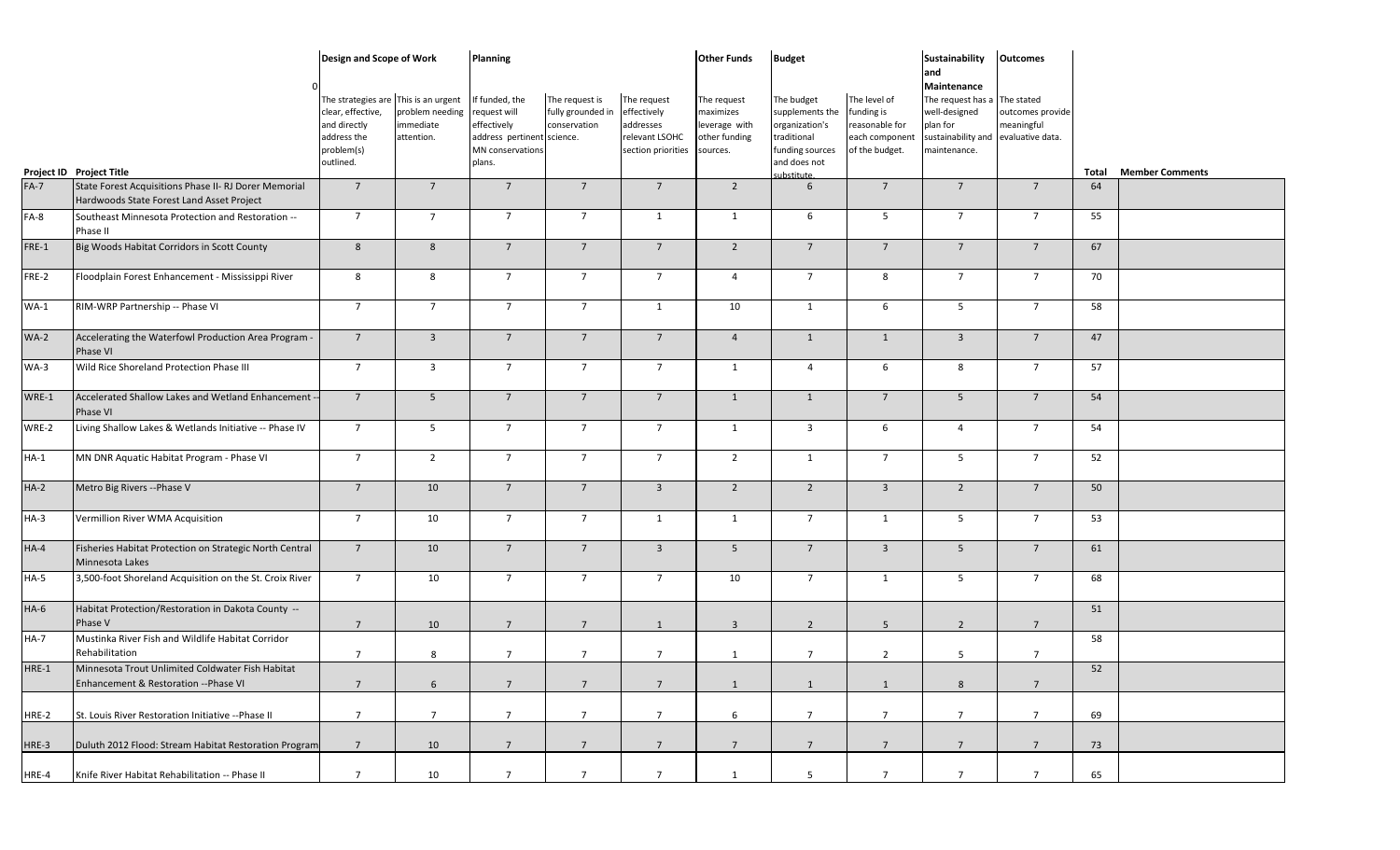|               | Project ID Project Title                               | Design and Scope of Work<br>The strategies are This is an urgent<br>clear, effective,<br>and directly<br>address the<br>problem(s)<br>outlined. | problem needing<br>immediate<br>attention. | <b>Planning</b><br>If funded, the<br>request will<br>effectively<br>address pertinent science.<br>MN conservations<br>plans. | The request is<br>fully grounded in<br>conservation | The request<br>effectively<br>addresses<br>relevant LSOHC<br>section priorities sources. | <b>Other Funds</b><br>The request<br>maximizes<br>leverage with<br>other funding | <b>Budget</b><br>The budget<br>supplements the<br>organization's<br>traditional<br>funding sources<br>and does not<br>substitute. | The level of<br>funding is<br>reasonable for<br>each component<br>of the budget. | Sustainability<br>land<br>Maintenance<br>The request has a The stated<br>well-designed<br>plan for<br>sustainability and<br>maintenance. | <b>Outcomes</b><br>outcomes provide<br>meaningful<br>evaluative data. | Total | <b>Member Comments</b> |
|---------------|--------------------------------------------------------|-------------------------------------------------------------------------------------------------------------------------------------------------|--------------------------------------------|------------------------------------------------------------------------------------------------------------------------------|-----------------------------------------------------|------------------------------------------------------------------------------------------|----------------------------------------------------------------------------------|-----------------------------------------------------------------------------------------------------------------------------------|----------------------------------------------------------------------------------|------------------------------------------------------------------------------------------------------------------------------------------|-----------------------------------------------------------------------|-------|------------------------|
| HRE-5         | Wildlife and Fishery Habitat Restoration and Enhanceme | $\overline{7}$                                                                                                                                  | 7                                          | $\overline{7}$                                                                                                               | $\overline{7}$                                      | $\overline{7}$                                                                           | $\overline{3}$                                                                   | $7\overline{ }$                                                                                                                   | $\overline{7}$                                                                   | 7                                                                                                                                        | $\overline{7}$                                                        | 66    |                        |
| HRE-6         | Washington County's Last Best Places                   | $\overline{7}$                                                                                                                                  | $\overline{7}$                             | $\overline{7}$                                                                                                               | $\overline{7}$                                      | $\overline{7}$                                                                           | $\overline{3}$                                                                   | $\overline{7}$                                                                                                                    | $\overline{7}$                                                                   | $\overline{7}$                                                                                                                           | $\overline{7}$                                                        | 66    |                        |
| HRE-7         | <b>Grey Cloud Slough Habitat Restoration</b>           | $\overline{7}$                                                                                                                                  | $\overline{7}$                             | $7^{\circ}$                                                                                                                  | 7                                                   | $\overline{7}$                                                                           | 8                                                                                | $\overline{7}$                                                                                                                    | 6                                                                                | $\overline{7}$                                                                                                                           | $7^{\circ}$                                                           | 70    |                        |
| HRE-8         | Lake Nokomis Habitat Enhancements                      | $\overline{7}$                                                                                                                                  | $\overline{7}$                             | $\overline{7}$                                                                                                               | $\overline{7}$                                      | $\overline{7}$                                                                           | $\overline{4}$                                                                   | $\overline{7}$                                                                                                                    | 8                                                                                | $\overline{7}$                                                                                                                           | $7^{\circ}$                                                           | 68    |                        |
| HRE-9         | Lake Independence Fish Habitat Improvement Project     | $\overline{7}$                                                                                                                                  | $\overline{7}$                             | $7^{\circ}$                                                                                                                  | $\overline{7}$                                      | $\overline{7}$                                                                           | $\overline{3}$                                                                   | $\overline{7}$                                                                                                                    | $\overline{7}$                                                                   | $7^{\circ}$                                                                                                                              | $7^{\circ}$                                                           | 66    |                        |
| <b>HRE-10</b> | Northwest Bluffs                                       | $\overline{7}$                                                                                                                                  | $\overline{7}$                             | $\overline{7}$                                                                                                               | $\overline{7}$                                      | $\overline{7}$                                                                           | 1                                                                                | $\overline{7}$                                                                                                                    | $\overline{7}$                                                                   | $\overline{7}$                                                                                                                           | $\overline{7}$                                                        | 64    |                        |
| <b>HRE-11</b> | Habitat Enhancement in the Sauk Lake watershed         | $\overline{7}$                                                                                                                                  | $\overline{7}$                             | $\overline{7}$                                                                                                               | $\overline{7}$                                      | $\overline{7}$                                                                           | 5                                                                                | $\overline{7}$                                                                                                                    | $\overline{7}$                                                                   | $\overline{7}$                                                                                                                           | $7^{\circ}$                                                           | 68    |                        |
| HAIS-1        | A Permanent Program to Sustainably Control AIS While F | 8                                                                                                                                               | 6                                          | $7^{\circ}$                                                                                                                  | $\overline{7}$                                      | $\overline{7}$                                                                           | 10                                                                               | $\overline{7}$                                                                                                                    | $\overline{7}$                                                                   | $\overline{7}$                                                                                                                           | $7^{\circ}$                                                           | 73    |                        |
| HAIS-2        | Protect Aquatic Habitat from Asian Carp                | 8                                                                                                                                               | 6                                          | $\overline{7}$                                                                                                               | $\overline{7}$                                      | $\overline{7}$                                                                           | 1                                                                                | $\overline{7}$                                                                                                                    | $\overline{7}$                                                                   | $\overline{7}$                                                                                                                           | $7^{\circ}$                                                           | 64    |                        |
| HAIS-3        | Minnehaha Creek Watershed District (MCWD) Aquatic In   | $\overline{7}$                                                                                                                                  | $6 \overline{6}$                           | $\overline{7}$                                                                                                               | 7                                                   | $\overline{7}$                                                                           | $\overline{1}$                                                                   | $\overline{7}$                                                                                                                    | $7\overline{ }$                                                                  | $\overline{7}$                                                                                                                           | $7^{\circ}$                                                           | 63    |                        |
| HAIS-4        | Statewide AIS Facilities and Equipment                 | $\overline{7}$                                                                                                                                  | 6                                          | $\overline{7}$                                                                                                               | $\overline{7}$                                      | $\overline{3}$                                                                           | $\mathbf{1}$                                                                     | $\overline{7}$                                                                                                                    | $\overline{7}$                                                                   | $\overline{7}$                                                                                                                           | $7^{\circ}$                                                           | 59    |                        |
| HAIS-5        | Invasive Species Net Duplication                       | $\overline{7}$                                                                                                                                  | 6                                          | $\overline{7}$                                                                                                               | $\overline{7}$                                      | $\overline{7}$                                                                           | 8                                                                                | $\overline{7}$                                                                                                                    | $\overline{7}$                                                                   | $\overline{7}$                                                                                                                           | $\overline{7}$                                                        | 70    |                        |

## Recommend for Hearing (Y or N)<br>Y

CPL-1 Conservation Partners Legacy Grant Program ML2014 CPL-2 Conservation Partners Legacy Metro Grant Program ML2014 Y

X-1 Contract Management Y

X-2 Restoration Evaluations Y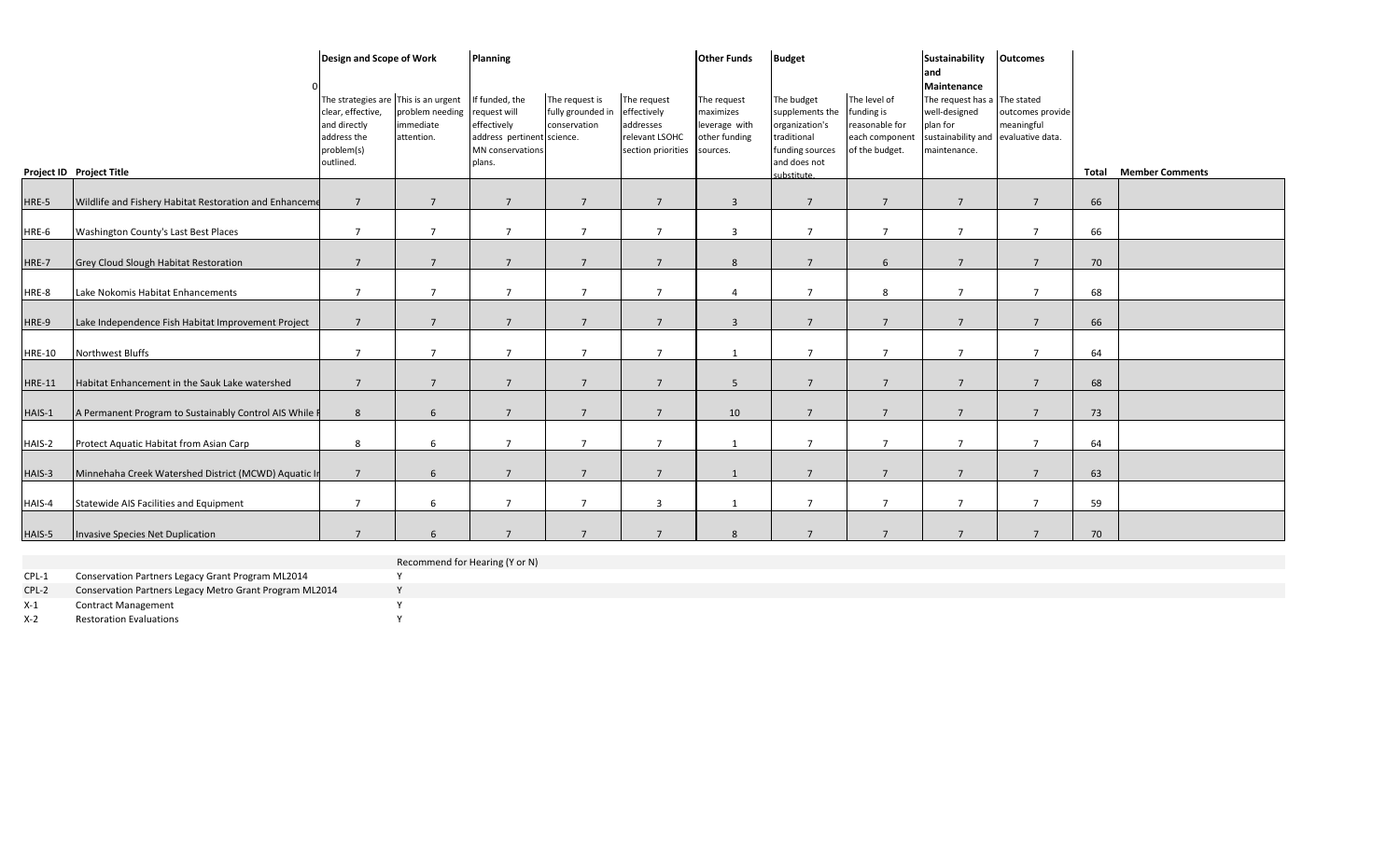|             |                                                                                                                |                                                                                                   | Design and Scope of Work                                        |                                                                                                  | <b>Planning</b>                                                 |                                                                                 | <b>Other Funds</b>                                                     |                                                                                                                  | <b>Budget</b>                                                                    | Sustainability<br>and<br>Maintenance                                                 | Outcomes                                                         |       |                                |
|-------------|----------------------------------------------------------------------------------------------------------------|---------------------------------------------------------------------------------------------------|-----------------------------------------------------------------|--------------------------------------------------------------------------------------------------|-----------------------------------------------------------------|---------------------------------------------------------------------------------|------------------------------------------------------------------------|------------------------------------------------------------------------------------------------------------------|----------------------------------------------------------------------------------|--------------------------------------------------------------------------------------|------------------------------------------------------------------|-------|--------------------------------|
|             | Project ID Project Title                                                                                       | The strategies<br>are clear,<br>effective, and<br>directly address<br>the problem(s)<br>outlined. | This is an urgent<br>problem needing<br>immediate<br>attention. | If funded, the<br>request will<br>effectively<br>address pertinent<br>MN conservations<br>plans. | The request is<br>fully grounded in<br>conservation<br>science. | The request<br>effectively<br>addresses<br>relevant LSOHC<br>section priorities | The request<br>maximizes<br>leverage with<br>other funding<br>sources. | The budget<br>supplements the<br>organization's<br>traditional<br>funding sources<br>and does not<br>substitute. | The level of<br>funding is<br>reasonable for<br>each component<br>of the budget. | The request has a<br>well-designed<br>plan for<br>sustainability and<br>maintenance. | The stated<br>outcomes provide<br>meaningful<br>evaluative data. | Total | <b>Member Comments</b>         |
| $PA-1$      | DNR Wildlife Management Area and Scientific &<br>Natural Area Acquisition -- Phase VI                          | 9                                                                                                 | 8                                                               | 8                                                                                                | 8                                                               | 9                                                                               | 1                                                                      | 5                                                                                                                | $7\overline{ }$                                                                  | 8                                                                                    | 9                                                                | 72    | Not open to hunt/fish. Why?    |
| $PA-2$      | Accelerating the Wildlife Management Area Program -<br>Phase VI                                                | 10                                                                                                | 9                                                               | 9                                                                                                | 9                                                               | 10                                                                              | $\overline{4}$                                                         | $7\overline{ }$                                                                                                  | $7^{\circ}$                                                                      | 8                                                                                    | 9                                                                | 82    | $\mathbf{0}$                   |
| $PA-3$      | Prairie Recovery Project -- Phase V                                                                            | 10                                                                                                | 10                                                              | 9                                                                                                | 9                                                               | 10                                                                              | 10                                                                     | $8\phantom{1}$                                                                                                   | 9                                                                                | 10                                                                                   | 10 <sup>10</sup>                                                 | 95    | $\mathbf{0}$                   |
| $PA-4$      | Northern Tallgrass Prairie National Wildlife Refuge Land<br>Acquisition --Phase V                              | 10                                                                                                | 10                                                              | 9                                                                                                | 9                                                               | 10                                                                              | 10                                                                     | 10                                                                                                               | 9                                                                                | 9                                                                                    | 9                                                                | 95    | -0                             |
| <b>PA-5</b> | Cannon River Headwaters Habitat Complex Phase IV                                                               | 10                                                                                                | 9                                                               | 9                                                                                                | 9                                                               | 9                                                                               | $\overline{4}$                                                         | 9                                                                                                                | 8                                                                                | 9                                                                                    | 10 <sup>10</sup>                                                 | 86    |                                |
| PA-6        | Accelerated protection of grassland and prairie habitat<br>with (RIM) and (NPB) easements                      | 9                                                                                                 | 8                                                               | $7\overline{ }$                                                                                  | $7\overline{ }$                                                 | 8                                                                               | $\overline{2}$                                                         | 5                                                                                                                | 6                                                                                | 6                                                                                    | 8                                                                | 66    | $\Omega$                       |
| <b>PA-7</b> | Minnesota Buffers for Wildlife and Water -- Phase IV                                                           | 10                                                                                                | 9                                                               | 8                                                                                                | 8                                                               | 9                                                                               | 9                                                                      | 9                                                                                                                | 9                                                                                | 8                                                                                    | 9                                                                | 88    | $\mathbf{0}$                   |
| PA-8        | Green Corridor Legacy Program -- Phase V                                                                       | 10                                                                                                | 9                                                               | 9                                                                                                | 9                                                               | 10                                                                              | $\mathbf{1}$                                                           | 9                                                                                                                | 6                                                                                | 8                                                                                    | 8                                                                | 79    | $\Omega$                       |
| PRE-1       | DNR Grassland -- Phase VI                                                                                      | 10                                                                                                | 9                                                               | 9                                                                                                | 9                                                               | 10                                                                              | $\mathbf{1}$                                                           | 8                                                                                                                | $6\phantom{.}6$                                                                  | 9                                                                                    | 9                                                                | 80    | Enhance                        |
| PRE-2       | Anoka Sandplain Habitat Restoration and Enhancement<br>- Phase III                                             | 10                                                                                                | 8                                                               | $\overline{7}$                                                                                   | 8                                                               | 8                                                                               | 6                                                                      | 8                                                                                                                | 6                                                                                | 8                                                                                    | 8                                                                | 77    | Enhance                        |
| PRE-3       | Wirth Park Habitat Enhancements                                                                                | 10                                                                                                | $7\overline{ }$                                                 | $\overline{7}$                                                                                   | 6                                                               | $6\phantom{1}$                                                                  | $6\overline{6}$                                                        | $\overline{7}$                                                                                                   | $\overline{3}$                                                                   | $7\overline{ }$                                                                      | $\overline{7}$                                                   | 66    | Cost very high pr acre/4016.00 |
| PRE-4       | Crow-Hassan Prairie Complex Restoration and<br>Enhancement                                                     | 10                                                                                                | 8                                                               | 9                                                                                                | 9                                                               | 9                                                                               | 9                                                                      | 10                                                                                                               | 8                                                                                | 8                                                                                    | 8                                                                | 88    |                                |
| PRE-5       | Praire and Oak Savanna Restoration along Mississippi<br>and Rum Rivers                                         | 10                                                                                                | $6\overline{6}$                                                 | $\overline{7}$                                                                                   | 8                                                               | 8                                                                               | 9                                                                      | 8                                                                                                                | 8                                                                                | 8                                                                                    | 8                                                                | 80    | Supplies and materials 250K ?? |
| $FA-1$      | Dynamic Forest Conservation                                                                                    | 10                                                                                                | 9                                                               | 9                                                                                                | 8                                                               | 9                                                                               | 10                                                                     | 9                                                                                                                | 8                                                                                | 8                                                                                    | 9                                                                | 89    | $\mathbf{0}$                   |
| $FA-2$      | Preventing Forest Fragmentation and Protecting and<br>Restoring Lake and Stream Habitat in the St. Louis River | 1                                                                                                 | $\mathbf{1}$                                                    | 1                                                                                                | 1                                                               | 1                                                                               | 1                                                                      | 1                                                                                                                | 1                                                                                | 1                                                                                    | 1                                                                | 10    | Const/Required ownership?      |
| $FA-3$      | Camp Ripley ACUBProtecting one of the last great<br>places in Minnesota -- Phase IV                            | 10                                                                                                | $7\overline{ }$                                                 | $7\overline{ }$                                                                                  | 8                                                               | 8                                                                               | 10                                                                     | $7\overline{ }$                                                                                                  | $\overline{7}$                                                                   | 8                                                                                    | 9                                                                | 81    | 0                              |
| $FA-4$      | Northeastern Minnesota Sharp-tailed Grouse Habitat<br>Partnership -- Phase V                                   | 10                                                                                                | 9                                                               | 9                                                                                                | 9                                                               | 9                                                                               | 8                                                                      | 8                                                                                                                | 9                                                                                | 9                                                                                    | 9                                                                | 89    | $\mathbf 0$                    |
| $FA-5$      | Protecting Pinelands Sands Aquifer Forestlands and<br>Aquatic Habitat Phase 1                                  | 10                                                                                                | $10\,$                                                          | 8                                                                                                | 8                                                               | 9                                                                               | $\overline{2}$                                                         | 9                                                                                                                | 9                                                                                | 9                                                                                    | $8\phantom{1}$                                                   | 82    | $\Omega$                       |
| $FA-6$      | Protect (Acquire) Key Forest Habitat Lands - Cass<br>County Phase V                                            | 10                                                                                                | 9                                                               | 8                                                                                                | 8                                                               | 8                                                                               | $\overline{4}$                                                         | 8                                                                                                                | 9                                                                                | 9                                                                                    | 8                                                                | 81    | 0                              |

**Bill Ingebrigtsen** 0 0 0 0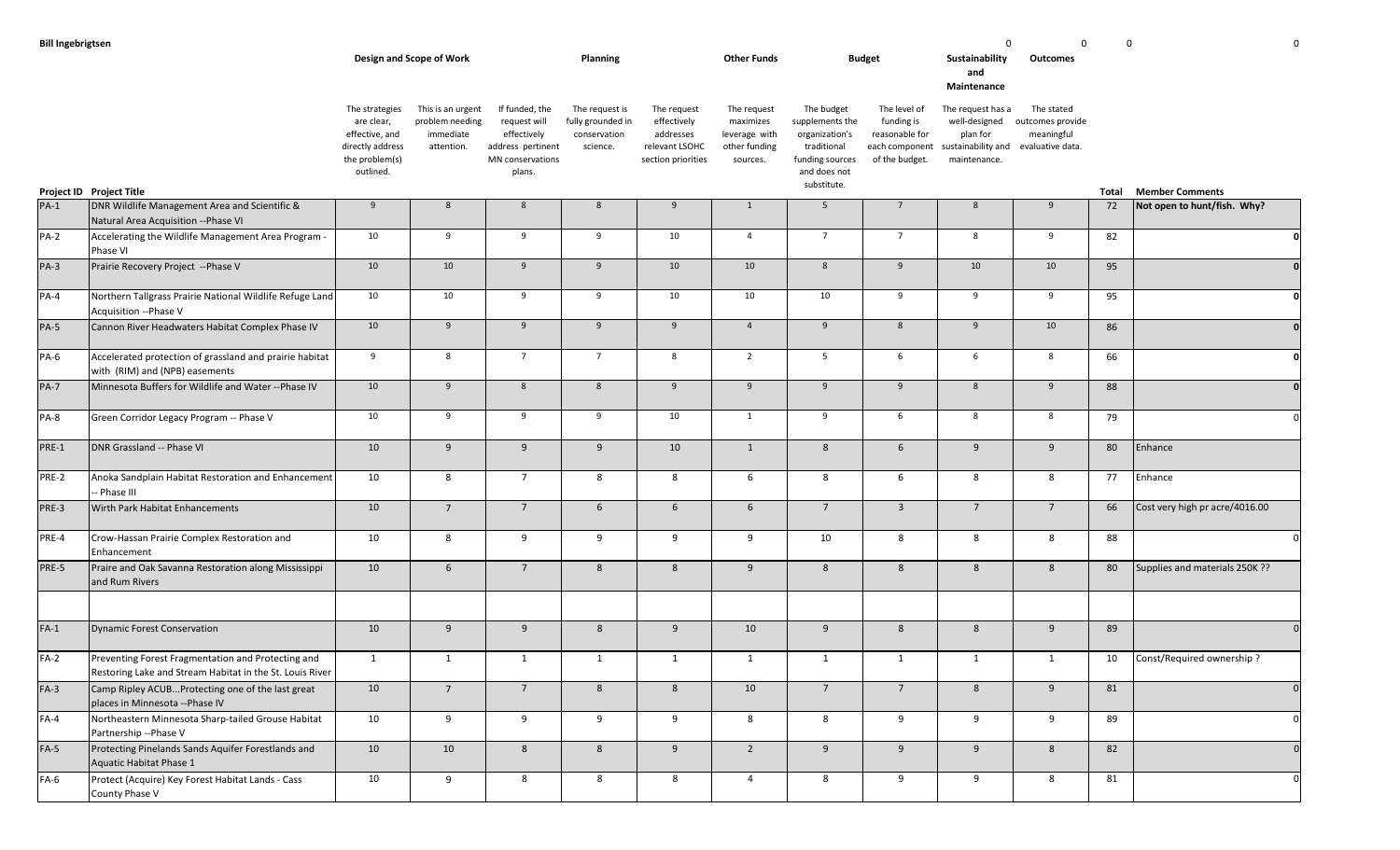|        |                                                                                                            | Design and Scope of Work                                                                          |                                                                 |                                                                                                  | Planning                                                        |                                                                                 | <b>Other Funds</b>                                                     | <b>Budget</b>                                                                                                    |                                                                                  | Sustainability<br>and<br>Maintenance                                                                  | Outcomes                                     |       |                               |
|--------|------------------------------------------------------------------------------------------------------------|---------------------------------------------------------------------------------------------------|-----------------------------------------------------------------|--------------------------------------------------------------------------------------------------|-----------------------------------------------------------------|---------------------------------------------------------------------------------|------------------------------------------------------------------------|------------------------------------------------------------------------------------------------------------------|----------------------------------------------------------------------------------|-------------------------------------------------------------------------------------------------------|----------------------------------------------|-------|-------------------------------|
|        | Project ID Project Title                                                                                   | The strategies<br>are clear,<br>effective, and<br>directly address<br>the problem(s)<br>outlined. | This is an urgent<br>problem needing<br>immediate<br>attention. | If funded, the<br>request will<br>effectively<br>address pertinent<br>MN conservations<br>plans. | The request is<br>fully grounded in<br>conservation<br>science. | The request<br>effectively<br>addresses<br>relevant LSOHC<br>section priorities | The request<br>maximizes<br>leverage with<br>other funding<br>sources. | The budget<br>supplements the<br>organization's<br>traditional<br>funding sources<br>and does not<br>substitute. | The level of<br>funding is<br>reasonable for<br>each component<br>of the budget. | The request has a<br>well-designed<br>plan for<br>sustainability and evaluative data.<br>maintenance. | The stated<br>outcomes provide<br>meaningful | Total | <b>Member Comments</b>        |
| $FA-7$ | State Forest Acquisitions Phase II- RJ Dorer Memorial                                                      | 10                                                                                                | 8                                                               | 8                                                                                                | 8                                                               | 8                                                                               | $\overline{4}$                                                         | 6                                                                                                                | $\overline{7}$                                                                   | 8                                                                                                     | 8                                            | 75    | $\overline{0}$                |
| $FA-8$ | Hardwoods State Forest Land Asset Project<br>Southeast Minnesota Protection and Restoration --<br>Phase II | 10                                                                                                | 8                                                               | 6                                                                                                | 6                                                               | 8                                                                               | $\mathbf{1}$                                                           | 8                                                                                                                | 9                                                                                | 9                                                                                                     | 8                                            | 73    | $\Omega$                      |
| FRE-1  | Big Woods Habitat Corridors in Scott County                                                                | 10                                                                                                | 8                                                               | 8                                                                                                | 9                                                               | 9                                                                               | 10                                                                     | $7^{\circ}$                                                                                                      | $7^{\circ}$                                                                      | $\overline{7}$                                                                                        | 8                                            | 83    | $\mathbf 0$                   |
| FRE-2  | Floodplain Forest Enhancement - Mississippi River                                                          | 9                                                                                                 | $7\overline{ }$                                                 | $7^{\circ}$                                                                                      | $7\overline{ }$                                                 | $7^{\circ}$                                                                     | 10                                                                     | 8                                                                                                                | $7\overline{ }$                                                                  | $7^{\circ}$                                                                                           | $7\overline{ }$                              | 76    | $\Omega$                      |
| $WA-1$ | RIM-WRP Partnership -- Phase VI                                                                            | 9                                                                                                 | 9                                                               | 9                                                                                                | 9                                                               | 9                                                                               | 10                                                                     | 8                                                                                                                | 8                                                                                | 9                                                                                                     | 9                                            | 89    | $\Omega$                      |
| $WA-2$ | Accelerating the Waterfowl Production Area Program -<br>Phase VI                                           | 10                                                                                                | 9                                                               | 8                                                                                                | 9                                                               | 9                                                                               | 10                                                                     | 9                                                                                                                | 9                                                                                | 9                                                                                                     | 9                                            | 91    | $\Omega$                      |
| $WA-3$ | Wild Rice Shoreland Protection Phase III                                                                   | 10                                                                                                | 9                                                               | 8                                                                                                | 8                                                               | 9                                                                               | 1                                                                      | 9                                                                                                                | 8                                                                                | 8                                                                                                     | 8                                            | 78    | -0                            |
| WRE-1  | Accelerated Shallow Lakes and Wetland Enhancement --<br>Phase VI                                           | 8                                                                                                 | 8                                                               | 9                                                                                                | 9                                                               | 8                                                                               | $\mathbf{1}$                                                           | 8                                                                                                                | 9                                                                                | 8                                                                                                     | 8                                            | 76    | 0                             |
| WRE-2  | Living Shallow Lakes & Wetlands Initiative -- Phase IV                                                     | 9                                                                                                 | 9                                                               | 9                                                                                                | 9                                                               | 9                                                                               | $\overline{4}$                                                         | 9                                                                                                                | 9                                                                                | 9                                                                                                     | 9                                            | 85    | $\Omega$                      |
| $HA-1$ | MN DNR Aquatic Habitat Program - Phase VI                                                                  | 9                                                                                                 | 9                                                               | 9                                                                                                | 8                                                               | 9                                                                               | 10                                                                     | 8                                                                                                                | 8                                                                                | 9                                                                                                     | 9                                            | 88    | $\Omega$                      |
| $HA-2$ | Metro Big Rivers -- Phase V                                                                                | 8                                                                                                 | $7\overline{ }$                                                 | $7\overline{ }$                                                                                  | $7\overline{ }$                                                 | $\overline{7}$                                                                  | 8                                                                      | 8                                                                                                                | 9                                                                                | 8                                                                                                     | 8                                            | 77    | -0                            |
| $HA-3$ | Vermillion River WMA Acquisition                                                                           | 5                                                                                                 | $5\overline{)}$                                                 | 6                                                                                                | 6                                                               | 6                                                                               | $\mathbf{1}$                                                           | 5                                                                                                                | 6                                                                                | 6                                                                                                     | $5^{\circ}$                                  | 51    | 15K pr. Acre                  |
| $HA-4$ | Fisheries Habitat Protection on Strategic North Central<br>Minnesota Lakes                                 | 10                                                                                                | $8\phantom{1}$                                                  | 8                                                                                                | 8                                                               | 9                                                                               | $\mathbf{1}$                                                           | 8                                                                                                                | 9                                                                                | 8                                                                                                     | $8\phantom{1}$                               | 77    | $\overline{0}$                |
| $HA-5$ | 3,500-foot Shoreland Acquisition on the St. Croix River                                                    | 1                                                                                                 | $\mathbf{1}$                                                    | 1                                                                                                | 1                                                               | $\mathbf{1}$                                                                    | 1                                                                      | 1                                                                                                                | $\mathbf{1}$                                                                     | 1                                                                                                     | 1                                            | 10    | 160K pr. Acre/with no hunting |
| $HA-6$ | Habitat Protection/Restoration in Dakota County --<br>Phase V                                              | 8                                                                                                 | 8                                                               | 8                                                                                                | 9                                                               | 8                                                                               | 10                                                                     | 8                                                                                                                | $7^{\circ}$                                                                      | $7^{\circ}$                                                                                           | 9                                            | 82    |                               |
| $HA-7$ | Mustinka River Fish and Wildlife Habitat Corridor<br>Rehabilitation                                        | 10                                                                                                | 9                                                               | 9                                                                                                | 9                                                               | 9                                                                               | $\mathbf{1}$                                                           | 10                                                                                                               | 8                                                                                | 9                                                                                                     | 9                                            | 83    | $\mathsf{C}$                  |
| HRE-1  | Minnesota Trout Unlimited Coldwater Fish Habitat<br>Enhancement & Restoration -- Phase VI                  | 9                                                                                                 | 9                                                               | 9                                                                                                | 9                                                               | 9                                                                               | 10                                                                     | 9                                                                                                                | 9                                                                                | 9                                                                                                     | 9                                            | 91    | $\Omega$                      |
| HRE-2  | St. Louis River Restoration Initiative -- Phase II                                                         | 9                                                                                                 | 8                                                               | 8                                                                                                | 8                                                               | 8                                                                               | 10                                                                     | 10                                                                                                               | 8                                                                                | 8                                                                                                     | 8                                            | 85    | $\Omega$                      |